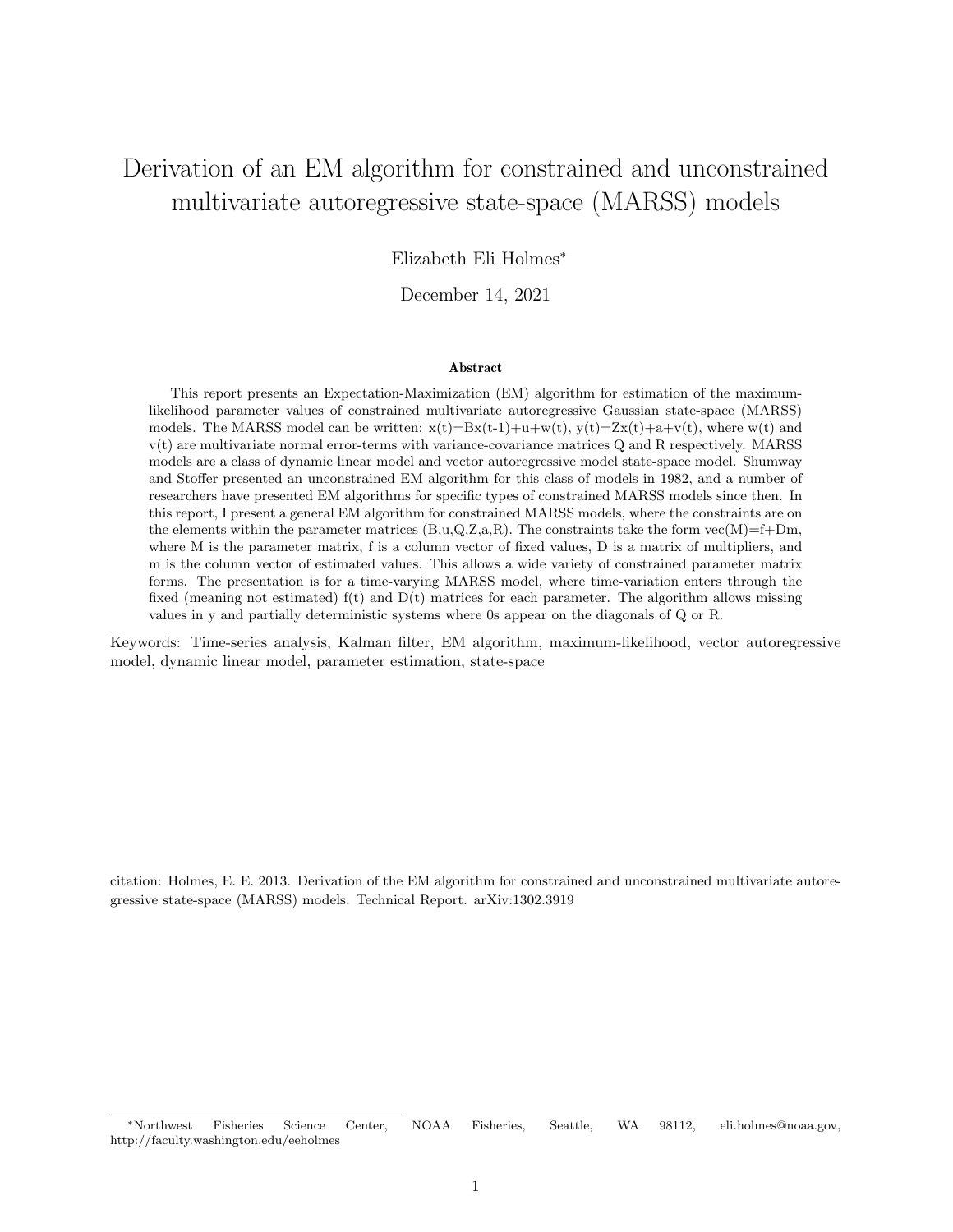## 1 Overview

EM algorithms extend maximum-likelihood estimation to models with hidden states and are widely used in engineering and computer science applications. This report presents an EM algorithm for a general class of Gaussian constrained multivariate autoregressive state-space (MARSS) models, with a hidden multivariate autoregressive process (state) model and a multivariate observation model. This is an important class of time-series model used in many different scientific fields. The reader is referred to McLachlan and Krishnan (2008) for general background on EM algorithms and to Harvey (1989) for a discussion of EM algorithms for time-series data. Borman (2009) has a nice tutorial on the EM algorithm.

Before showing the derivation for the constrained case, I first show a derivation of the EM algorithm for unconstrained<sup>1</sup> MARSS model. This EM algorithm was published by Shumway and Stoffer (1982), but my derivation is more similar to Ghahramani et al's (Ghahramani and Hinton, 1996; Roweis and Ghahramani, 1999) slightly different presentation. One difference in my presentation and all these previous presentations, however, is that I treat the data as a random variable throughout; this means that there are no "special" update equations for the missing values case. Another difference is that I present the update equations for both stochastic initial states and fixed initial states. I then extend the derivation to constrained MARSS models where there are fixed and shared elements in the parameter matrices and to the case of degenerate MARSS models where some processes in the model are deterministic rather than stochastic. See also Wu et al. (1996) and Zuur et al. (2003) for other examples of the EM algorithm for different classes of constrained MARSS models.

When working with MARSS models, one should be cognizant that misspecification of the prior on the initial hidden states can have catastrophic and difficult to detect effects on the parameter estimates. There is often no sign that something is amiss with the MLE estimates output by an EM algorithm. There has been much work on how to avoid these initial conditions effects; see especially literature on vector autoregressive state-space models in the economics literature. The trouble often occurs when the prior on the initial states is inconsistent with the distribution of the initial states that is implied by the maximum-likelihood model. This often happens when the model implies a specific covariance structure on the initial states, but since the maximum-likelihood parameters are unknown, this covariance structure is unknown. Using a diffuse prior does not help since your diffuse prior still has some covariance structure (often independence is being imposed). In some ways the EM algorithm is less sensitive to a misspecified prior because it uses the smoothed states conditioned on all the data. However, if the prior is inconsistent with the model, the EM algorithm will not (cannot) find the MLEs. It is very possible however that it will find parameter estimates that are closer to what you intend (estimates uninfluenced by the prior), but they will not be MLEs. The derivation presented here allows one to circumvent these problems by treating the initial states as fixed (and estimated) parameters. The problematic initial state variance-covariance matrix is removed from the model, albeit at the cost of additional estimated parameters.

Finally, when working with MARSS models, one needs to ensure that the model is identifiable; i.e., a unique solution exists. For a given MARSS model, some of the parameter elements will need to be fixed (not estimated) in order to produce a model with one solution. How to do that depends on the MARSS model being fitted and is up to the user.

### 1.1 The MARSS model

The linear MARSS model with a stochastic initial state<sup>2</sup> is

 $\mathbf{x}_t = \mathbf{B}\mathbf{x}_{t-1} + \mathbf{u} + \mathbf{w}_t$ , where  $\mathbf{W}_t \sim \text{MVN}(0, \mathbf{Q})$  (1a)

$$
\mathbf{y}_t = \mathbf{Z}\mathbf{x}_t + \mathbf{a} + \mathbf{v}_t, \text{ where } \mathbf{V}_t \sim \text{MVN}(0, \mathbf{R})
$$
(1b)

$$
\mathbf{X}_0 \sim \text{MVN}(\xi, \Lambda) \tag{1c}
$$

The **y** equation is called the observation process, and  $y_t$  is a  $n \times 1$  vector. The **x** equation is called the state or process equation, and  $x_t$  is a  $m \times 1$  vector. The equation for x describes a multivariate autoregressive process (also called a random walk or Markov process). w are the process errors and are specific realizations of the random variable  $W$ ; v is defined similarly. The initial state can either defined at  $t = 0$ , as is done in

<sup>&</sup>lt;sup>1"</sup>unconstrained" means that each element in the parameter matrix is estimated and no elements are fixed or shared.

<sup>&</sup>lt;sup>2</sup>'Stochastic' means the initial state has a distribution rather than a fixed value. Because the process must start somewhere, one needs to specify the initial state. In equation 1, I show the initial state specified as a distribution. However, the derivation will also discuss the case where the initial state is specified as an unknown fixed parameter.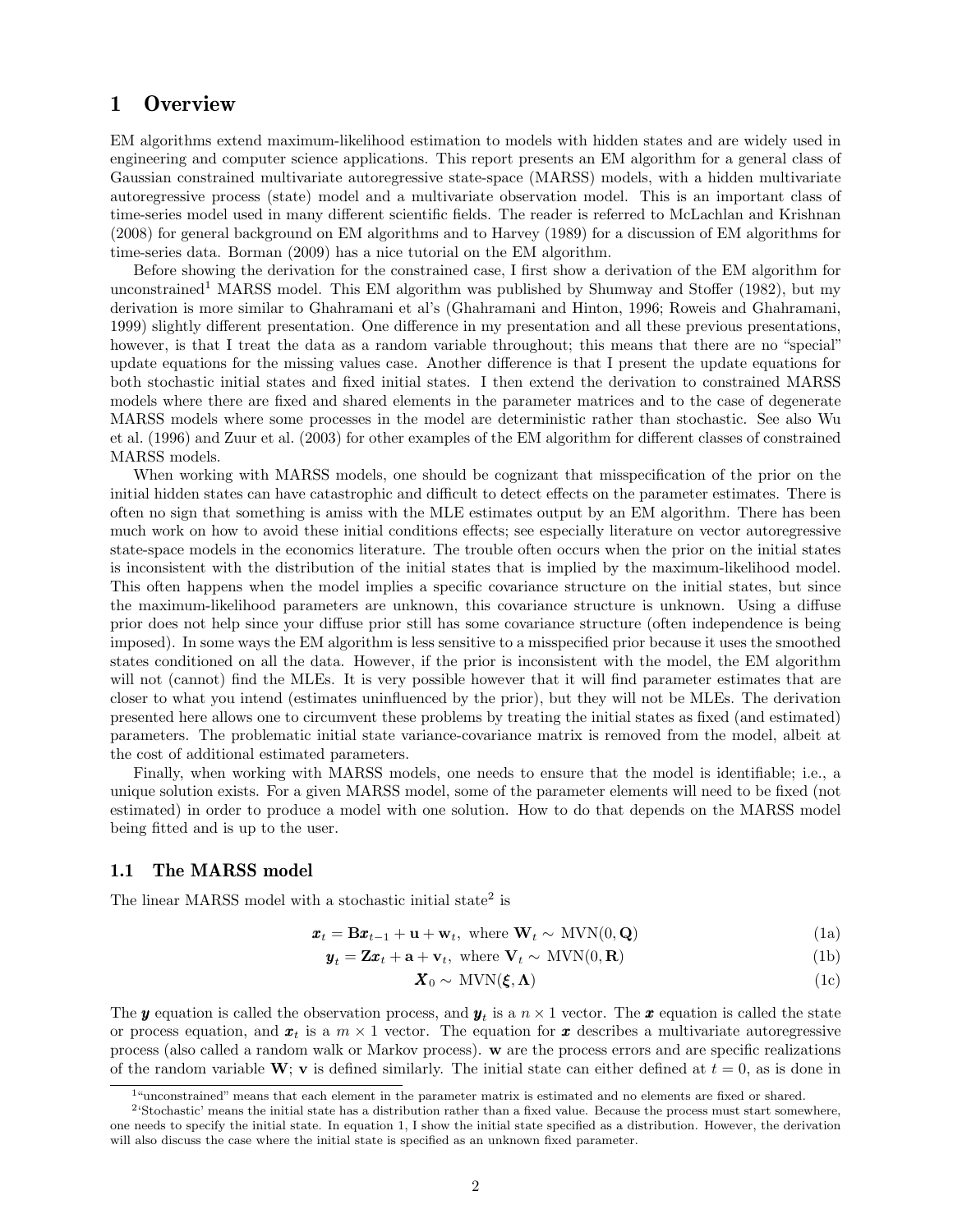equation 1, or at  $t = 1$ . When presenting the MARSS model, I use  $t = 0$  but the derivations will show the EM algorithm for both cases. Q and R are variance-covariance matrices that specify the stochasticity in the observation and state equations.

In the MARSS model,  $x$  and  $y$  equations describe two stochastic processes. By tradition, one conditions on observations of  $y$ , and  $x$  is treated as completely hidden, hence the name 'hidden Markov process' of which a MARSS model is a special type. However, you could condition on (partial) observations of  $\bm{x}$  and treat  $\bm{y}$ as a (partially) hidden process—with as usual proper constraints to ensure identifiability. Nonetheless in this report, I follow tradition and treat  $x$  as hidden and  $y$  as (partially) observed. If  $x$  is partially observed then the update equations stay the same but the expectations shown in section 6 would be computed conditioned on the partially observed  $x$ .

The first part of this report will review the derivation of an EM algorithm for the time-constant MARSS model (equation 1). However the main objective of this report is to show the derivation of an EM algorithm to solve a much more general MARSS model (section 4), which is a MARSS model with linear constraints on time-varying parameters:

$$
\mathbf{x}_t = \mathbf{B}_t \mathbf{x}_{t-1} + \mathbf{u}_t + \mathbf{G}_t \mathbf{w}_t, \text{ where } \mathbf{W}_t \sim \text{MVN}(0, \mathbf{Q}_t)
$$
  
\n
$$
\mathbf{y}_t = \mathbf{Z}_t \mathbf{x}_t + \mathbf{a}_t + \mathbf{H}_t \mathbf{v}_t, \text{ where } \mathbf{V}_t \sim \text{MVN}(0, \mathbf{R}_t)
$$
  
\n
$$
\mathbf{x}_0 = \boldsymbol{\xi} + \mathbf{F} \mathbf{I}, \text{ where } \mathbf{I} \sim \text{MVN}(0, \boldsymbol{\Lambda})
$$
\n(2)

The initial state can either defined at  $t = 0$ , as is done in equation 2, or at  $t = 1$ .

The linear constraints appear as the vectorization of each parameter  $(\mathbf{B}, \mathbf{u}, \mathbf{Q}, \mathbf{Z}, \mathbf{a}, \mathbf{R}, \boldsymbol{\xi}, \boldsymbol{\Lambda})$  is described by the relation  $f_t + D_t m$ . This relation specifies linear constraints of the form  $\beta_i + \beta_{a,i} a + \beta_{b,i} b + \ldots$  on the elements in each MARSS parameter matrix. Equation 2 is a much broader class of MARSS models that includes MARSS models with exogenous variable (covariates), AR-p models, moving average models, constrained MARSS models and models that are combinations of these. The derivation also includes partially deterministic systems where  $\mathbf{G}_t$ ,  $\mathbf{H}_t$  and  $\mathbf{F}$  may have all zero rows.

#### 1.2 The joint log-likelihood function

Equation 2 describes a multivariate stochastic process and  $\boldsymbol{Y}_t$  and  $\boldsymbol{X}_t$  are random variables whose distributions are given by Equation 2. Denote a specific realization of these random variables as  $y$  and  $x$  which denotes a set of all y's and x's from  $t = 1$  to T. The joint log-likelihood<sup>3</sup> of y and x can then be written then as follows<sup>4</sup>, where  $\boldsymbol{X}_t$  denotes the random variable and  $\boldsymbol{x}_t$  is a realization from that random variable (and similarly for  $\boldsymbol{Y}_t$ :<sup>5</sup>

$$
f(\mathbf{y}, \mathbf{x}) = f(\mathbf{y} | \mathbf{X} = \mathbf{x}) f(\mathbf{x}), \tag{3}
$$

where

$$
f(\boldsymbol{x}) = f(\boldsymbol{x}_0) \prod_{t=1}^T f(\boldsymbol{x}_t | \boldsymbol{X}_1^{t-1} = \boldsymbol{x}_1^{t-1})
$$
  

$$
f(\boldsymbol{y} | \boldsymbol{X} = \boldsymbol{x}) = \prod_{t=1}^T f(\boldsymbol{y}_t | \boldsymbol{X} = \boldsymbol{x})
$$
 (4)

Thus,

$$
f(\mathbf{y}, \mathbf{x}) = \prod_{t=1}^{T} f(\mathbf{y}_t | \mathbf{X} = \mathbf{x}) \times f(\mathbf{x}_0) \prod_{t=1}^{T} f(\mathbf{x}_t | \mathbf{X}_1^{t-1} = \mathbf{x}_1^{t-1})
$$
  
= 
$$
\prod_{t=1}^{T} f(\mathbf{y}_t | \mathbf{X}_t = \mathbf{x}_t) \times f(\mathbf{x}_0) \prod_{t=1}^{T} f(\mathbf{x}_t | \mathbf{X}_{t-1} = \mathbf{x}_{t-1}).
$$
 (5)

<sup>3</sup>This is not the log likelihood output by the Kalman filter. The log likelihood output by the Kalman filter is the log  $\mathbf{L}(\mathbf{y}; \Theta)$ (notice  $\boldsymbol{x}$  does not appear), which is known as the marginal log likelihood.

<sup>4</sup>The log-likelihood function is shown here for the MARSS with non-time varying parameters (equation 1).

 $5T$ o alleviate clutter, I have left off subscripts on the f's. To emphasize that the f's represent different density functions, one would often use a subscript showing what parameters are in the functions; i.e.,  $f(\boldsymbol{x}_t|\boldsymbol{X}_{t-1} = \boldsymbol{x}_{t-1})$  becomes  $f_{B,u,Q}(\boldsymbol{x}_t|\boldsymbol{X}_{t-1} = \boldsymbol{x}_{t-1})$  $\boldsymbol{x}_{t-1}$ ).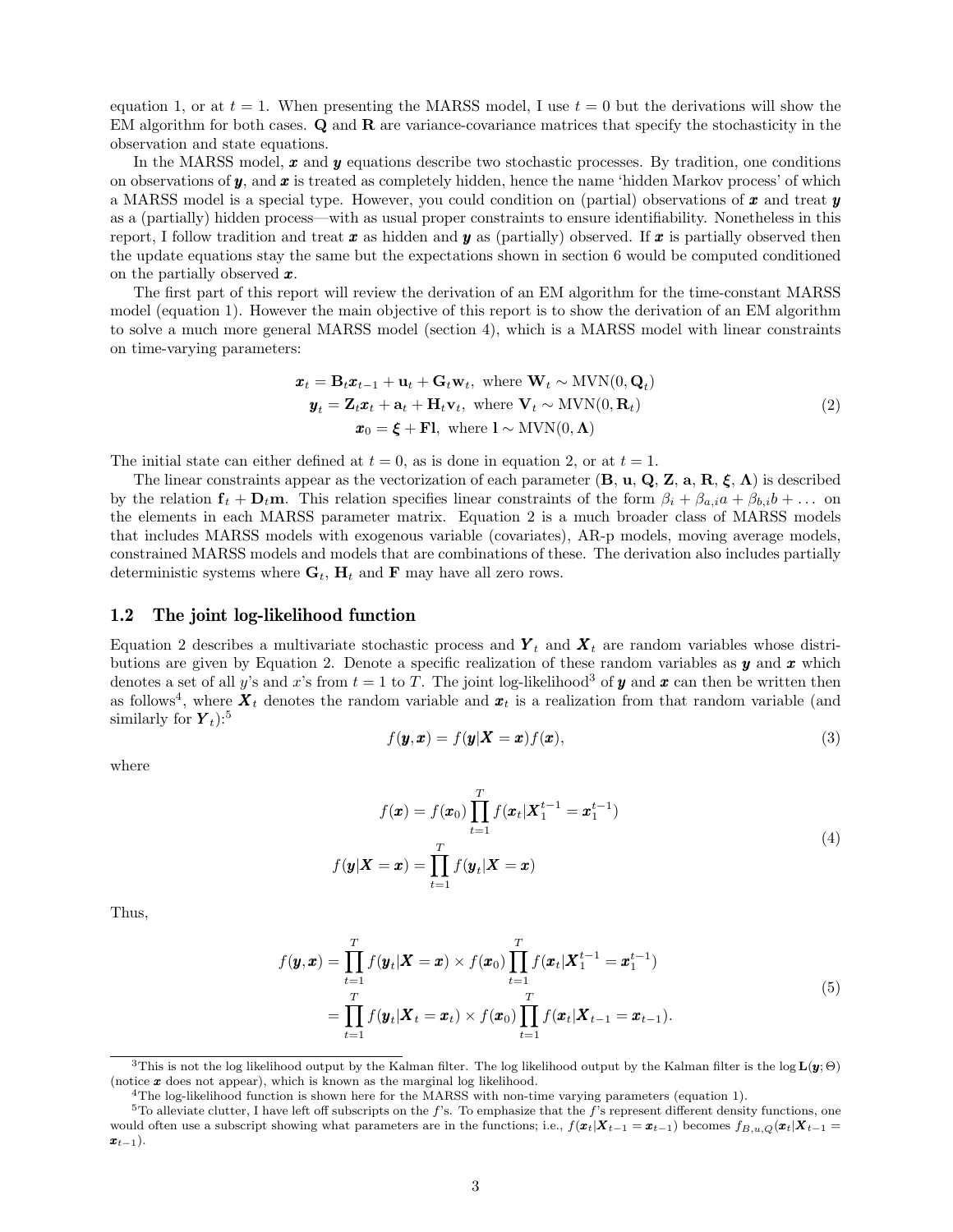Here  $\mathbf{x}_{t1}^{t2}$  denotes the set of  $\mathbf{x}_t$  from  $t = t1$  to  $t = t2$  (and thus  $\mathbf{x}$  is shorthand for  $\mathbf{x}_1^T$ ). The third line follows because conditioned on  $x$ , the  $y_t$ 's are independent of each other (because the  $v_t$  are independent of each other). In the last line,  $\mathbf{x}_1^{t-1}$  becomes  $\mathbf{x}_{t-1}$  from the Markov property of the equation for  $\mathbf{x}_t$  (equation 1a), and **x** becomes  $x_t$  because  $y_t$  depends only on  $x_t$  (equation 1b).

Since  $(X_t|X_{t-1} = x_{t-1})$  is multivariate normal and  $(Y_t|X_t = x_t)$  is multivariate normal (equation 1), we can write down the joint log-likelihood function using the likelihood function for a multivariate normal distribution (Johnson and Wichern, 2007, section 4.3).

$$
\log \mathbf{L}(\mathbf{y}, \mathbf{x}; \Theta) = -\sum_{1}^{T} \frac{1}{2} (\mathbf{y}_t - \mathbf{Z}\mathbf{x}_t - \mathbf{a})^\top \mathbf{R}^{-1} (\mathbf{y}_t - \mathbf{Z}\mathbf{x}_t - \mathbf{a}) - \sum_{1}^{T} \frac{1}{2} \log |\mathbf{R}|
$$
  

$$
-\sum_{1}^{T} \frac{1}{2} (\mathbf{x}_t - \mathbf{B}\mathbf{x}_{t-1} - \mathbf{u})^\top \mathbf{Q}^{-1} (\mathbf{x}_t - \mathbf{B}\mathbf{x}_{t-1} - \mathbf{u}) - \sum_{1}^{T} \frac{1}{2} \log |\mathbf{Q}|
$$
  

$$
-\frac{1}{2} (\mathbf{x}_0 - \boldsymbol{\xi})^\top \mathbf{\Lambda}^{-1} (\mathbf{x}_0 - \boldsymbol{\xi}) - \frac{1}{2} \log |\mathbf{\Lambda}| - \frac{n}{2} \log 2\pi
$$
 (6)

n is the number of data points. This is the same as equation 6.64 in Shumway and Stoffer  $(2006)$ . The above equation is for the case where  $x_0$  is stochastic (has a known distribution). However, if we instead treat  $x_0$  as fixed but unknown (section 3.4.4 in Harvey, 1989), it is then a parameter and there is no  $\Lambda$ . The likelihood then is slightly different.  $x_0$  is defined as a parameter  $\xi$  and

$$
\log \mathbf{L}(\boldsymbol{y}, \boldsymbol{x}; \Theta) = -\sum_{1}^{T} \frac{1}{2} (\boldsymbol{y}_t - \mathbf{Z} \boldsymbol{x}_t - \mathbf{a})^\top \mathbf{R}^{-1} (\boldsymbol{y}_t - \mathbf{Z} \boldsymbol{x}_t - \mathbf{a}) - \sum_{1}^{T} \frac{1}{2} \log |\mathbf{R}|
$$
  
- 
$$
\sum_{1}^{T} \frac{1}{2} (\boldsymbol{x}_t - \mathbf{B} \boldsymbol{x}_{t-1} - \mathbf{u})^\top \mathbf{Q}^{-1} (\boldsymbol{x}_t - \mathbf{B} \boldsymbol{x}_{t-1} - \mathbf{u}) - \sum_{1}^{T} \frac{1}{2} \log |\mathbf{Q}|
$$
(7)

ξ appears in the likelihood for  $x_{t-1}$  when  $t = 1$  in the summation. Note that in this case,  $x_0$  is no longer a realization of a random variable  $X_0$ ; it is a fixed (but unknown) parameter. Equation 7 is written as if all the  $x_0$  are fixed, however when the general derivation is presented, it is allowed that some  $x_0$  are fixed  $(Λ=0)$ and others are stochastic.

If **R** is constant through time, then  $\sum_{1}^{T} \frac{1}{2} \log |\mathbf{R}|$  in the likelihood equation reduces to  $\frac{T}{2} \log |\mathbf{R}|$ , however **R** might be time-varying or one may need to include a time-dependent weighting on  $\mathbb{R}^6$ . The same applies to  $\sum_{1}^{T} \frac{1}{2} \log |\mathbf{Q}|.$ 

All bolded elements are column vectors (lower case) and matrices (upper case).  $A<sup>T</sup>$  is the transpose of matrix  $\mathbf{A}$ ,  $\mathbf{A}^{-1}$  is the inverse of  $\mathbf{A}$ , and  $|\mathbf{A}|$  is the determinant of  $\mathbf{A}$ . Parameters are non-italic while elements that are slanted are realizations of a random variable  $(x \text{ and } y \text{ are stated})^7$ 

#### 1.3 Missing values

In Shumway and Stoffer and other presentations of the EM algorithm for MARSS models (Shumway and Stoffer, 2006; Zuur et al., 2003), the missing values case is treated separately from the non-missing values case. In these derivations, a series of modifications are given for the EM update equations when there are missing values. In my derivation, I present the missing values treatment differently, and there is only one set of update equations and these equations apply in both the missing values and non-missing values cases. My derivation does this by keeping  $E[Y_t|data]$  and  $E[Y_tX_t^{\top}|\text{data}]$  in the update equations (much like  $E[X_t|data]$ is kept in the equations) while Shumway and Stoffer replace these expectations involving  $Y_t$  by their values, which depend on whether or not the data are a complete observation of  $\boldsymbol{Y}_t$  with no missing values. Section 6 shows how to compute the expectations involving  $Y_t$  when the data are an incomplete observation of  $Y_t$ .

<sup>&</sup>lt;sup>6</sup>If for example, one wanted to include a temporally dependent weighting on **R** replace  $|\mathbf{R}|$  with  $|\alpha_t \mathbf{R}| = \alpha_t^n |\mathbf{R}|$ , where  $\alpha_t$ is the weighting at time  $t$  and is fixed not estimated.

<sup>7</sup> In matrix algebra, a capitol bolded letter indicates a matrix. Unfortunately in statistics, the capitol letter convention is used for random variables. Fortunately, this derivation does not need to reference random variables except indirectly when using expectations. Thus, I use capitols to refer to matrices not random variables. The one exception is the reference to  $X$  and  $Y$ . In this case a bolded slanted capitol is used.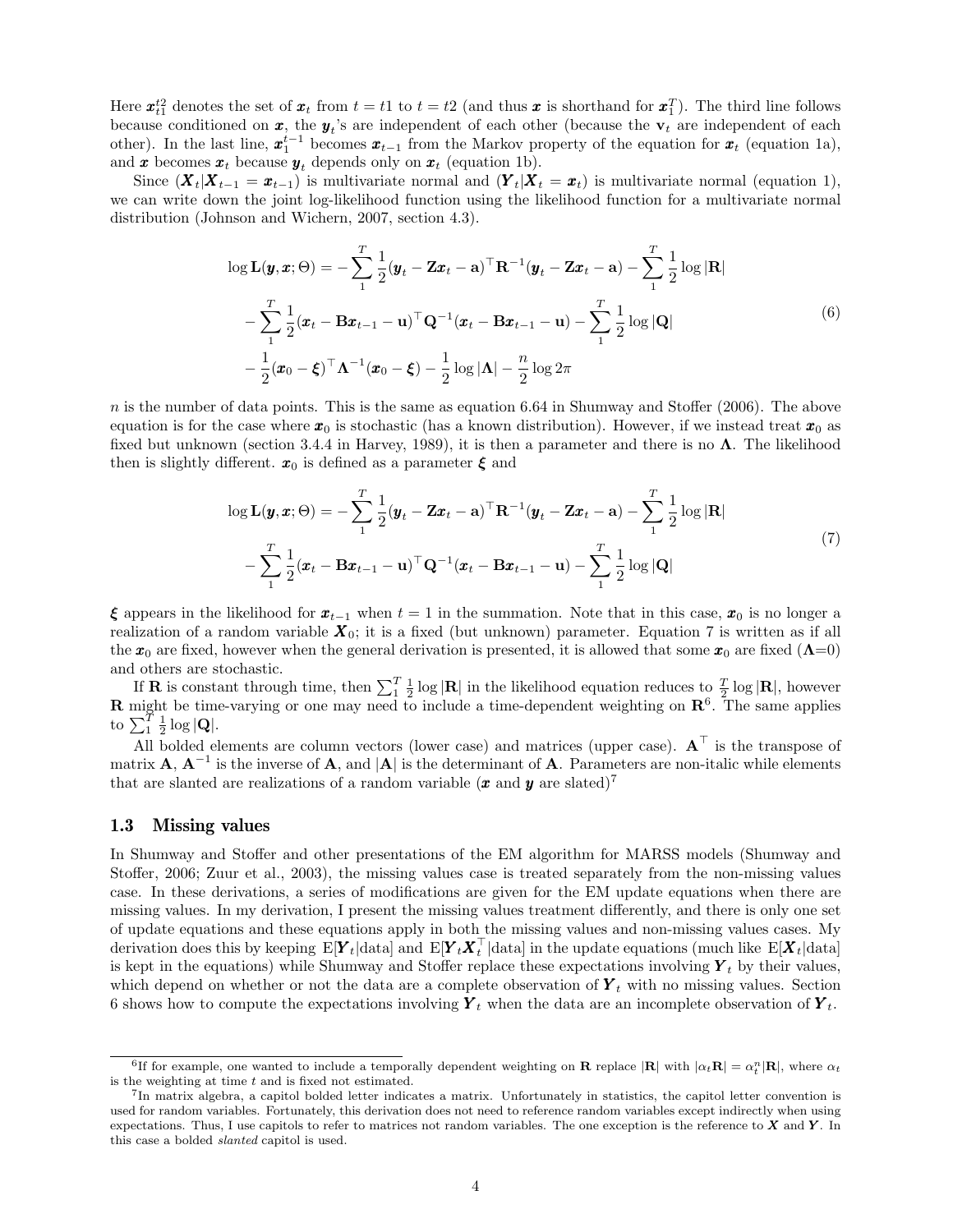### 2 The EM algorithm

The EM algorithm cycles iteratively between an expectation step (the integration in the equation) followed by a maximization step (the arg max in the equation):

$$
\Theta_{j+1} = \arg \max_{\Theta} \int_{\mathbf{x}} \int_{\mathbf{y}} \log \mathbf{L}(\mathbf{x}, \mathbf{y}; \Theta) f(\mathbf{x}, \mathbf{y} | \mathbf{Y}(1) = \mathbf{y}(1), \Theta_j) d\mathbf{x} d\mathbf{y}
$$
(8)

 $Y(1)$  indicates those Y that have an observation and  $y(1)$  are the actual observations. Note that  $\Theta$  and  $\Theta_i$  are different. If  $\Theta$  consists of multiple parameters, we can also break this down into smaller steps. Let  $\Theta = {\alpha, \beta}$ , then

$$
\alpha_{j+1} = \arg \max_{\alpha} \int_{\mathbf{x}} \int_{\mathbf{y}} \log \mathbf{L}(\mathbf{x}, \mathbf{y}, \beta_j; \alpha) f(\mathbf{x}, \mathbf{y} | \mathbf{Y}(1) = \mathbf{y}(1), \alpha_j, \beta_j) d\mathbf{x} d\mathbf{y}
$$
(9)

Now the maximization is only over  $\alpha$ , the part that appears after the ";" in the log-likelihood.

Expectation step The integral that appears in equation 8 is an expectation. The first step in the EM algorithm is to compute this expectation. This will involve computing expectations like  $E[\boldsymbol{X}_t \boldsymbol{X}_t^\top | \boldsymbol{Y}_t(1)] =$  $\mathbf{y}_t(1), \Theta_j$  and  $\text{E}[\boldsymbol{Y}_t \boldsymbol{X}_t^\top | \boldsymbol{Y}_t(1) = \boldsymbol{y}_t(1), \Theta_j]$ . The j subscript on  $\Theta$  denotes that these are the parameters at iteration  $j$  of the algorithm.

**Maximization step:** A new parameter set  $\Theta_{j+1}$  is computed by finding the parameters that maximize the expected log-likelihood function (the part in the integral) with respect to  $\Theta$ . The equations that give the parameters for the next iteration  $(j + 1)$  are called the update equations and this report is devoted to the derivation of these update equations.

After one iteration of the expectation and maximization steps, the cycle is then repeated. New expectations are computed using  $\Theta_{j+1}$ , and then a new set of parameters  $\Theta_{j+2}$  is generated. This cycle is continued until the likelihood no longer increases more than a specified tolerance level. This algorithm is guaranteed to increase in likelihood at each iteration (if it does not, it means there is an error in one's update equations). The algorithm must be started from an initial set of parameter values  $\Theta_1$ . The algorithm is not particularly sensitive to the initial conditions but the surface could definitely be multi-modal and have local maxima. See section 11 on using Monte Carlo initialization to ensure that the global maximum is found.

Dividing the parameters into parts: Above the parameter set is written as  $\Theta$ . However  $\Theta$  is composed of multiple components:  $\mathbf{B}, \mathbf{u}, \mathbf{R}$ , etc. The EM iteration j is broken into subparts for each parameter matrix and both the maximization and expectation steps are done for each part. For example, the expectation step is run with parameters  $\{B_j, u_j, R_j, ...\}$  and then **B** is updated to  $B_{j+1}$  with the maximization step. The expectation step is run with parameters  $\{B_{j+1}, \mathbf{u}_j, \mathbf{R}_j, \dots\}$  and the uis updated to  $\mathbf{u}_{j+1}$  with the maximization step. The expectation step is run with parameters  ${\bf \{B_{j+1}, u_{j+1}, R_j, \ldots\}}$  and the **R** is updated. This is continued until all parameters in  $\Theta$  are updated and that completes the  $j+1$  update.

#### 2.1 The expected log-likelihood function

The function that is maximized in the "M" step is the expected value of the log-likelihood function. This expectation is conditioned on two things: 1) the observed Y's which are denoted  $Y(1)$  and which are equal to the fixed values  $y(1)$  and 2) the parameter set  $\Theta_j$ . Note that since there may be missing values in the data,  $Y(1)$  can be a subset of Y, that is, only some Y have a corresponding y value at time t. Mathematically what we are doing is  $E_{XY}[g(X, Y)|Y(1) = y(1), \Theta_i]$ . This is a multivariate conditional expectation because  $X, Y$  is multivariate (a  $m \times n \times T$  vector). The function  $g(\Theta)$  that we are taking the expectation of is log  $\mathbf{L}(\mathbf{Y}, \mathbf{X}; \Theta)$ . Note that  $g(\Theta)$  is a random variable involving the random variables, X and Y, while  $\log L(\mathbf{y}, \mathbf{x}; \Theta)$  is not a random variable but rather a specific value since  $y$  and  $x$  are a set of specific values.

We denote this expected log-likelihood by  $\Psi$ . The goal is to find the  $\Theta$  that maximize  $\Psi$  and this becomes the new  $\Theta$  for the  $j+1$  iteration of the EM algorithm. The equations to compute the new  $\Theta$  are termed the update equations. Using the log likelihood equation 6 and expanding out all the terms, we can write out  $\Psi$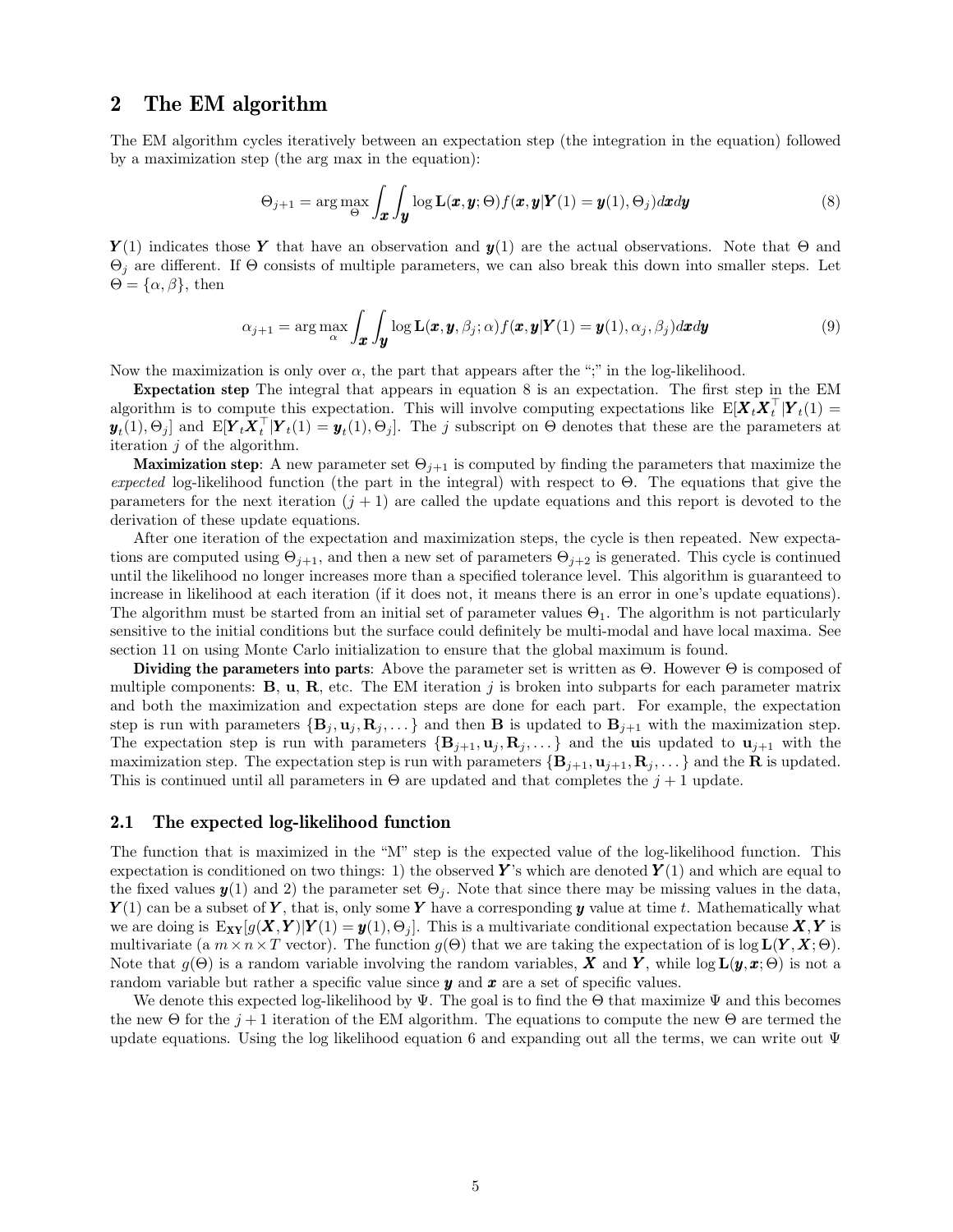in verbose form as:

$$
\begin{split}\n\mathbf{E}_{\mathbf{X}\mathbf{Y}}[\log \mathbf{L}(\mathbf{Y}, \mathbf{X}; \Theta); \mathbf{Y}(1) = \mathbf{y}(1), \Theta_j] &= \Psi = \\
& -\frac{1}{2} \sum_{1}^{T} \left( \mathbf{E}[\mathbf{Y}_t^\top \mathbf{R}^{-1} \mathbf{Y}_t] - \mathbf{E}[\mathbf{Y}_t^\top \mathbf{R}^{-1} \mathbf{Z} \mathbf{X}_t] - \mathbf{E}[(\mathbf{Z}\mathbf{X}_t)^\top \mathbf{R}^{-1} \mathbf{Y}_t] - \mathbf{E}[\mathbf{A}^\top \mathbf{R}^{-1} \mathbf{Y}_t] - \mathbf{E}[\mathbf{Y}_t^\top \mathbf{R}^{-1} \mathbf{A}] \\
& + \mathbf{E}[(\mathbf{Z}\mathbf{X}_t)^\top \mathbf{R}^{-1} \mathbf{Z} \mathbf{X}_t] + \mathbf{E}[\mathbf{a}^\top \mathbf{R}^{-1} \mathbf{Z} \mathbf{X}_t] + \mathbf{E}[(\mathbf{Z}\mathbf{X}_t)^\top \mathbf{R}^{-1} \mathbf{a}] + \mathbf{E}[\mathbf{a}^\top \mathbf{R}^{-1} \mathbf{a}]\n\end{split}\n\begin{split}\n& -\frac{1}{2} \sum_{1}^{T} \left( \mathbf{E}[\mathbf{X}_t^\top \mathbf{Q}^{-1} \mathbf{X}_t] - \mathbf{E}[\mathbf{X}_t^\top \mathbf{Q}^{-1} \mathbf{B} \mathbf{X}_{t-1}] - \mathbf{E}[(\mathbf{B} \mathbf{X}_{t-1})^\top \mathbf{Q}^{-1} \mathbf{X}_t] \\
& - \mathbf{E}[\mathbf{u}^\top \mathbf{Q}^{-1} \mathbf{X}_t] - \mathbf{E}[\mathbf{X}_t^\top \mathbf{Q}^{-1} \mathbf{u}] + \mathbf{E}[(\mathbf{B} \mathbf{X}_{t-1})^\top \mathbf{Q}^{-1} \mathbf{B} \mathbf{X}_{t-1}]\n\end{split}\n\end{split}\n\tag{10}
$$
\n
$$
- \frac{1}{2} \left( \mathbf{E}[\mathbf{X}_t^\top \mathbf{V}_t] - \mathbf
$$

All the E[ ] appearing here denote  $E_{XY}[g()|Y(1) = y(1), \Theta_i]$ . In the rest of the derivation, I drop the conditional and the  $XY$  subscript on E to remove clutter, but it is important to remember that whenever E appears, it refers to a specific conditional multivariate expectation. If  $x_0$  is treated as fixed, then  $X_0 = \xi$ and the last line involving  $\Lambda$  is dropped but it will appear in place of  $X_{t-1}$  when  $t = 1$  in the summation.

Keep in mind that  $\Theta$  and  $\Theta_i$  are different.  $\Theta$  is a parameter appearing in function  $g(\mathbf{X}, \mathbf{Y}, \Theta)$ , i.e., the parameters in equation 6. X and Y are random variables which means that  $g(X, Y, \Theta)$  is a random variable. We take the expectation of  $g(X, Y, \Theta)$ , meaning we take integral over the joint distribution of X and Y. We need to specify what that distribution is and the conditioning on  $\Theta_j$  (meaning the  $\Theta_j$  appearing to the right of the  $|\text{in }\mathbb{E}[g(|\Theta_i])|$  is specifying this distribution. This conditioning affects the value of the expectation of  $g(X, Y, \Theta)$ , but it does not affect the value of  $\Theta$ , which are the R, Q, u, etc. values on the right side of equation 10. We will first take the expectation of  $g(X, Y, \Theta)$  conditioned on  $\Theta_i$  (using integration) and then take the differential of that expectation with respect to  $\Theta$ .

#### 2.2 The expectations used in the derivation

The following expectations appear frequently in the update equations and are given special names<sup>8</sup>:

$$
\widetilde{\mathbf{x}}_t = \mathbf{E}_{\mathbf{X}\mathbf{Y}}[\mathbf{X}_t|\mathbf{Y}(1) = \mathbf{y}(1), \Theta_j]
$$
(11a)

$$
\widetilde{\mathbf{y}}_t = \mathbf{E}_{\mathbf{X}\mathbf{Y}}[\mathbf{Y}_t|\mathbf{Y}(1) = \mathbf{y}(1), \Theta_j]
$$
\n(11b)

$$
\widetilde{\mathbf{P}}_t = \mathbf{E}_{\mathbf{X}\mathbf{Y}}[\mathbf{X}_t \mathbf{X}_t^\top | \mathbf{Y}(1) = \mathbf{y}(1), \Theta_j] \tag{11c}
$$

$$
\widetilde{\mathbf{P}}_{t,t-1} = \mathbf{E}_{\mathbf{X}\mathbf{Y}}[\mathbf{X}_t \mathbf{X}_{t-1}^\top | \mathbf{Y}(1) = \mathbf{y}(1), \Theta_j]
$$
\n(11d)

$$
\widetilde{\mathbf{V}}_t = \text{var}_{XY}[\mathbf{X}_t | \mathbf{Y}(1) = \mathbf{y}(1), \Theta_j] = \widetilde{\mathbf{P}}_t - \widetilde{\mathbf{x}}_t \widetilde{\mathbf{x}}_t^\top
$$
\n(11e)

$$
\widetilde{\mathbf{O}}_t = \mathbf{E}_{\mathbf{X}\mathbf{Y}}[\mathbf{Y}_t \mathbf{Y}_t^\top | \mathbf{Y}(1) = \mathbf{y}(1), \Theta_j] \tag{11f}
$$

$$
\widetilde{\mathbf{W}}_t = \text{var}_{XY}[\mathbf{Y}_t | \mathbf{Y}(1) = \mathbf{y}(1), \Theta_j] = \widetilde{\mathbf{O}}_t - \widetilde{\mathbf{y}}_t \widetilde{\mathbf{y}}_t^\top
$$
\n(11g)

$$
\widetilde{\mathbf{y}}\widetilde{\mathbf{x}}_t = \mathbf{E}_{\mathbf{X}\mathbf{Y}}[\mathbf{Y}_t \mathbf{X}_t^\top | \mathbf{Y}(1) = \mathbf{y}(1), \Theta_j] \tag{11h}
$$

$$
\widetilde{\mathbf{y}}\widetilde{\mathbf{x}}_{t,t-1} = \mathbf{E}_{\mathbf{X}\mathbf{Y}}[\mathbf{Y}_t \mathbf{X}_{t-1}^\top | \mathbf{Y}(1) = \mathbf{y}(1), \Theta_j] \tag{11i}
$$

The subscript on the expectation, E, denotes that this is a multivariate expectation taken over  $X$  and  $Y$ . The right sides of equations 11e and 11g arise from the computational formula for variance and covariance:

$$
var[X] = E[XX^\top] - E[X]E[X]^\top
$$
\n(12)

$$
cov[X, Y] = E[XY^{\top}] - E[X]E[Y]^{\top}.
$$
\n(13)

Section 6 shows how to compute the expectations in equation 11.

<sup>&</sup>lt;sup>8</sup>This notation is different than what you see in Shumway and Stoffer (2006), section 6.2. What I call  $\tilde{V}_t$ , they refer to as  $P_t^n$ , and my  $\widetilde{\mathbf{P}}_t$  would be  $P_t^n + \widetilde{\mathbf{x}}_t \widetilde{\mathbf{x}}_t'$  in their notation.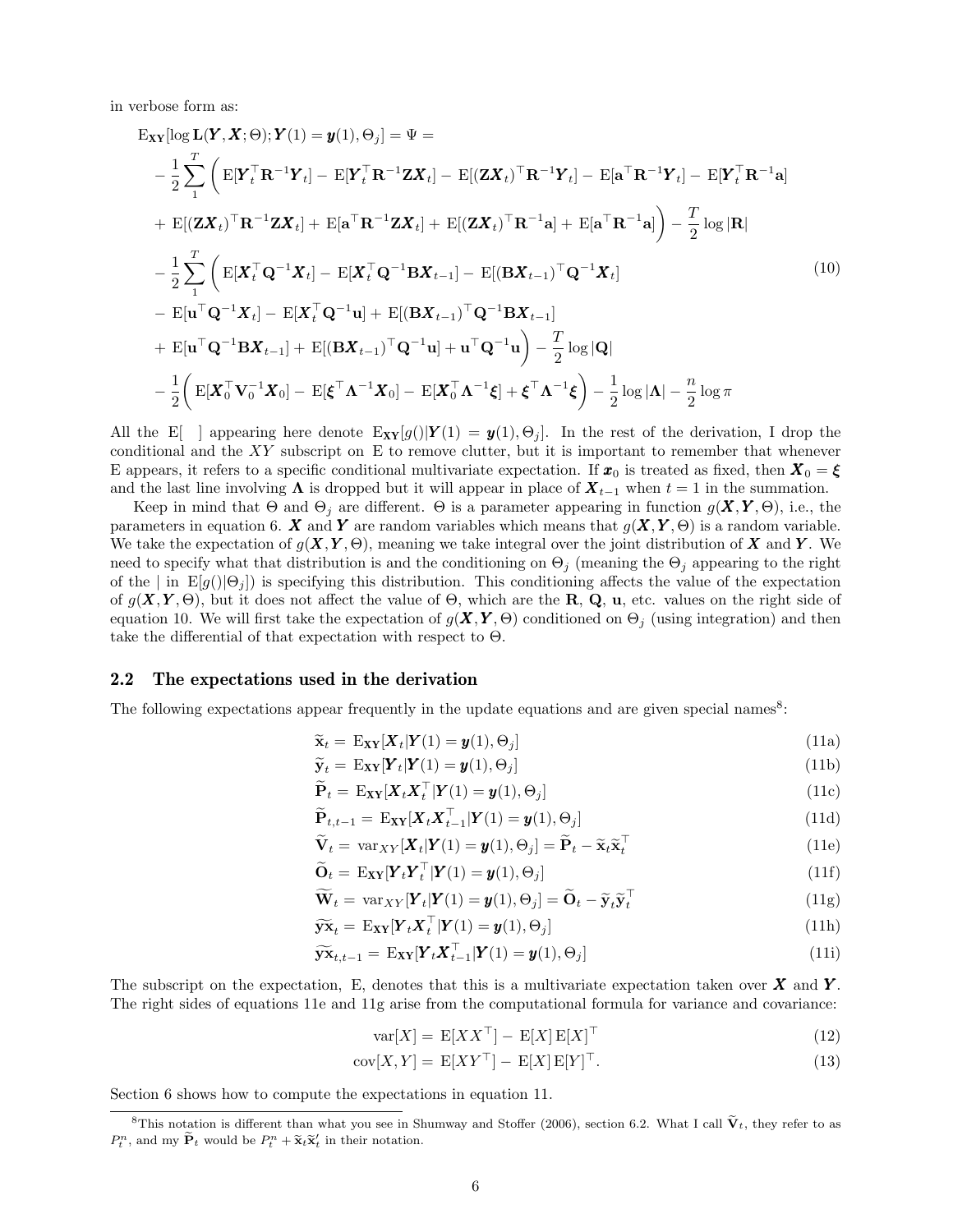Table 1: Notes on multivariate expectations. For the following examples, let X be a vector of length three,  $X_1, X_2, X_3$ .  $f()$  is the probability distribution function (pdf). C is a constant (not a random variable).

$$
E_X[g(\boldsymbol{X})] = \int \int g(\boldsymbol{x}) f(x_1, x_2, x_3) dx_1 dx_2 dx_3
$$
  
\n
$$
E_X[X_1] = \int \int \int x_1 f(x_1, x_2, x_3) dx_1 dx_2 dx_3 = \int x_1 f(x_1) dx_1 = E[X_1]
$$
  
\n
$$
E_X[X_1 + X_2] = E_X[X_1] + E_X[X_2]
$$
  
\n
$$
E_X[X_1 + C] = E_X[X_1] + C
$$
  
\n
$$
E_X[CX_1] = C E_X[X_1]
$$
  
\n
$$
E_X[\boldsymbol{X}|\boldsymbol{X} = \boldsymbol{x}] = \boldsymbol{x}
$$

### 3 The unconstrained update equations

In this section, I show the derivation of the update equations when all elements of a parameter matrix are estimated and are all allowed to be different, i.e., the unconstrained case. These are similar to the update equations one will see in Shumway and Stoffer (2006). Section 5 shows the update equations when there are unestimated (fixed) or estimated but shared values in the parameter matrices, i.e., the constrained update equations.

To derive the update equations, one must find the  $\Theta$ , where  $\Theta$  is comprised of the MARSS parameters **B, u, Q, Z, a, R, ξ,** and  $\Lambda$ , that maximizes  $\Psi$  (equation 10) by partial differentiation of  $\Psi$  with respect to Θ. However, I will be using the EM equation where one maximizes each parameter matrix in Θ one-by-one (equation 9). In this case, the parameters that are not being maximized are fixed (and set at their current iteration value), and then one takes the derivative of Ψ with respect to the parameter of interest. Then solve for the parameter value that sets the partial derivative to zero. The partial differentiation is with respect to each individual parameter element, for example each  $u_{i,j}$  in matrix **u**. The idea is to single out those terms in equation 10 that involve  $u_{i,j}$  (say), differentiate by  $u_{i,j}$ , set this to zero and solve for  $u_{i,j}$ . This gives the new  $u_{i,j}$  that maximizes the partial derivative with respect to  $u_{i,j}$  of the expected log-likelihood. Matrix calculus gives us a way to jointly maximize  $\Psi$  with respect to all elements (not just element i, j) in a parameter matrix.

Note, see the comments on the EM algorithm implementation (Section 2) when the parameter set Θ is broken into parts (e.g., **B**, **u**, **Q**, etc.). In the implementation of the algorithm, one updates the  $\Theta$ parts sequentially and the expectation step is re-run with the new Θ at each step (meaning the Kalman smoother is re-run with the updated parameters). Thus the algorithm is applied as follows (order that the parameters are updated is unimportant): E-step with  $\{B_j, u_j, Q_j, etc.\}$ , M-step updates  $B_j$  to  $B_{j+1}$ , E-step with  $\{B_{j+1}, \mathbf{u}_j, \mathbf{Q}_j, etc.\}$ , M-step updates  $\mathbf{u}_j$  to  $\mathbf{u}_{j+1}$ , E-step with  $\{B_{j+1}, \mathbf{u}_{j+1}, \mathbf{Q}_j, etc.\}$ , M-step updates  $\mathbf{Q}_j$ to  $\mathbf{Q}_{j+1}$ , continuing until all parameters are updates which completes the  $j+1$  update.

#### 3.1 Matrix calculus need for the derivation

A number of derivatives of a scalar with respect to vectors and matrices will be needed in the derivation and are shown in table 2. The partial derivative of a scalar  $(\Psi)$  is a scalar) with respect to some column vector **b** (which has elements  $b_1, b_2 \ldots$ ) is

$$
\frac{\partial \Psi}{\partial \mathbf{b}} = \begin{bmatrix} \frac{\partial \Psi}{\partial b_1} & \frac{\partial \Psi}{\partial b_2} & \cdots & \frac{\partial \Psi}{\partial b_m} \end{bmatrix}
$$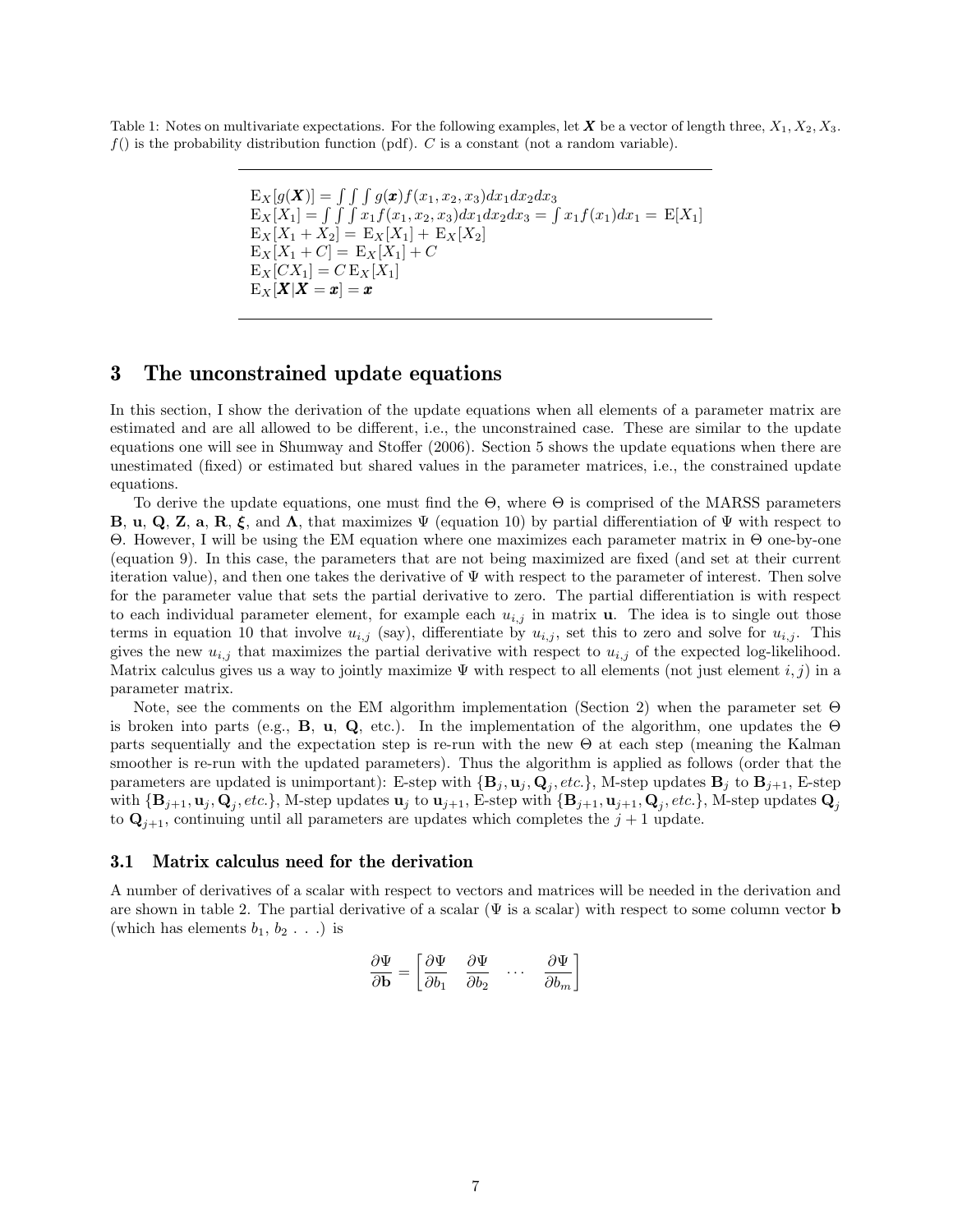Note that the derivative of scalar with respect to a column vector b is a row vector. The partial derivatives of a scalar with respect to some  $m \times m$  matrix **B** is

$$
\frac{\partial \Psi}{\partial \mathbf{B}} = \begin{bmatrix}\n\frac{\partial \Psi}{\partial b_{1,1}} & \frac{\partial \Psi}{\partial b_{2,1}} & \cdots & \frac{\partial \Psi}{\partial b_{m,1}} \\
\frac{\partial \Psi}{\partial b_{1,2}} & \frac{\partial \Psi}{\partial b_{2,2}} & \cdots & \frac{\partial \Psi}{\partial b_{m,2}} \\
\vdots & \vdots & \ddots & \vdots \\
\frac{\partial \Psi}{\partial b_{1,m}} & \frac{\partial \Psi}{\partial b_{2,m}} & \cdots & \frac{\partial \Psi}{\partial b_{m,m}}\n\end{bmatrix}
$$

Note that the indexing is interchanged;  $\partial\Psi/\partial b_{i,j} = [\partial\Psi/\partial \mathbf{B}]_{j,i}$ . For Q and R, this is unimportant because they are variance-covariance matrices and are symmetric. For B and Z, one must be careful because these may not be symmetric. The partial derivatives of a column vector a with respect to a column vector b.

$$
\frac{\partial \Psi}{\partial \mathbf{B}} = \begin{bmatrix}\n\frac{\partial a_1}{\partial b_1} & \frac{\partial a_1}{\partial b_2} & \cdots & \frac{\partial a_1}{\partial b_m} \\
\frac{\partial a_2}{\partial b_1} & \frac{\partial \Psi}{\partial b_2} & \cdots & \frac{\partial a_2}{\partial b_m} \\
\vdots & \vdots & \ddots & \vdots \\
\frac{\partial a_n}{\partial b_1} & \frac{\partial a_n}{\partial b_2} & \cdots & \frac{\partial a_n}{\partial b_m}\n\end{bmatrix}
$$

In table 2, both the vectorized and non-vectorized versions are shown. The vectorized version of a matrix **D** with dimension  $n \times m$  is

$$
\text{vec}(\mathbf{D}_{n,m}) \equiv \begin{bmatrix} d_{1,1} \\ \cdots \\ d_{n,1} \\ \vdots \\ d_{n,2} \\ \cdots \\ d_{1,m} \\ \cdots \\ d_{n,m} \end{bmatrix}
$$

### 3.2 The update equation for u (unconstrained)

Take the partial derivative of  $\Psi$  with respect to **u**, which is a  $m \times 1$  matrix. All parameters other than **u** are fixed to constant values (because partial derivation is being done). Since the derivative of a constant is 0, terms not involving u will equal 0 and drop out. Taking the derivative to equation 10 with respect to u:

$$
\partial \Psi / \partial \mathbf{u} = -\frac{1}{2} \sum_{t=1}^{T} \left( -\partial (\mathbf{E}[\mathbf{X}_{t}^{\top} \mathbf{Q}^{-1} \mathbf{u}]) / \partial \mathbf{u} - \partial (\mathbf{E}[\mathbf{u}^{\top} \mathbf{Q}^{-1} \mathbf{X}_{t}]) / \partial \mathbf{u} \right. \n\left. + \partial (\mathbf{E}[(\mathbf{B}\mathbf{X}_{t-1})^{\top} \mathbf{Q}^{-1} \mathbf{u}]) / \partial \mathbf{u} + \partial (\mathbf{E}[\mathbf{u}^{\top} \mathbf{Q}^{-1} \mathbf{B}\mathbf{X}_{t-1}]) / \partial \mathbf{u} + \partial (\mathbf{u}^{\top} \mathbf{Q}^{-1} \mathbf{u}) / \partial \mathbf{u} \right)
$$
\n(21)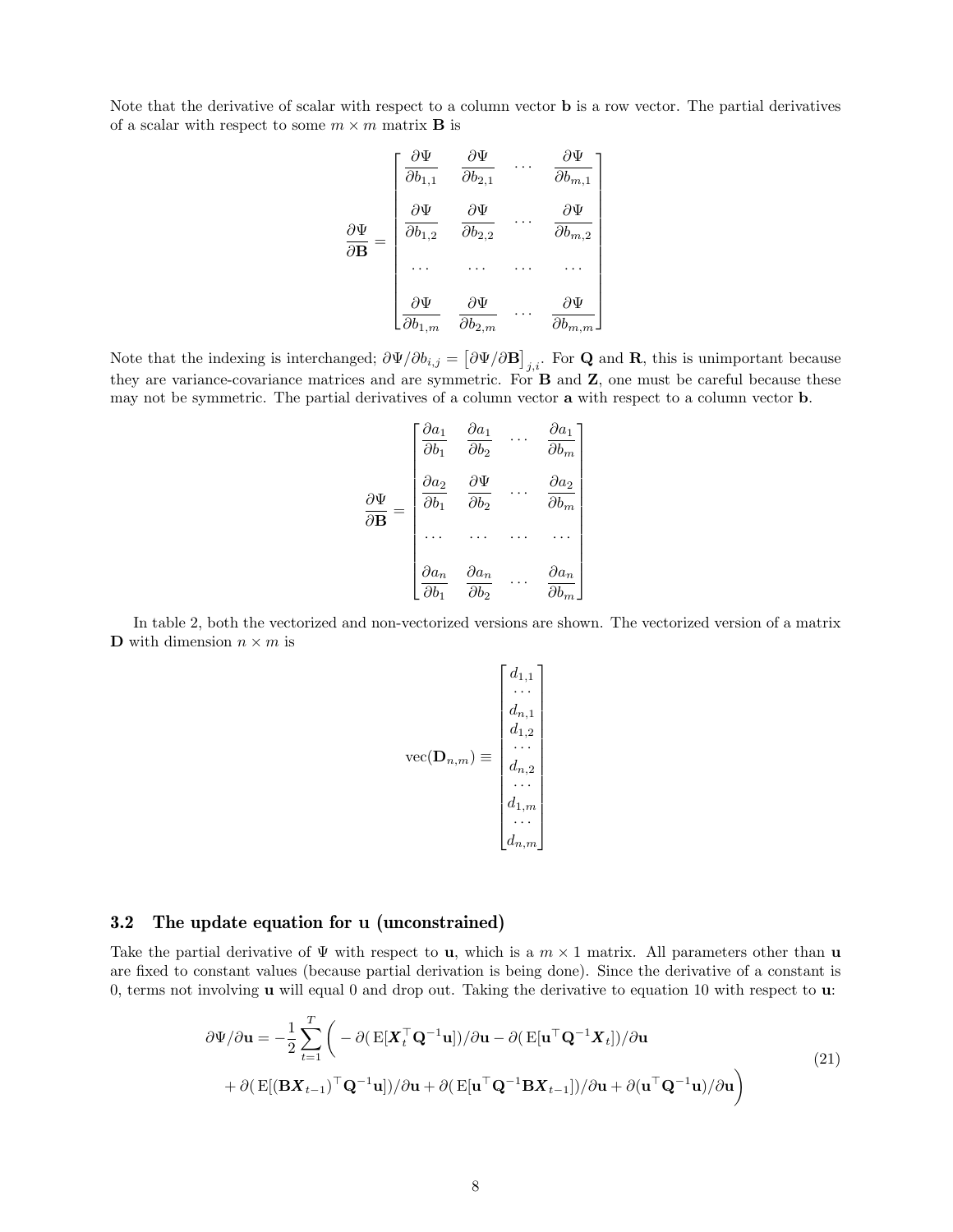Table 2: Derivatives of a scalar with respect to vectors and matrices. In the following a is a scalar (unrelated to a), **a** and **c** are  $n \times 1$  column vectors, **b** and **d** are  $m \times 1$  column vectors, **D** is a  $n \times m$  matrix, **C** is a  $n \times n$  matrix, and **A** is a diagonal  $n \times n$  matrix (0s on the off-diagonals). C<sup>−1</sup> is the inverse of C, C<sup>⊤</sup> is the transpose of C,  $\mathbf{C}^{-\top} = (\mathbf{C}^{-1})^{\top} = (\mathbf{C}^{\top})^{-1}$ , and  $|\mathbf{C}|$  is the determinant of **C**. Note, all the numerators in the differentials on the far left reduce to scalars. Although the matrix names may be the same as those of matrices referred to in the text, the matrices in this table are dummy matrices used to show the matrix derivative relations.

$$
\partial(\mathbf{f}^\top \mathbf{g})/\partial \mathbf{a} = \mathbf{f}^\top \partial \mathbf{g}/\partial \mathbf{a} + \mathbf{g}^\top \partial \mathbf{f}/\partial \mathbf{a}
$$
  
\n
$$
\mathbf{f} = f(\mathbf{a}) \text{ and } \mathbf{g} = g(\mathbf{a}) \text{ are } m \times 1 \text{ column vectors and functions of } \mathbf{a}.
$$
  
\n
$$
\partial a/\partial \mathbf{a} = \frac{1}{m} \partial a/\partial \mathbf{g} \partial \mathbf{g}/\partial \mathbf{a}
$$
  
\n
$$
\partial \mathbf{f}/\partial \mathbf{a} = \frac{1}{m} \partial \mathbf{f}/\partial \mathbf{g} \partial \mathbf{g}/\partial \mathbf{a}
$$

$$
\partial(\mathbf{a}^{\top}\mathbf{c})/\partial \mathbf{a} = \partial(\mathbf{c}^{\top}\mathbf{a})/\partial \mathbf{a} = \mathbf{c}^{\top}
$$
  
\n
$$
\partial \mathbf{a}/\partial \mathbf{a} = \partial(\mathbf{a}^{\top})/\partial \mathbf{a} = \mathbf{I}_n
$$
\n(15)

$$
\partial(\mathbf{a}^{\top} \mathbf{D} \mathbf{b}) / \partial \mathbf{D} = \partial(\mathbf{b}^{\top} \mathbf{D}^{\top} \mathbf{a}) / \partial \mathbf{D} = \mathbf{b} \mathbf{a}^{\top} \n\partial(\mathbf{a}^{\top} \mathbf{D} \mathbf{b}) / \partial \text{vec}(\mathbf{D}) = \partial(\mathbf{b}^{\top} \mathbf{D}^{\top} \mathbf{a}) / \partial \text{vec}(\mathbf{D}) = (\text{vec}(\mathbf{b} \mathbf{a}^{\top}))^{\top}
$$
\n(16)

C is invertible. (17)  $\partial(\log |\mathbf{C}|)/\partial \mathbf{C} = -\partial(\log |\mathbf{C}^{-1}|)/\partial \mathbf{C} = (\mathbf{C}^{\top})^{-1} = \mathbf{C}^{-\top}$  $\partial(\log |\mathbf{C}|)/\partial \text{vec}(\mathbf{C}) = (\text{vec}(\mathbf{C}^{-\top}))^{\top}$ If  $\overrightarrow{C}$  is also symmetric and  $\overrightarrow{B}$  is not a function of  $\overrightarrow{C}$ .  $\partial (\log|\mathbf{C}^\top \mathbf{B} \mathbf{C}|)/\partial \mathbf{C} = 2\mathbf{C}^{-1}$  $\partial (\log |\mathbf{C}^\top \mathbf{B} \mathbf{C}|)/\partial \operatorname{vec}(\mathbf{C}) = 2\big(\operatorname{vec}(\mathbf{C}^{-1})\big)^\top$ 

 $\partial (\mathbf{b}^\top \mathbf{D}^\top \mathbf{C} \mathbf{D} \mathbf{d}) / \partial \mathbf{D} = \mathbf{d} \mathbf{b}^\top \mathbf{D}^\top \mathbf{C} + \mathbf{b} \mathbf{d}^\top \mathbf{D}^\top \mathbf{C}^\top$  $\partial (\mathbf{b}^\top \mathbf{D}^\top \mathbf{C} \mathbf{D} \mathbf{d}) / \partial \text{vec}(\mathbf{D}) = (\text{vec}(\mathbf{d} \mathbf{b}^\top \mathbf{D}^\top \mathbf{C} + \mathbf{b} \mathbf{d}^\top \mathbf{D}^\top \mathbf{C}^\top))^\top$  (18) If **b** = **d** and **C** is symmetric then the sum reduces to  $2b\mathbf{b}^\top \mathbf{D}^\top \mathbf{C}$ 

$$
\partial(\mathbf{a}^{\top}\mathbf{C}\mathbf{a})/\partial\mathbf{a} = \partial(\mathbf{a}\mathbf{C}^{\top}\mathbf{a}^{\top})/\partial\mathbf{a} = 2\mathbf{a}^{\top}\mathbf{C}
$$
\n(19)

$$
\partial(\mathbf{a}^{\top}\mathbf{C}^{-1}\mathbf{c})/\partial\mathbf{C} = -\mathbf{C}^{-1}\mathbf{ac}^{\top}\mathbf{C}^{-1} \n\partial(\mathbf{a}^{\top}\mathbf{C}^{-1}\mathbf{c})/\partial \text{vec}(\mathbf{C}) = -(\text{vec}(\mathbf{C}^{-1}\mathbf{ac}^{\top}\mathbf{C}^{-1}))^{\top}
$$
\n(20)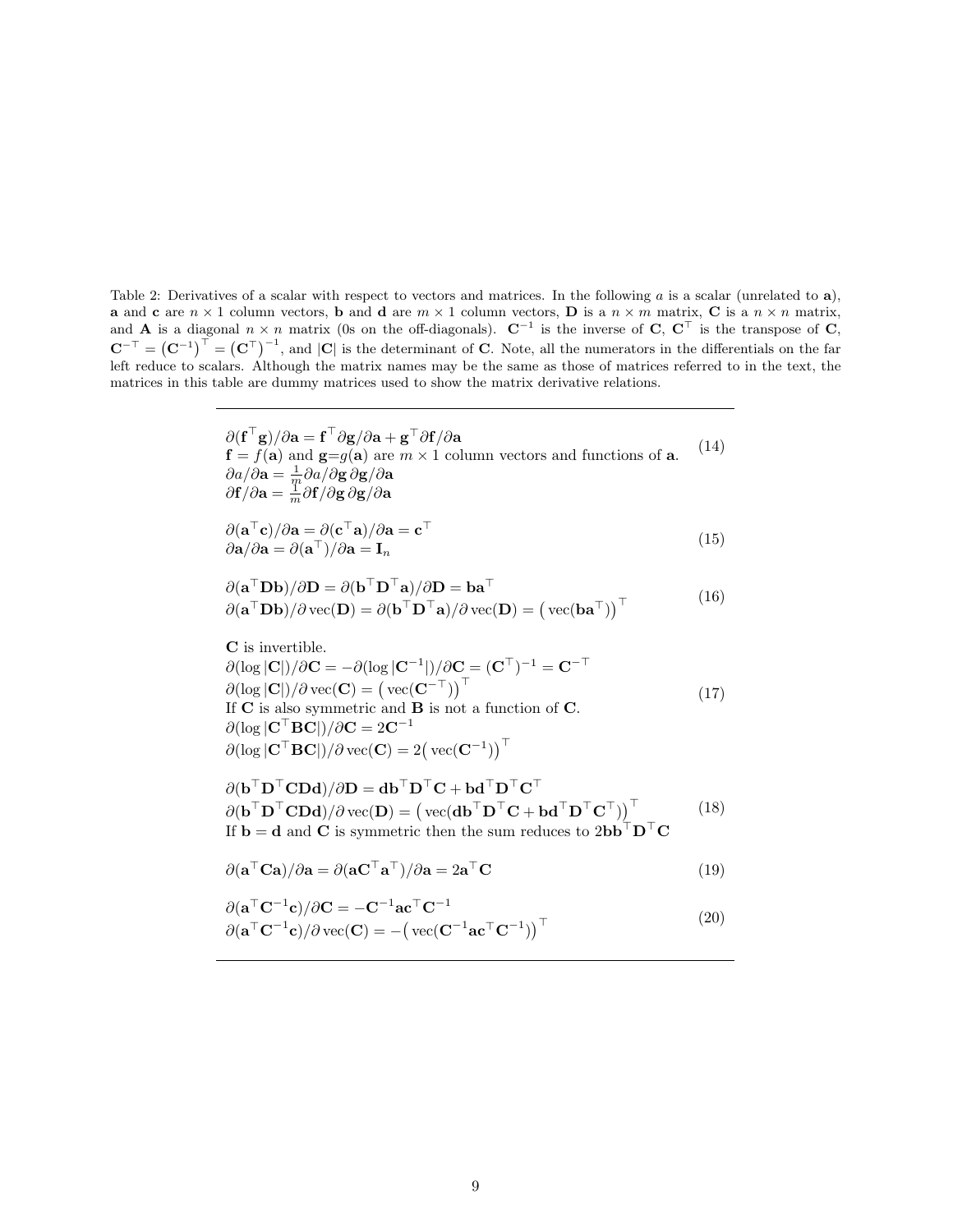The parameters can be moved out of the expectations and then the matrix derivative relations (table 2) are used to take the derivative.

$$
\partial \Psi / \partial \mathbf{u} = -\frac{1}{2} \sum_{t=1}^{T} \left( -\mathbf{E}[\mathbf{X}_t]^\top \mathbf{Q}^{-1} - \mathbf{E}[\mathbf{X}_t]^\top \mathbf{Q}^{-1} + (\mathbf{B} \mathbf{E}[\mathbf{X}_{t-1}])^\top \mathbf{Q}^{-1} + (\mathbf{B} \mathbf{E}[\mathbf{X}_{t-1}])^\top \mathbf{Q}^{-1} + 2 \mathbf{u}^\top \mathbf{Q}^{-1} \right)
$$
\n(22)

This also uses  $\mathbf{Q}^{-1} = (\mathbf{Q}^{-1})^{\top}$ . This can then be reduced to

$$
\partial \Psi / \partial \mathbf{u} = \sum_{t=1}^{T} \left( \mathbf{E} [\mathbf{X}_t]^{\top} \mathbf{Q}^{-1} - \mathbf{E} [\mathbf{X}_{t-1}]^{\top} \mathbf{B}^{\top} \mathbf{Q}^{-1} - \mathbf{u}^{\top} \mathbf{Q}^{-1} \right)
$$
(23)

Set the left side to zero (a  $p \times m$  matrix of zeros) and transpose the whole equation.  $\mathbf{Q}^{-1}$  cancels out<sup>9</sup> by multiplying on the left by Q (left since the whole equation was just transposed), giving

$$
\mathbf{0} = \sum_{t=1}^{T} \left( \mathbf{E}[\mathbf{X}_t] - \mathbf{B} \mathbf{E}[\mathbf{X}_{t-1}] - \mathbf{u} \right) = \sum_{t=1}^{T} \left( \mathbf{E}[\mathbf{X}_t] - \mathbf{B} \mathbf{E}[\mathbf{X}_{t-1}] \right) - \mathbf{u}
$$
(24)

Solving for  $\bf{u}$  and replacing the expectations with their names from equation 11, gives us the new  $\bf{u}$  that maximizes  $\Psi$ ,

$$
\mathbf{u}_{j+1} = \frac{1}{T} \sum_{t=1}^{T} (\tilde{\mathbf{x}}_t - \mathbf{B} \tilde{\mathbf{x}}_{t-1})
$$
(25)

### 3.3 The update equation for B (unconstrained)

Take the derivative of  $\Psi$  with respect to **B**. Terms not involving **B**, equal 0 and drop out. I have put the E outside the partials by noting that  $\partial (E[h(X_t, B)])/\partial B = E[\partial (h(X_t, B))/\partial B]$  since the expectation is conditioned on  $\mathbf{B}_j$  not **B**.

$$
\partial \Psi / \partial \mathbf{B} = -\frac{1}{2} \sum_{t=1}^{T} \left( -\mathbb{E}[\partial (\mathbf{X}_{t}^{\top} \mathbf{Q}^{-1} \mathbf{B} \mathbf{X}_{t-1}) / \partial \mathbf{B}] - \mathbb{E}[\partial ((\mathbf{B} \mathbf{X}_{t-1})^{\top} \mathbf{Q}^{-1} \mathbf{X}_{t}) / \partial \mathbf{B}] + \mathbb{E}[\partial ((\mathbf{B} \mathbf{X}_{t-1})^{\top} \mathbf{Q}^{-1} (\mathbf{B} \mathbf{X}_{t-1})) / \partial \mathbf{B}] + \mathbb{E}[\partial ((\mathbf{B} \mathbf{X}_{t-1})^{\top} \mathbf{Q}^{-1} \mathbf{u}) / \partial \mathbf{B}] + \mathbb{E}[\partial (\mathbf{u}^{\top} \mathbf{Q}^{-1} \mathbf{B} \mathbf{X}_{t-1}) / \partial \mathbf{B}] \right)
$$
  
\n
$$
= -\frac{1}{2} \sum_{t=1}^{T} \left( -\mathbb{E}[\partial (\mathbf{X}_{t}^{\top} \mathbf{Q}^{-1} \mathbf{B} \mathbf{X}_{t-1}]) / \partial \mathbf{B}] - \mathbb{E}[\partial (\mathbf{X}_{t-1}^{\top} \mathbf{B}^{\top} \mathbf{Q}^{-1} \mathbf{X}_{t}) / \partial \mathbf{B}] + \mathbb{E}[\partial (\mathbf{X}_{t-1}^{\top} \mathbf{B}^{\top} \mathbf{Q}^{-1} (\mathbf{B} \mathbf{X}_{t-1})) / \partial \mathbf{B}] + \mathbb{E}[\partial (\mathbf{X}_{t-1}^{\top} \mathbf{B}^{\top} \mathbf{Q}^{-1} \mathbf{u}) / \partial \mathbf{B}] + \mathbb{E}[\partial (\mathbf{u}^{\top} \mathbf{Q}^{-1} \mathbf{B} \mathbf{X}_{t-1}) / \partial \mathbf{B}]
$$

After pulling the constants out of the expectations, we use relations 16 and 18 to take the derivative and note that  $\mathbf{Q}^{-1} = (\mathbf{Q}^{-1})^{\top}$ :

$$
\partial \Psi / \partial \mathbf{B} = -\frac{1}{2} \sum_{t=1}^{T} \left( - \mathbf{E} [\mathbf{X}_{t-1} \mathbf{X}_{t}^{\top}] \mathbf{Q}^{-1} - \mathbf{E} [\mathbf{X}_{t-1} \mathbf{X}_{t}^{\top}] \mathbf{Q}^{-1} + 2 \mathbf{E} [\mathbf{X}_{t-1} \mathbf{X}_{t-1}^{\top}] \mathbf{B}^{\top} \mathbf{Q}^{-1} + \mathbf{E} [\mathbf{X}_{t-1}] \mathbf{u}^{\top} \mathbf{Q}^{-1} + \mathbf{E} [\mathbf{X}_{t-1}] \mathbf{u}^{\top} \mathbf{Q}^{-1} \right)
$$
\n(27)

This can be reduced to

$$
\partial \Psi / \partial \mathbf{B} = -\frac{1}{2} \sum_{t=1}^{T} \left( -2 \mathbf{E} [\mathbf{X}_{t-1} \mathbf{X}_{t}^{\top}] \mathbf{Q}^{-1} + 2 \mathbf{E} [\mathbf{X}_{t-1} \mathbf{X}_{t-1}^{\top}] \mathbf{B}^{\top} \mathbf{Q}^{-1} + 2 \mathbf{E} [\mathbf{X}_{t-1}] \mathbf{u}^{\top} \mathbf{Q}^{-1} \right)
$$
(28)

<sup>9</sup>Q is a variance-covariance matrix and is invertible.  $Q^{-1}Q = I$ , the identity matrix.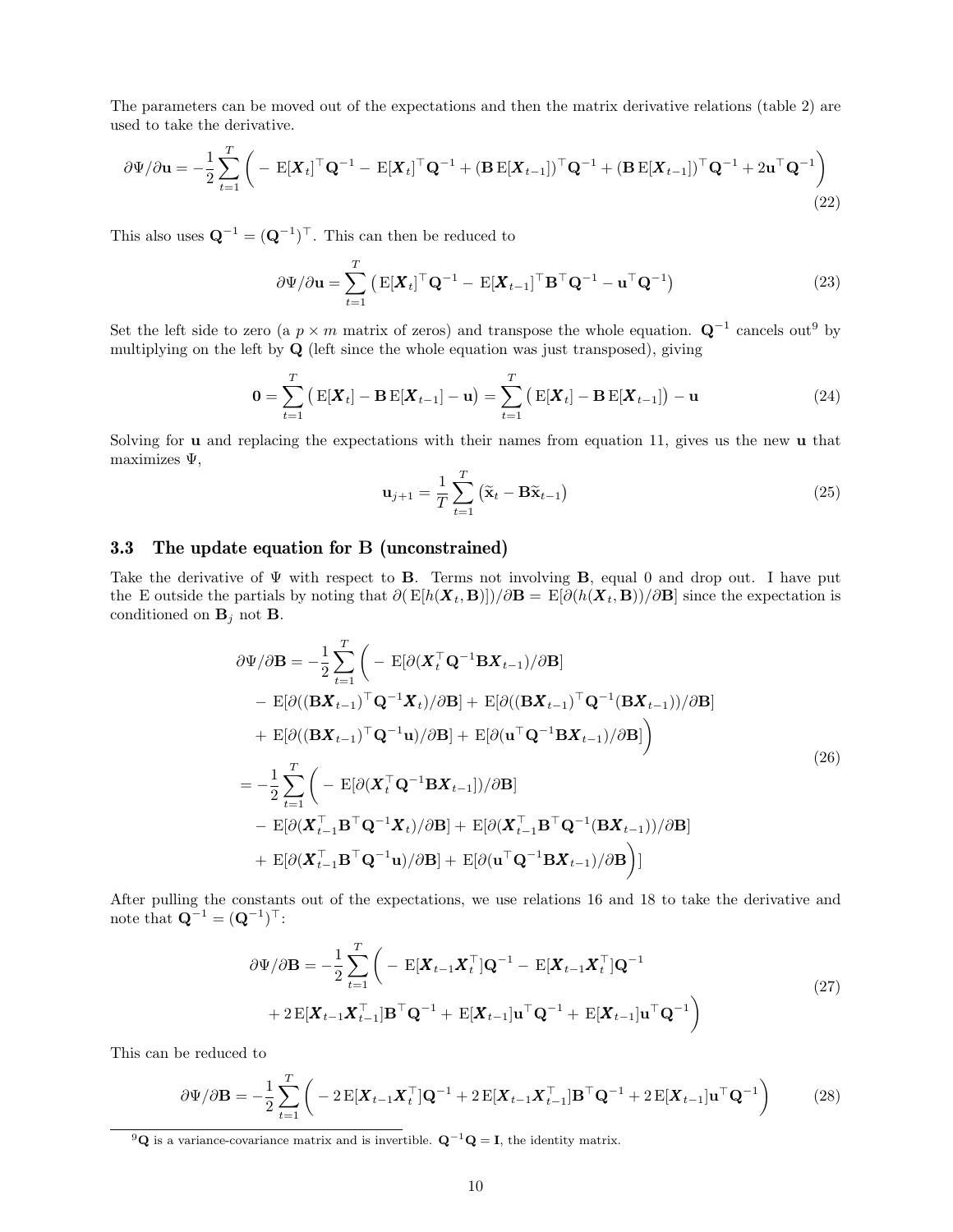Set the left side to zero (an  $m \times m$  matrix of zeros), cancel out  $\mathbf{Q}^{-1}$  by multiplying by  $\mathbf Q$  on the right, get rid of the -1/2, and transpose the whole equation to give

$$
0 = \sum_{t=1}^{T} \left( \mathbf{E}[\mathbf{X}_t \mathbf{X}_{t-1}^\top] - \mathbf{B} \mathbf{E}[\mathbf{X}_{t-1} \mathbf{X}_{t-1}^\top] - \mathbf{u} \mathbf{E}[\mathbf{X}_{t-1}^\top] \right)
$$
  
= 
$$
\sum_{t=1}^{T} \left( \widetilde{\mathbf{P}}_{t,t-1} - \mathbf{B} \widetilde{\mathbf{P}}_{t-1} - \mathbf{u} \widetilde{\mathbf{X}}_{t-1}^\top \right)
$$
 (29)

The last line replaced the expectations with their names shown in equation 11. Solving for B and noting that  $\mathbf{P}_{t-1}$  is like a variance-covariance matrix and is invertible, gives us the new **B** that maximizes  $\Psi$ ,

$$
\mathbf{B}_{j+1} = \left(\sum_{t=1}^{T} \left(\widetilde{\mathbf{P}}_{t,t-1} - \mathbf{u}\widetilde{\mathbf{x}}_{t-1}^{\top}\right)\right) \left(\sum_{t=1}^{T} \widetilde{\mathbf{P}}_{t-1}\right)^{-1} \tag{30}
$$

Because all the equations above also apply to block-diagonal matrices, the derivation immediately generalizes to the case where B is an unconstrained block diagonal matrix:

$$
\mathbf{B} = \begin{bmatrix} b_{1,1} & b_{1,2} & b_{1,3} & 0 & 0 & 0 & 0 & 0 \\ b_{2,1} & b_{2,2} & b_{2,3} & 0 & 0 & 0 & 0 & 0 \\ b_{3,1} & b_{3,2} & b_{3,3} & 0 & 0 & 0 & 0 & 0 \\ 0 & 0 & 0 & b_{4,4} & b_{4,5} & 0 & 0 & 0 \\ 0 & 0 & 0 & b_{5,4} & b_{5,5} & 0 & 0 & 0 \\ 0 & 0 & 0 & 0 & 0 & b_{6,6} & b_{6,7} & b_{6,8} \\ 0 & 0 & 0 & 0 & 0 & b_{7,6} & b_{7,7} & b_{7,8} \\ 0 & 0 & 0 & 0 & 0 & b_{8,6} & b_{8,7} & b_{8,8} \end{bmatrix} = \begin{bmatrix} \mathbf{B}_1 & 0 & 0 \\ 0 & \mathbf{B}_2 & 0 \\ 0 & 0 & \mathbf{B}_3 \end{bmatrix}
$$

For the block diagonal B,

$$
\mathbf{B}_{i,j+1} = \left(\sum_{t=1}^{T} \left(\widetilde{\mathbf{P}}_{t,t-1} - \mathbf{u}\widetilde{\mathbf{x}}_{t-1}^{\top}\right)\right)_i \left(\sum_{t=1}^{T} \widetilde{\mathbf{P}}_{t-1}\right)_i^{-1} \tag{31}
$$

where the subscript i means to take the parts of the matrices that are analogous to  $B_i$ ; take the whole part within the parentheses not the individual matrices inside the parentheses. If  $\mathbf{B}_i$  is comprised of rows a to b and columns c to d of matrix  $\bf{B}$ , then take rows a to b and columns c to d of the matrices subscripted by i in equation 31.

#### 3.4 The update equation for Q (unconstrained)

The usual way to do this derivation is to use what is known as the "trace trick" which will pull the  $\mathbf{Q}^{-1}$ out to the left of the  $c^{\top}Q^{-1}b$  terms which appear in the likelihood (equation 10). Here I'm showing a less elegant derivation that plods step by step through each of the likelihood terms. Take the derivative of  $\Psi$ with respect to  $Q$ . Terms not involving  $Q$  equal 0 and drop out. Again the expectations are placed outside the partials by noting that  $\partial ( E[h(X_t, \mathbf{Q})])/\partial \mathbf{Q} = E[\partial (h(X_t, \mathbf{Q}))/\partial \mathbf{Q}].$ 

$$
\partial \Psi/\partial \mathbf{Q} = -\frac{1}{2} \sum_{t=1}^{T} \left( \mathbf{E}[\partial (\mathbf{X}_{t}^{\top} \mathbf{Q}^{-1} \mathbf{X}_{t}) / \partial \mathbf{Q}] - \mathbf{E}[\partial (\mathbf{X}_{t}^{\top} \mathbf{Q}^{-1} \mathbf{B} \mathbf{X}_{t-1}) / \partial \mathbf{Q}] - \mathbf{E}[\partial ((\mathbf{B} \mathbf{X}_{t-1})^{\top} \mathbf{Q}^{-1} \mathbf{X}_{t}) / \partial \mathbf{Q}] - \mathbf{E}[\partial (\mathbf{X}_{t}^{\top} \mathbf{Q}^{-1} \mathbf{u}) / \partial \mathbf{Q}] - \mathbf{E}[\partial (\mathbf{u}^{\top} \mathbf{Q}^{-1} \mathbf{X}_{t}) / \partial \mathbf{Q}] + \mathbf{E}[\partial ((\mathbf{B} \mathbf{X}_{t-1})^{\top} \mathbf{Q}^{-1} \mathbf{B} \mathbf{X}_{t-1}) / \partial \mathbf{Q}] + \mathbf{E}[\partial ((\mathbf{B} \mathbf{X}_{t-1})^{\top} \mathbf{Q}^{-1} \mathbf{u}) / \partial \mathbf{Q}] + \partial (\mathbf{u}^{\top} \mathbf{Q}^{-1} \mathbf{u}) / \partial \mathbf{Q} - \partial (\frac{T}{2} \log |\mathbf{Q}|) / \partial \mathbf{Q}
$$
\n(32)

The relations (20) and (17) are used to do the differentiation. Notice that all the terms in the summation are of the form  $c^{\top}Q^{-1}b$ , and thus after differentiation, all the  $c^{\top}b$  terms can be grouped inside one set of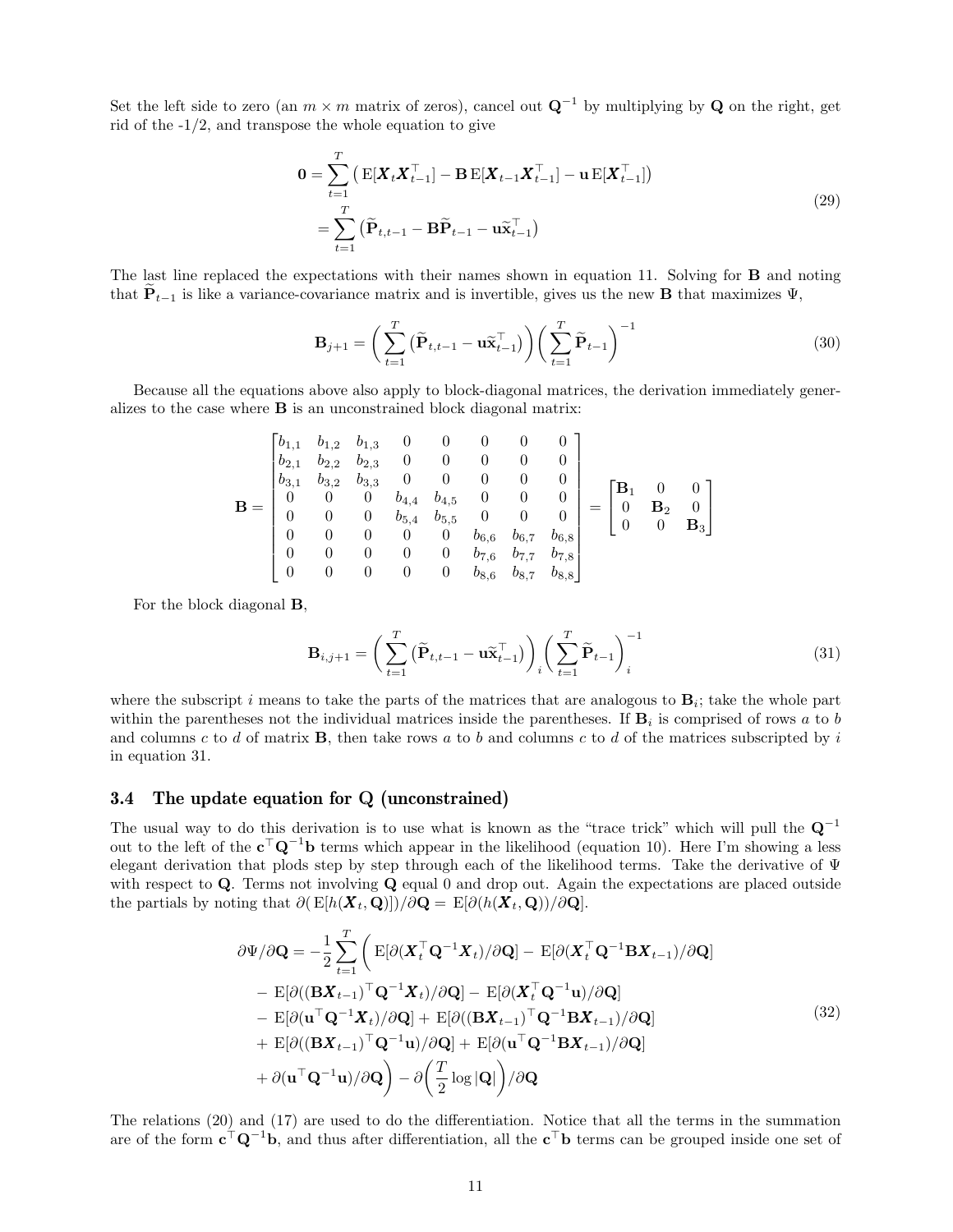parentheses. Also there is a minus that comes from equation 20 and it cancels out the minus in front of the initial  $-1/2$ .

$$
\partial \Psi / \partial \mathbf{Q} = \frac{1}{2} \sum_{t=1}^{T} \mathbf{Q}^{-1} \bigg( \mathbf{E}[\mathbf{X}_t \mathbf{X}_t^\top] - \mathbf{E}[\mathbf{X}_t (\mathbf{B} \mathbf{X}_{t-1})^\top] - \mathbf{E}[\mathbf{B} \mathbf{X}_{t-1} \mathbf{X}_t^\top] - \mathbf{E}[\mathbf{X}_t \mathbf{u}^\top] - \mathbf{E}[\mathbf{u} \mathbf{X}_t^\top] + \mathbf{E}[\mathbf{B} \mathbf{X}_{t-1} (\mathbf{B} \mathbf{X}_{t-1})^\top] + \mathbf{E}[\mathbf{B} \mathbf{X}_{t-1} \mathbf{u}^\top] + \mathbf{E}[\mathbf{u} (\mathbf{B} \mathbf{X}_{t-1})^\top] + \mathbf{u} \mathbf{u}^\top \bigg) \mathbf{Q}^{-1} - \frac{T}{2} \mathbf{Q}^{-1}
$$
\n(33)

Pulling the parameters out of the expectations and using  $(BX_t)^\top = X_t^\top B^\top$ , we have

$$
\partial \Psi / \partial \mathbf{Q} = \frac{1}{2} \sum_{t=1}^{T} \mathbf{Q}^{-1} \bigg( \mathbf{E}[\mathbf{X}_t \mathbf{X}_t^\top] - \mathbf{E}[\mathbf{X}_t \mathbf{X}_{t-1}^\top] \mathbf{B}^\top - \mathbf{B} \mathbf{E}[\mathbf{X}_{t-1} \mathbf{X}_t^\top] - \mathbf{E}[\mathbf{X}_t] \mathbf{u}^\top - \mathbf{u} \mathbf{E}[\mathbf{X}_t^\top] + \mathbf{B} \mathbf{E}[\mathbf{X}_{t-1} \mathbf{X}_{t-1}^\top] \mathbf{B}^\top + \mathbf{B} \mathbf{E}[\mathbf{X}_{t-1}] \mathbf{u}^\top + \mathbf{u} \mathbf{E}[\mathbf{X}_{t-1}^\top] \mathbf{B}^\top + \mathbf{u} \mathbf{u}^\top \bigg) \mathbf{Q}^{-1} - \frac{T}{2} \mathbf{Q}^{-1}
$$
\n(34)

The partial derivative is then rewritten in terms of the Kalman smoother output:

$$
\partial \Psi / \partial \mathbf{Q} = \frac{1}{2} \sum_{t=1}^{T} \mathbf{Q}^{-1} \left( \widetilde{\mathbf{P}}_t - \widetilde{\mathbf{P}}_{t,t-1} \mathbf{B}^{\top} - \mathbf{B} \widetilde{\mathbf{P}}_{t-1,t} - \widetilde{\mathbf{x}}_t \mathbf{u}^{\top} - \mathbf{u} \widetilde{\mathbf{x}}_t^{\top} \right. \\
\left. + \mathbf{B} \widetilde{\mathbf{P}}_{t-1} \mathbf{B}^{\top} + \mathbf{B} \widetilde{\mathbf{x}}_{t-1} \mathbf{u}^{\top} + \mathbf{u} \widetilde{\mathbf{x}}_{t-1}^{\top} \mathbf{B}^{\top} + \mathbf{u} \mathbf{u}^{\top} \right) \mathbf{Q}^{-1} - \frac{T}{2} \mathbf{Q}^{-1}
$$
\n(35)

Setting this to zero (a  $m \times m$  matrix of zeros),  $\mathbf{Q}^{-1}$  is canceled out by multiplying by  $\mathbf{Q}$  twice, once on the left and once on the right and the 1/2 is removed:

$$
T\mathbf{Q} = \sum_{t=1}^{T} \left( \widetilde{\mathbf{P}}_t - \widetilde{\mathbf{P}}_{t,t-1} \mathbf{B}^{\top} - \mathbf{B} \widetilde{\mathbf{P}}_{t-1,t} - \widetilde{\mathbf{x}}_t \mathbf{u}^{\top} - \mathbf{u} \widetilde{\mathbf{x}}_t^{\top} + \mathbf{B} \widetilde{\mathbf{P}}_{t-1} \mathbf{B}^{\top} + \mathbf{B} \widetilde{\mathbf{x}}_{t-1} \mathbf{u}^{\top} + \mathbf{u} \widetilde{\mathbf{x}}_{t-1}^{\top} \mathbf{B}^{\top} + \mathbf{u} \mathbf{u}^{\top} \right)
$$
(36)

This gives us the new  $\mathbf Q$  that maximizes  $\Psi$ ,

$$
\mathbf{Q}_{j+1} = \frac{1}{T} \sum_{t=1}^{T} \left( \widetilde{\mathbf{P}}_t - \widetilde{\mathbf{P}}_{t,t-1} \mathbf{B}^{\top} - \mathbf{B} \widetilde{\mathbf{P}}_{t-1,t} - \widetilde{\mathbf{x}}_t \mathbf{u}^{\top} - \mathbf{u} \widetilde{\mathbf{x}}_t^{\top} + \mathbf{B} \widetilde{\mathbf{P}}_{t-1} \mathbf{B}^{\top} + \mathbf{B} \widetilde{\mathbf{x}}_{t-1} \mathbf{u}^{\top} + \mathbf{u} \widetilde{\mathbf{x}}_{t-1}^{\top} \mathbf{B}^{\top} + \mathbf{u} \mathbf{u}^{\top} \right)
$$
\n(37)

This derivation immediately generalizes to the case where Q is a block diagonal matrix:

$$
\mathbf{Q} = \begin{bmatrix} q_{1,1} & q_{1,2} & q_{1,3} & 0 & 0 & 0 & 0 & 0 \\ q_{1,2} & q_{2,2} & q_{2,3} & 0 & 0 & 0 & 0 & 0 \\ q_{1,3} & q_{2,3} & q_{3,3} & 0 & 0 & 0 & 0 & 0 \\ 0 & 0 & 0 & q_{4,4} & q_{4,5} & 0 & 0 & 0 \\ 0 & 0 & 0 & q_{4,5} & q_{5,5} & 0 & 0 & 0 \\ 0 & 0 & 0 & 0 & 0 & q_{6,6} & q_{6,7} & q_{6,8} \\ 0 & 0 & 0 & 0 & 0 & q_{6,8} & q_{7,8} & q_{8,8} \\ 0 & 0 & 0 & 0 & 0 & q_{6,8} & q_{7,8} & q_{8,8} \end{bmatrix} = \begin{bmatrix} \mathbf{Q}_1 & 0 & 0 \\ 0 & \mathbf{Q}_2 & 0 \\ 0 & 0 & \mathbf{Q}_3 \end{bmatrix}
$$

In this case,

$$
\mathbf{Q}_{i,j+1} = \frac{1}{T} \sum_{t=1}^{T} \left( \widetilde{\mathbf{P}}_t - \widetilde{\mathbf{P}}_{t,t-1} \mathbf{B}^{\top} - \mathbf{B} \widetilde{\mathbf{P}}_{t-1,t} - \widetilde{\mathbf{x}}_t \mathbf{u}^{\top} - \mathbf{u} \widetilde{\mathbf{x}}_t^{\top} + \mathbf{B} \widetilde{\mathbf{P}}_{t-1} \mathbf{B}^{\top} + \mathbf{B} \widetilde{\mathbf{x}}_{t-1} \mathbf{u}^{\top} + \mathbf{u} \widetilde{\mathbf{x}}_{t-1}^{\top} \mathbf{B}^{\top} + \mathbf{u} \mathbf{u}^{\top} \right)_i
$$
\n(38)

where the subscript  $i$  means take the elements of the matrix (in the big parentheses) that are analogous to  $\mathbf{Q}_i$ ; take the whole part within the parentheses not the individual matrices inside the parentheses). If  $\mathbf{Q}_i$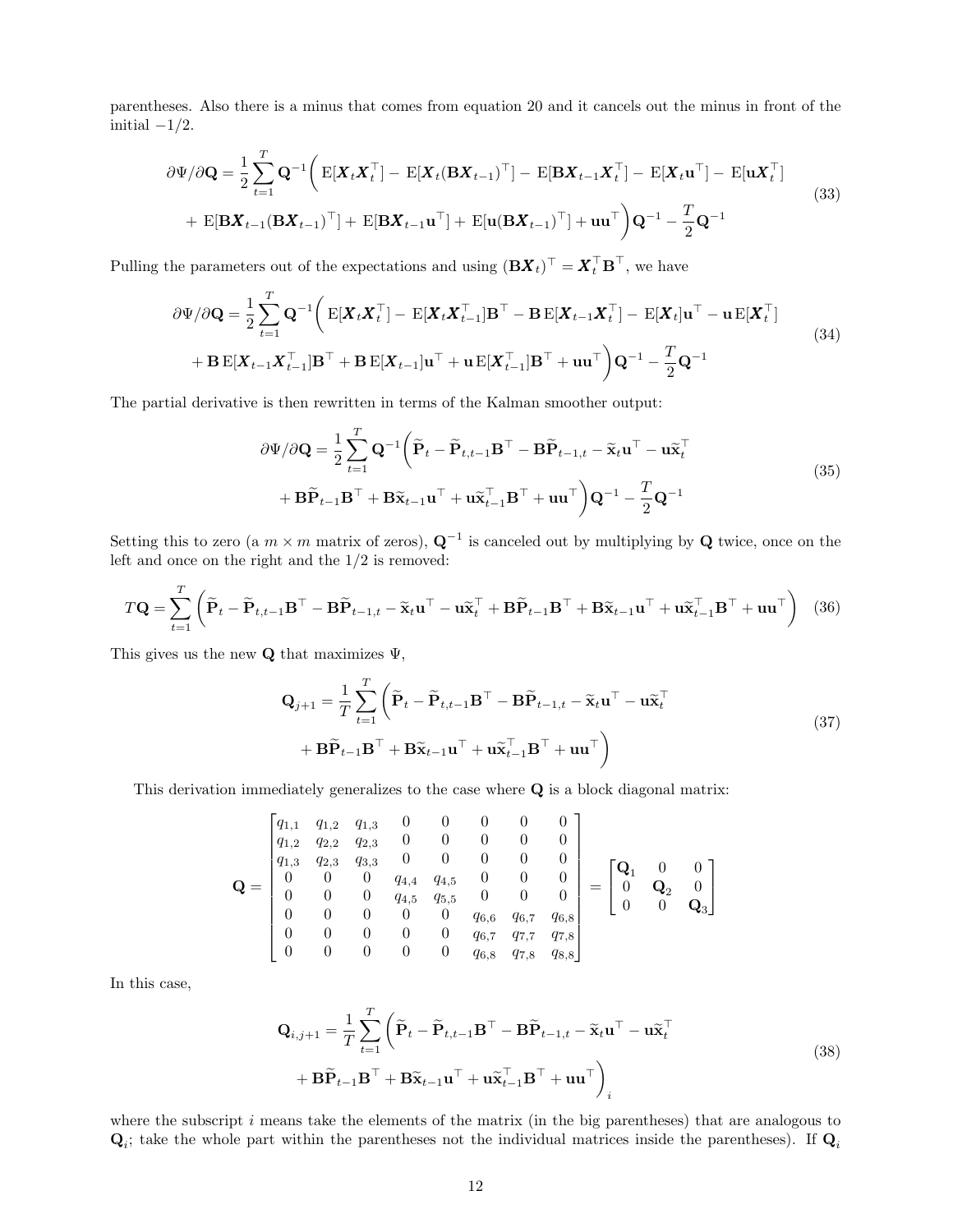is comprised of rows a to b and columns c to d of matrix  $\mathbf{Q}$ , then take rows a to b and columns c to d of matrices subscripted by  $i$  in equation 38.

By the way, Q is never really unconstrained since it is a variance-covariance matrix and the upper and lower triangles are shared. However, because the shared values are only the symmetric values in the matrix, the derivation still works even though it's technically incorrect (Henderson and Searle, 1979). The constrained update equation for Q shown in section 5.8 explicitly deals with the shared lower and upper triangles.

### 3.5 Update equation for a (unconstrained)

Take the derivative of  $\Psi$  with respect to **a**, where **a** is a  $n \times 1$  matrix. Terms not involving **a**, equal 0 and drop out.

$$
\partial \Psi / \partial \mathbf{a} = -\frac{1}{2} \sum_{t=1}^{T} \left( -\partial (\mathbf{E}[\mathbf{Y}_t^\top \mathbf{R}^{-1} \mathbf{a}]) / \partial \mathbf{a} - \partial (\mathbf{E}[\mathbf{a}^\top \mathbf{R}^{-1} \mathbf{Y}_t] ) / \partial \mathbf{a} \right. \n\left. + \partial (\mathbf{E}[(\mathbf{Z}\mathbf{X}_t)^\top \mathbf{R}^{-1} \mathbf{a}]) / \partial \mathbf{a} + \partial (\mathbf{E}[\mathbf{a}^\top \mathbf{R}^{-1} \mathbf{Z}\mathbf{X}_t]) / \partial \mathbf{a} + \partial (\mathbf{E}[\mathbf{a}^\top \mathbf{R}^{-1} \mathbf{a}]) / \partial \mathbf{a} \right)
$$
\n(39)

The expectations around constants can be dropped<sup>10</sup>. Using relations (15) and (19) and using  $\mathbf{R}^{-1} = (\mathbf{R}^{-1})^{\top}$ , we have then

$$
\partial \Psi / \partial \mathbf{a} = -\frac{1}{2} \sum_{t=1}^{T} \left( -\mathbf{E}[\mathbf{Y}_t^\top \mathbf{R}^{-1}] - \mathbf{E}[\mathbf{Y}_t^\top \mathbf{R}^{-1}] + \mathbf{E}[(\mathbf{Z}\mathbf{X}_t)^\top \mathbf{R}^{-1}] + \mathbf{E}[(\mathbf{Z}\mathbf{X}_t)^\top \mathbf{R}^{-1}] + 2\mathbf{a}^\top \mathbf{R}^{-1} \right) \tag{40}
$$

Pull the parameters out of the expectations, use  $(ab)^{\top} = b^{\top}a^{\top}$  and  $R^{-1} = (R^{-1})^{\top}$  where needed, and remove the  $-1/2$  to get

$$
\partial \Psi / \partial \mathbf{a} = \sum_{t=1}^{T} \left( \mathbf{E} [\mathbf{Y}_t]^\top \mathbf{R}^{-1} - \mathbf{E} [\mathbf{X}_t]^\top \mathbf{Z}^\top \mathbf{R}^{-1} - \mathbf{a}^\top \mathbf{R}^{-1} \right)
$$
(41)

Set the left side to zero (a  $1 \times n$  matrix of zeros), take the transpose, and cancel out  $\mathbb{R}^{-1}$  by multiplying by R, giving

$$
\mathbf{0} = \sum_{t=1}^{T} \left( \mathbf{E}[\mathbf{Y}_t] - \mathbf{Z} \mathbf{E}[\mathbf{X}_t] - \mathbf{a} \right) = \sum_{t=1}^{T} \left( \widetilde{\mathbf{y}}_t - \mathbf{Z} \widetilde{\mathbf{x}}_t - \mathbf{a} \right)
$$
(42)

Solving for a gives us the update equation for a:

$$
\mathbf{a}_{j+1} = \frac{1}{T} \sum_{t=1}^{T} (\widetilde{\mathbf{y}}_t - \mathbf{Z}\widetilde{\mathbf{x}}_t)
$$
(43)

### 3.6 The update equation for Z (unconstrained)

Take the derivative of  $\Psi$  with respect to **Z**. Terms not involving **Z**, equal 0 and drop out. The expectations around terms involving only constants have been dropped.

$$
\partial \Psi / \partial \mathbf{Z} = (\text{note } \partial \mathbf{Z} \text{ is } m \times n \text{ while } \mathbf{Z} \text{ is } n \times m)
$$
\n
$$
- \frac{1}{2} \sum_{t=1}^{T} \left( - \mathrm{E}[\partial (\mathbf{Y}_{t}^{\top} \mathbf{R}^{-1} \mathbf{Z} \mathbf{X}_{t}) / \partial \mathbf{Z}] - \mathrm{E}[\partial ((\mathbf{Z} \mathbf{X}_{t})^{\top} \mathbf{R}^{-1} \mathbf{Y}_{t}) / \partial \mathbf{Z}] + \mathrm{E}[\partial ((\mathbf{Z} \mathbf{X}_{t})^{\top} \mathbf{R}^{-1} \mathbf{Z} \mathbf{X}_{t}) / \partial \mathbf{Z}] \right)
$$
\n
$$
+ \mathrm{E}[\partial ((\mathbf{Z} \mathbf{X}_{t})^{\top} \mathbf{R}^{-1} \mathbf{a}) / \partial \mathbf{Z}] + \mathrm{E}[\partial (\mathbf{a}^{\top} \mathbf{R}^{-1} \mathbf{Z} \mathbf{X}_{t}) / \partial \mathbf{Z}] \right)
$$
\n
$$
= - \frac{1}{2} \sum_{t=1}^{T} \left( - \mathrm{E}[\partial (\mathbf{Y}_{t}^{\top} \mathbf{R}^{-1} \mathbf{Z} \mathbf{X}_{t}) / \partial \mathbf{Z}] - \mathrm{E}[\partial (\mathbf{X}_{t}^{\top} \mathbf{Z}^{\top} \mathbf{R}^{-1} \mathbf{Y}_{t}) / \partial \mathbf{Z}] + \mathrm{E}[\partial (\mathbf{X}_{t}^{\top} \mathbf{Z}^{\top} \mathbf{R}^{-1} \mathbf{Z} \mathbf{X}_{t}) / \partial \mathbf{Z}] + \mathrm{E}[\partial (\mathbf{X}_{t}^{\top} \mathbf{Z}^{\top} \mathbf{R}^{-1} \mathbf{a}) / \partial \mathbf{Z}] + \mathrm{E}[\partial (\mathbf{a}^{\top} \mathbf{R}^{-1} \mathbf{Z} \mathbf{X}_{t}) / \partial \mathbf{Z}] \right)
$$
\n(44)

<sup>10</sup>because E<sub>XY</sub>(C) = C, where C is a constant.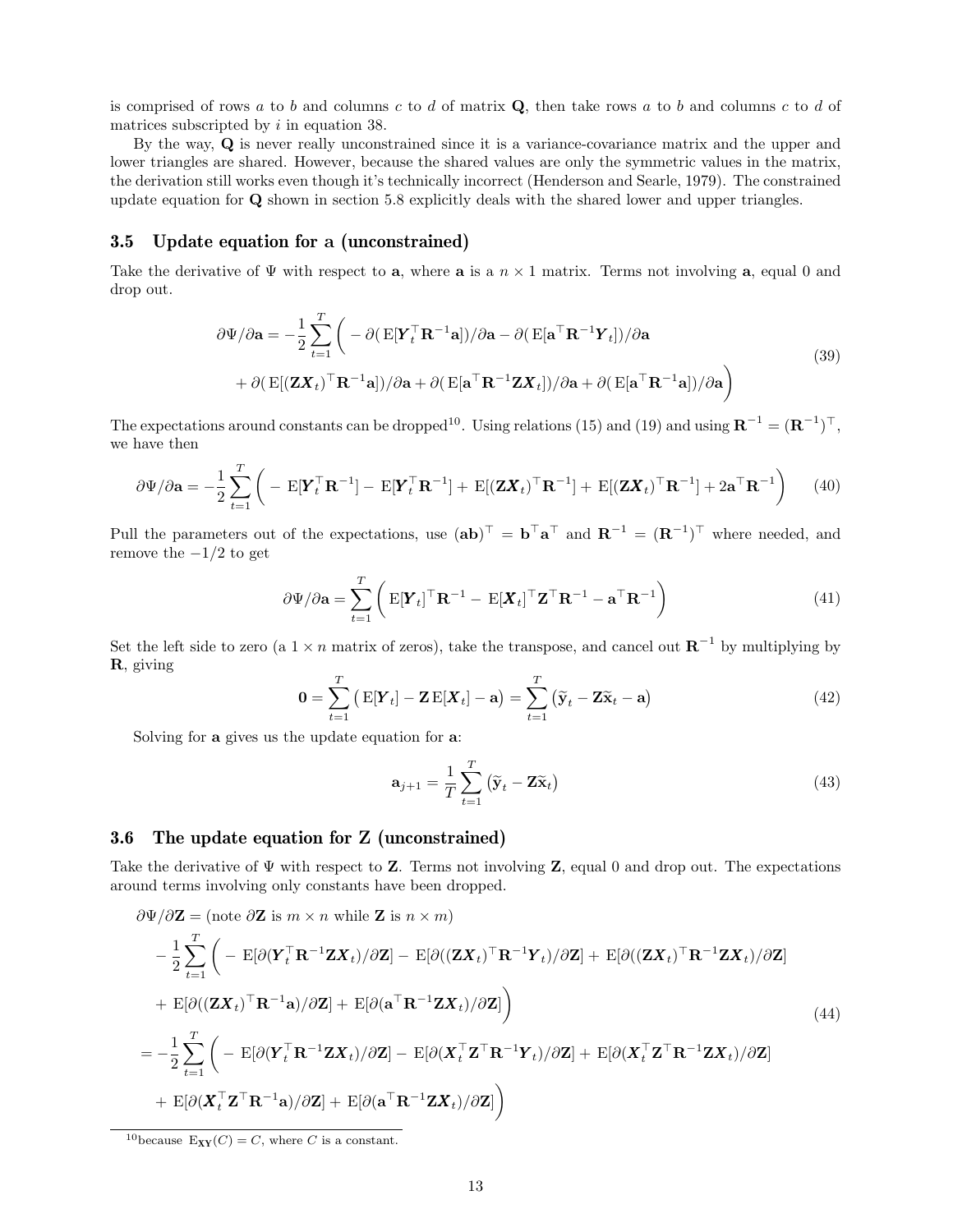Using the matrix derivative relations (table 2) and using  $\mathbf{R}^{-1} = (\mathbf{R}^{-1})^{\top}$ , we get

$$
\partial \Psi / \partial \mathbf{Z} = -\frac{1}{2} \sum_{t=1}^{T} \left( - \mathbf{E}[\mathbf{X}_t \mathbf{Y}_t^\top \mathbf{R}^{-1}] - \mathbf{E}[\mathbf{X}_t \mathbf{Y}_t^\top \mathbf{R}^{-1}] + \mathbf{E}[\mathbf{X}_{t-1} \mathbf{a}^\top \mathbf{R}^{-1}] + \mathbf{E}[\mathbf{X}_t \mathbf{a}^\top \mathbf{R}^{-1}] \right)
$$
(45)

Pulling the parameters out of the expectations and getting rid of the  $-1/2$ , we have

$$
\partial \Psi / \partial \mathbf{Z} = \sum_{t=1}^{T} \left( \mathbf{E} [\mathbf{X}_t \mathbf{Y}_t^\top] \mathbf{R}^{-1} - \mathbf{E} [\mathbf{X}_t \mathbf{X}_t^\top] \mathbf{Z}^\top \mathbf{R}^{-1} - \mathbf{E} [\mathbf{X}_t] \mathbf{a}^\top \mathbf{R}^{-1} \right)
$$
(46)

Set the left side to zero (a  $m \times n$  matrix of zeros), transpose it all, and cancel out  $\mathbb{R}^{-1}$  by multiplying by  $\mathbb{R}$ on the left, to give

$$
\mathbf{0} = \sum_{t=1}^{T} \left( \mathbf{E}[\mathbf{Y}_t \mathbf{X}_t^\top] - \mathbf{Z} \mathbf{E}[\mathbf{X}_t \mathbf{X}_t^\top] - \mathbf{a} \mathbf{E}[\mathbf{X}_t^\top] \right) = \sum_{t=1}^{T} \left( \widetilde{\mathbf{y}} \widetilde{\mathbf{x}}_t - \mathbf{Z} \widetilde{\mathbf{P}}_t - \mathbf{a} \widetilde{\mathbf{x}}_t^\top \right)
$$
(47)

Solving for **Z** and noting that  $\tilde{P}_t$  is invertible, gives us the new **Z**:

$$
\mathbf{Z}_{j+1} = \left(\sum_{t=1}^{T} \left(\widetilde{\mathbf{y}} \widetilde{\mathbf{x}}_t - \mathbf{a} \widetilde{\mathbf{x}}_t^{\top}\right)\right) \left(\sum_{t=1}^{T} \widetilde{\mathbf{P}}_t\right)^{-1} \tag{48}
$$

#### 3.7 The update equation for R (unconstrained)

Take the derivative of  $\Psi$  with respect to **R**. Terms not involving **R**, equal 0 and drop out. The expectations around terms involving constants have been removed.

$$
\partial \Psi / \partial \mathbf{R} = -\frac{1}{2} \sum_{t=1}^{T} \left( \mathbf{E} [\partial (\mathbf{Y}_{t}^{\top} \mathbf{R}^{-1} \mathbf{Y}_{t}) / \partial \mathbf{R}] - \mathbf{E} [\partial (\mathbf{Y}_{t}^{\top} \mathbf{R}^{-1} \mathbf{Z} \mathbf{X}_{t}) / \partial \mathbf{R}] - \mathbf{E} [\partial ((\mathbf{Z} \mathbf{X}_{t})^{\top} \mathbf{R}^{-1} \mathbf{Y}_{t}) / \partial \mathbf{R}] - \mathbf{E} [\partial (\mathbf{Y}_{t}^{\top} \mathbf{R}^{-1} \mathbf{a}) / \partial \mathbf{R}] - \mathbf{E} [\partial (\mathbf{a}^{\top} \mathbf{R}^{-1} \mathbf{Y}_{t}) / \partial \mathbf{R}] + \mathbf{E} [\partial ((\mathbf{Z} \mathbf{X}_{t})^{\top} \mathbf{R}^{-1} \mathbf{Z} \mathbf{X}_{t}) / \partial \mathbf{R}] + \mathbf{E} [\partial ((\mathbf{Z} \mathbf{X}_{t})^{\top} \mathbf{R}^{-1} \mathbf{a}) / \partial \mathbf{R}] + \mathbf{E} [\partial ((\mathbf{Z} \mathbf{X}_{t})^{\top} \mathbf{R}^{-1} \mathbf{a}) / \partial \mathbf{R}] + \mathbf{E} [\partial (\mathbf{a}^{\top} \mathbf{R}^{-1} \mathbf{Z} \mathbf{X}_{t}) / \partial \mathbf{R}] + \partial (\mathbf{a}^{\top} \mathbf{R}^{-1} \mathbf{a}) / \partial \mathbf{R} - \partial (\frac{T}{2} \log |\mathbf{R}|) / \partial \mathbf{R}
$$
\n(49)

We use relations (20) and (17) to do the differentiation. Notice that all the terms in the summation are of the form  $c^{\top}R^{-1}b$ , and thus after differentiation, we group all the  $c^{\top}b$  inside one set of parentheses. Also there is a minus that comes from equation 20 and cancels out the minus in front of  $-1/2$ .

$$
\partial \Psi / \partial \mathbf{R} = \frac{1}{2} \sum_{t=1}^{T} \mathbf{R}^{-1} \bigg( \mathbf{E}[\mathbf{Y}_t \mathbf{Y}_t^\top] - \mathbf{E}[\mathbf{Y}_t (\mathbf{Z} \mathbf{X}_t)^\top] - \mathbf{E}[\mathbf{Z} \mathbf{X}_t \mathbf{Y}_t^\top] - \mathbf{E}[\mathbf{Y}_t \mathbf{a}^\top] - \mathbf{E}[\mathbf{a} \mathbf{Y}_t^\top] + \mathbf{E}[\mathbf{Z} \mathbf{X}_t (\mathbf{Z} \mathbf{X}_t)^\top] + \mathbf{E}[\mathbf{Z} \mathbf{X}_t \mathbf{a}^\top] + \mathbf{E}[\mathbf{a} (\mathbf{Z} \mathbf{X}_t)^\top] + \mathbf{a} \mathbf{a}^\top \bigg) \mathbf{R}^{-1} - \frac{T}{2} \mathbf{R}^{-1}
$$
\n(50)

Pulling the parameters out of the expectations and using  $({\bf ZY}_t)^{\top} = {\bf Y}_t^{\top} {\bf Z}^{\top}$ , we have

$$
\partial \Psi / \partial \mathbf{R} = \frac{1}{2} \sum_{t=1}^{T} \mathbf{R}^{-1} \bigg( \mathbf{E}[\mathbf{Y}_t \mathbf{Y}_t^\top] - \mathbf{E}[\mathbf{Y}_t \mathbf{X}_t^\top] \mathbf{Z}^\top - \mathbf{Z} \mathbf{E}[\mathbf{X}_t \mathbf{Y}_t^\top] - \mathbf{E}[\mathbf{Y}_t] \mathbf{a}^\top - \mathbf{a} \mathbf{E}[\mathbf{Y}_t^\top] + \mathbf{Z} \mathbf{E}[\mathbf{X}_t \mathbf{X}_t^\top] \mathbf{Z}^\top + \mathbf{Z} \mathbf{E}[\mathbf{X}_t] \mathbf{a}^\top + \mathbf{a} \mathbf{E}[\mathbf{X}_t^\top] \mathbf{Z}^\top + \mathbf{a} \mathbf{a}^\top \bigg) \mathbf{R}^{-1} - \frac{T}{2} \mathbf{R}^{-1}
$$
\n(51)

We rewrite the partial derivative in terms of expectations:

$$
\partial \Psi / \partial \mathbf{R} = \frac{1}{2} \sum_{t=1}^{T} \mathbf{R}^{-1} \left( \widetilde{\mathbf{O}}_t - \widetilde{\mathbf{y}} \widetilde{\mathbf{x}}_t \mathbf{Z}^{\top} - \mathbf{Z} \widetilde{\mathbf{y}} \widetilde{\mathbf{x}}_t^{\top} - \widetilde{\mathbf{y}}_t \mathbf{a}^{\top} - \mathbf{a} \widetilde{\mathbf{y}}_t^{\top} + \mathbf{Z} \widetilde{\mathbf{P}}_t \mathbf{Z}^{\top} + \mathbf{Z} \widetilde{\mathbf{x}}_t \mathbf{a}^{\top} + \mathbf{a} \widetilde{\mathbf{x}}_t^{\top} \mathbf{Z}^{\top} + \mathbf{a} \mathbf{a}^{\top} \right) \mathbf{R}^{-1} - \frac{T}{2} \mathbf{R}^{-1}
$$
\n(52)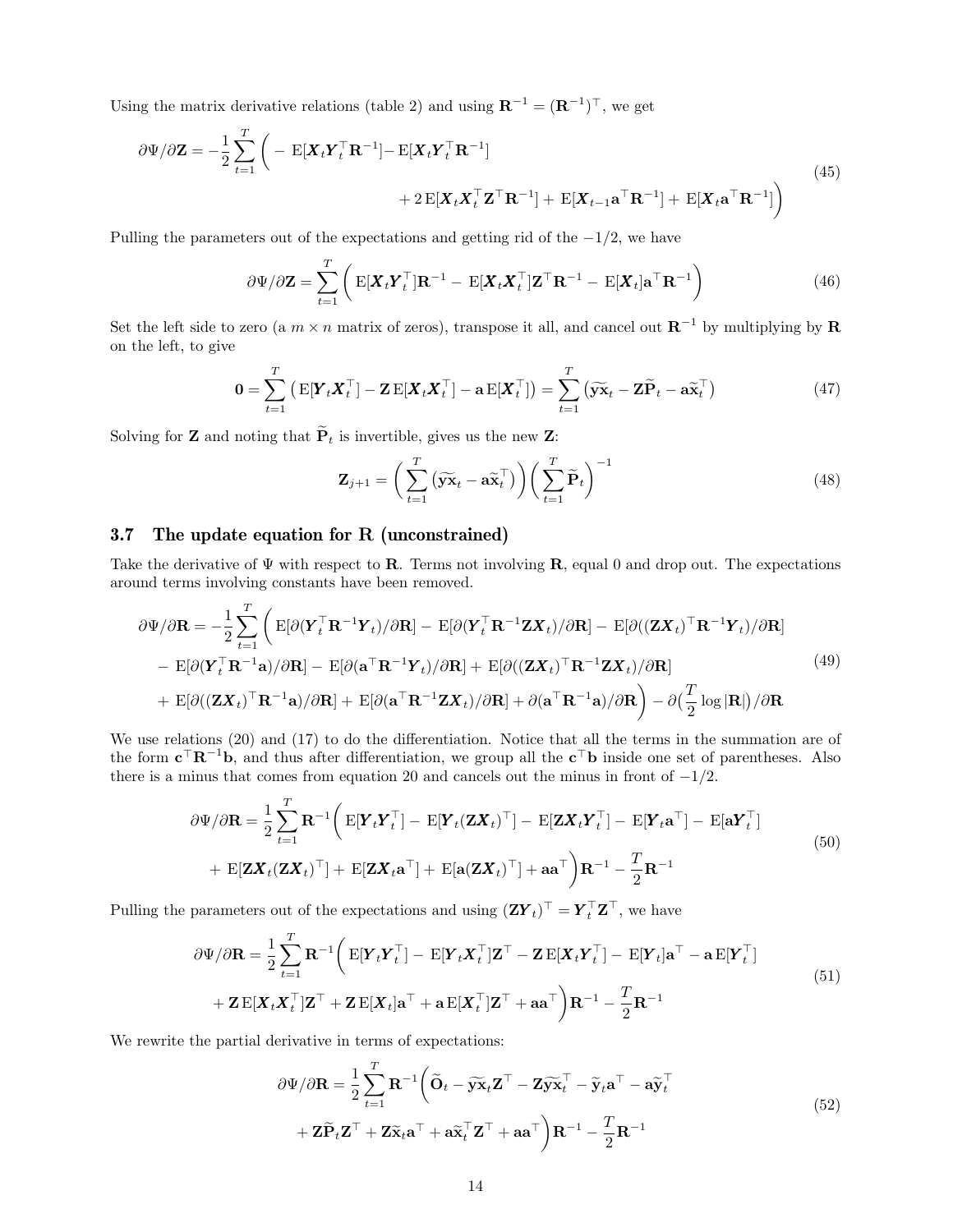Setting this to zero (a  $n \times n$  matrix of zeros), we cancel out  $\mathbb{R}^{-1}$  by multiplying by  $\mathbb{R}$  twice, once on the left and once on the right, and get rid of the 1/2.

$$
T\mathbf{R} = \sum_{t=1}^{T} \left( \widetilde{\mathbf{O}}_t - \widetilde{\mathbf{y}} \widetilde{\mathbf{x}}_t \mathbf{Z}^{\top} - \mathbf{Z} \widetilde{\mathbf{y}} \widetilde{\mathbf{x}}_t^{\top} - \widetilde{\mathbf{y}}_t \mathbf{a}^{\top} - \mathbf{a} \widetilde{\mathbf{y}}_t^{\top} + \mathbf{Z} \widetilde{\mathbf{P}}_t \mathbf{Z}^{\top} + \mathbf{Z} \widetilde{\mathbf{x}}_t \mathbf{a}^{\top} + \mathbf{a} \widetilde{\mathbf{x}}_t^{\top} \mathbf{Z}^{\top} + \mathbf{a} \mathbf{a}^{\top} \right)
$$
(53)

We can then solve for **R**, giving us the new **R** that maximizes  $\Psi$ ,

$$
\mathbf{R}_{j+1} = \frac{1}{T} \sum_{t=1}^{T} \left( \widetilde{\mathbf{O}}_t - \widetilde{\mathbf{y}} \widetilde{\mathbf{x}}_t \mathbf{Z}^{\top} - \mathbf{Z} \widetilde{\mathbf{y}} \widetilde{\mathbf{x}}_t^{\top} - \widetilde{\mathbf{y}}_t \mathbf{a}^{\top} - \mathbf{a} \widetilde{\mathbf{y}}_t^{\top} + \mathbf{Z} \widetilde{\mathbf{P}}_t \mathbf{Z}^{\top} + \mathbf{Z} \widetilde{\mathbf{x}}_t \mathbf{a}^{\top} + \mathbf{a} \widetilde{\mathbf{x}}_t^{\top} \mathbf{Z}^{\top} + \mathbf{a} \mathbf{a}^{\top} \right)
$$
(54)

As with Q, this derivation immediately generalizes to a block diagonal matrix:

$$
\mathbf{R} = \begin{bmatrix} \mathbf{R}_1 & 0 & 0 \\ 0 & \mathbf{R}_2 & 0 \\ 0 & 0 & \mathbf{R}_3 \end{bmatrix}
$$

In this case,

$$
\mathbf{R}_{i,j+1} = \frac{1}{T} \sum_{t=1}^{T} \left( \widetilde{\mathbf{O}}_t - \widetilde{\mathbf{y}} \widetilde{\mathbf{x}}_t \mathbf{Z}^{\top} - \mathbf{Z} \widetilde{\mathbf{y}} \widetilde{\mathbf{x}}_t^{\top} - \widetilde{\mathbf{y}}_t \mathbf{a}^{\top} - \mathbf{a} \widetilde{\mathbf{y}}_t^{\top} + \mathbf{Z} \widetilde{\mathbf{P}}_t \mathbf{Z}^{\top} + \mathbf{Z} \widetilde{\mathbf{x}}_t \mathbf{a}^{\top} + \mathbf{a} \widetilde{\mathbf{x}}_t^{\top} \mathbf{Z}^{\top} + \mathbf{a} \mathbf{a}^{\top} \right)_i
$$
(55)

where the subscript  $i$  means we take the elements in the matrix in the big parentheses that are analogous to  $\mathbf{R}_i$ . If  $\mathbf{R}_i$  is comprised of rows a to b and columns c to d of matrix  $\mathbf{R}$ , then we take rows a to b and columns  $c$  to  $d$  of matrix subscripted by  $i$  in equation 55.

#### 3.8 Update equation for  $\xi$  and  $\Lambda$  (unconstrained), stochastic initial state

Shumway and Stoffer (2006) and Ghahramani and Hinton (1996) imply in their discussion of the EM algorithm that both  $\xi$  and  $\Lambda$  can be estimated (though not simultaneously). Harvey (1989), however, discusses that there are only two allowable cases:  $x_0$  is treated as fixed  $(Λ = 0)$  and equal to the unknown parameter  $ξ$  or  $x_0$  is treated as stochastic with a known mean  $\xi$  and variance  $\Lambda$ . For completeness, we show here the update equation in the case of  $x_0$  stochastic with unknown mean  $\xi$  and variance  $\Lambda$  (a case that Harvey (1989) says is not consistent).

We proceed as before and solve for the new  $\xi$  by minimizing  $\Psi$ . Take the derivative of  $\Psi$  with respect to  $\xi$ . Terms not involving  $\xi$ , equal 0 and drop out.

$$
\partial \Psi / \partial \xi = -\frac{1}{2} \left( -\partial \left( \mathbf{E}[\xi^\top \mathbf{\Lambda}^{-1} \mathbf{X}_0] \right) / \partial \xi - \partial \left( \mathbf{E}[\mathbf{X}_0^\top \mathbf{\Lambda}^{-1} \xi] \right) / \partial \xi + \partial (\xi^\top \mathbf{\Lambda}^{-1} \xi) / \partial \xi \right)
$$
(56)

Using relations (15) and (19) and using  $\Lambda^{-1} = (\Lambda^{-1})^{\top}$ , we have

$$
\partial \Psi / \partial \xi = -\frac{1}{2} \left( - \mathbf{E} [\mathbf{X}_0^\top \mathbf{\Lambda}^{-1}] - \mathbf{E} [\mathbf{X}_0^\top \mathbf{\Lambda}^{-1}] + 2 \xi^\top \mathbf{\Lambda}^{-1} \right) \tag{57}
$$

Pulling the parameters out of the expectations, we get

$$
\partial \Psi / \partial \xi = -\frac{1}{2} \left( -2 \mathbf{E} [\mathbf{X}_0^\top] \mathbf{\Lambda}^{-1} + 2 \xi^\top \mathbf{\Lambda}^{-1} \right)
$$
(58)

We then set the left side to zero, take the transpose, and cancel out  $-1/2$  and  $\Lambda^{-1}$  (by noting that it is a variance-covariance matrix and is invertible).

$$
\mathbf{0} = \left(\mathbf{\Lambda}^{-1} \mathbf{E}[\mathbf{X}_0] + \mathbf{\Lambda}^{-1} \boldsymbol{\xi}\right) = (\widetilde{\mathbf{x}}_0 - \boldsymbol{\xi}) \tag{59}
$$

Thus,

$$
\boldsymbol{\xi}_{j+1} = \widetilde{\mathbf{x}}_0 \tag{60}
$$

 $\tilde{\mathbf{x}}_0$  is the expected value of  $\mathbf{X}_0$  conditioned on the data from  $t = 1$  to T, which comes from the Kalman smoother recursions with initial conditions defined as  $\mathbb{E}[X_0|Y_0 = y_0] \equiv \boldsymbol{\xi}_j$  and  $\text{var}(X_0 X_0^\top | Y_0 = y_0) \equiv \boldsymbol{\Lambda}_j$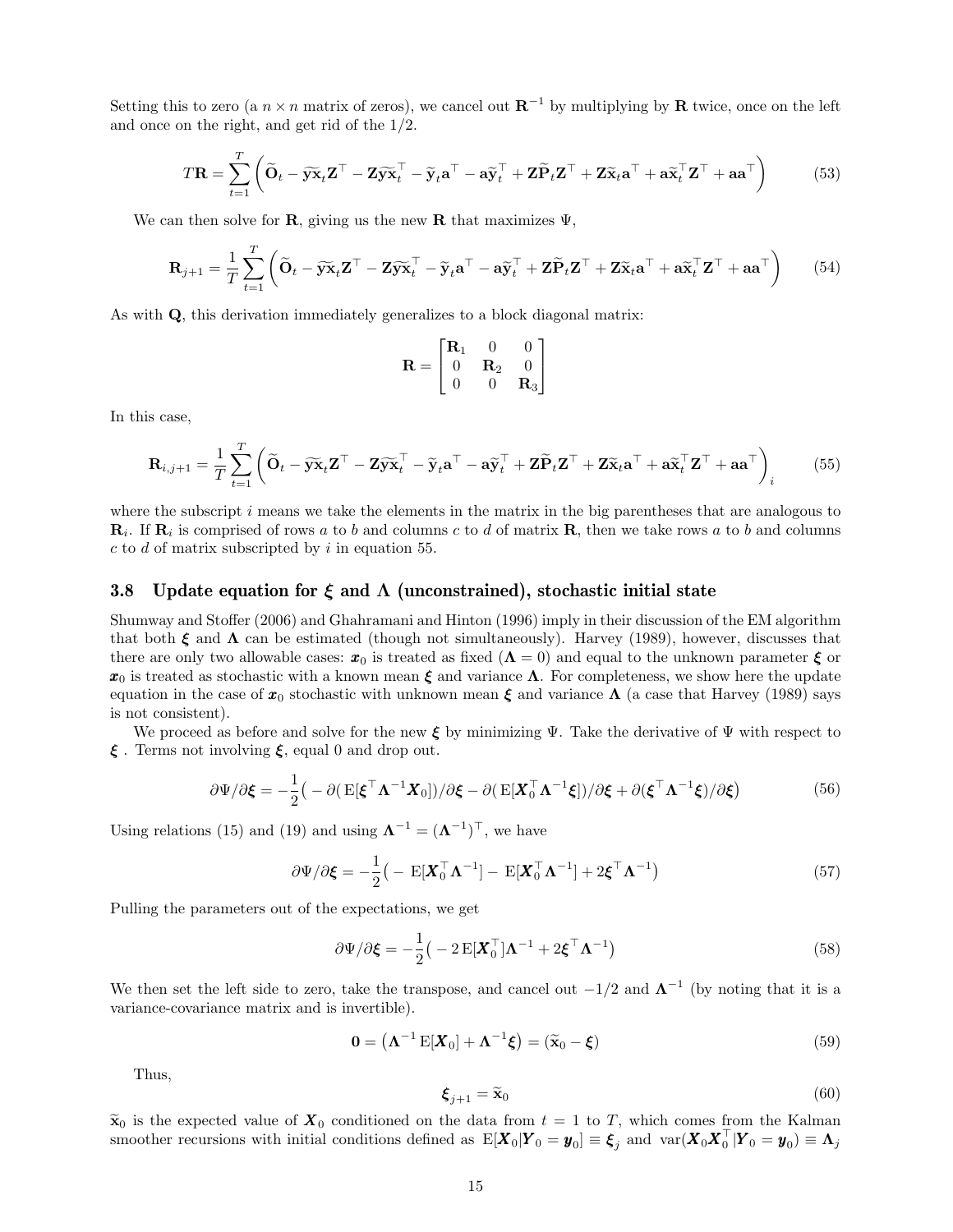(meaning the filter recursions start with  $t = 1$  with  $\tilde{x}_{t-1}^{t-1} = \tilde{x}_0^0 = \xi_j$ ). A similar set of steps gets us to the update equation for  $\Lambda$ ,

$$
\Lambda_{j+1} = \mathbf{V}_0 \tag{61}
$$

 $\tilde{\mathbf{V}}_0$  is the variance of  $\mathbf{X}_0$  conditioned on the data from  $t = 1$  to T and is an output from the Kalman smoother recursions.

If the initial state is defined as at  $t = 1$  instead of  $t = 0$ , the update equation is derived in an identical fashion and the update equation is similar:

$$
\boldsymbol{\xi}_{j+1} = \widetilde{\mathbf{x}}_1 \tag{62}
$$

$$
\Lambda_{j+1} = \widetilde{\mathbf{V}}_1 \tag{63}
$$

These are output from the Kalman smoother recursions with initial conditions defined as  $\text{E}[\bm{X}_1|\bm{Y}_0=\bm{y}_0]\equiv \bm{\xi}_j$ and  $\text{var}(\boldsymbol{X}_1 \boldsymbol{X}_1^\top | \boldsymbol{Y}_0 = \boldsymbol{y}_0) \equiv \boldsymbol{\Lambda}_j$  (meaning the filter recursions start with  $t = 1$  with  $\tilde{x}_t^{t-1} = \tilde{x}_1^0 = \boldsymbol{\xi}_j$ ). Notice that the recursions are initialized slightly differently. In the literature, you will see the Kalman filter and smoother equations presented with both types of initializations depending on whether the author defines the initial state at  $t = 0$  or  $t = 1$ .

### 3.9 Update equation for  $\xi$  (unconstrained), fixed  $x_0$

For the case where  $x_0$  is treated as fixed, i.e., as another parameter, then there is no  $\Lambda$ , and we need to maximize  $\partial \Psi / \partial \xi$  using the slightly different  $\Psi$  shown in equation 7. Now  $\xi$  appears in the state equation part of the likelihood.

$$
\partial \Psi / \partial \xi = -\frac{1}{2} \Big( - \mathbf{E} [\partial (\mathbf{X}_1^\top \mathbf{Q}^{-1} \mathbf{B} \xi) / \partial \xi] - \mathbf{E} [\partial ((\mathbf{B} \xi)^\top \mathbf{Q}^{-1} \mathbf{X}_1) / \partial \xi] + \mathbf{E} [\partial ((\mathbf{B} \xi)^\top \mathbf{Q}^{-1} (\mathbf{B} \xi)) / \partial \xi] \n+ \mathbf{E} [\partial ((\mathbf{B} \xi)^\top \mathbf{Q}^{-1} \mathbf{u}) / \partial \xi] + \mathbf{E} [\partial (\mathbf{u}^\top \mathbf{Q}^{-1} \mathbf{B} \xi) / \partial \xi] \Big)
$$
\n
$$
= -\frac{1}{2} \Big( - \mathbf{E} [\partial (\mathbf{X}_1^\top \mathbf{Q}^{-1} \mathbf{B} \xi) / \partial \xi] - \mathbf{E} [\partial (\xi^\top \mathbf{B}^\top \mathbf{Q}^{-1} \mathbf{X}_1) / \partial \xi] + \mathbf{E} [\partial (\xi^\top \mathbf{B}^\top \mathbf{Q}^{-1} (\mathbf{B} \xi)) / \partial \xi] \n+ \mathbf{E} [\partial (\xi^\top \mathbf{B}^\top \mathbf{Q}^{-1} \mathbf{u}) / \partial \xi] + \mathbf{E} [\partial (\mathbf{u}^\top \mathbf{Q}^{-1} \mathbf{B} \xi) / \partial \xi] \Big)
$$
\n(64)

After pulling the constants out of the expectations, we use relations (16) and (18) to take the derivative:

$$
\partial \Psi / \partial \xi = -\frac{1}{2} \left( - \mathbf{E}[\mathbf{X}_1]^{\top} \mathbf{Q}^{-1} \mathbf{B} - \mathbf{E}[\mathbf{X}_1]^{\top} \mathbf{Q}^{-1} \mathbf{B} + 2 \xi^{\top} \mathbf{B}^{\top} \mathbf{Q}^{-1} \mathbf{B} + \mathbf{u}^{\top} \mathbf{Q}^{-1} \mathbf{B} + \mathbf{u}^{\top} \mathbf{Q}^{-1} \mathbf{B} \right)
$$
(65)

This can be reduced to

$$
\partial \Psi / \partial \xi = \mathbf{E} [\mathbf{X}_1]^\top \mathbf{Q}^{-1} \mathbf{B} - \xi^\top \mathbf{B}^\top \mathbf{Q}^{-1} \mathbf{B} - \mathbf{u}^\top \mathbf{Q}^{-1} \mathbf{B}
$$
(66)

To solve for  $\xi$ , set the left side to zero (an  $m \times 1$  matrix of zeros), transpose the whole equation, and then cancel out  $B^{\top} Q^{-1}B$  by multiplying by its inverse on the left, and solve for  $\xi$ . This step requires that this inverse exists.

$$
\boldsymbol{\xi} = (\mathbf{B}^\top \mathbf{Q}^{-1} \mathbf{B})^{-1} \mathbf{B}^\top \mathbf{Q}^{-1} (\mathbf{E}[\boldsymbol{X}_1] - \mathbf{u}) \tag{67}
$$

Thus, in terms of the Kalman filter/smoother output the new  $\xi$  for EM iteration  $j + 1$  is

$$
\boldsymbol{\xi}_{j+1} = (\mathbf{B}^\top \mathbf{Q}^{-1} \mathbf{B})^{-1} \mathbf{B}^\top \mathbf{Q}^{-1} (\tilde{\mathbf{x}}_1 - \mathbf{u})
$$
\n(68)

Note that using,  $\widetilde{\mathbf{x}}_0$  output from the Kalman smoother would not work since  $\mathbf{\Lambda} = 0$ . As a result,  $\boldsymbol{\xi}_{j+1} \equiv \boldsymbol{\xi}_j$ in the EM algorithm, and it is impossible to move away from your starting condition for  $\xi$ .

This is conceptually similar to using a generalized least squares estimate of  $\xi$  to concentrate it out of the likelihood as discussed in Harvey (1989), section 3.4.4. However, in the context of the EM algorithm, dealing with the fixed  $x_0$  case requires nothing special; one simply takes care to use the likelihood for the case where  $x_0$  is treated as an unknown parameter (equation 7). For the other parameters, the update equations are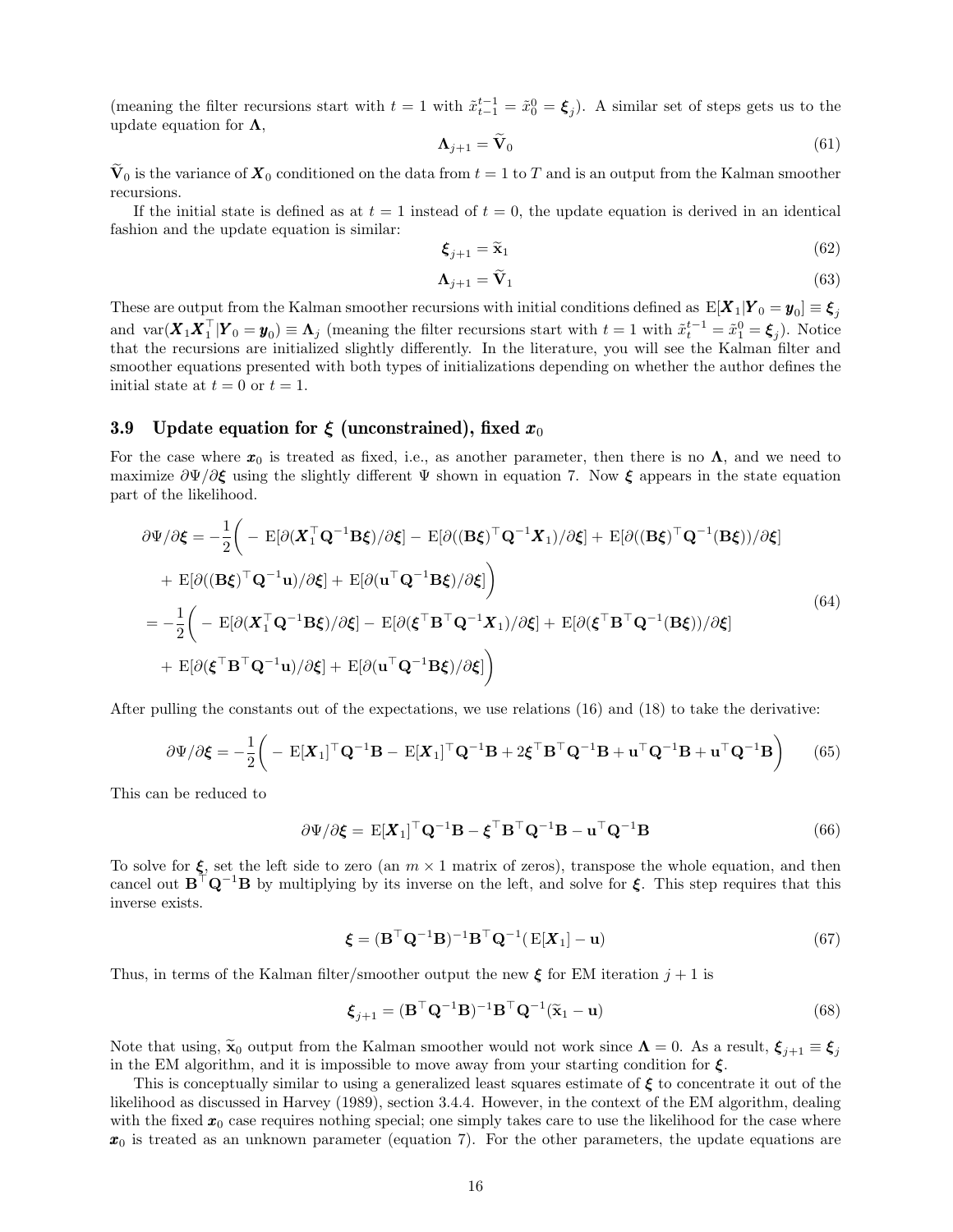the same whether one uses the log-likelihood equation with  $x_0$  treated as stochastic (equation 6) or fixed (equation 7).

If your MARSS model is stationary<sup>11</sup> and your data appear stationary, however, equation 67 probably is not what you want to use. The estimate of  $\xi$  will be the maximum-likelihood value, but it will not be drawn from the stationary distribution; instead it could be some wildly different value that happens to give the maximum-likelihood. If you are modeling the data as stationary, then you should probably assume that  $\xi$  is drawn from the stationary distribution of the  $\mathbf{X}$ 's, which is some function of your model parameters. This would mean that the model parameters would enter the part of the likelihood that involves  $\xi$  and  $\Lambda$ . Since you probably don't want to do that (if might start to get circular), you might try an iterative process to get decent  $\xi$  and  $\Lambda$  or try fixing  $\xi$  and estimating  $\Lambda$  (above). You can fix  $\xi$  at, say, zero, by making sure the model you fit has a stationary distribution with mean zero. You might also need to demean your data (or estimate the **a** term to account for non-zero mean data). A second approach is to estimate  $x_1$  as the initial state instead of  $x_0$ .

### 3.10 Update equation for  $\xi$  (unconstrained), fixed  $x_1$

In some cases, the estimate of  $x_0$  from  $x_1$  using equation 68 will be highly sensitive to small changes in the parameters. This is particularly the case for certain B matrices, even if they are stationary. The result is that your  $\xi$  estimate is wildly different from the data at  $t = 1$ . The estimates are correct given how you defined the model, just not realistic given the data. In this case, you can specify  $\xi$  as being the value of x at  $t = 1$  instead of  $t = 0$ . That way, the data at  $t = 1$  will constrain the estimated  $\xi$ . In this case, we treat  $x_1$ as fixed but unknown parameter  $\xi$ . The likelihood is then:

$$
\log \mathbf{L}(\boldsymbol{y}, \boldsymbol{x}; \Theta) = -\sum_{1}^{T} \frac{1}{2} (\boldsymbol{y}_t - \mathbf{Z} \boldsymbol{x}_t - \mathbf{a})^\top \mathbf{R}^{-1} (\boldsymbol{y}_t - \mathbf{Z} \boldsymbol{x}_t - \mathbf{a}) - \sum_{1}^{T} \frac{1}{2} \log |\mathbf{R}|
$$
  
- 
$$
\sum_{2}^{T} \frac{1}{2} (\boldsymbol{x}_t - \mathbf{B} \boldsymbol{x}_{t-1} - \mathbf{u})^\top \mathbf{Q}^{-1} (\boldsymbol{x}_t - \mathbf{B} \boldsymbol{x}_{t-1} - \mathbf{u}) - \sum_{1}^{T} \frac{1}{2} \log |\mathbf{Q}|
$$
(69)

$$
\partial \Psi / \partial \xi = -\frac{1}{2} \Big( - \mathbf{E} [\partial (\mathbf{Y}_1^{\top} \mathbf{R}^{-1} \mathbf{Z} \xi) / \partial \xi] - \mathbf{E} [\partial ((\mathbf{Z} \xi)^{\top} \mathbf{R}^{-1} \mathbf{Y}_1) / \partial \xi] + \mathbf{E} [\partial ((\mathbf{Z} \xi)^{\top} \mathbf{R}^{-1} (\mathbf{Z} \xi)) / \partial \xi] \n+ \mathbf{E} [\partial ((\mathbf{Z} \xi)^{\top} \mathbf{R}^{-1} \mathbf{a}) / \partial \xi] + \mathbf{E} [\partial (\mathbf{a}^{\top} \mathbf{R}^{-1} \mathbf{Z} \xi) / \partial \xi] \Big) \n- \frac{1}{2} \Big( - \mathbf{E} [\partial (\mathbf{X}_2^{\top} \mathbf{Q}^{-1} \mathbf{B} \xi) / \partial \xi] - \mathbf{E} [\partial ((\mathbf{B} \xi)^{\top} \mathbf{Q}^{-1} \mathbf{X}_2) / \partial \xi] + \mathbf{E} [\partial ((\mathbf{B} \xi)^{\top} \mathbf{Q}^{-1} (\mathbf{B} \xi)) / \partial \xi] \n+ \mathbf{E} [\partial ((\mathbf{B} \xi)^{\top} \mathbf{Q}^{-1} \mathbf{u}) / \partial \xi] + \mathbf{E} [\partial (\mathbf{u}^{\top} \mathbf{Q}^{-1} \mathbf{B} \xi) / \partial \xi] \Big)
$$
\n(70)

Note that the second summation starts at  $t = 2$  and  $\xi$  is  $x_1$  instead of  $x_0$ .

After pulling the constants out of the expectations, we use relations (16) and (18) to take the derivative:

$$
\partial \Psi / \partial \xi = -\frac{1}{2} \left( - \mathbf{E} [\mathbf{Y}_1]^{\top} \mathbf{R}^{-1} \mathbf{Z} - \mathbf{E} [\mathbf{Y}_1]^{\top} \mathbf{R}^{-1} \mathbf{Z} + 2 \xi^{\top} \mathbf{Z}^{\top} \mathbf{R}^{-1} \mathbf{Z} + \mathbf{a}^{\top} \mathbf{R}^{-1} \mathbf{Z} + \mathbf{a}^{\top} \mathbf{R}^{-1} \mathbf{Z} \right)
$$

$$
- \frac{1}{2} \left( - \mathbf{E} [\mathbf{X}_2]^{\top} \mathbf{Q}^{-1} \mathbf{B} - \mathbf{E} [\mathbf{X}_2]^{\top} \mathbf{Q}^{-1} \mathbf{B} + 2 \xi^{\top} \mathbf{B}^{\top} \mathbf{Q}^{-1} \mathbf{B} + \mathbf{u}^{\top} \mathbf{Q}^{-1} \mathbf{B} + \mathbf{u}^{\top} \mathbf{Q}^{-1} \mathbf{B} \right)
$$
(71)

This can be reduced to

$$
\partial \Psi / \partial \xi = \mathbf{E} [\mathbf{Y}_1]^{\top} \mathbf{R}^{-1} \mathbf{Z} - \xi^{\top} \mathbf{Z}^{\top} \mathbf{R}^{-1} \mathbf{Z} - \mathbf{a}^{\top} \mathbf{R}^{-1} \mathbf{Z} + \mathbf{E} [\mathbf{X}_2]^{\top} \mathbf{Q}^{-1} \mathbf{B} - \xi^{\top} \mathbf{B}^{\top} \mathbf{Q}^{-1} \mathbf{B} - \mathbf{u}^{\top} \mathbf{Q}^{-1} \mathbf{B}
$$
  
=  $-\xi^{\top} (\mathbf{Z}^{\top} \mathbf{R}^{-1} \mathbf{Z} + \mathbf{B}^{\top} \mathbf{Q}^{-1} \mathbf{B}) + \mathbf{E} [\mathbf{Y}_1]^{\top} \mathbf{R}^{-1} \mathbf{Z} - \mathbf{a}^{\top} \mathbf{R}^{-1} \mathbf{Z} + \mathbf{E} [\mathbf{X}_2]^{\top} \mathbf{Q}^{-1} \mathbf{B} - \mathbf{u}^{\top} \mathbf{Q}^{-1} \mathbf{B}$  (72)

To solve for  $\xi$ , set the left side to zero (an  $m \times 1$  matrix of zeros), transpose the whole equation, and solve for  $\xi$ .

$$
\boldsymbol{\xi} = (\mathbf{Z}^\top \mathbf{R}^{-1} \mathbf{Z} + \mathbf{B}^\top \mathbf{Q}^{-1} \mathbf{B})^{-1} (\mathbf{Z}^\top \mathbf{R}^{-1} (\mathbf{E}[\mathbf{Y}_1] - \mathbf{a}) + \mathbf{B}^\top \mathbf{Q}^{-1} (\mathbf{E}[\mathbf{X}_2] - \mathbf{u}))
$$
(73)

<sup>&</sup>lt;sup>11</sup> meaning the  $X$ 's have a stationary distribution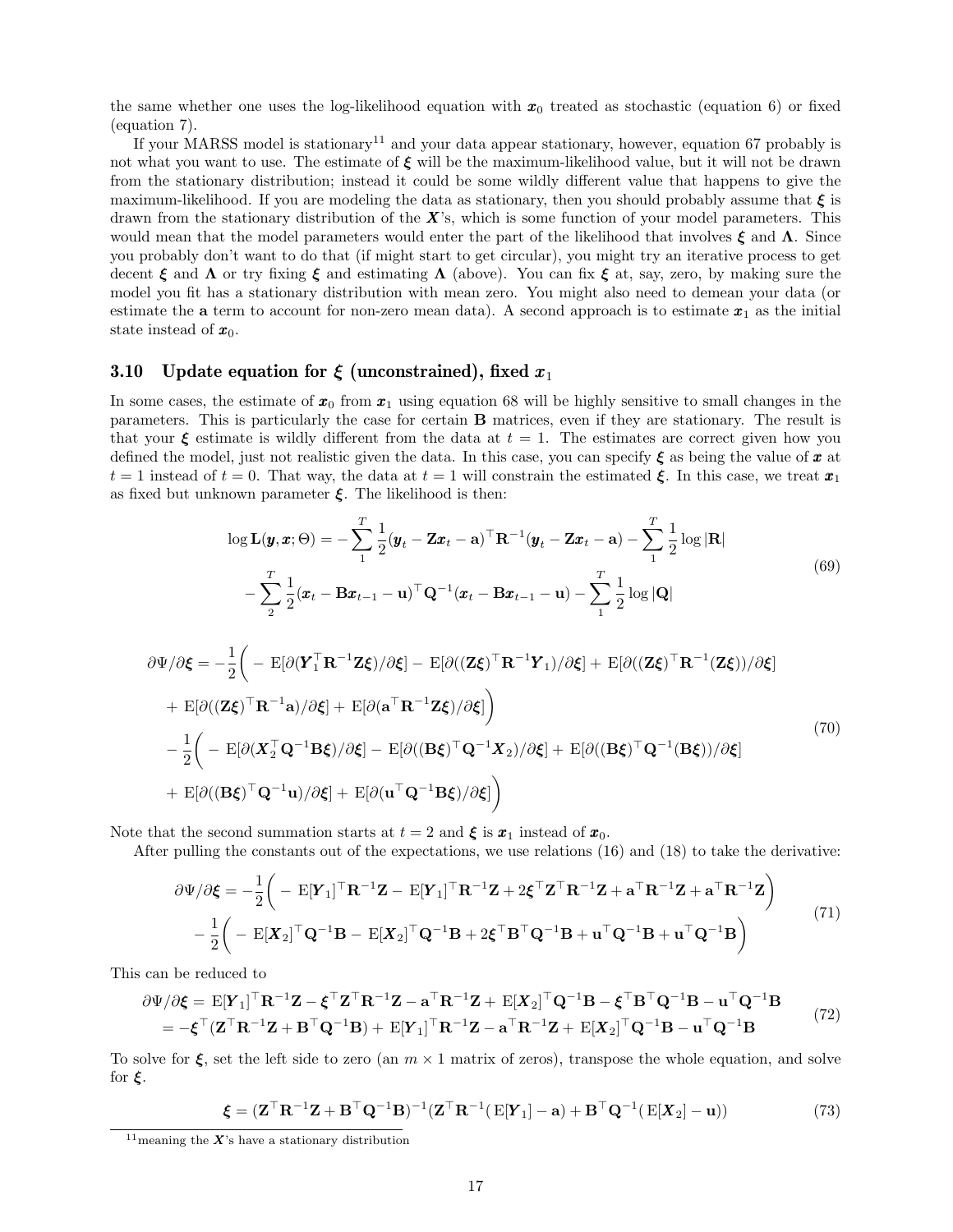Thus, when  $\xi \equiv x_1$ , the new  $\xi$  for EM iteration  $j+1$  is

$$
\boldsymbol{\xi}_{j+1} = (\mathbf{Z}^\top \mathbf{R}^{-1} \mathbf{Z} + \mathbf{B}^\top \mathbf{Q}^{-1} \mathbf{B})^{-1} (\mathbf{Z}^\top \mathbf{R}^{-1} (\tilde{\mathbf{y}}_1 - \mathbf{a}) + \mathbf{B}^\top \mathbf{Q}^{-1} (\tilde{\mathbf{x}}_2 - \mathbf{u}))
$$
(74)

## 4 The time-varying MARSS model with linear constraints

The first part of this report dealt with the case of a MARSS model (equation 1) where the parameters are time-constant and where all the elements in a parameter matrix are estimated with no constraints. I will now describe the derivation of an EM algorithm to solve a much more general MARSS model (equation 75), which is a time-varying MARSS model where the MARSS parameter matrices are written as a linear equation  $f + Dm$ . This is a very general form of a MARSS model, of which many (most) multivariate autoregressive Gaussian models are a special case. This general MARSS model includes as special cases, MARSS models with covariates (many VARSS models with exogeneous variables), multivariate AR lag-p models and multivariate moving average models, and MARSS models with linear constraints placed on the elements within the model parameters. The objective is to derive one EM algorithm for the whole class, thus a uniform approach to fitting these models.

The time-varying MARSS model is written:

$$
\boldsymbol{x}_t = \mathbf{B}_t \boldsymbol{x}_{t-1} + \mathbf{u}_t + \mathbf{G}_t \mathbf{w}_t, \text{ where } \mathbf{W}_t \sim \text{MVN}(0, \mathbf{Q}_t)
$$
\n(75a)

$$
\mathbf{y}_t = \mathbf{Z}_t \mathbf{x}_t + \mathbf{a}_t + \mathbf{H}_t \mathbf{v}_t, \text{ where } \mathbf{V}_t \sim \text{MVN}(0, \mathbf{R}_t)
$$
\n(75b)

$$
\boldsymbol{x}_{t_0} = \boldsymbol{\xi} + \mathbf{Fl}, \text{ where } t_0 = 0 \text{ or } t_0 = 1 \tag{75c}
$$

$$
\mathbf{L} \sim \text{MVN}(0, \Lambda) \tag{75d}
$$

$$
\begin{bmatrix} \mathbf{w}_t \\ \mathbf{v}_t \end{bmatrix} \sim \text{MVN}(0, \Sigma), \quad \Sigma = \begin{bmatrix} \mathbf{Q}_t & 0 \\ 0 & \mathbf{R}_t \end{bmatrix}
$$
(75e)

This looks quite similar to the previous non-time varying MARSS model, but now the model parameters, B, **u, Q, Z, a** and **R**, have a t subscript and we have a multiplier matrix on the error terms  $\mathbf{v}_t$ ,  $\mathbf{w}_t$ , l. The  $\mathbf{G}_t$ multiplier is  $m \times s$ , so we now have s state errors instead of m. The  $H_t$  multiplier is  $n \times k$ , so we now have k observation errors instead of n. The F multiplier is  $m \times j$ , so now we can have some initial states (j of them) be stochastic and others be fixed. I assume that appropriate constraints are put on G and H so that the resulting MARSS model is not under- or over-constrained<sup>12</sup>. The notation/presentation here was influenced by SJ Koopman's work, esp. Koopman and Ooms (2011) and Koopman (1993), but in these works,  $Q_t$  and  $\mathbf{R}_t$  equal I and the variance-covariance structures are instead specified only by  $\mathbf{H}_t$  and  $\mathbf{G}_t$ . I keep  $\mathbf{Q}_t$  and  $\mathbf{R}_t$  in my formulation as it seems more intuitive (to me) in the context of the EM algorithm and the required joint-likelihood function.

We can rewrite this MARSS model using vec relationships (table 3):

$$
\mathbf{x}_t = (\mathbf{x}_{t-1}^\top \otimes \mathbf{I}_m) \operatorname{vec}(\mathbf{B}_t) + \operatorname{vec}(\mathbf{u}_t) + \mathbf{G}_t \mathbf{w}_t, \mathbf{W}_t \sim \operatorname{MVN}(0, \mathbf{Q}_t)
$$
  

$$
\mathbf{y}_t = (\mathbf{x}_t^\top \otimes \mathbf{I}_n) \operatorname{vec}(\mathbf{Z}_t) + \operatorname{vec}(\mathbf{a}_t) + \mathbf{H}_t \mathbf{v}_t, \mathbf{V}_t \sim \operatorname{MVN}(0, \mathbf{R}_t)
$$
  

$$
\mathbf{x}_{t_0} = \boldsymbol{\xi} + \mathbf{F} \mathbf{l}, \mathbf{L} \sim \operatorname{MVN}(0, \mathbf{\Lambda})
$$
 (76)

Each model parameter,  $B_t$ ,  $\mathbf{u}_t$ ,  $\mathbf{Q}_t$ ,  $\mathbf{Z}_t$ ,  $\mathbf{a}_t$ , and  $\mathbf{R}_t$ , is written as a time-varying linear model,  $\mathbf{f}_t + \mathbf{D}_t \mathbf{m}$ , where f and D are fully-known (not estimated and no missing values) and m is a column vector of the estimates elements of the parameter matrix:

$$
vec(\mathbf{B}_t) = \mathbf{f}_{t,b} + \mathbf{D}_{t,b}\boldsymbol{\beta}
$$
  
\n
$$
vec(\mathbf{u}_t) = \mathbf{f}_{t,u} + \mathbf{D}_{t,u}\boldsymbol{v}
$$
  
\n
$$
vec(\mathbf{Q}_t) = \mathbf{f}_{t,q} + \mathbf{D}_{t,q}\mathbf{q}
$$
  
\n
$$
vec(\mathbf{Z}_t) = \mathbf{f}_{t,z} + \mathbf{D}_{t,z}\boldsymbol{\zeta}
$$
  
\n
$$
vec(\mathbf{a}_t) = \mathbf{f}_{t,a} + \mathbf{D}_{t,a}\boldsymbol{\alpha}
$$
  
\n
$$
vec(\mathbf{R}_t) = \mathbf{f}_{t,r} + \mathbf{D}_{t,r}\mathbf{r}
$$
  
\n
$$
vec(\mathbf{\Lambda}) = \mathbf{f}_{\lambda} + \mathbf{D}_{\lambda}\boldsymbol{\lambda}
$$
  
\n
$$
vec(\boldsymbol{\xi}) = \mathbf{f}_{\xi} + \mathbf{D}_{\xi}\mathbf{p}
$$

 $12$ For example, if both G and H are column vectors, then the system is over-constrained and has no solution.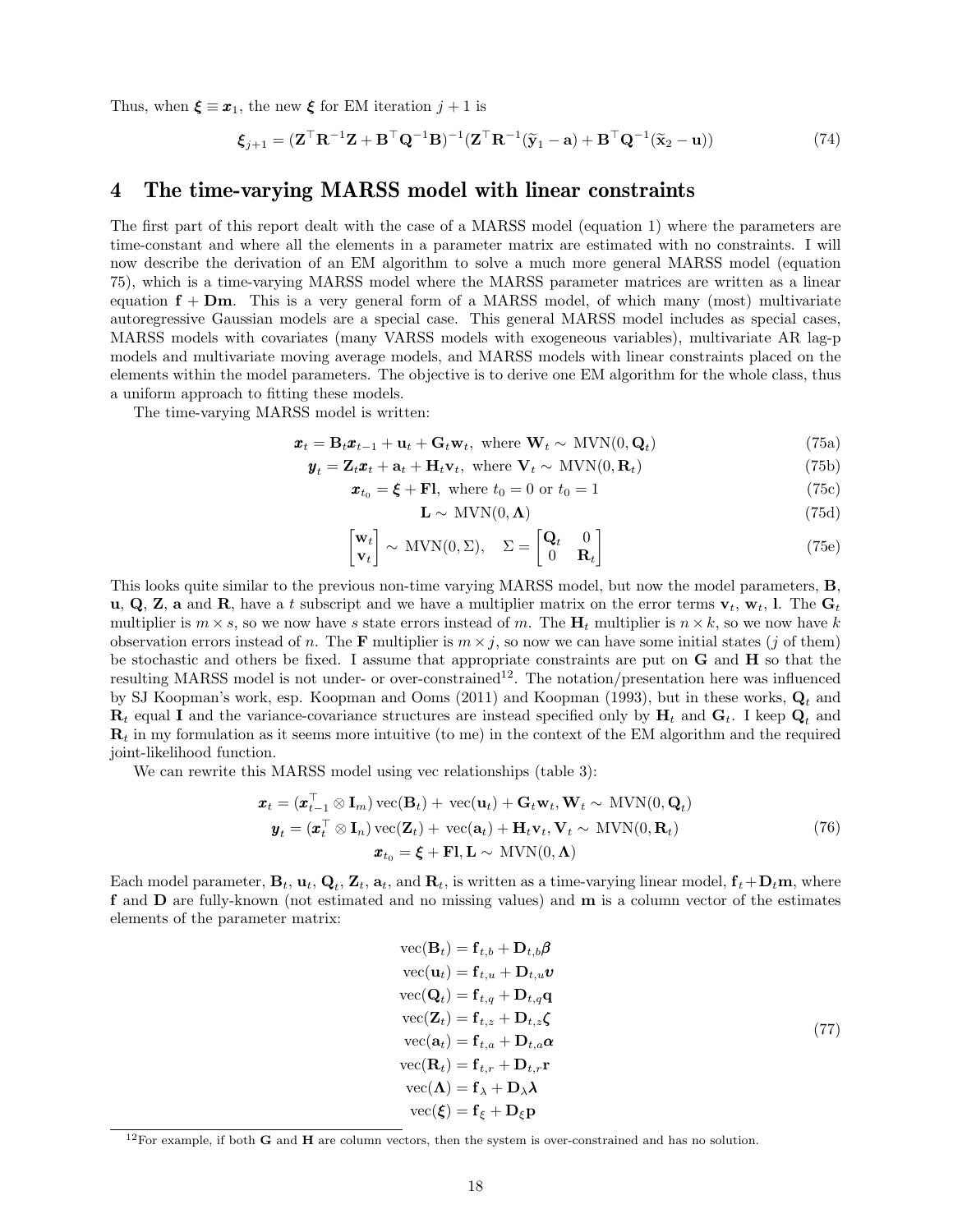The estimated parameters are now the column vectors,  $\beta$ ,  $v$ ,  $q$ ,  $\zeta$ ,  $\alpha$ ,  $r$ ,  $p$  and  $\lambda$ . The time-varying aspect comes from the time-varying f and D. Note that variance-covariance matrices must be positivedefinite and we cannot specify a form that cannot be estimated. Fixing the diagonal terms and estimating the off-diagonals would not be allowed. Thus the f and D terms for  $\mathbf{Q}$ , R and  $\mathbf{\Lambda}$  are limited. For the other parameters, the forms are fairly unrestricted, except that the Ds need to be full rank so that we are not specifying an under-constrained model. 'Full rank' will imply that we are not trying to estimate confounded matrix elements; for example, trying to estimate  $a_1$  and  $a_2$  but only  $a_1 + a_2$  appear in the model.

The temporally variable MARSS model, equation 76 together with equation 77, looks rather different than other temporally variable MARSS models, such as a VARSSX or MARSS with covariates model, in the literature. But those models are special cases of this equation. By deriving an EM algorithm for this more general (if unfamiliar) form, I then have an algorithm for many different types of time-varying MARSS models with linear constraints on the parameter elements. Below I show some examples.

#### 4.1 MARSS model with linear constraints

We can use equation 76 to put linear constraints on the elements of the parameters, **B**, **u**, **Q**, **Z**, **a**, **R**,  $\xi$  and Λ. Here is an example of a simple MARSS model with linear constraints:

$$
\begin{bmatrix} x_1 \\ x_2 \end{bmatrix}_t = \begin{bmatrix} a & 0 \\ 0 & 2a \end{bmatrix} \begin{bmatrix} x_1 \\ x_2 \end{bmatrix}_{t-1} + \begin{bmatrix} w_1 \\ w_2 \end{bmatrix}_t, \quad \begin{bmatrix} w_1 \\ w_2 \end{bmatrix}_t \sim \text{MVN}\left( \begin{bmatrix} 0.1 \\ u + 0.1 \end{bmatrix}, \begin{bmatrix} q_{11} & q_{12} \\ q_{21} & q_{22} \end{bmatrix} \right)
$$

$$
\begin{bmatrix} y_1 \\ y_2 \\ y_3 \end{bmatrix}_t = \begin{bmatrix} c & 3c + 2d + 1 \\ c + e + 2 & e \end{bmatrix} \begin{bmatrix} x_1 \\ x_2 \end{bmatrix}_t + \begin{bmatrix} v_1 \\ v_2 \\ v_3 \end{bmatrix}_t,
$$

$$
\begin{bmatrix} v_1 \\ v_2 \\ v_3 \end{bmatrix}_t \sim \text{MVN}\left( \begin{bmatrix} a_1 \\ a_2 \\ 0 \end{bmatrix}, \begin{bmatrix} r & 0 & 0 \\ 0 & 2r & 0 \\ 0 & 0 & 4r \end{bmatrix} \right)
$$

$$
\begin{bmatrix} x_1 \\ x_2 \end{bmatrix}_0 \sim \text{MVN}\left( \begin{bmatrix} \pi \\ \pi \end{bmatrix}, \begin{bmatrix} 1 & 0 \\ 0 & 1 \end{bmatrix} \right)
$$

Linear constraints mean that elements of a matrix may be fixed to a specific numerical value or specified as a linear combination of values (which can be shared within a matrix but not shared between matrices).

Let's say we have some parameter matrix  $M$  (here  $M$  could be any of the parameters in the MARSS model) where each matrix element is written as a linear model of some potentially shared values:

$$
\mathbf{M} = \begin{bmatrix} a + 2c + 2 & 0.9 & c \\ -1.2 & a & 0 \\ 0 & 3c + 1 & b \end{bmatrix}
$$

Thus each *i*-th element in M can be written as  $\beta_i + \beta_{a,i}a + \beta_{b,i}b + \beta_{c,i}c$ , which is a linear combination of three estimated values a, b and c. The matrix M can be rewritten in terms of a  $\beta_i$  part and the part involving the  $\beta_{-,j}$ 's:

$$
\mathbf{M} = \begin{bmatrix} 2 & 0.9 & 0 \\ -1.2 & 0 & 0 \\ 0 & 1 & 0 \end{bmatrix} + \begin{bmatrix} a + 2c & 0 & c \\ 0 & a & 0 \\ 0 & 3c & b \end{bmatrix} = \mathbf{M}_{\text{fixed}} + \mathbf{M}_{\text{free}}
$$

The vec function turns any matrix into a column vector by stacking the columns on top of each other. Thus,

$$
\text{vec}(\mathbf{M}) = \begin{bmatrix} a + 2c + 2 \\ -1.2 \\ 0 \\ 0.9 \\ a \\ 3c + 1 \\ c \\ 0 \\ b \end{bmatrix}
$$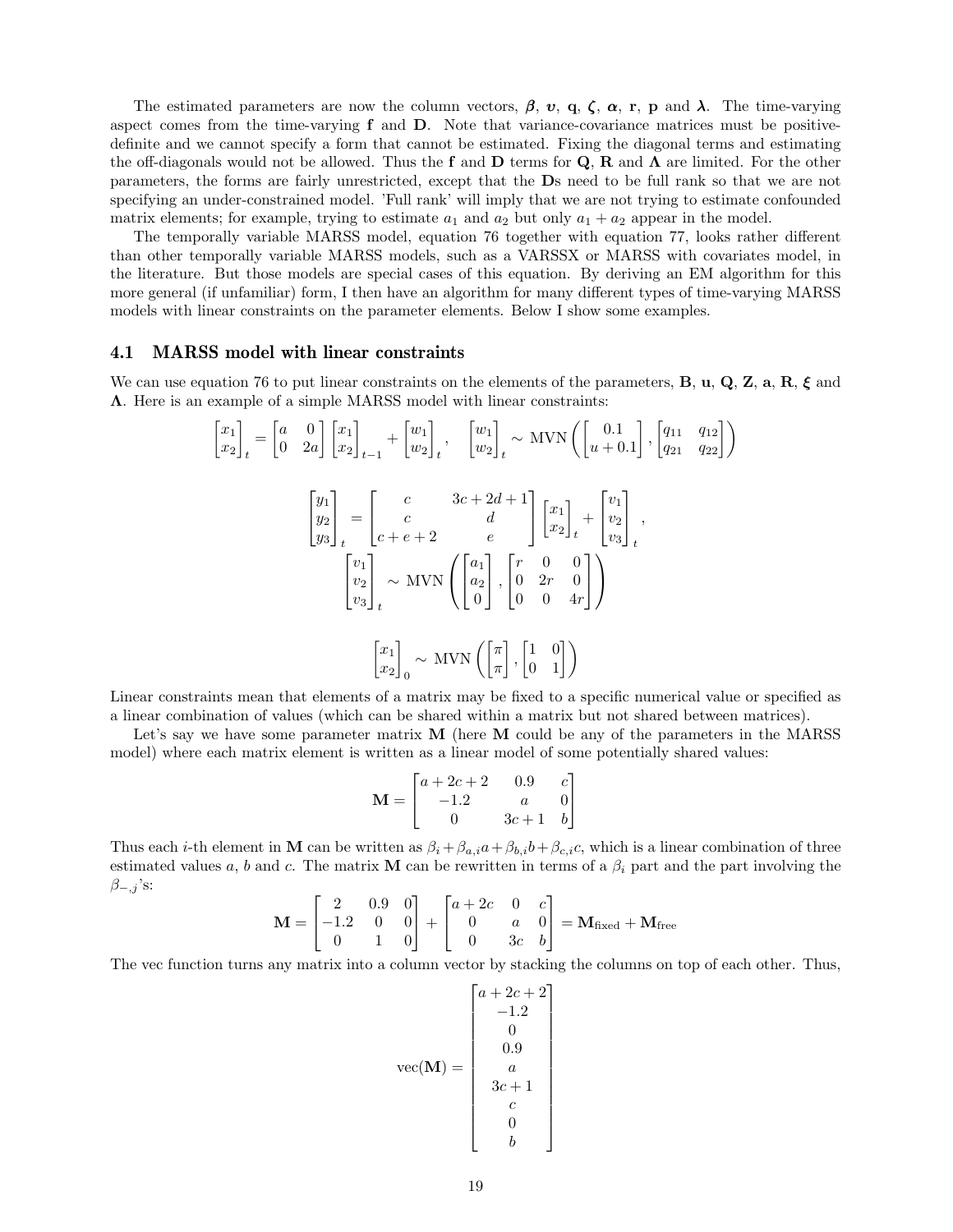Table 3: Kronecker and vec relations. Here **A** is  $n \times m$ , **B** is  $m \times p$ , **C** is  $p \times q$ , and **E** and **D** are  $p \times p$ . **a** is a  $m \times 1$ column vector and **b** is a  $p \times 1$  column vector. The symbol ⊗ stands for the Kronecker product:  $\mathbf{A} \otimes \mathbf{C}$  is a  $np \times mq$ matrix. The identity matrix,  $I_n$ , is a  $n \times n$  diagonal matrix with ones on the diagonal.

> $\text{vec}(\mathbf{a}) = \text{vec}(\mathbf{a}^{\top}) = \mathbf{a}$ The vec of a column vector (or its transpose) is itself.  $(78)$  $\mathbf{a} = (\mathbf{a}^\top \otimes \mathbf{I}_1)$  $\text{vec}(\mathbf{A}\mathbf{a}) = (\mathbf{a}^\top \otimes \mathbf{I}_n)\,\text{vec}(\mathbf{A}) = \mathbf{A}\mathbf{a}$ vec(Aa) =  $\langle \mathbf{a} \otimes \mathbf{I}_n \rangle$  vec(A) = Aa<br>vec(Aa) = Aa since Aa is itself an  $m \times 1$  column vector. (79)  $\text{vec}(\mathbf{A}\mathbf{B}) = (\mathbf{I}_p \otimes \mathbf{A}) \text{vec}(\mathbf{B}) = (\mathbf{B}^\top \otimes \mathbf{I}_n) \text{vec}(\mathbf{A})$  (80)  $\text{vec}(\mathbf{A}\mathbf{B}\mathbf{C}) = (\mathbf{C}^\top \otimes \mathbf{A}) \text{vec}(\mathbf{B})$  (81)  $\text{vec}(\mathbf{a}^\top \mathbf{B} \mathbf{a}) = \mathbf{a}^\top \mathbf{B} \mathbf{a} = (\mathbf{a}^\top \otimes \mathbf{a}) \text{vec}(\mathbf{B})$  (82)  $(A \otimes B)(C \otimes D) = (AC \otimes BD)$  $(A \otimes B) + (A \otimes C) = (A \otimes (B + C))$  (83)  $(a \otimes I_p)C = (a \otimes C)$  $\mathbf{C}(\mathbf{a}^\top \otimes \mathbf{I}_q) = (\mathbf{a}^\top \otimes \mathbf{C})$  (84)  $\mathbf{E}(\mathbf{a}^\top \otimes \mathbf{D}) = \mathbf{E} \mathbf{D} (\mathbf{a}^\top \otimes \mathbf{I}_p) = (\mathbf{a}^\top \otimes \mathbf{E} \mathbf{D})$  $(\mathbf{a} \otimes \mathbf{I}_p)\mathbf{C}(\mathbf{b}^\top \otimes \mathbf{I}_q) = (\mathbf{a}\mathbf{b}^\top \otimes \mathbf{C})$  (85)  $(\mathbf{a} \otimes \mathbf{b}) = \text{vec}(\mathbf{b} \mathbf{a}^{\top})$ <br>  $(\mathbf{a}^{\top} \otimes \mathbf{b}^{\top}) = (\mathbf{a} \otimes \mathbf{b})^{\top} = (\text{vec}(\mathbf{b} \mathbf{a}^{\top}))^{\top}$  (86)

$$
(\mathbf{A}^{\top} \otimes \mathbf{B}^{\top}) = (\mathbf{A} \otimes \mathbf{B})^{\top}
$$
 (87)

We can now write  $\text{vec}(\mathbf{M})$  as a linear combination of  $\mathbf{f} = \text{vec}(\mathbf{M}_{\text{fixed}})$  and  $\mathbf{Dm} = \text{vec}(\mathbf{M}_{\text{free}})$ . m is a  $p \times 1$ column vector of the p free values, in this case  $p = 3$  and the free values are  $a, b, c$ . D is a design matrix that translates **m** into  $vec(\mathbf{M}_{free})$ . For example,

$$
vec(\mathbf{M}) = \begin{bmatrix} a+2c+2 \\ -1.2 \\ 0 \\ 0.9 \\ a \\ 3c+1 \\ c \\ 0 \\ 0 \\ b \end{bmatrix} = \begin{bmatrix} 0 \\ -1.2 \\ 2 \\ 0.9 \\ 0.9 \\ 1 \\ 1 \\ 0 \\ 0 \\ 0 \end{bmatrix} + \begin{bmatrix} 1 & 2 & 0 \\ 0 & 0 & 0 \\ 0 & 0 & 0 \\ 0 & 0 & 0 \\ 1 & 0 & 0 \\ 0 & 0 & 3 \\ 0 & 0 & 1 \\ 0 & 0 & 0 \\ 0 & 0 & 0 \\ 0 & 1 & 0 \end{bmatrix} \begin{bmatrix} a \\ b \\ c \end{bmatrix} = \mathbf{f} + \mathbf{Dm}
$$

There are constraints on D. Your D matrix needs to describe a solvable linear set of equations. Basically it needs to be full rank (rank  $p$  where  $p$  is the number of columns in  $D$  or free values you are trying to estimate), so that you can estimate each of the p free values. For example, if  $a + b$  always appeared together, then  $a + b$ can be estimated but not a and b separately. Note, if  $M$  is fixed, then  $D$  is undefined but that is fine because in this case, there will be no update equation needed; you just use the fixed value of  $M$  in the algorithm.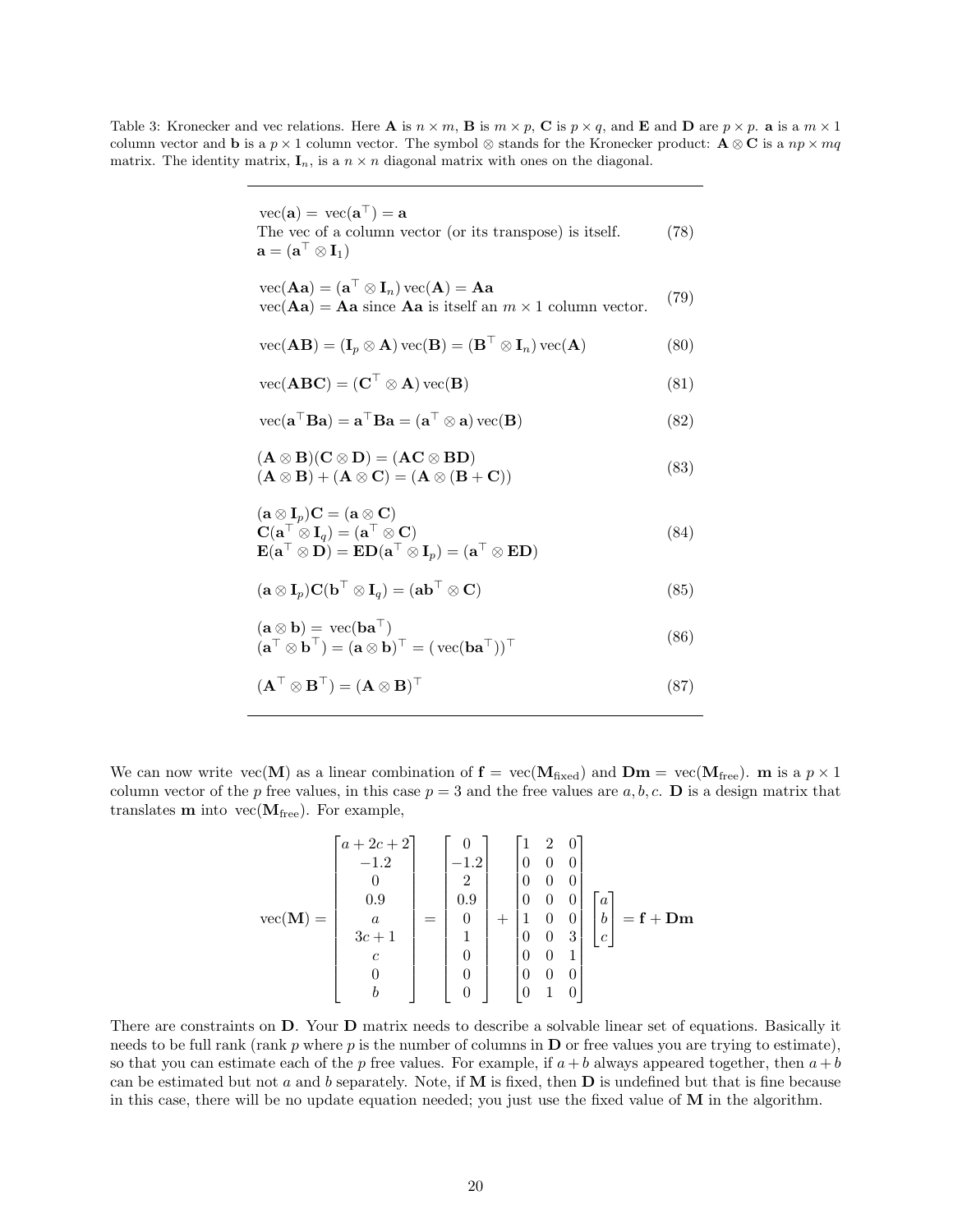#### 4.2 A MARSS model with exogenous variables

The following is a commonly seen MARSS model with covariates  $\mathbf{c}_t$  and  $\mathbf{d}_t$  appearing as additive elements:

$$
\begin{aligned} \boldsymbol{x}_t &= \mathbf{B}\boldsymbol{x}_{t-1} + \mathbf{C}\mathbf{c}_t + \mathbf{w}_t \\ \boldsymbol{y}_t &= \mathbf{Z}\boldsymbol{x}_t + \mathbf{D}\mathbf{d}_t + \mathbf{v}_t \end{aligned}
$$

Here, **D** is the effect of  $\mathbf{d}_t$  on  $\mathbf{y}_t$  not a design matrix (which would have a subscript). We would typically want to estimate C or D which are the influence of our covariates on our responses,  $x$  or  $y$ . Let's say there are p covariates in  $c_t$  and q covariates in  $d_t$ . Then we can write the above in vec form:

$$
\mathbf{x}_t = (\mathbf{x}_{t-1}^\top \otimes \mathbf{I}_m) \operatorname{vec}(\mathbf{B}) + (\mathbf{c}_t^\top \otimes \mathbf{I}_p) \operatorname{vec}(\mathbf{C}) + \mathbf{w}_t
$$
  

$$
\mathbf{y}_t = (\mathbf{x}_t^\top \otimes \mathbf{I}_n) \operatorname{vec}(\mathbf{Z}) + (\mathbf{d}_t^\top \otimes \mathbf{I}_q) \operatorname{vec}(\mathbf{D}) + \mathbf{v}_t
$$
(88)

Let's say we put no constraints **B**, **Z**, **Q**, **R**, **ξ**, or  $\Lambda$ . Then in the form of equation 76,

$$
\mathbf{x}_t = (\mathbf{x}_{t-1}^\top \otimes \mathbf{I}_m) \operatorname{vec}(\mathbf{B}_t) + \operatorname{vec}(\mathbf{u}_t) + \mathbf{w}_t
$$
  

$$
\mathbf{y}_t = (\mathbf{x}_t^\top \otimes \mathbf{I}_n) \operatorname{vec}(\mathbf{Z}_t) + \operatorname{vec}(\mathbf{a}_t) + \mathbf{v}_t,
$$

with the parameters defined as follows:

vec(
$$
\mathbf{B}_t
$$
) =  $\mathbf{f}_{t,b} + \mathbf{D}_{t,b}\boldsymbol{\beta}$ ;  $\mathbf{f}_{t,b} = 0$ ;  $\mathbf{D}_{t,b} = 1$ ;  $\boldsymbol{\beta} = \text{vec}(\mathbf{B})$   
\nvec( $\mathbf{u}_t$ ) =  $\mathbf{f}_{t,u} + \mathbf{D}_{t,u}\mathbf{v}$ ;  $\mathbf{f}_{t,u} = 0$ ;  $\mathbf{D}_{t,u} = (\mathbf{c}_t^\top \otimes \mathbf{I}_p)$ ;  $\mathbf{v} = \text{vec}(\mathbf{C})$   
\nvec( $\mathbf{Q}_t$ ) =  $\mathbf{f}_{t,q} + \mathbf{D}_{t,q}\mathbf{q}$ ;  $\mathbf{f}_{t,q} = 0$ ;  $\mathbf{D}_{t,q} = \mathbf{D}_q$   
\nvec( $\mathbf{Z}_t$ ) =  $\mathbf{f}_{t,z} + \mathbf{D}_{t,z}\boldsymbol{\zeta}$ ;  $\mathbf{f}_{t,z} = 0$ ;  $\mathbf{D}_{t,z} = 1$ ;  $\boldsymbol{\zeta} = \text{vec}(\mathbf{Z})$   
\nvec( $\mathbf{a}_t$ ) =  $\mathbf{f}_{t,a} + \mathbf{D}_{t,a}\mathbf{\alpha}$ ;  $\mathbf{f}_{t,a} = 0$ ;  $\mathbf{D}_{t,a} = (\mathbf{d}_t^\top \otimes \mathbf{I}_q)$ ;  $\mathbf{\alpha} = \text{vec}(\mathbf{D})$   
\nvec( $\mathbf{R}_t$ ) =  $\mathbf{f}_{t,r} + \mathbf{D}_{t,r}\mathbf{r}$ ;  $\mathbf{f}_{t,r} = 0$ ;  $\mathbf{D}_{t,r} = \mathbf{D}_r$   
\nvec( $\Lambda$ ) =  $\mathbf{f}_{\lambda} + \mathbf{D}_{\lambda}\lambda$ ;  $\mathbf{f}_{\lambda} = 0$   
\nvec( $\boldsymbol{\xi}$ ) =  $\boldsymbol{\xi} = \mathbf{f}_{\xi} + \mathbf{D}_{\xi}\mathbf{p}$ ;  $\mathbf{f}_{\xi} = 0$ ;  $\mathbf{D}_{\xi} = 1$ 

Note that variance-covariance matrices are never unconstrained really so we use  $D_q$ ,  $D_r$  and  $D_\lambda$  to specify the symmetry within the matrix.

The transformation of the simple MARSS with covariates (equation 88) into the form of equation 76 may seem a little painful, but the advantage is that a single EM algorithm can be used for a large class of models. Presumably, the transformation of the equation will be hidden from users by a wrapper function that does the reformulation before passing the model to the general EM algorithm. In the MARSS R package, this reformulation is done in the MARSS.marxss function.

### 4.3 A general MARSS model with exogenous variables

Let's imagine now a very general MARSS model with various 'inputs'. ' input' here just means that it is some fully known matrix rather than something we are estimating. It could be a sequence of 0s and 1s if for example we were fitting a before/after sort of model. Below the letters with a t subscript are the inputs (and  $\mathbf{D}_t$  is an input not a design matrix), except  $\mathbf{x}, \mathbf{y}, \mathbf{w}$  and  $\mathbf{v}$ .

$$
\boldsymbol{x}_t = \mathbf{J}_t \mathbf{B} \mathbf{L}_t \boldsymbol{x}_{t-1} + \mathbf{C}_t \mathbf{U} \mathbf{c}_t + \mathbf{G}_t \mathbf{w}_t \n\boldsymbol{y}_t = \mathbf{M}_t \mathbf{Z} \mathbf{N}_t \boldsymbol{x}_t + \mathbf{D}_t \mathbf{A} \mathbf{d}_t + \mathbf{H}_t \mathbf{v}_t
$$
\n(89)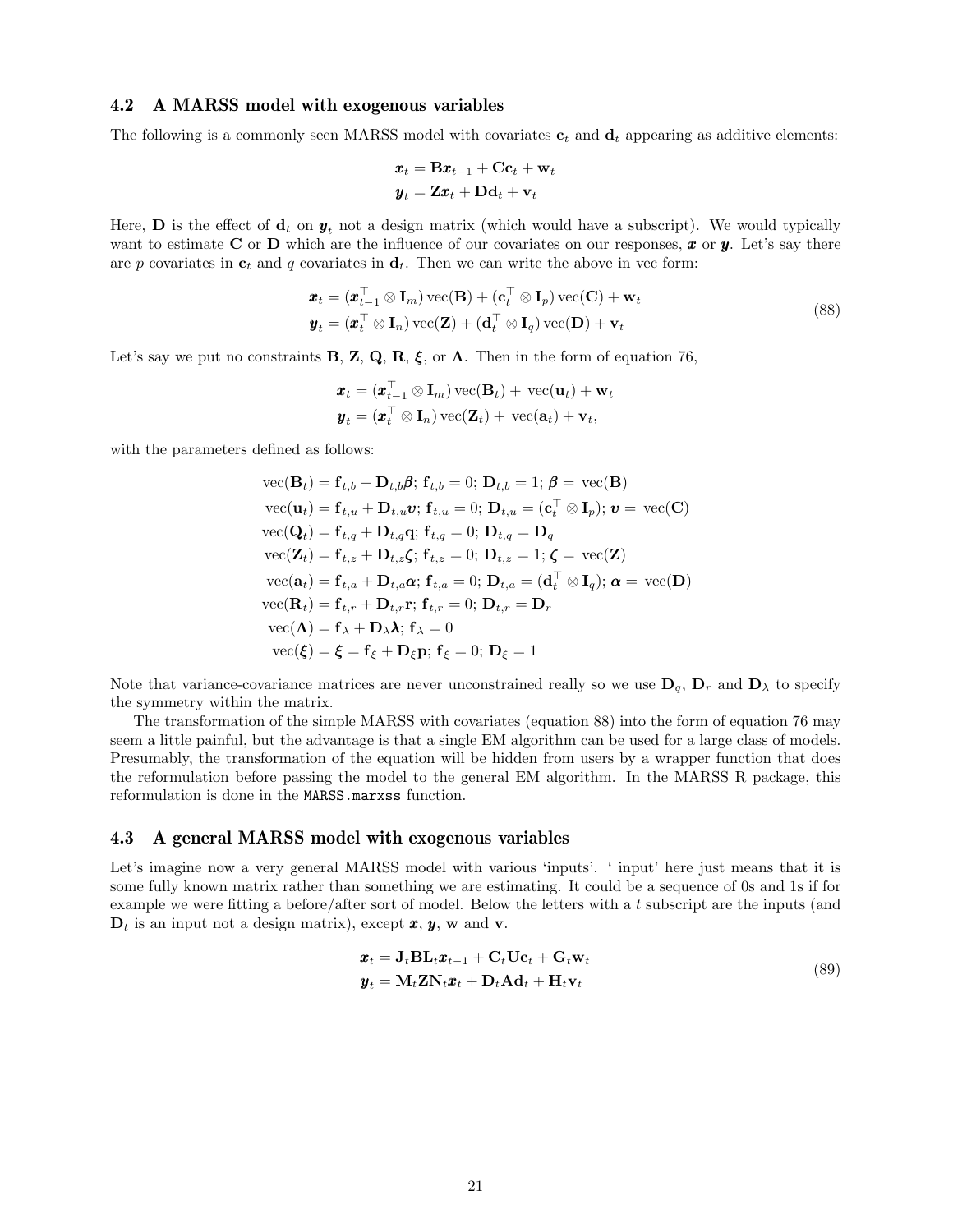In vec form, this is:

$$
\mathbf{x}_{t} = (\mathbf{x}_{t-1}^{\top} \otimes \mathbf{I}_{m})(\mathbf{L}_{t}^{\top} \otimes \mathbf{J}_{t}) \operatorname{vec}(\mathbf{B}) + (\mathbf{c}_{t}^{\top} \otimes \mathbf{C}_{t}) \operatorname{vec}(\mathbf{U}) + \mathbf{G}_{t} \mathbf{w}_{t} \n= (\mathbf{x}_{t-1}^{\top} \otimes \mathbf{I}_{m})(\mathbf{L}_{t}^{\top} \otimes \mathbf{J}_{t})(\mathbf{f}_{b} + \mathbf{D}_{b} \boldsymbol{\beta}) + (\mathbf{c}_{t}^{\top} \otimes \mathbf{C}_{t})(\mathbf{f}_{u} + \mathbf{D}_{u} \mathbf{v}) + \mathbf{G}_{t} \mathbf{w}_{t} \n\mathbf{W}_{t} \sim \operatorname{MVN}(0, \mathbf{G}_{t} \mathbf{Q} \mathbf{G}_{t}^{\top}) \n\mathbf{y}_{t} = (\mathbf{x}_{t}^{\top} \otimes \mathbf{I}_{n})(\mathbf{N}_{t}^{\top} \otimes \mathbf{M}_{t}) \operatorname{vec}(\mathbf{Z}) + (\mathbf{d}_{t}^{\top} \otimes \mathbf{D}_{t}) \operatorname{vec}(\mathbf{A}) + \mathbf{H}_{t} \mathbf{v}_{t} \n= (\mathbf{x}_{t}^{\top} \otimes \mathbf{I}_{n}) \mathbb{Z}_{t} (\mathbf{f}_{z} + \mathbf{D}_{z} \boldsymbol{\zeta}) + \mathbb{A}_{t} (\mathbf{f}_{a} + \mathbf{D}_{a} \boldsymbol{\alpha}) + \mathbf{H}_{t} \mathbf{v}_{t}
$$
\n
$$
\mathbf{V}_{t} \sim \operatorname{MVN}(0, \mathbf{H}_{t} \mathbf{R} \mathbf{H}_{t}^{\top})
$$
\n(90)

$$
\mathbf{X}_{t_0} \sim \text{MVN}(\mathbf{f}_{\xi} + \mathbf{D}_{\xi} \mathbf{p}, \mathbf{F} \mathbf{\Lambda} \mathbf{F}^{\top}), \text{ where } \text{vec}(\mathbf{\Lambda}) = \mathbf{f}_{\lambda} + \mathbf{D}_{\lambda} \boldsymbol{\lambda}
$$

We could write down a likelihood function for this model but written this way, the model presumes that  $H_t R H_t^{\top}, G_t Q G_t^{\top}$ , and  $F \Lambda F^{\top}$  are valid variance-covariance matrices. I will actually write this model differently below because I don't want to make that assumption.

We define the **f** and **D** parameters as follows.

$$
\begin{aligned}\n\text{vec}(\mathbf{B}_t) &= \mathbf{f}_{t,b} + \mathbf{D}_{t,b}\boldsymbol{\beta} = (\mathbf{L}_t^\top \otimes \mathbf{J}_t)\mathbf{f}_b + (\mathbf{L}_t^\top \otimes \mathbf{J}_t)\mathbf{D}_b\boldsymbol{\beta} \\
\text{vec}(\mathbf{u}_t) &= \mathbf{f}_{t,u} + \mathbf{D}_{t,u}\boldsymbol{v} = (\mathbf{c}_t^\top \otimes \mathbf{C}_t)\mathbf{f}_u + (\mathbf{c}_t^\top \otimes \mathbf{C}_t)\mathbf{D}_u\boldsymbol{v} \\
\text{vec}(\mathbf{Q}_t) &= \mathbf{f}_{t,q} + \mathbf{D}_{t,q}\mathbf{q} = (\mathbf{G}_t \otimes \mathbf{G}_t)\mathbf{f}_q + (\mathbf{G}_t \otimes \mathbf{G}_t)\mathbf{D}_q\mathbf{q} \\
\text{vec}(\mathbf{Z}_t) &= \mathbf{f}_{t,z} + \mathbf{D}_{t,z}\boldsymbol{\zeta} = (\mathbf{N}_t^\top \otimes \mathbf{M}_t)\mathbf{f}_z + (\mathbf{N}_t^\top \otimes \mathbf{M}_t)\mathbf{D}_z\boldsymbol{\zeta} \\
\text{vec}(\mathbf{a}_t) &= \mathbf{f}_{t,a} + \mathbf{D}_{t,a}\boldsymbol{\alpha} = (\mathbf{d}_t^\top \otimes \mathbf{D}_t)\mathbf{f}_a + (\mathbf{d}_t^\top \otimes \mathbf{D}_t)\mathbf{D}_a\boldsymbol{\alpha} \\
\text{vec}(\mathbf{R}_t) &= \mathbf{f}_{t,r} + \mathbf{D}_{t,r}\mathbf{r} = (\mathbf{H}_t \otimes \mathbf{H}_t)\mathbf{f}_q + (\mathbf{H}_t \otimes \mathbf{H}_t)\mathbf{D}_r\mathbf{r} \\
\text{vec}(\mathbf{\Lambda}) &= \mathbf{f}_{\lambda} + \mathbf{D}_{\lambda}\boldsymbol{\lambda} = 0 + \mathbf{D}_{\lambda}\boldsymbol{\lambda} \\
\text{vec}(\boldsymbol{\xi}) &= \boldsymbol{\xi} = \mathbf{f}_{\xi} + \mathbf{D}_{\xi}\mathbf{p} = 0 + \mathbf{1}\mathbf{p}\n\end{aligned}
$$

Here, for example  $\mathbf{f}_b$  and  $\mathbf{D}_b$  indicate the linear constraints on  $\mathbf{B}$  and  $\mathbf{f}_{t,b}$  is  $(\mathbf{L}_t^{\top} \otimes \mathbf{J}_t) \mathbf{f}_b$  and  $\mathbf{D}_{t,b}$  is  $(\mathbf{L}_t^{\top} \otimes \mathbf{J}_t) \mathbf{D}_b$ . The elements of **B** that are being estimated are  $\beta$  arranged as a column vector.

As usual, this reformulation looks cumbersome, but would be hidden from the user presumably.

### 4.4 The expected log-likelihood function

As mentioned above, we do not necessarily want to assume that  $H_t \mathbf{R}_t \mathbf{H}_t^\top$ ,  $\mathbf{G}_t \mathbf{Q}_t \mathbf{G}_t^\top$ , and  $\mathbf{F} \mathbf{\Lambda} \mathbf{F}^\top$  are valid As mentioned above, we do not necessarily want to assume that  $\mathbf{H}_t \mathbf{R}_t \mathbf{H}_t$ ,  $\mathbf{G}_t \mathbf{Q}_t \mathbf{G}_t$ , and  $\mathbf{F} \mathbf{A} \mathbf{F}$  are valid variance-covariance matrices. This would rule out many MARSS models that w example, if  $\mathbf{Q} = \sigma^2$  and  $\mathbf{G} =$  $\sqrt{ }$  $\overline{1}$ 1 1 1 1 ,  **would be an invalid variance-variance matrix. However, this is** a valid MARSS model. We do need to be careful that  $H_t$  and  $G_t$  are specified such that the model has a solution. For example, a model where both  $G$  and  $H$  are  $\lceil$  $\overline{1}$ 1 1 1 1 would not be solvable for all  $y$ .

Instead I will define  $\Phi_t = (\mathbf{G}_t^{\top} \mathbf{G}_t)^{-1} \mathbf{G}_t^{\top}$ ,  $\Xi_t = (\mathbf{H}_t^{\top} \mathbf{H}_t)^{-1} \mathbf{H}_t^{\top}$ , and  $\Pi = (\mathbf{F}^{\top} \mathbf{F})^{-1} \mathbf{F}^{\top}$ . I then require that the inverses of  $G_t^{\top} G_t$ ,  $H_t^{\top} H_t$ , and  $\mathbf{F}^{\top} \mathbf{F}$  exist and that  $\mathbf{f}_{t,q} + \mathbf{D}_{t,q} \mathbf{q}$ ,  $\mathbf{f}_{t,r} + \mathbf{D}_{t,r} \mathbf{r}$ , and  $\mathbf{f}_{\lambda} + \mathbf{D}_{\lambda} \lambda$  specify valid variance-covariance matrices. These are much less stringent restrictions.

For the purpose of writing down the expected log-likelihood, our MARSS model is now written

$$
\Phi_t \mathbf{x}_t = \Phi_t(\mathbf{x}_{t-1}^\top \otimes \mathbf{I}_m) \operatorname{vec}(\mathbf{B}_t) + \Phi_t \operatorname{vec}(\mathbf{u}_t) + \mathbf{w}_t, \quad \text{where } \mathbf{W}_t \sim \text{MVN}(0, \mathbf{Q}_t)
$$
\n
$$
\Xi_t \mathbf{y}_t = \Xi_t(\mathbf{x}_t^\top \otimes \mathbf{I}_n) \operatorname{vec}(\mathbf{Z}_t) + \Xi_t \operatorname{vec}(\mathbf{a}_t) + \mathbf{v}_t, \quad \text{where } \mathbf{V}_t \sim \text{MVN}(0, \mathbf{R}_t)
$$
\n
$$
\Pi \mathbf{x}_{t_0} = \Pi \mathbf{\xi} + \mathbf{I}, \quad \text{where } \mathbf{L} \sim \text{MVN}(0, \Lambda)
$$
\n(91)

As mentioned before, this relies on G and H having forms that do not lead to over- or under-constrained linear systems.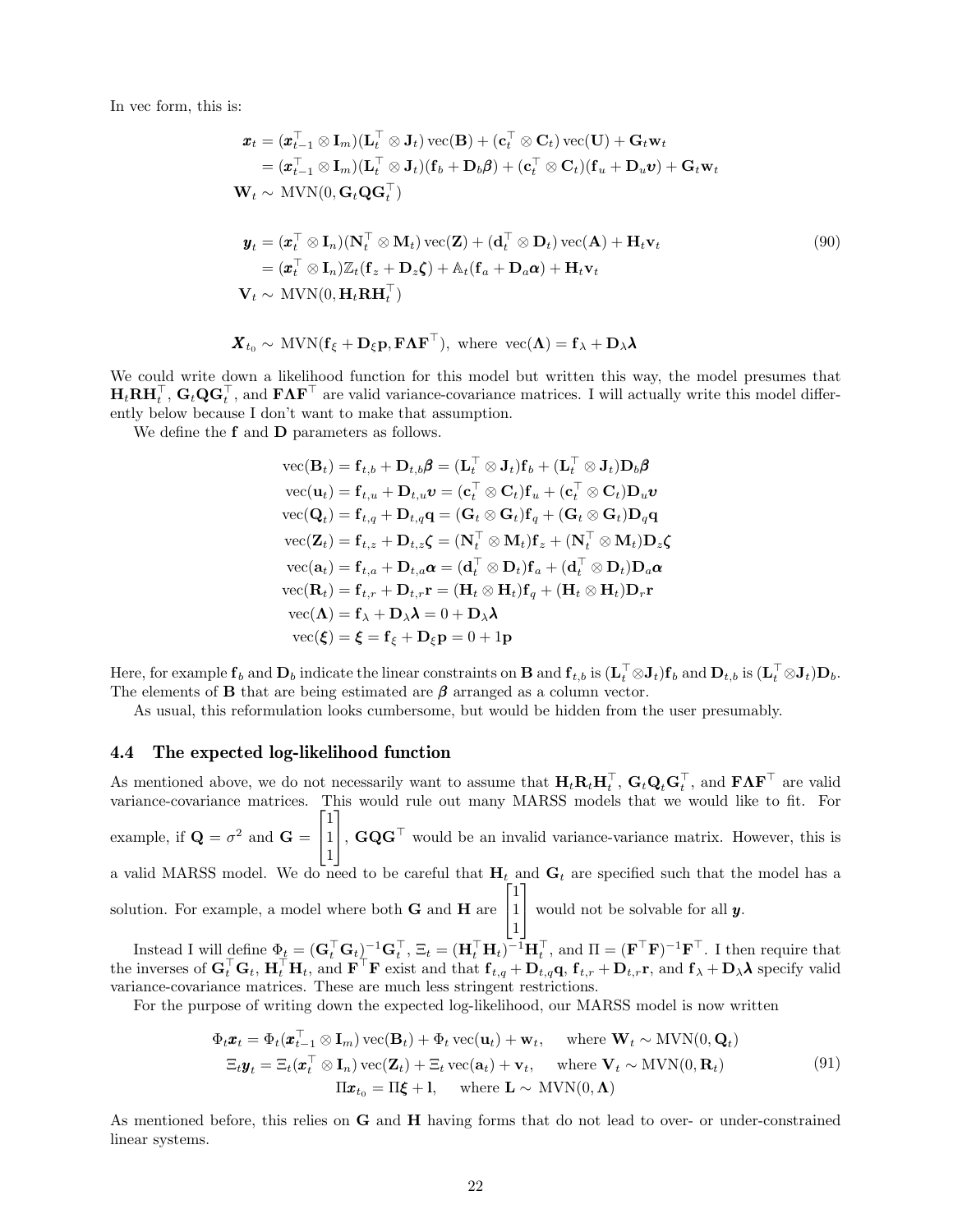To derive the EM update equations, we need the expected log-likelihood function for the time-varying MARSS model. Using equation 91, we get

$$
\begin{split}\n\mathbf{E}_{\mathbf{X}\mathbf{Y}}[\log \mathbf{L}(\mathbf{Y}, \mathbf{X}; \Theta)] &= -\frac{1}{2} \mathbf{E}_{\mathbf{X}\mathbf{Y}} \bigg( \sum_{1}^{T} (\mathbf{Y}_t - (\mathbf{X}_t^{\top} \otimes \mathbf{I}_m) \operatorname{vec}(\mathbf{Z}_t) - \operatorname{vec}(\mathbf{a}_t))^{\top} \Xi_t^{\top} \mathbf{R}_t^{-1} \Xi_t \\
(\mathbf{Y}_t - (\mathbf{X}_t^{\top} \otimes \mathbf{I}_m) \operatorname{vec}(\mathbf{Z}_t) - \operatorname{vec}(\mathbf{a}_t)) + \sum_{1}^{T} \log |\mathbf{R}_t| \\
&+ \sum_{t_0+1}^{T} (\mathbf{X}_t - (\mathbf{X}_{t-1}^{\top} \otimes \mathbf{I}_m) \operatorname{vec}(\mathbf{B}_t) - \operatorname{vec}(\mathbf{u}_t))^{\top} \Phi_t^{\top} \mathbf{Q}_t^{-1} \Phi_t \\
(\mathbf{X}_t - (\mathbf{X}_{t-1}^{\top} \otimes \mathbf{I}_m) \operatorname{vec}(\mathbf{B}_t) - \operatorname{vec}(\mathbf{u}_t)) + \sum_{t_0+1}^{T} \log |\mathbf{Q}_t| \\
&+ (\mathbf{X}_{t_0} - \operatorname{vec}(\xi))^{\top} \Pi^{\top} \mathbf{\Lambda}^{-1} \Pi (\mathbf{X}_{t_0} - \operatorname{vec}(\xi)) + \log |\mathbf{\Lambda}| + \log 2\pi\n\end{split}
$$
\n(92)

If any  $G_t$ ,  $H_t$  or F is all zero, then the line in the likelihood with  $R_t$ ,  $Q_t$  or  $\Lambda$ , respectively, does not appear. If any  $x_{t_0}$  are fixed, meaning all zero row in F, that  $X_{t_0} \equiv \xi$  anywhere it appears in the likelihood. The way I have written the general equation, some  $\mathbf{x}_{t_0}$  might be fixed and others stochastic.

The vec of the model parameters are defined as follows:

$$
\begin{aligned} \text{vec}(\mathbf{B}_t) &= \mathbf{f}_{t,b} + \mathbf{D}_{t,b}\boldsymbol{\beta} \\ \text{vec}(\mathbf{u}_t) &= \mathbf{f}_{t,u} + \mathbf{D}_{t,u}\boldsymbol{v} \\ \text{vec}(\mathbf{Z}_t) &= \mathbf{f}_{t,z} + \mathbf{D}_{t,z}\boldsymbol{\zeta} \\ \text{vec}(\mathbf{a}_t) &= \mathbf{f}_{t,a} + \mathbf{D}_{t,a}\boldsymbol{\alpha} \\ \text{vec}(\mathbf{Q}_t) &= \mathbf{f}_{t,q} + \mathbf{D}_{t,q}\mathbf{q} \\ \text{vec}(\mathbf{R}_t) &= \mathbf{f}_{t,r} + \mathbf{D}_{t,r}\mathbf{r} \\ \text{vec}(\boldsymbol{\xi}) &= \mathbf{f}_{\boldsymbol{\xi}} + \mathbf{D}_{\boldsymbol{\xi}}\mathbf{p} \\ \text{vec}(\boldsymbol{\Lambda}) &= \mathbf{f}_{\boldsymbol{\lambda}} + \mathbf{D}_{\boldsymbol{\lambda}}\boldsymbol{\lambda} \\ \boldsymbol{\Phi}_t &= (\mathbf{G}_t^\top \mathbf{G}_t)^{-1}\mathbf{G}_t^\top \\ \boldsymbol{\Xi}_t &= (\mathbf{H}_t^\top \mathbf{H}_t)^{-1}\mathbf{H}_t^\top \\ \boldsymbol{\Pi} &= (\mathbf{F}^\top \mathbf{F})^{-1}\mathbf{F}^\top \end{aligned}
$$

## 5 The constrained update equations

The derivation proceeds by taking the partial derivative of equation 92 with respect to the estimated terms, the  $\zeta$ ,  $\alpha$ , etc, setting the derivative to zero, and solving for those estimated terms. Conceptually, the algebraic steps in the derivation are similar to those in the unconstrained derivation. See the notes in Sections 3 and 2 regarding implementation of the EM algorithm when  $\Theta$  is broken into parts (e.g., **B**, **u**, **Q**, etc.).

### 5.1 The general u update equations

We take the derivative of  $\Psi$  (equation 92) with respect to  $v$ .

$$
\partial \Psi / \partial \mathbf{v} = -\frac{1}{2} \sum_{t=1}^{T} \left( -\partial (\mathbf{E}[\mathbf{X}_t^\top \mathbb{Q}_t \mathbf{D}_{t,u} \mathbf{v}]) / \partial \mathbf{v} - \partial (\mathbf{E}[\mathbf{v}^\top \mathbf{D}_{t,u}^\top \mathbb{Q}_t \mathbf{X}_t]) / \partial \mathbf{v} \right. \\
\left. + \partial (\mathbf{E}[(\mathbf{X}_{t-1}^\top \otimes \mathbf{I}_m) \operatorname{vec}(\mathbf{B}_t))^\top \mathbb{Q}_t \mathbf{D}_{t,u} \mathbf{v}]) / \partial \mathbf{v} + \partial (\mathbf{E}[\mathbf{v}^\top \mathbf{D}_{t,u}^\top \mathbb{Q}_t (\mathbf{X}_{t-1}^\top \otimes \mathbf{I}_m) \operatorname{vec}(\mathbf{B}_t)]) / \partial \mathbf{v} \right. \\
\left. + \partial (\mathbf{v}^\top \mathbf{D}_{t,u}^\top \mathbb{Q}_t \mathbf{D}_{t,u} \mathbf{v}) / \partial \mathbf{v} + \partial (\mathbf{E}[\mathbf{f}_{t,u}^\top \mathbb{Q}_t \mathbf{D}_{t,u} \mathbf{v}]) / \partial \mathbf{v} + \partial (\mathbf{E}[\mathbf{v}^\top \mathbf{D}_{t,u}^\top \mathbb{Q}_t \mathbf{f}_{t,u}]) / \partial \mathbf{v} \right)
$$
\n
$$
(93)
$$

where  $\mathbb{Q}_t = \Phi_t^{\top} \mathbf{Q}_t^{-1} \Phi_t$ .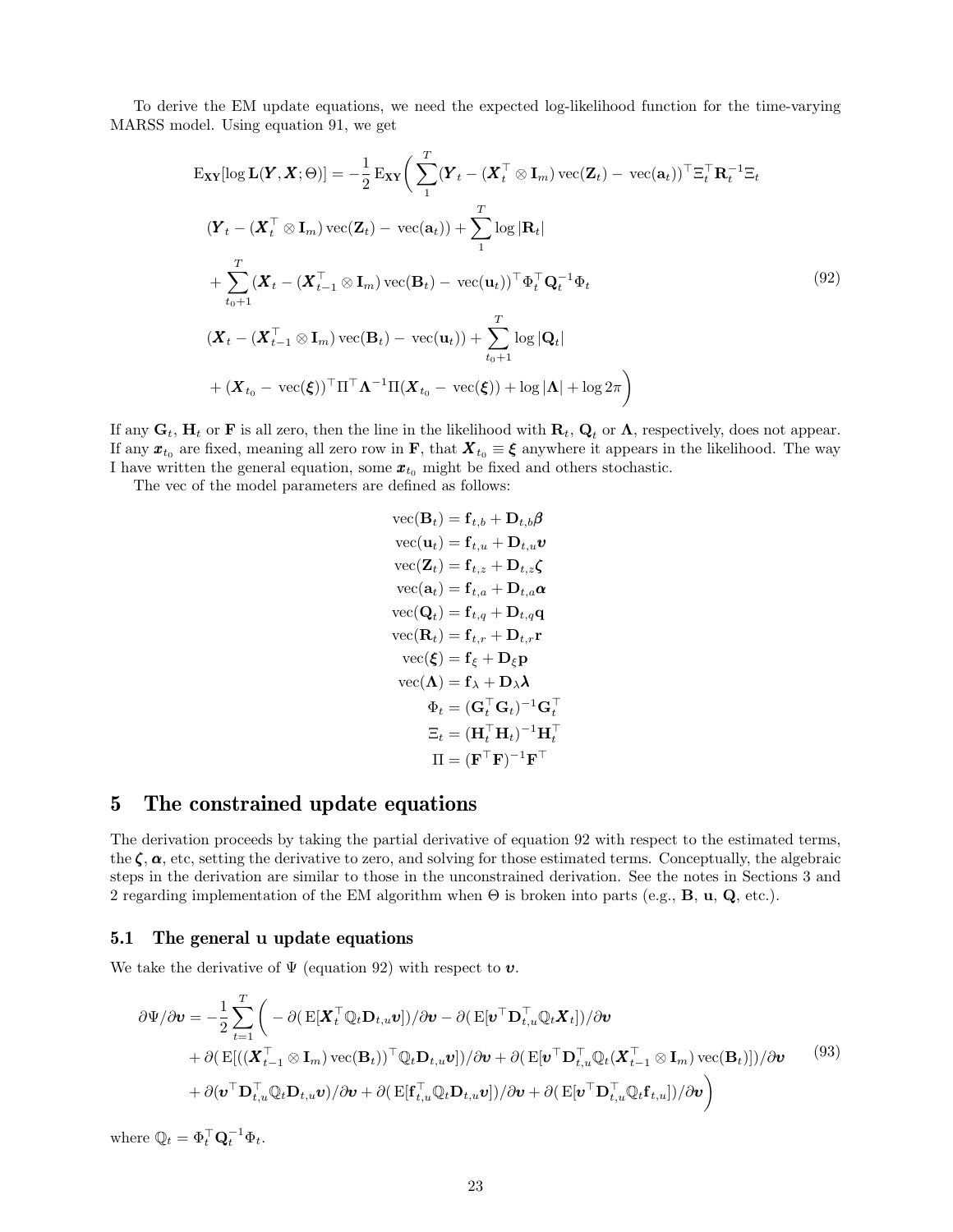Since  $\bf{v}$  is to the far left or right in each term, the derivative is simple using the derivative terms in table 3.1.  $\partial \Psi / \partial v$  becomes:

$$
\partial \Psi / \partial \mathbf{v} = -\frac{1}{2} \sum_{t=1}^{T} \left( -2 \mathbf{E} [\mathbf{X}_t^\top \mathbb{Q}_t \mathbf{D}_{t,u}] + 2 \mathbf{E} [((\mathbf{X}_{t-1}^\top \otimes \mathbf{I}_m) \mathbf{vec}(\mathbf{B}_t))^\top \mathbb{Q}_t \mathbf{D}_{t,u}] + 2 (\mathbf{v}^\top \mathbf{D}_{t,u}^\top \mathbb{Q}_t \mathbf{D}_{t,u}) + 2 \mathbf{E} [\mathbf{f}_{t,u}^\top \mathbb{Q}_t \mathbf{D}_{t,u}] \right)
$$
\n(94)

Set the left side to zero and transpose the whole equation.

$$
\mathbf{0} = \sum_{t=1}^{T} \left( \mathbf{D}_{t,u}^{\top} \mathbb{Q}_t \mathbf{E}[\mathbf{X}_t] - \mathbf{D}_{t,u}^{\top} \mathbb{Q}_t (\mathbf{E}[\mathbf{X}_{t-1}]^{\top} \otimes \mathbf{I}_m) \mathbf{vec}(\mathbf{B}_t) - \mathbf{D}_{t,u}^{\top} \mathbb{Q}_t \mathbf{D}_{t,u} \mathbf{v} - \mathbf{D}_{t,u}^{\top} \mathbb{Q}_t \mathbf{f}_{t,u} \right)
$$
(95)

Thus,

$$
\left(\sum_{t=1}^{T} \mathbf{D}_{t,u}^{\top} \mathbb{Q}_t \mathbf{D}_{t,u}\right) \mathbf{v} = \sum_{t=1}^{T} \mathbf{D}_{t,u}^{\top} \mathbb{Q}_t \left(\mathrm{E}[\mathbf{X}_t] - \left(\mathrm{E}[\mathbf{X}_{t-1}]^{\top} \otimes \mathbf{I}_m\right) \mathrm{vec}(\mathbf{B}_t) - \mathbf{f}_{t,u}\right) \tag{96}
$$

We solve for **v**, and the new **v** for the  $j + 1$  iteration of the EM algorithm is

$$
\boldsymbol{v}_{j+1} = \left(\sum_{t=1}^{T} \mathbf{D}_{t,u}^{\top} \mathbb{Q}_t \mathbf{D}_{t,u}\right)^{-1} \sum_{t=1}^{T} \mathbf{D}_{t,u}^{\top} \mathbb{Q}_t \big(\widetilde{\mathbf{x}}_t - (\widetilde{\mathbf{x}}_{t-1}^{\top} \otimes \mathbf{I}_m) \operatorname{vec}(\mathbf{B}_t) - \mathbf{f}_{t,u}\big) \tag{97}
$$

where  $\mathbb{Q}_t = \Phi_t^\top \mathbf{Q}_t^{-1} \Phi_t = \mathbf{G}_t (\mathbf{G}_t^\top \mathbf{G}_t)^{-1} \mathbf{Q}_t^{-1} (\mathbf{G}_t^\top \mathbf{G}_t)^{-1} \mathbf{G}_t^\top.$ 

The update equation requires that  $\sum_{t=1}^T \mathbf{D}_{t,u}^\top \mathbb{Q}_t \mathbf{D}_{t,u}$  is invertible. It generally will be if  $\Phi_t \mathbf{Q}_t \Phi_t^\top$  is a proper variance-covariance matrix (positive semi-definite) and  $D_{t,u}$  is full rank. If  $G_t$  has all-zero rows then  $\Phi_t \mathbf{Q}_t \Phi_t^\top$  has zeros on the diagonal and we have a partially deterministic model. In this case,  $\mathbb{Q}_t$  will have all-zero row/columns and  $\mathbf{D}_{t,u}^{\top} \mathbb{Q}_t \mathbf{D}_{t,u}$  will not be invertible unless the corresponding row of  $\mathbf{D}_{t,u}$  is zero. This means that if one of the  $x$  rows is fully deterministic then the corresponding row of  $u$  would need to be fixed. We can get around this, however. See section 7 on the modifications to the update equation when some of the x's are fully deterministic.

#### 5.2 The general a update equation

The derivation of the update equation for  $\alpha$  with fixed and shared values is completely analogous to the derivation for **v**. We take the derivative of  $\Psi$  with respect to  $\alpha$  and arrive at the analogous:

$$
\boldsymbol{\alpha}_{j+1} = \left(\sum_{t=1}^{T} \mathbf{D}_{t,a}^{\top} \mathbb{R}_{t} \mathbf{D}_{t,a}\right)^{-1} \sum_{t=1}^{T} \mathbf{D}_{t,a}^{\top} \mathbb{R}_{t} \left(\widetilde{\mathbf{y}}_{t} - (\widetilde{\mathbf{x}}_{t}^{\top} \otimes \mathbf{I}_{n}) \operatorname{vec}(\mathbf{Z}_{t}) - \mathbf{f}_{t,a}\right)
$$
\n
$$
= \left(\sum_{t=1}^{T} \mathbf{D}_{t,a}^{\top} \mathbb{R}_{t} \mathbf{D}_{t,a}\right)^{-1} \sum_{t=1}^{T} \mathbf{D}_{t,a}^{\top} \mathbb{R}_{t} \left(\widetilde{\mathbf{y}}_{t} - \mathbf{Z}_{t} \widetilde{\mathbf{x}}_{t} - \mathbf{f}_{t,a}\right)
$$
\n(98)

 $\sum_{t=1}^{T} \mathbf{D}_{t,a}^{\top} \mathbb{R}_t \mathbf{D}_{t,a}$  must be invertible.

### 5.3 The general  $\xi$  update equation, stochastic initial state

When  $x_0$  is treated as stochastic with an unknown mean and known variance, the derivation of the update equation for  $\xi$  with fixed and shared values is as follows. Take the derivative of  $\Psi$  (using equation 92) with respect to p:

$$
\partial \Psi / \partial \mathbf{p} = (\widetilde{\mathbf{x}}_0^\top \mathbb{L} - \boldsymbol{\xi}^\top \mathbb{L}) \tag{99}
$$

Replace  $\xi$  with  $f_{\xi} + D_{\xi}p$ , set the left side to zero and transpose:

$$
\mathbf{0} = \mathbf{D}_{\xi}^{\top} \left( \mathbb{L} \widetilde{\mathbf{x}}_0 - \mathbb{L} \mathbf{f}_{\xi} + \mathbb{L} \mathbf{D}_{\xi} \mathbf{p} \right)
$$
(100)

Thus,

$$
\mathbf{p}_{j+1} = \left(\mathbf{D}_{\xi}^{\top} \mathbb{L} \mathbf{D}_{\xi}\right)^{-1} \mathbf{D}_{\xi}^{\top} \mathbb{L}(\widetilde{\mathbf{x}}_{0} - \mathbf{f}_{\xi})
$$
\n(101)

and the new  $\xi$  is then,

$$
\boldsymbol{\xi}_{j+1} = \mathbf{f}_{\xi} + \mathbf{D}_{\xi} \mathbf{p}_{j+1},\tag{102}
$$

When the initial state is defined as at  $t = 1$ , replace  $\tilde{\mathbf{x}}_0$  with  $\tilde{\mathbf{x}}_1$  in equation 101.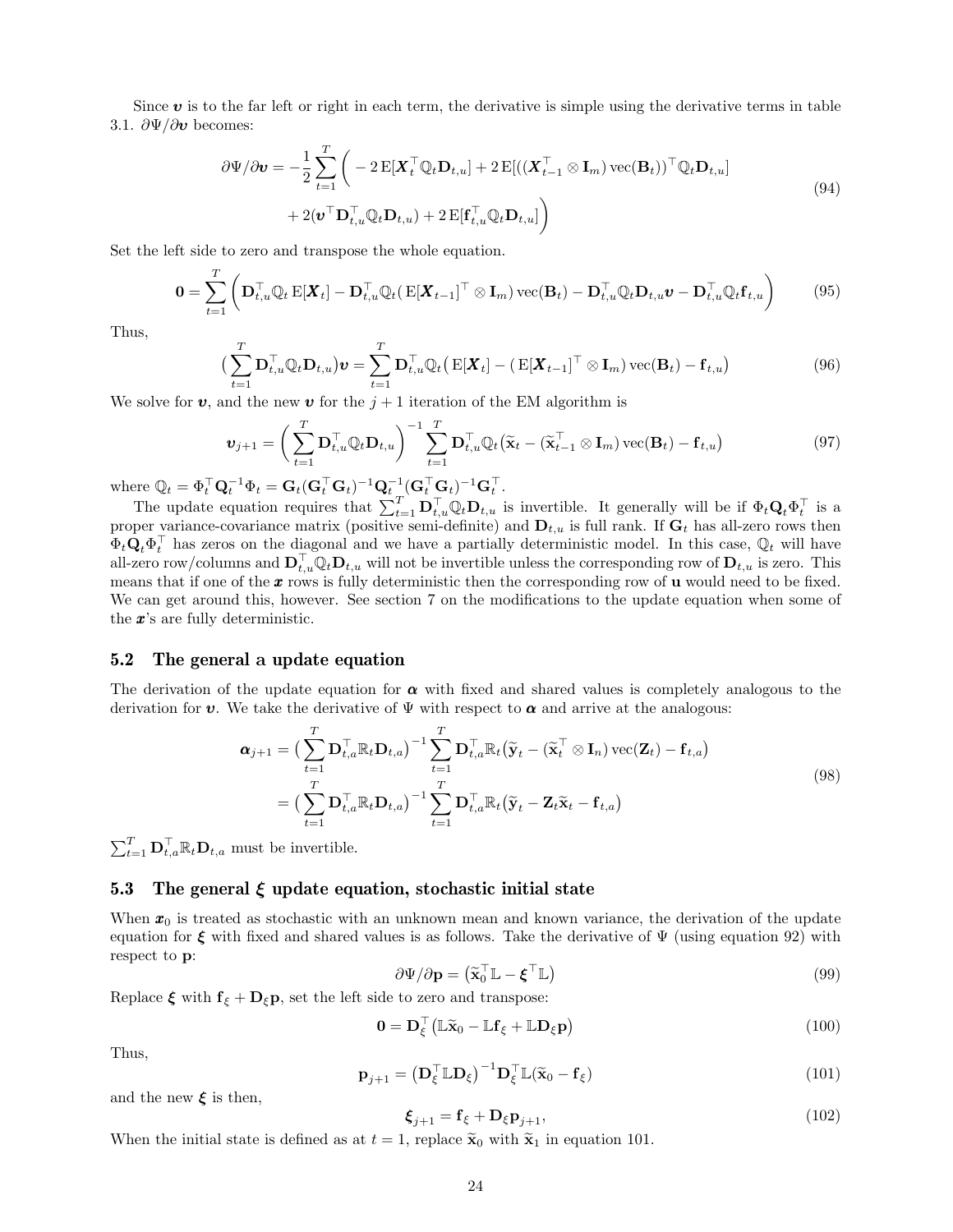### 5.4 The general  $\xi$  update equation, fixed  $x_0$

For this case,  $x_0$  is treated as fixed, i.e., as another parameter, and  $\Lambda$  does not appear in the equation. It will be easier to work with  $\Psi$  written as follows:

$$
\mathbf{E}_{\mathbf{X}\mathbf{Y}}[\log \mathbf{L}(\mathbf{Y}, \mathbf{X}; \Theta)] = -\frac{1}{2} \mathbf{E}_{\mathbf{X}\mathbf{Y}} \bigg( \sum_{1}^{T} (\mathbf{Y}_t - \mathbf{Z}_t \mathbf{X}_t - \mathbf{a}_t)^{\top} \mathbb{R}_t (\mathbf{Y}_t - \mathbf{Z}_t \mathbf{X}_t - \mathbf{a}_t) + \sum_{1}^{T} \log |\mathbf{R}_t| + \sum_{1}^{T} (\mathbf{X}_t - \mathbf{B}_t \mathbf{X}_{t-1} - \mathbf{u}_t)^{\top} \mathbb{Q}_t (\mathbf{X}_t - \mathbf{B}_t \mathbf{X}_{t-1} - \mathbf{u}_t) + \sum_{1}^{T} \log |\mathbf{Q}_t| + \log 2\pi \bigg)
$$
\n
$$
\mathbf{x}_0 \equiv \mathbf{f}_{\xi} + \mathbf{D}_{\xi} \mathbf{p}
$$
\n(103)

This is the same as equation 92 except not written in vec form and  $\Lambda$  does not appear. Take the derivative of  $\Psi$  using equation 103. Terms not involving **p** will drop out:

$$
\partial \Psi / \partial \mathbf{p} = -\frac{1}{2} \bigg( - \mathbf{E} [\partial (\mathbb{P}_1^{\top} \mathbb{Q}_1 \mathbf{B}_1 \mathbf{D}_\xi \mathbf{p}) / \partial \mathbf{p}] - \mathbf{E} [\partial (\mathbf{p}^{\top} (\mathbf{B}_1 \mathbf{D}_\xi)^{\top} \mathbb{Q}_1 \mathbb{P}_1) / \partial \mathbf{p}] + \mathbf{E} [\partial (\mathbf{p}^{\top} (\mathbf{B}_1 \mathbf{D}_\xi)^{\top} \mathbb{Q}_1 \mathbf{B}_1 \mathbf{D}_\xi \mathbf{p}) / \partial \mathbf{p}] \bigg)
$$
(104)

where

$$
\mathbb{P}_1 = \boldsymbol{X}_1 - \mathbf{B}_1 \mathbf{f}_{\xi} - \mathbf{u}_1 \tag{105}
$$

After pulling the constants out of the expectations and taking the derivative, we arrive at:

$$
\partial \Psi / \partial \mathbf{p} = -\frac{1}{2} \left( -2 \mathbf{E} [\mathbb{P}_1]^{\top} \mathbb{Q}_1 \mathbf{B}_1 \mathbf{D}_\xi + 2 \mathbf{p}^{\top} (\mathbf{B}_1 \mathbf{D}_\xi)^{\top} \mathbb{Q}_1 \mathbf{B}_1 \mathbf{D}_\xi \right)
$$
(106)

Set the left side to zero, and solve for p.

$$
\mathbf{p} = (\mathbf{D}_{\xi}^{\top} \mathbf{B}_{1}^{\top} \mathbb{Q}_{1} \mathbf{B}_{1} \mathbf{D}_{\xi})^{-1} \mathbf{D}_{\xi}^{\top} \mathbf{B}_{1}^{\top} \mathbb{Q}_{1} (\widetilde{\mathbf{x}}_{1} - \mathbf{B}_{1} \mathbf{f}_{\xi} - \mathbf{u}_{1})
$$
(107)

This equation requires that the inverse right of the = exists and it might not if  $\mathbf{B}_t$  or  $\mathbb{Q}_1$  has any all zero rows/columns. In that case, defining  $\xi \equiv x_1$  might work (section 5.5) or the problematic rows of  $\xi$  could be fixed. The new  $\xi$  is then,

$$
\boldsymbol{\xi}_{j+1} = \mathbf{f}_{\xi} + \mathbf{D}_{\xi} \mathbf{p}_{j+1},\tag{108}
$$

#### 5.5 The general  $\xi$  update equation, fixed  $x_1$

When  $x_1$  is treated as fixed, i.e., as an estimated parameter, and  $\Lambda$  does not appear, the expected log likelihood,  $\Psi$ , is written as follows:

$$
\mathbf{E}_{\mathbf{X}\mathbf{Y}}[\log \mathbf{L}(\mathbf{Y}, \mathbf{X}; \Theta)] = -\frac{1}{2} \mathbf{E}_{\mathbf{X}\mathbf{Y}} \bigg( \sum_{1}^{T} (\mathbf{Y}_t - \mathbf{Z}_t \mathbf{X}_t - \mathbf{a}_t)^{\top} \mathbb{R}_t (\mathbf{Y}_t - \mathbf{Z}_t \mathbf{X}_t - \mathbf{a}_t) + \sum_{1}^{T} \log |\mathbf{R}_t| + \sum_{2}^{T} (\mathbf{X}_t - \mathbf{B}_t \mathbf{X}_{t-1} - \mathbf{u}_t)^{\top} \mathbb{Q}_t (\mathbf{X}_t - \mathbf{B}_t \mathbf{X}_{t-1} - \mathbf{u}_t) + \sum_{2}^{T} \log |\mathbf{Q}_t| + \log 2\pi \bigg)
$$
\n
$$
\mathbf{x}_1 \equiv \mathbf{f}_{\xi} + \mathbf{D}_{\xi} \mathbf{p}
$$
\n(109)

Take the derivative of  $\Psi$  using equation 109:

$$
\partial \Psi / \partial \mathbf{p} = -\frac{1}{2} \bigg( - \mathbf{E} [\partial (\mathbb{O}_1^\top \mathbb{R}_1 \mathbf{Z}_1 \mathbf{D}_\xi \mathbf{p}) / \partial \mathbf{p}] - \mathbf{E} [\partial ((\mathbf{Z}_1 \mathbf{D}_\xi \mathbf{p})^\top \mathbb{R}_1 \mathbb{O}_1) / \partial \mathbf{p}] + \mathbf{E} [\partial ((\mathbf{Z}_1 \mathbf{D}_\xi \mathbf{p})^\top \mathbb{R}_1 \mathbf{Z}_1 \mathbf{D}_\xi \mathbf{p}) / \partial \mathbf{p}] - \mathbf{E} [\partial (\mathbb{P}_2^\top \mathbb{Q}_2 \mathbf{B}_2 \mathbf{D}_\xi \mathbf{p}) / \partial \mathbf{p}] - \mathbf{E} [\partial ((\mathbf{B}_2 \mathbf{D}_\xi \mathbf{p})^\top \mathbb{Q}_2 \mathbb{P}_2) / \partial \mathbf{p}] \qquad (110) + \mathbf{E} [\partial ((\mathbf{B}_2 \mathbf{D}_\xi \mathbf{p})^\top \mathbb{Q}_2 \mathbf{B}_2 \mathbf{D}_\xi \mathbf{p}) / \partial \mathbf{p}]
$$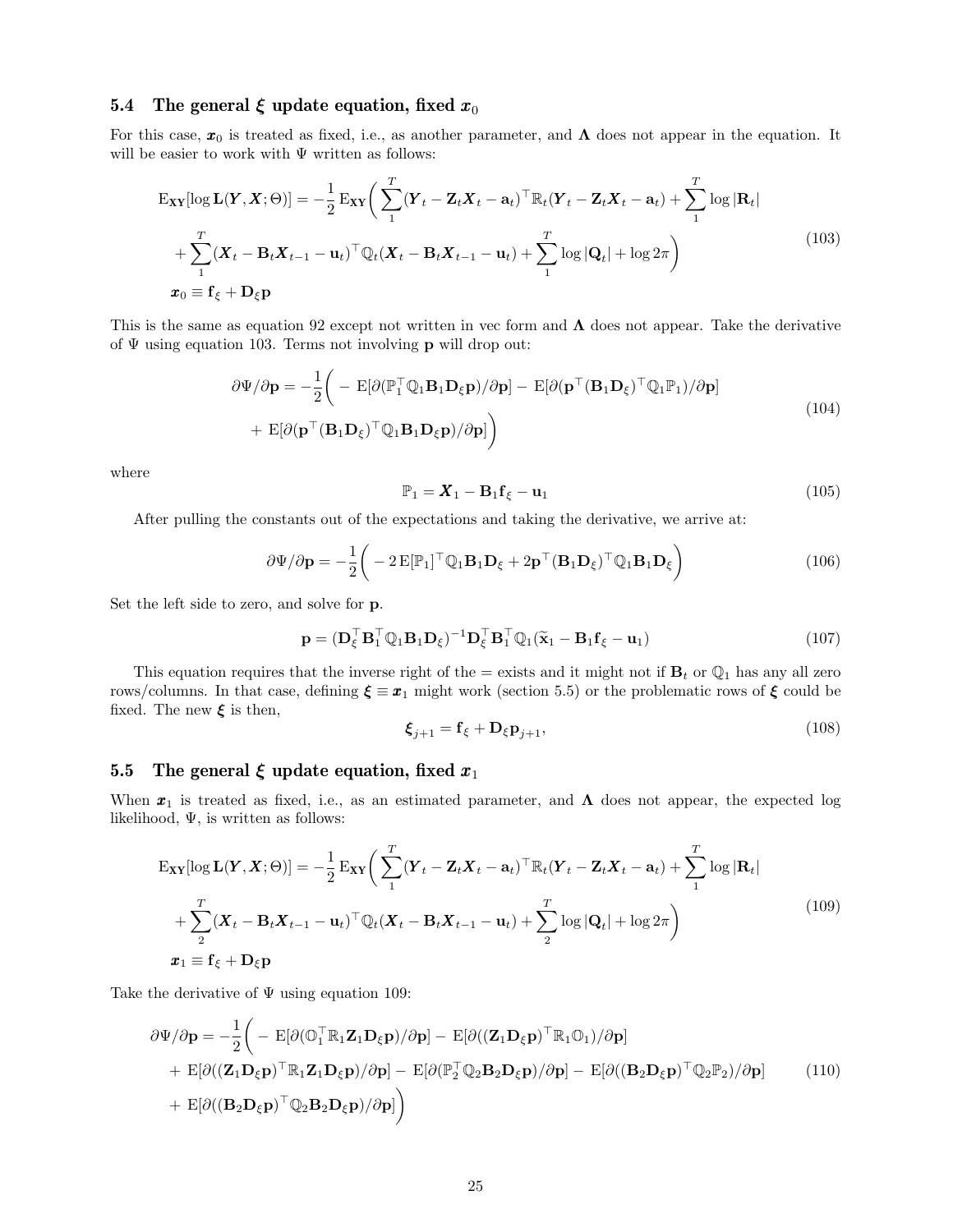where

$$
\mathbb{P}_2 = \mathbf{X}_2 - \mathbf{B}_2 \mathbf{f}_\xi - \mathbf{u}_2
$$
  
\n
$$
\mathbb{O}_1 = \mathbf{Y}_1 - \mathbf{Z}_1 \mathbf{f}_\xi - \mathbf{a}_1
$$
\n(111)

In terms of the Kalman smoother output the new  $\xi$  for EM iteration  $j + 1$  when  $\xi \equiv x_1$  is

$$
\mathbf{p}_{j+1} = ((\mathbf{Z}_1 \mathbf{D}_\xi)^\top \mathbb{R}_1 \mathbf{Z}_1 \mathbf{D}_\xi + (\mathbf{B}_2 \mathbf{D}_\xi)^\top \mathbb{Q}_2 \mathbf{B}_2 \mathbf{D}_\xi)^{-1} ((\mathbf{Z}_1 \mathbf{D}_\xi)^\top \mathbb{R}_1 \widetilde{\mathbb{O}}_1 + (\mathbf{B}_2 \mathbf{D}_\xi)^\top \mathbb{Q}_2 \widetilde{\mathbb{P}}_2)
$$
(112)

where

$$
\widetilde{\mathbb{P}}_2 = \widetilde{\mathbf{x}}_2 - \mathbf{B}_2 \mathbf{f}_{\xi} - \mathbf{u}_2
$$
\n
$$
\widetilde{\mathbb{O}}_1 = \widetilde{\mathbf{y}}_1 - \mathbf{Z}_1 \mathbf{f}_{\xi} - \mathbf{a}_1
$$
\n(113)

The new  $\xi$  is

$$
\boldsymbol{\xi}_{j+1} = \mathbf{f}_{\xi} + \mathbf{D}_{\xi} \mathbf{p}_{j+1},\tag{114}
$$

### 5.6 The general B update equation

Take the derivative of  $\Psi$  with respect to  $\beta$ ; terms in  $\Psi$  do not involve  $\beta$  will equal 0 and drop out.

$$
\partial \Psi / \partial \beta = -\frac{1}{2} \sum_{t=1}^{T} \left( -\partial (\mathbf{E}[\mathbf{X}_{t}^{\top} \mathbb{Q}_{t} \mathbf{\Upsilon}_{t} \mathbf{D}_{t,b} \beta] ) / \partial \beta - \partial (\mathbf{E}[(\mathbf{\Upsilon}_{t} \mathbf{D}_{t,b} \beta)^{\top} \mathbb{Q}_{t} \mathbf{X}_{t} ] ) / \partial \beta \right. \\
\left. + \partial (\mathbf{E}[(\mathbf{\Upsilon}_{t} \mathbf{D}_{t,b} \beta)^{\top} \mathbb{Q}_{t} \mathbf{\Upsilon}_{t} \mathbf{D}_{t,b} \beta] ) / \partial \beta + \partial (\mathbf{E}[\mathbf{u}_{t}^{\top} \mathbb{Q}_{t} \mathbf{\Upsilon}_{t} \mathbf{D}_{t,b} \beta] ) / \partial \beta + \partial ((\mathbf{\Upsilon}_{t} \mathbf{D}_{t,b} \beta)^{\top} \mathbb{Q}_{t} \mathbf{u}_{t} ) / \partial \beta \right) \\
+ \partial (\mathbf{E}[(\mathbf{\Upsilon}_{t} \mathbf{f}_{t,b})^{\top} \mathbb{Q}_{t} \mathbf{\Upsilon}_{t} \mathbf{D}_{t,b} \beta] ) / \partial \beta + \partial (\mathbf{E}[(\mathbf{\Upsilon}_{t} \mathbf{D}_{t,b} \beta)^{\top} \mathbb{Q}_{t} \mathbf{\Upsilon}_{t} \mathbf{f}_{t,b} ] ) / \partial \beta \right)
$$
\n(115)

where

$$
\Upsilon_t = (\boldsymbol{X}_{t-1}^\top \otimes \mathbf{I}_m) \tag{116}
$$

Since  $\beta$  is to the far left or right in each term, the derivative is simple using the derivative terms in table 3.1.  $\partial \Psi / \partial \beta$  becomes:

$$
\partial \Psi / \partial \mathbf{v} = -\frac{1}{2} \sum_{t=1}^{T} \left( -2 \mathbf{E} [\mathbf{X}_t^{\top} \mathbb{Q}_t \mathbf{\Upsilon}_t \mathbf{D}_{t,b}] + 2 (\boldsymbol{\beta}^{\top} \mathbf{D}_{t,b}^{\top} \mathbf{\Upsilon}_t^{\top} \mathbb{Q}_t \mathbf{\Upsilon}_t \mathbf{D}_{t,b}) + 2 \mathbf{E} [\mathbf{u}_t^{\top} \mathbb{Q}_t \mathbf{\Upsilon}_t \mathbf{D}_{t,b}] + 2 \mathbf{E} [(\mathbf{\Upsilon}_t \mathbf{f}_{t,b})^{\top} \mathbb{Q}_t \mathbf{\Upsilon}_t \mathbf{D}_{t,b}] \right)
$$
\n(117)

Note that X appears in  $\Upsilon_t$  but not in other terms. We need to keep track of where X appears so the we keep the expectation brackets around any terms involving  $X$ .

$$
\partial \Psi / \partial \beta = \sum_{t=1}^{T} \left( \mathbf{E} [\mathbf{X}_{t}^{\top} \mathbb{Q}_{t} \mathbf{\hat{\Upsilon}}_{t}] \mathbf{D}_{t,b} - \mathbf{u}_{t}^{\top} \mathbb{Q}_{t} \mathbf{E} [\mathbf{\hat{\Upsilon}}_{t}] \mathbf{D}_{t,b} - \boldsymbol{\beta}^{\top} \mathbf{D}_{t,b}^{\top} \mathbf{E} [\mathbf{\hat{\Upsilon}}_{t}^{\top} \mathbb{Q}_{t} \mathbf{\hat{\Upsilon}}_{t}] \mathbf{D}_{t,b} - \mathbf{f}_{t,b}^{\top} \mathbf{E} [\mathbf{\hat{\Upsilon}}_{t}^{\top} \mathbb{Q}_{t} \mathbf{\hat{\Upsilon}}_{t}] \mathbf{D}_{t,b} \right)
$$
(118)

Set the left side to zero and transpose the whole equation.

$$
\mathbf{0} = \sum_{t=1}^{T} \left( \mathbf{D}_{t,b}^{\top} \mathbf{E} [\mathbf{\Upsilon}_{t}^{\top} \mathbb{Q}_{t} \mathbf{X}_{t}] - \mathbf{D}_{t,b}^{\top} \mathbf{E} [\mathbf{\Upsilon}_{t}]^{\top} \mathbb{Q}_{t} \mathbf{u}_{t} - \mathbf{D}_{t,b}^{\top} \mathbf{E} [\mathbf{\Upsilon}_{t}^{\top} \mathbb{Q}_{t} \mathbf{\Upsilon}_{t}] \mathbf{f}_{t,b} - \mathbf{D}_{t,b}^{\top} \mathbf{E} [\mathbf{\Upsilon}_{t}^{\top} \mathbb{Q}_{t} \mathbf{\Upsilon}_{t}] \mathbf{D}_{t,b} \boldsymbol{\beta} \right)
$$
(119)

Thus,

$$
\left(\sum_{t=1}^{T} \mathbf{D}_{t,b}^{\top} \mathbf{E}[\mathbf{\Upsilon}_t^{\top} \mathbb{Q}_t \mathbf{\Upsilon}_t] \mathbf{D}_{t,b}\right) \boldsymbol{\beta} = \sum_{t=1}^{T} \mathbf{D}_{t,b}^{\top} \left(\mathbf{E}[\mathbf{\Upsilon}_t^{\top} \mathbb{Q}_t \mathbf{X}_t] - \mathbf{E}[\mathbf{\Upsilon}_t^{\top} \mathbb{Q}_t \mathbf{u}_t - \mathbf{E}[\mathbf{\Upsilon}_t^{\top} \mathbb{Q}_t \mathbf{\Upsilon}_t] \mathbf{f}_{t,b}\right) \tag{120}
$$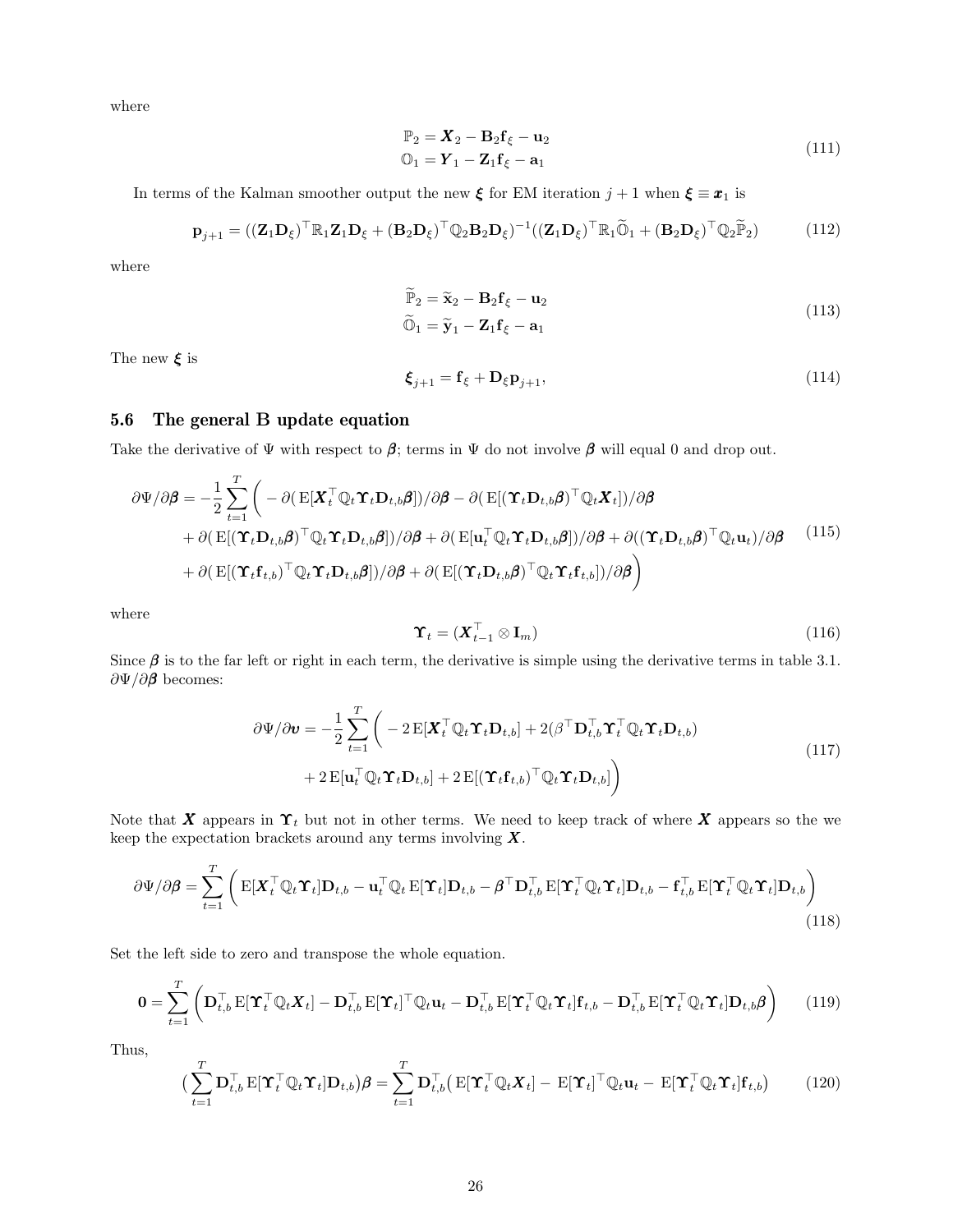Now we need to deal with the expectations.

$$
\begin{aligned}\n\mathbf{E}[\mathbf{Y}_t^\top \mathbb{Q}_t \mathbf{Y}_t] &= \mathbf{E}[(\mathbf{X}_{t-1}^\top \otimes \mathbf{I}_m)^\top \mathbb{Q}_t (\mathbf{X}_{t-1}^\top \otimes \mathbf{I}_m)] \\
&= \mathbf{E}[(\mathbf{X}_{t-1} \otimes \mathbf{I}_m) \mathbb{Q}_t (\mathbf{X}_{t-1}^\top \otimes \mathbf{I}_m)] \\
&= \mathbf{E}[\mathbf{X}_{t-1} \mathbf{X}_{t-1}^\top \otimes \mathbb{Q}_t] \\
&= \mathbf{E}[\mathbf{X}_{t-1} \mathbf{X}_{t-1}^\top] \otimes \mathbb{Q}_t \\
&= \widetilde{\mathbf{P}}_{t-1} \otimes \mathbb{Q}_t\n\end{aligned} \tag{121}
$$

$$
\begin{aligned} \mathbf{E}[\mathbf{Y}_t^\top \mathbb{Q}_t \mathbf{X}_t] &= \mathbf{E}[(\mathbf{X}_{t-1}^\top \otimes \mathbf{I}_m)^\top \mathbb{Q}_t \mathbf{X}_t] \\ &= \mathbf{E}[(\mathbf{X}_{t-1} \otimes \mathbf{I}_m) \mathbb{Q}_t \mathbf{X}_t] \\ &= \mathbf{E}[(\mathbf{X}_{t-1} \otimes \mathbb{Q}_t) \mathbf{X}_t] \\ &= \mathbf{E}[\text{vec}(\mathbb{Q}_t \mathbf{X}_t \mathbf{X}_{t-1}^\top)] \\ &= \text{vec}(\mathbb{Q}_t \widetilde{\mathbf{P}}_{t,t-1}) \end{aligned} \tag{122}
$$

$$
\begin{aligned} \mathbf{E}[\mathbf{\Upsilon}_t]^{\top} \mathbb{Q}_t \mathbf{u}_t &= \left( \mathbf{E}[\mathbf{X}_{t-1}] \otimes \mathbf{I}_m \right) \mathbb{Q}_t \mathbf{u}_t \\ &= (\widetilde{\mathbf{x}}_{t-1} \otimes \mathbb{Q}_t) \mathbf{u}_t \\ &= \text{vec}(\mathbb{Q}_t \mathbf{u}_t \widetilde{\mathbf{x}}_{t-1}^{\top}) \end{aligned} \tag{123}
$$

Thus,

$$
\left(\sum_{t=1}^{T} \mathbf{D}_{t,b}^{\top}(\widetilde{\mathbf{P}}_{t-1} \otimes \mathbb{Q}_t) \mathbf{D}_{t,b}\right) \boldsymbol{\beta} = \sum_{t=1}^{T} \mathbf{D}_{t,b}^{\top} \left(\text{vec}(\mathbb{Q}_t \widetilde{\mathbf{P}}_{t,t-1}) - (\widetilde{\mathbf{P}}_{t-1} \otimes \mathbb{Q}_t) \mathbf{f}_{t,b} - \text{vec}(\mathbb{Q}_t \mathbf{u}_t \widetilde{\mathbf{x}}_{t-1}^{\top})\right) \tag{124}
$$

Then  $\beta$  for the  $j+1$  iteration of the EM algorithm is then:

$$
\boldsymbol{\beta} = \left(\sum_{t=1}^{T} \mathbf{D}_{t,b}^{\top}(\widetilde{\mathbf{P}}_{t-1} \otimes \mathbb{Q}_t) \mathbf{D}_{t,b}\right)^{-1} \times \sum_{t=1}^{T} \mathbf{D}_{t,b}^{\top} \left(\text{vec}(\mathbb{Q}_t \widetilde{\mathbf{P}}_{t,t-1}) - (\widetilde{\mathbf{P}}_{t-1} \otimes \mathbb{Q}_t) \mathbf{f}_{t,b} - \text{vec}(\mathbb{Q}_t \mathbf{u}_t \widetilde{\mathbf{x}}_{t-1}^{\top})\right) \tag{125}
$$

This requires that  $\mathbf{D}_{t,b}^{\top}(\widetilde{\mathbf{P}}_{t-1} \otimes \mathbb{Q}_t) \mathbf{D}_{t,b}$  is invertible, and as usual we will run into trouble if  $\Phi_t \mathbf{Q}_t \Phi_t^{\top}$  has zeros on the diagonal. See section 7.

#### 5.7 The general Z update equation

The derivation of the update equation for  $\zeta$  with fixed and shared values is analogous to the derivation for  $\beta$ . The update equation for  $\zeta$  is

$$
\boldsymbol{\zeta}_{j+1} = \left(\sum_{t=1}^{T} \mathbf{D}_{t,z}^{\top}(\widetilde{\mathbf{P}}_t \otimes \mathbb{R}_t) \mathbf{D}_{t,z}\right)^{-1} \times \sum_{t=1}^{T} \mathbf{D}_{t,z}^{\top} \left(\text{vec}(\mathbb{R}_t \widetilde{\mathbf{y}} \widetilde{\mathbf{x}}_t) - (\widetilde{\mathbf{P}}_t \otimes \mathbb{R}_t) \mathbf{f}_{t,z} - \text{vec}(\mathbb{R}_t \mathbf{a}_t \widetilde{\mathbf{x}}_t^{\top})\right) \tag{126}
$$

This requires that  $\mathbf{D}_{t,z}^{\top}(\widetilde{\mathbf{P}}_t \otimes \mathbb{R}_t) \mathbf{D}_{t,z}$  is invertible. If  $\Xi_t \mathbf{R}_t \Xi_t^{\top}$  has zeros on the diagonal, this will not be the case. See section 7.

### 5.8 The general Q update equation

A general analytical solution for **Q** is problematic because the inverse of  $\mathbf{Q}_t$  appears in the likelihood and  $\mathbf{Q}_t^{-1}$ cannot always be rewritten as a function of  $\text{vec}(\mathbf{Q}_t)$ . However, in a few important special—yet quite broad cases, an analytical solution can be derived. The most general of these special cases is a block-symmetric matrix with optional independent fixed blocks (subsection 5.8.5). Indeed, all other cases (diagonal, blockdiagonal, unconstrained, equal variance-covariance) except one (a replicated block-diagonal) are special cases of the blocked matrix with optional independent fixed blocks.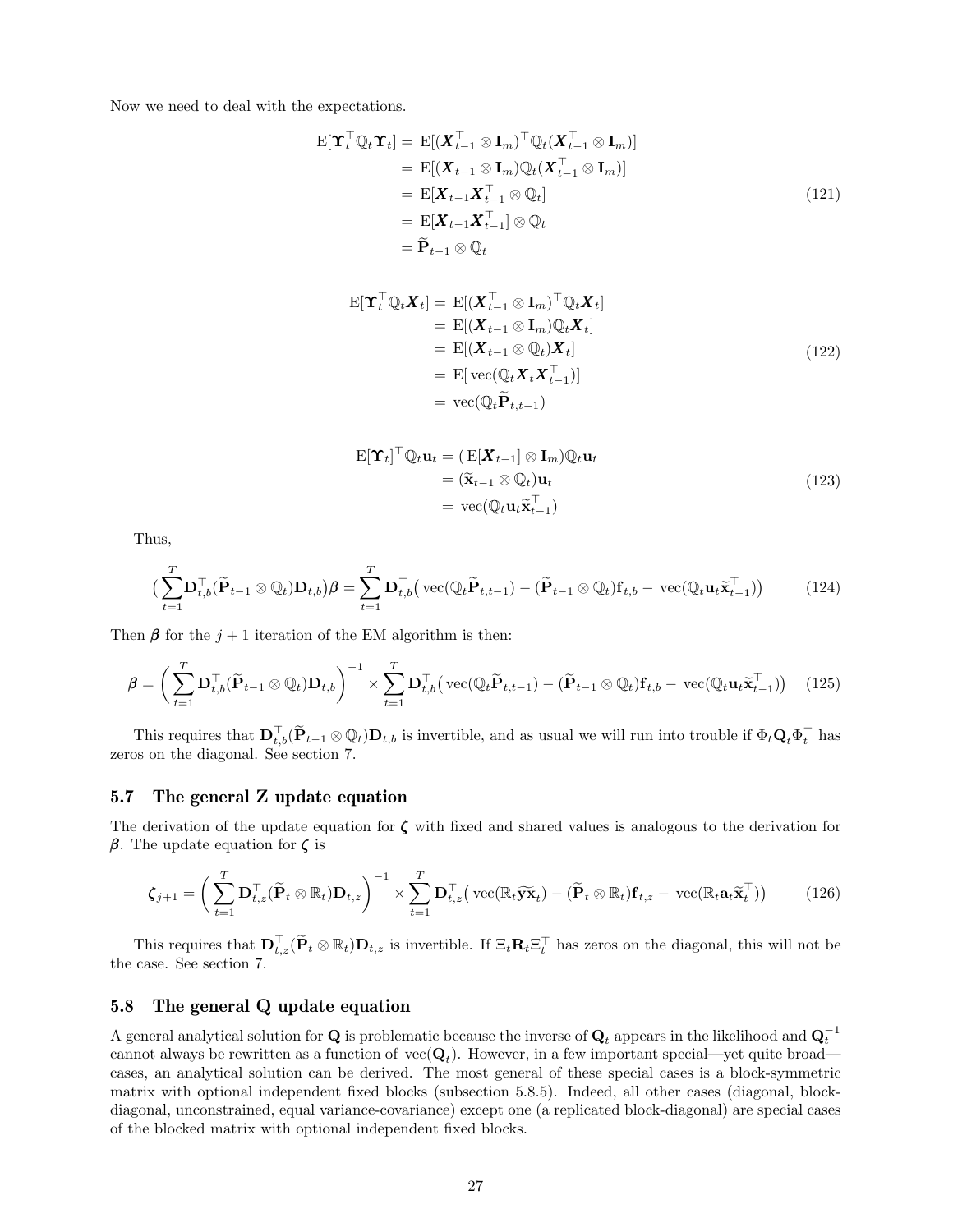Unlike the other parameters, I need to put constraints on f and D. I constrain D to be a design matrix. It has only 1s and 0s, and the rows sums are either 1 or 0. Thus terms like  $q_1 + q_2$  are not allowed. A non-zero value in **f** is only allowed if the corresponding row in **D** is all zero. Thus elements like  $f_1 + q_1$  are not allowed in Q. These constraints, especially the constraint that D only has 0s and 1s, might be loosened, but with the addition of  $G_t$ , we still have a very wide class of Q matrices.

The general update equation for Q with these constraints is

$$
\mathbf{q}_{j+1} = \left(\sum_{t=1}^{T} (\mathbf{D}_{t,q}^{\top} \mathbf{D}_{t,q})\right)^{-1} \sum_{t=1}^{T} \mathbf{D}_{t,q}^{\top} \text{vec}(\mathbf{S}_{t})
$$
\nwhere  $\mathbf{S}_{t} = \Phi_{t} (\widetilde{\mathbf{P}}_{t} - \widetilde{\mathbf{P}}_{t,t-1} \mathbf{B}_{t}^{\top} - \mathbf{B}_{t} \widetilde{\mathbf{P}}_{t-1,t} - \widetilde{\mathbf{x}}_{t} \mathbf{u}_{t}^{\top} - \mathbf{u}_{t} \widetilde{\mathbf{x}}_{t}^{\top} + \mathbf{B}_{t} \widetilde{\mathbf{P}}_{t-1} \mathbf{B}_{t}^{\top} + \mathbf{B}_{t} \widetilde{\mathbf{x}}_{t-1} \mathbf{u}_{t}^{\top} + \mathbf{u}_{t} \widetilde{\mathbf{x}}_{t-1}^{\top} \mathbf{B}_{t}^{\top} + \mathbf{u}_{t} \mathbf{u}_{t}^{\top}) \Phi_{t}^{\top}$ \n
$$
\text{vec}(\mathbf{Q}_{t})_{j+1} = \mathbf{f}_{t,q} + \mathbf{D}_{t,q} \mathbf{q}_{j+1}
$$
\nwhere\n
$$
\Phi_{t} = (\mathbf{G}_{t}^{\top} \mathbf{G}_{t})^{-1} \mathbf{G}_{t}^{\top}
$$
\n(127)

The vec of  $\mathbf{Q}_t$  is written in the form of  $\text{vec}(\mathbf{Q}_t) = \mathbf{f}_{t,q} + \mathbf{D}_{t,q}\mathbf{q}$ , where  $\mathbf{f}_{t,q}$  is a  $p^2 \times 1$  column vector of the fixed values including zero,  $\mathbf{D}_{t,q}$  is the  $p^2 \times s$  design matrix, and **q** is a column vector of the s free values in  $\mathbf{Q}_t$ . This requires that  $(\mathbf{D}_{t,q}^{\top} \mathbf{D}_{t,q})$  be invertible, which in a valid model must be true; if is not true you have specified an invalid variance-covariance structure since the implied variance-covariance matrix will not be full-rank and not invertible and thus an invalid variance-covariance matrix.

Below I show how the Q update equation arises by working through a few of the special cases. In these derivations the  $q$  subscript is left off the  $D$  and  $f$  matrices.

#### 5.8.1 Special case: diagonal Q matrix (with shared or unique parameters)

Let Q be a non-time varying diagonal matrix with fixed and shared values such that it takes a form like so:

$$
\mathbf{Q} = \begin{bmatrix} q_1 & 0 & 0 & 0 & 0 \\ 0 & f_1 & 0 & 0 & 0 \\ 0 & 0 & q_2 & 0 & 0 \\ 0 & 0 & 0 & f_2 & 0 \\ 0 & 0 & 0 & 0 & q_2 \end{bmatrix}
$$

Here, f's are fixed values (constants) and  $q$ 's are free parameters elements. The f and  $q$  do not occur together; i.e., there are no terms like  $f_1 + q_1$ .

The vec of  $\mathbf{Q}^{-1}$  can be written then as  $\text{vec}(\mathbf{Q}^{-1}) = \mathbf{f}_q^* + \mathbf{D}_q \mathbf{q}^*$ , where  $\mathbf{f}^*$  is like  $\mathbf{f}_q$  but with the corresponding *i*-th non-zero fixed values replaced by  $1/f_i$  and  $\dot{q}^*$  is a column vector of 1 over the  $q_i$  values. For the example above,

$$
\boldsymbol{q^*} = \begin{bmatrix} 1/q_1 \\ 1/q_2 \end{bmatrix}
$$

Take the partial derivative of  $\Psi$  with respect to  $\boldsymbol{q}^*$ . We can do this because  $\mathbf{Q}^{-1}$  is diagonal and thus each element of  $q^*$  is independent of the other elements; otherwise we would not necessarily be able to vary one element of  $q^*$  while holding the other elements constant.

$$
\partial \Psi / \partial \mathbf{q}^* = -\frac{1}{2} \sum_{t=1}^T \partial \Big( \mathbf{E} [\mathbf{X}_t^\top \Phi_t^\top \mathbf{Q}^{-1} \Phi_t \mathbf{X}_t] - \mathbf{E} [\mathbf{X}_t^\top \Phi_t^\top \mathbf{Q}^{-1} \Phi_t \mathbf{B}_t \mathbf{X}_{t-1}]
$$
  
\n
$$
- \mathbf{E} [(\mathbf{B}_t \mathbf{X}_{t-1})^\top \Phi_t^\top \mathbf{Q}^{-1} \Phi_t \mathbf{X}_t] - \mathbf{E} [\mathbf{X}_t^\top \Phi_t^\top \mathbf{Q}^{-1} \Phi_t \mathbf{u}_t]
$$
  
\n
$$
- \mathbf{E} [\mathbf{u}_t^\top \Phi_t^\top \mathbf{Q}^{-1} \Phi_t \mathbf{X}_t] + \mathbf{E} [(\mathbf{B}_t \mathbf{X}_{t-1})^\top \Phi_t^\top \mathbf{Q}^{-1} \Phi_t \mathbf{B}_t \mathbf{X}_{t-1}]
$$
  
\n
$$
+ \mathbf{E} [(\mathbf{B}_t \mathbf{X}_{t-1})^\top \Phi_t^\top \mathbf{Q}^{-1} \Phi_t \mathbf{u}_t] + \mathbf{E} [\mathbf{u}_t^\top \Phi_t^\top \mathbf{Q}^{-1} \Phi_t \mathbf{B}_t \mathbf{X}_{t-1}] + \mathbf{u}_t^\top \Phi_t^\top \mathbf{Q}^{-1} \Phi_t \mathbf{u}_t \Big) / \partial \mathbf{q}^*
$$
  
\n
$$
- \partial (\frac{T}{2} \log |\mathbf{Q}|) / \partial \mathbf{q}^*
$$
 (128)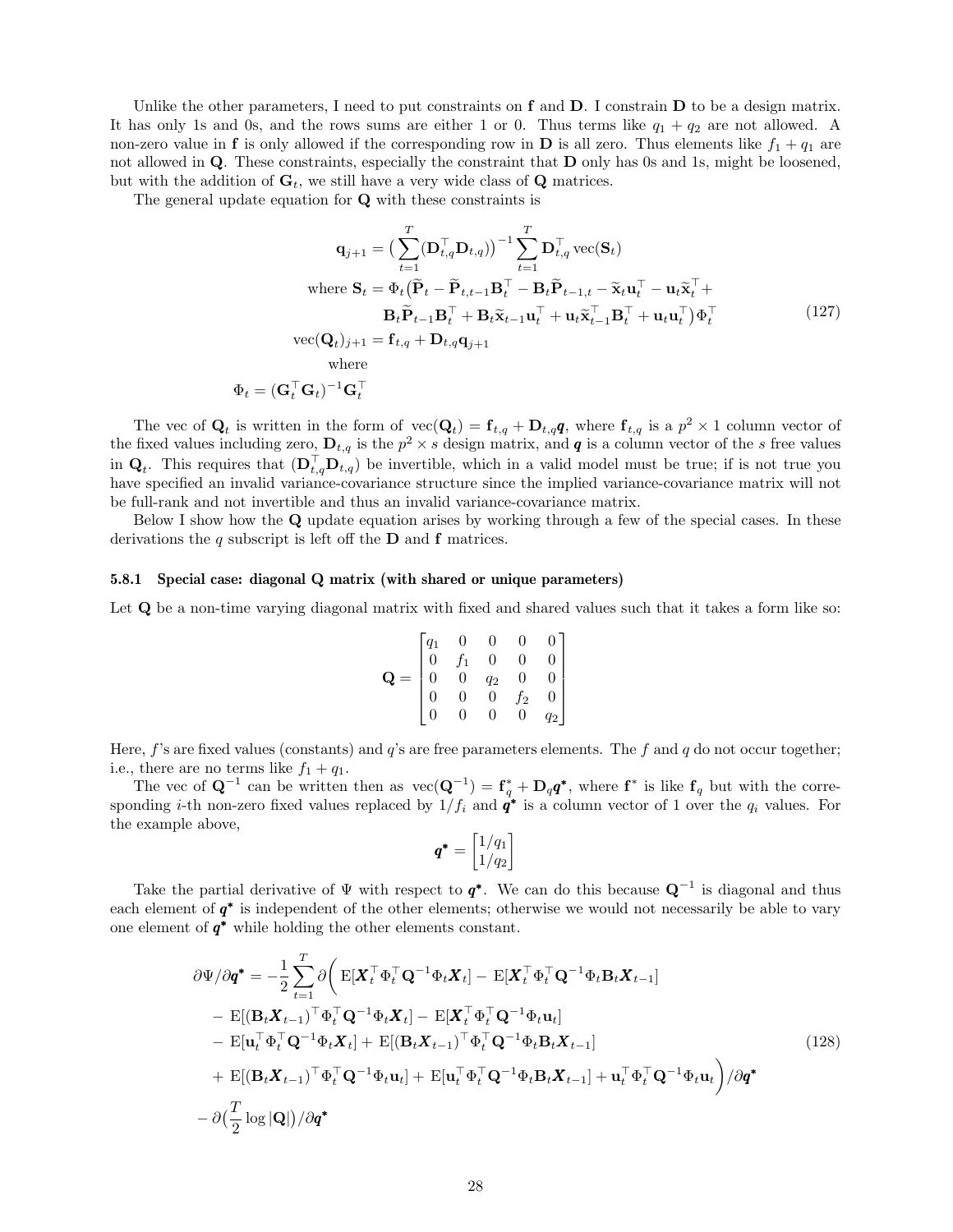Use vec operation Equation 82 to pull  $\mathbf{Q}^{-1}$  out from the middle<sup>13</sup>, using

$$
\mathbf{a}^\top \Phi^\top \mathbf{Q}^{-1} \Phi \mathbf{b} = (\mathbf{b}^\top \Phi^\top \otimes \mathbf{a}^\top \Phi^\top) \, \mathrm{vec}(\mathbf{Q}^{-1}) = (\mathbf{b}^\top \otimes \mathbf{a}^\top) (\Phi^\top \otimes \Phi^\top) \, \mathrm{vec}(\mathbf{Q}^{-1})
$$

. Then replace the expectations with the Kalman smoother output,

$$
\partial \Psi / \partial q^* = -\frac{1}{2} \sum_{t=1}^T \partial \Big( \mathbf{E} [\mathbf{X}_t^\top \otimes \mathbf{X}_t^\top] - \mathbf{E} [\mathbf{X}_t^\top \otimes (\mathbf{B}_t \mathbf{X}_{t-1})^\top] - \mathbf{E} [(\mathbf{B}_t \mathbf{X}_{t-1})^\top \otimes \mathbf{X}_t^\top] - \mathbf{E} [\mathbf{X}_t^\top \otimes \mathbf{u}_t^\top] - \mathbf{E} [\mathbf{u}_t^\top \otimes \mathbf{X}_t^\top] + \mathbf{E} [(\mathbf{B}_t \mathbf{X}_{t-1})^\top \otimes (\mathbf{B}_t \mathbf{X}_{t-1})^\top] + \mathbf{E} [(\mathbf{B}_t \mathbf{X}_{t-1})^\top \otimes \mathbf{u}_t^\top] + \mathbf{E} [\mathbf{u}_t^\top \otimes (\mathbf{B} \mathbf{X}_{t-1})^\top] + (\mathbf{u}_t^\top \otimes \mathbf{u}_t^\top) \Big) (\Phi_t \otimes \Phi_t)^\top \text{vec}(\mathbf{Q}^{-1}) / \partial q^* - \partial \Big( \frac{T}{2} \log |\mathbf{Q}| \Big) / \partial q^*
$$
\n(129)

This can be further reduced using

$$
(\mathbf{b}^\top \otimes \mathbf{a}^\top)(\Phi^\top \otimes \Phi^\top) = (\, \mathrm{vec}(\mathbf{a} \mathbf{b}^\top))^\top (\Phi \otimes \Phi)^\top = \, \mathrm{vec}(\Phi \mathbf{a} \mathbf{b}^\top \Phi^\top)^\top
$$

With this reduction and replacing  $log |\mathbf{Q}|$  with  $-\log |\mathbf{Q}^{-1}|$ , we get

$$
\partial \Psi / \partial \mathbf{q}^* = -\frac{1}{2} \sum_{t=1}^T \text{vec}(\mathbf{S}_t)^\top \partial \big(\text{vec}(\mathbf{Q}^{-1})\big) / \partial \mathbf{q}^* + \partial \big(\frac{T}{2} \log |\mathbf{Q}^{-1}|\big) / \partial \mathbf{q}^*
$$
\nwhere

\n
$$
\sum_{t=1}^T \sum_{t=1}^T \mathbf{q} \mathbf{q}^* = \sum_{t=1}^T \sum_{t=1}^T \mathbf{q} \mathbf{q}^* = \sum_{t=1}^T \sum_{t=1}^T \mathbf{q} \mathbf{q}^* = \sum_{t=1}^T \sum_{t=1}^T \mathbf{q} \mathbf{q}^* = \sum_{t=1}^T \sum_{t=1}^T \mathbf{q} \mathbf{q}^* = \sum_{t=1}^T \sum_{t=1}^T \sum_{t=1}^T \mathbf{q} \mathbf{q}^* = \sum_{t=1}^T \sum_{t=1}^T \sum_{t=1}^T \sum_{t=1}^T \mathbf{q}^* = \sum_{t=1}^T \sum_{t=1}^T \sum_{t=1}^T \sum_{t=1}^T \sum_{t=1}^T \sum_{t=1}^T \sum_{t=1}^T \sum_{t=1}^T \sum_{t=1}^T \sum_{t=1}^T \sum_{t=1}^T \sum_{t=1}^T \sum_{t=1}^T \sum_{t=1}^T \sum_{t=1}^T \sum_{t=1}^T \sum_{t=1}^T \sum_{t=1}^T \sum_{t=1}^T \sum_{t=1}^T \sum_{t=1}^T \sum_{t=1}^T \sum_{t=1}^T \sum_{t=1}^T \sum_{t=1}^T \sum_{t=1}^T \sum_{t=1}^T \sum_{t=1}^T \sum_{t=1}^T \sum_{t=1}^T \sum_{t=1}^T \sum_{t=1}^T \sum_{t=1}^T \sum_{t=1}^T \sum_{t=1}^T \sum_{t=1}^T \sum_{t=1}^T \sum_{t=1}^T \sum_{t=1}^T \sum_{t=1}^T \sum_{t=1}^T \sum_{t=1}^
$$

$$
\mathbf{S}_t = \Phi_t \big( \widetilde{\mathbf{P}}_t - \widetilde{\mathbf{P}}_{t,t-1} \mathbf{B}_t^\top - \mathbf{B} \widetilde{\mathbf{P}}_{t-1,t} - \widetilde{\mathbf{x}}_t \mathbf{u}_t^\top - \mathbf{u}_t \widetilde{\mathbf{x}}_t^\top + \\ \mathbf{B}_t \widetilde{\mathbf{P}}_{t-1} \mathbf{B}_t^\top + \mathbf{B}_t \widetilde{\mathbf{x}}_{t-1} \mathbf{u}_t^\top + \mathbf{u}_t \widetilde{\mathbf{x}}_{t-1}^\top \mathbf{B}_t^\top + \mathbf{u}_t \mathbf{u}_t^\top \big) \Phi_t^\top
$$

The determinant of a diagonal matrix is the product of its diagonal elements. Thus,

$$
\partial \Psi / \partial \mathbf{q}^* = -\left(\frac{1}{2} \sum_{t=1}^T \text{vec}(\mathbf{S}_t)^\top (\mathbf{f}^* + \mathbf{D}_q \mathbf{q}^*)\right)
$$

$$
-\frac{1}{2} \sum_{t=1}^T (\log(f_1^*) + \log(f_2^*)...k \log(q_1^*) + l \log(q_2^*)...)\right) / \partial \mathbf{q}^*
$$
(131)

where k is the number of times  $q_1$  appears on the diagonal of **Q** and l is the number of times  $q_2$  appears, etc. Taking the derivatives and transposing the whole equation we get,

$$
\partial \Psi / \partial \mathbf{q}^* = = \frac{1}{2} \sum_{t=1}^T \mathbf{D}_q^\top \text{vec}(\mathbf{S}_t) - \frac{1}{2} \sum_{t=1}^T (\log(f_1^*) + \dots k \log(q_1^*) + l \log(q_2^*) \dots) / \partial \mathbf{q}^*
$$
  
= 
$$
\frac{1}{2} \sum_{t=1}^T \mathbf{D}_q^\top \text{vec}(\mathbf{S}_t) - \frac{1}{2} \sum_{t=1}^T \mathbf{D}_q^\top \mathbf{D}_q \mathbf{q}
$$
(132)

 $\mathbf{D}_q^{\top} \mathbf{D}_q$  is a  $s \times s$  matrix with k, l, etc. along the diagonal and thus is invertible; as usual, s is the number of free elements in Q. Set the left side to zero (a  $1 \times s$  matrix of zeros) and solve for  $q$ . This gives us the update equation for q and Q:

$$
\mathbf{q}_{j+1} = \left(\sum_{t=1}^{T} \mathbf{D}_q^{\top} \mathbf{D}_q\right)^{-1} \sum_{t=1}^{T} \mathbf{D}_q^{\top} \text{vec}(\mathbf{S}_t)
$$
  
vec
$$
(\mathbf{Q})_{j+1} = \mathbf{f} + \mathbf{D}_q \mathbf{q}_{j+1}
$$
 (133)

Since in this example,  $\mathbf{D}_q$  is time-constant, this reduces to

$$
\mathbf{q}_{j+1} = \frac{1}{T} (\mathbf{D}_q^{\top} \mathbf{D}_q)^{-1} \mathbf{D}_q^{\top} \sum_{t=1}^T \text{vec}(\mathbf{S}_t)
$$

 $S_t$  is defined in equation 129.

<sup>&</sup>lt;sup>13</sup>Another, more common, way to do this is to use a "trace trick", trace( $\mathbf{a}^\top \mathbf{A} \mathbf{b}$ ) = trace( $\mathbf{A} \mathbf{b} \mathbf{a}^\top$ ), to pull  $\mathbf{Q}^{-1}$  out.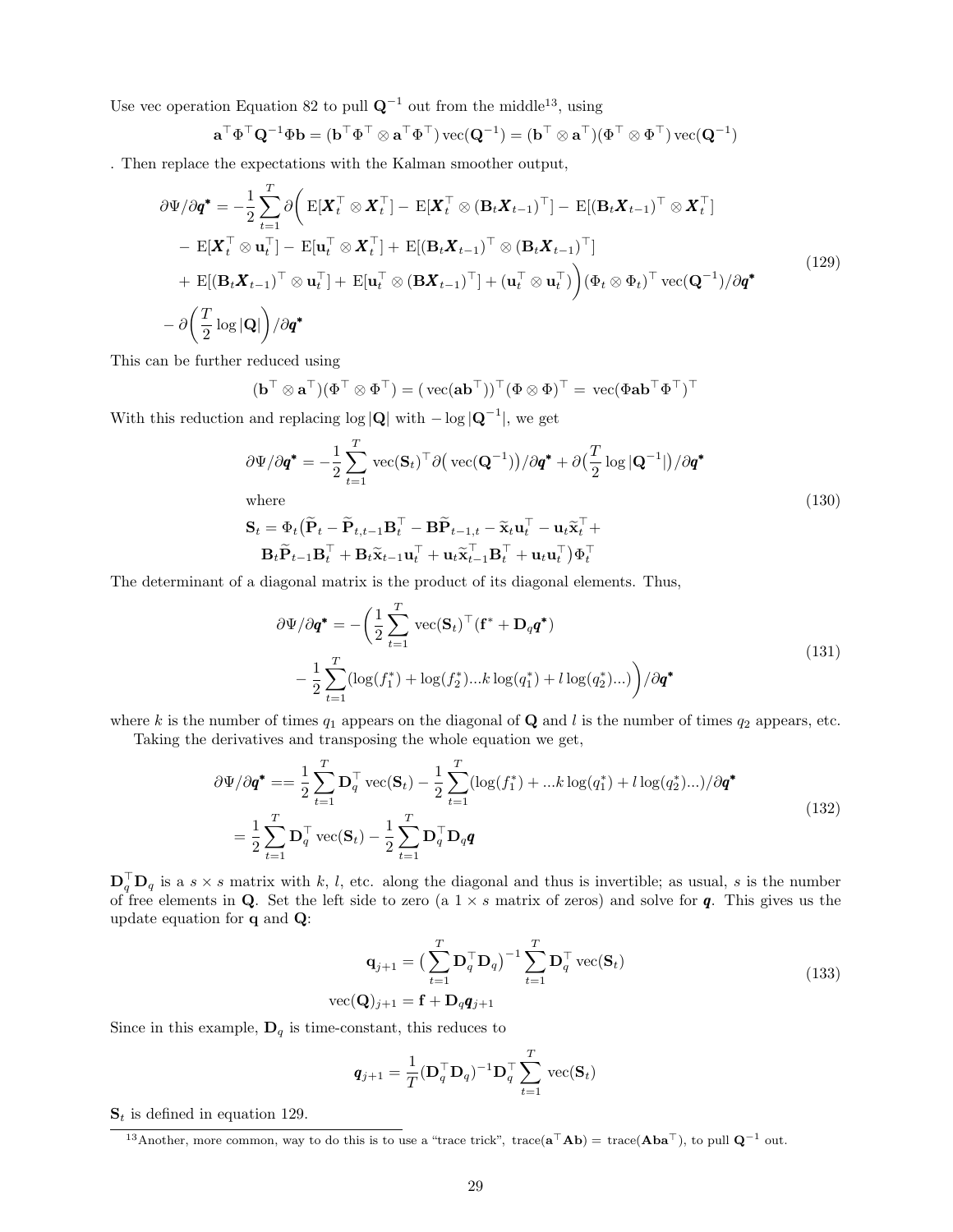#### 5.8.2 Special case: Q with one variance and one covariance

$$
\mathbf{Q} = \begin{bmatrix} \alpha & \beta & \beta & \beta \\ \beta & \alpha & \beta & \beta \\ \beta & \beta & \alpha & \beta \\ \beta & \beta & \beta & \alpha \end{bmatrix} \qquad \mathbf{Q}^{-1} = \begin{bmatrix} f(\alpha, \beta) & g(\alpha, \beta) & g(\alpha, \beta) & g(\alpha, \beta) \\ g(\alpha, \beta) & f(\alpha, \beta) & g(\alpha, \beta) & g(\alpha, \beta) \\ g(\alpha, \beta) & g(\alpha, \beta) & f(\alpha, \beta) & g(\alpha, \beta) \\ g(\alpha, \beta) & g(\alpha, \beta) & g(\alpha, \beta) & f(\alpha, \beta) \end{bmatrix}
$$

This is a matrix with a single shared variance parameter on the diagonal and a single shared covariance on the off-diagonals. The derivation is the same as for the diagonal case, until the step involving the differentiation of  $\log |\mathbf{Q}^{-1}|$ :

$$
\partial \Psi / \partial \mathbf{q}^* = \partial \left( -\frac{1}{2} \sum_{t=1}^T \left( \text{vec}(\mathbf{S}_t)^\top \right) \text{vec}(\mathbf{Q}^{-1}) + \frac{T}{2} \log |\mathbf{Q}^{-1}| \right) / \partial \mathbf{q}^* \tag{134}
$$

It does not make sense to take the partial derivative of  $\log |Q^{-1}|$  with respect to  $vec(Q^{-1})$  because many elements of  $\mathbf{Q}^{-1}$  are shared so it is not possible to fix one element while varying another. Instead, we can take the partial derivative of  $\log |\mathbf{Q}^{-1}|$  with respect to  $g(\alpha, \beta)$  which is  $\sum_{\{i,j\} \in \text{set}_g} \partial \log |\mathbf{Q}^{-1}| / \partial q^*_{i,j}$ . Set g is those i, j values where  $\boldsymbol{q}^* = g(\alpha, \beta)$ . Because g() and f() are different functions of both  $\alpha$  and  $\beta$ , we can hold one constant while taking the partial derivative with respect to the other (well, presuming there exists some combination of  $\alpha$  and  $\beta$  that would allow that). But if we have fixed values on the off-diagonal, this would not be possible. In this case (see below), we cannot hold  $g()$  constant while varying  $f()$  because both are only functions of  $\alpha$ :

$$
\mathbf{Q} = \begin{bmatrix} \alpha & f & f & f \\ f & \alpha & f & f \\ f & f & \alpha & f \\ f & f & f & \alpha \end{bmatrix} \qquad \mathbf{Q}^{-1} = \begin{bmatrix} f(\alpha) & g(\alpha) & g(\alpha) & g(\alpha) \\ g(\alpha) & f(\alpha) & g(\alpha) & g(\alpha) \\ g(\alpha) & g(\alpha) & f(\alpha) & g(\alpha) \\ g(\alpha) & g(\alpha) & g(\alpha) & f(\alpha) \end{bmatrix}
$$

Taking the partial derivative of  $\log |\mathbf{Q}^{-1}|$  with respect to  $\boldsymbol{q}^* = \begin{bmatrix} f(\alpha,\beta) \\ g(\alpha,\beta) \end{bmatrix}$  $g(\alpha,\beta)$ , we arrive at the same equation as for the diagonal matrix:

$$
\partial \Psi / \partial \mathbf{q}^* = \frac{1}{2} \sum_{t=1}^T \mathbf{D}^\top \text{vec}(\mathbf{S}_t) - \frac{1}{2} \sum_{t=1}^T (\mathbf{D}^\top \mathbf{D}) \mathbf{q}
$$
(135)

where here  $\mathbf{D}^{\top}\mathbf{D}$  is a 2 × 2 diagonal matrix with the number of times  $f(\alpha, \beta)$  appears in element  $(1, 1)$  and the number of times  $g(\alpha, \beta)$  appears in element  $(2, 2)$  of **D**;  $s = 2$  here since there are only 2 free parameters in Q.

Setting to zero and solving for  $q^*$  leads to the exact same update equation as for the diagonal Q, namely equation 133 in which  $f_q = 0$  since there are no fixed values.

#### 5.8.3 Special case: a block-diagonal matrices with replicated blocks

Because these operations extend directly to block-diagonal matrices, all results for individual matrix types can be extended to a block-diagonal matrix with those types:

$$
\mathbf{Q} = \begin{bmatrix} \mathbb{B}_1 & 0 & 0 \\ 0 & \mathbb{B}_2 & 0 \\ 0 & 0 & \mathbb{B}_3 \end{bmatrix}
$$

where  $\mathbb{B}_i$  is a matrix from any of the allowed matrix types, such as unconstrained, diagonal (with fixed or shared elements), or equal variance-covariance. Blocks can also be shared:

$$
\mathbf{Q} = \begin{bmatrix} \mathbb{B}_1 & 0 & 0 \\ 0 & \mathbb{B}_2 & 0 \\ 0 & 0 & \mathbb{B}_2 \end{bmatrix}
$$

but the entire block must be identical ( $\mathbb{B}_2 \equiv \mathbb{B}_3$ ); one cannot simply share individual elements in different blocks. Either all the elements in two (or 3, or 4...) blocks are shared or none are shared.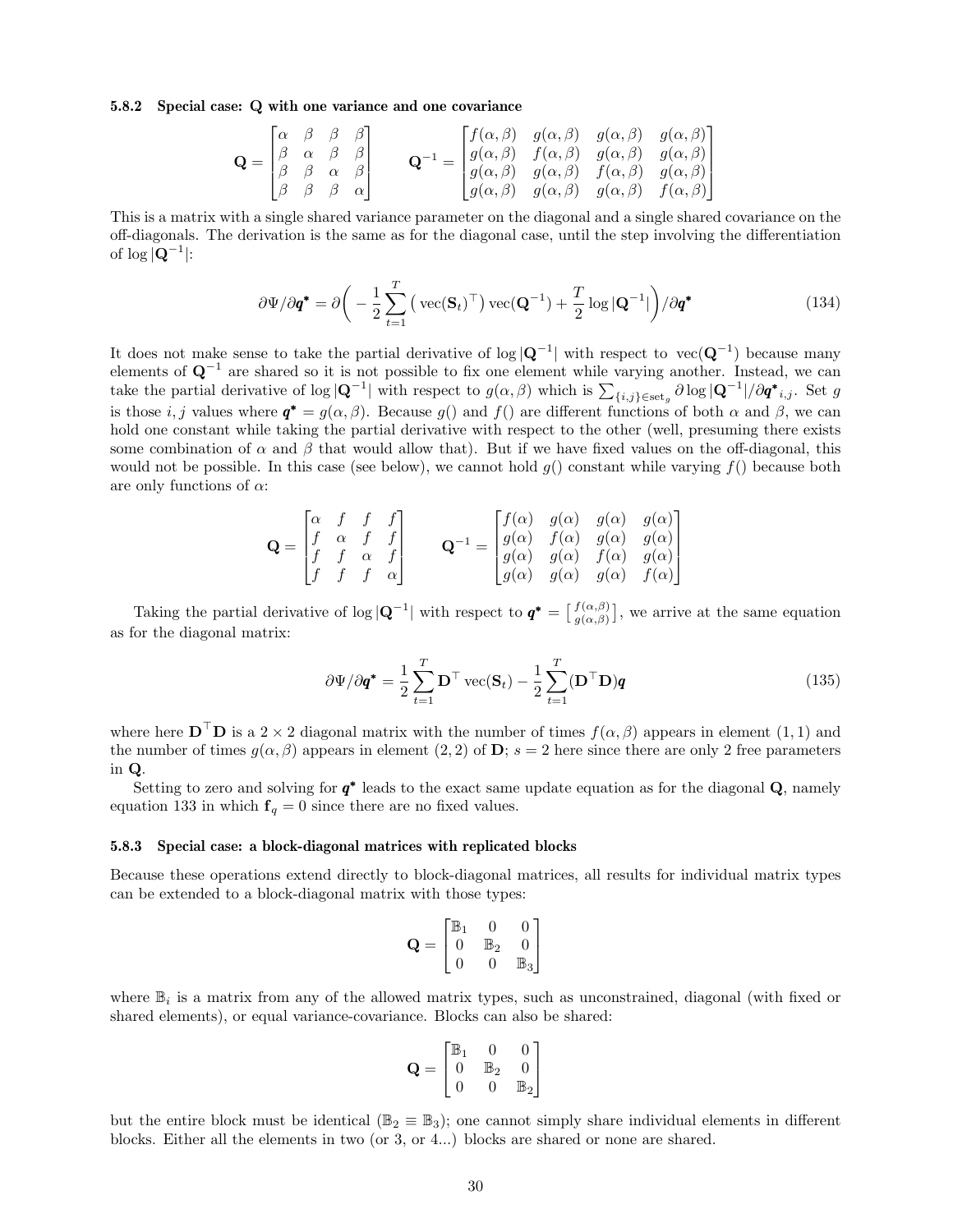| This is ok:     |                                                                                                                                                                                                                                                                                                                                     |
|-----------------|-------------------------------------------------------------------------------------------------------------------------------------------------------------------------------------------------------------------------------------------------------------------------------------------------------------------------------------|
|                 |                                                                                                                                                                                                                                                                                                                                     |
|                 |                                                                                                                                                                                                                                                                                                                                     |
|                 |                                                                                                                                                                                                                                                                                                                                     |
|                 | $\begin{bmatrix} c & d & d & 0 & 0 & 0 \\ d & c & d & 0 & 0 & 0 \\ d & d & c & 0 & 0 & 0 \\ 0 & 0 & 0 & c & d & d \\ 0 & 0 & 0 & d & c & d \\ 0 & 0 & 0 & d & d & c \end{bmatrix}$                                                                                                                                                  |
|                 |                                                                                                                                                                                                                                                                                                                                     |
|                 |                                                                                                                                                                                                                                                                                                                                     |
|                 |                                                                                                                                                                                                                                                                                                                                     |
| This is not ok: |                                                                                                                                                                                                                                                                                                                                     |
|                 |                                                                                                                                                                                                                                                                                                                                     |
|                 |                                                                                                                                                                                                                                                                                                                                     |
|                 |                                                                                                                                                                                                                                                                                                                                     |
|                 |                                                                                                                                                                                                                                                                                                                                     |
|                 |                                                                                                                                                                                                                                                                                                                                     |
|                 | $\begin{bmatrix} c & d & d & 0 & 0 \\ d & c & d & 0 & 0 \\ d & d & c & 0 & 0 \\ 0 & 0 & 0 & c & d \\ 0 & 0 & 0 & d & c \end{bmatrix} \text{ nor } \begin{bmatrix} c & d & d & 0 & 0 & 0 \\ d & c & d & 0 & 0 & 0 \\ d & d & c & 0 & 0 & 0 \\ 0 & 0 & 0 & c & e & e \\ 0 & 0 & 0 & e & c & e \\ 0 & 0 & 0 & e & e & c \end{bmatrix}$ |
|                 |                                                                                                                                                                                                                                                                                                                                     |

The first is bad because the blocks are not identical; they need the same dimensions as well as the same values. The second is bad because again the blocks are not identical; all values must be the same.

1  $\overline{1}$  $\overline{1}$  $\overline{1}$  $\overline{1}$  $\overline{1}$  $\overline{1}$  $\overline{1}$ 

#### 5.8.4 Special case: a symmetric blocked matrix

The same derivation translates immediately to blocked symmetric Q matrices with the following form:

$$
\mathbf{Q} = \begin{bmatrix} \mathbb{E}_1 & \mathbb{C}_{1,2} & \mathbb{C}_{1,3} \\ \mathbb{C}_{1,2} & \mathbb{E}_2 & \mathbb{C}_{2,3} \\ \mathbb{C}_{1,3} & \mathbb{C}_{2,3} & \mathbb{E}_3 \end{bmatrix}
$$

where the E are as above matrices with one value on the diagonal and another on the off-diagonals (no zeros!). The C matrices have only one free value or are all zero. Some C matrices can be zero while are others are non-zero, but a individual C matrix cannot have a combination of free values and zero values; they have to be one or the other. Also the whole matrix must stay block symmetric. Additionally, there can be shared  $E$  or  $\mathbb C$  matrices but the whole matrix needs to stay block-symmetric. Here are the forms that  $E$  and  $\mathbb C$  can take:

$$
\mathbb{E}_{i} = \begin{bmatrix} \alpha & \beta & \beta & \beta \\ \beta & \alpha & \beta & \beta \\ \beta & \beta & \alpha & \beta \\ \beta & \beta & \beta & \alpha \end{bmatrix} \qquad \mathbb{C}_{i} = \begin{bmatrix} \chi & \chi & \chi & \chi \\ \chi & \chi & \chi & \chi \\ \chi & \chi & \chi & \chi \\ \chi & \chi & \chi & \chi \end{bmatrix} \text{ or } \begin{bmatrix} 0 & 0 & 0 & 0 \\ 0 & 0 & 0 & 0 \\ 0 & 0 & 0 & 0 \\ 0 & 0 & 0 & 0 \end{bmatrix}
$$

The following are block-symmetric:

$$
\begin{bmatrix} \mathbb{E}_1 & \mathbb{C}_{1,2} & \mathbb{C}_{1,3} \\ \mathbb{C}_{1,2} & \mathbb{E}_2 & \mathbb{C}_{2,3} \\ \mathbb{C}_{1,3} & \mathbb{C}_{2,3} & \mathbb{E}_3 \end{bmatrix} \text{ and } \begin{bmatrix} \mathbb{E} & \mathbb{C} & \mathbb{C} \\ \mathbb{C} & \mathbb{E} & \mathbb{C} \\ \mathbb{C} & \mathbb{C} & \mathbb{E} \end{bmatrix}
$$

$$
\text{ and } \begin{bmatrix} \mathbb{E}_1 & \mathbb{C}_1 & \mathbb{C}_{1,2} \\ \mathbb{C}_1 & \mathbb{E}_1 & \mathbb{C}_{1,2} \\ \mathbb{C}_{1,2} & \mathbb{C}_{1,2} & \mathbb{E}_2 \end{bmatrix}
$$

The following are NOT legal block-symmetric matrices:

$$
\begin{bmatrix} \mathbb{E}_1 & \mathbb{C}_{1,2} & 0 \\ \mathbb{C}_{1,2} & \mathbb{E}_2 & \mathbb{C}_{2,3} \\ 0 & \mathbb{C}_{2,3} & \mathbb{E}_3 \end{bmatrix} \text{ and } \begin{bmatrix} \mathbb{E}_1 & 0 & \mathbb{C}_1 \\ 0 & \mathbb{E}_1 & \mathbb{C}_2 \\ \mathbb{C}_1 & \mathbb{C}_2 & \mathbb{E}_2 \end{bmatrix} \text{ and } \begin{bmatrix} \mathbb{E}_1 & 0 & \mathbb{C}_{1,2} \\ 0 & \mathbb{E}_1 & \mathbb{C}_{1,2} \\ \mathbb{C}_{1,2} & \mathbb{C}_{1,2} & \mathbb{E}_2 \\ \mathbb{C}_{1,3} & \mathbb{E}_2 & \mathbb{C}_{2,3} \\ \mathbb{C}_{1,3} & \mathbb{C}_{2,3} & \mathbb{E}_3 \end{bmatrix} \text{ and } \begin{bmatrix} \mathbb{D}_1 & \mathbb{C}_{1,2} & \mathbb{C}_{1,3} \\ \mathbb{C}_{1,2} & \mathbb{E}_2 & \mathbb{C}_{2,3} \\ \mathbb{C}_{1,3} & \mathbb{C}_{2,3} & \mathbb{E}_3 \end{bmatrix}
$$

In the first row, the matrices have fixed values (zeros) and free values (covariances) on the same off-diagonal row and column. That is not allowed. If there is a zero on a row or column, all other terms on the off-diagonal row and column must be also zero. In the second row, the matrix is not block-symmetric since the upper corner is an unconstrained block  $(\mathbb{U}_1)$  in the left matrix and diagonal block  $(\mathbb{D}_1)$  in the right matrix instead of a equal variance-covariance matrix  $(\mathbb{E})$ .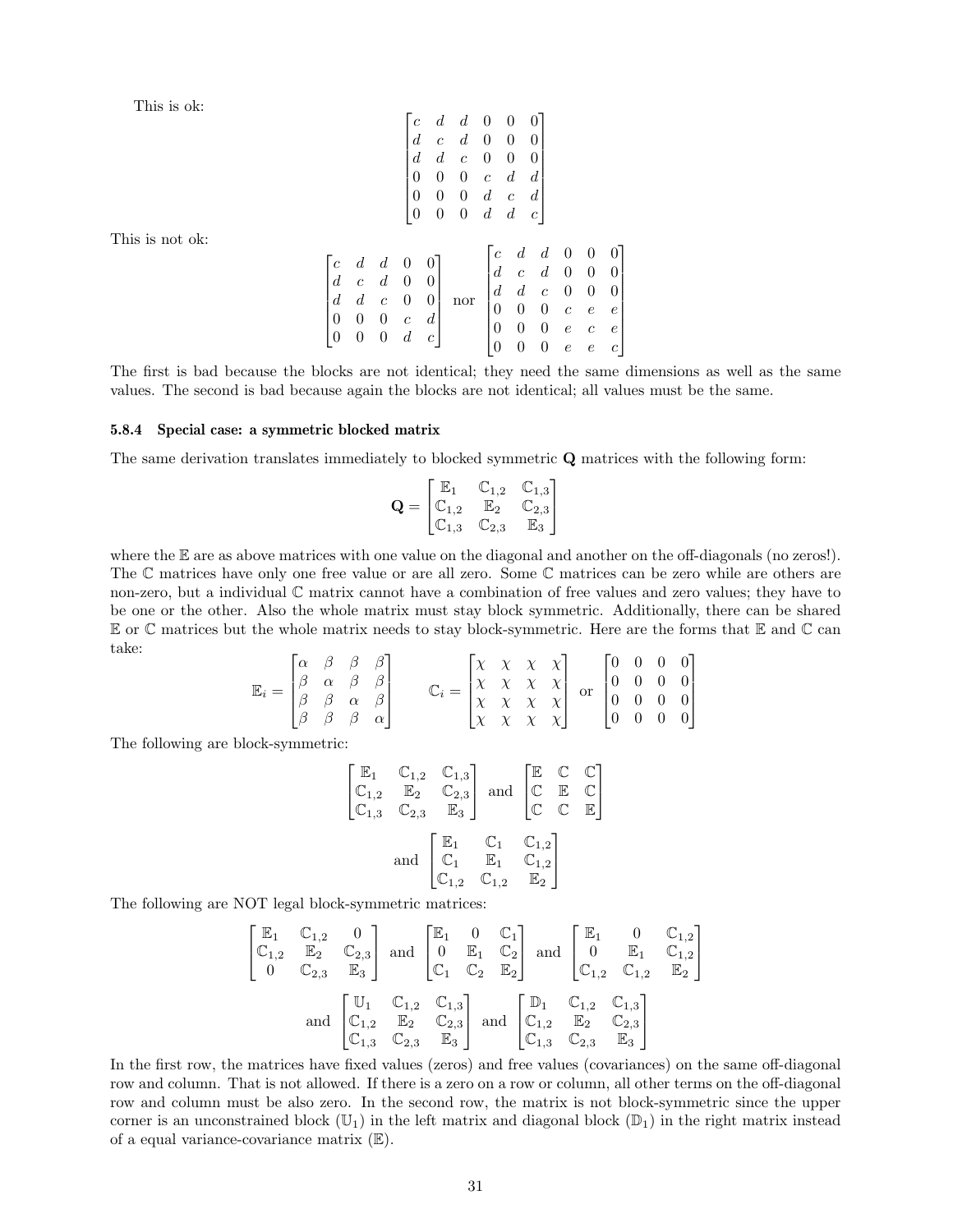#### 5.8.5 The general case: a block-diagonal matrix with general blocks

In it's most general form, **Q** is allowed to have a block-diagonal form where the blocks, here called G are any of the previous allowed cases. No shared values across G's; shared values are allowed within G's.

$$
\mathbf{Q} = \begin{bmatrix} \mathbb{G}_1 & 0 & 0 \\ 0 & \mathbb{G}_2 & 0 \\ 0 & 0 & \mathbb{G}_3 \end{bmatrix}
$$

The G's must be one of the special cases listed above: unconstrained, diagonal (with fixed or shared values), equal variance-covariance, block diagonal (with shared or unshared blocks), and block-symmetric (with shared or unshared blocks). Fixed blocks are allowed, but then the covariances with the free blocks must be zero:

$$
\mathbf{Q} = \begin{bmatrix} \mathbb{F} & 0 & 0 & 0 \\ 0 & \mathbb{G}_1 & 0 & 0 \\ 0 & 0 & \mathbb{G}_2 & 0 \\ 0 & 0 & 0 & \mathbb{G}_3 \end{bmatrix}
$$

Fixed blocks must have only fixed values (zero is a fixed value) but the fixed values can be different from each other. The free blocks must have only free values (zero is not a free value).

#### 5.9 The general R update equation

The **R** update equation for blocked symmetric matrices with optional independent fixed blocks is completely analogous to the  $Q$  equation. Thus if  $R$  has the form

$$
\mathbf{R} = \begin{bmatrix} \mathbb{F} & 0 & 0 & 0 \\ 0 & \mathbb{G}_1 & 0 & 0 \\ 0 & 0 & \mathbb{G}_2 & 0 \\ 0 & 0 & 0 & \mathbb{G}_3 \end{bmatrix}
$$

Again the G's must be one of the special cases listed above: unconstrained, diagonal (with fixed or shared values), equal variance-covariance, block diagonal (with shared or unshared blocks), and block-symmetric (with shared or unshared blocks). Fixed blocks are allowed, but then the covariances with the free blocks must be zero. Elements like  $f_i + r_j$  and  $r_i + r_j$  are not allowed in **R**. Only elements of the form  $f_i$  and  $r_i$ are allowed. If an element has a fixed component, it must be completely fixed. Each element in  **can have** only one of the elements in  $\mathbf r$ , but multiple elements in  $\mathbf R$  can have the same  $\mathbf r$  element.

The update equation is

$$
\mathbf{r}_{j+1} = \left(\sum_{t=1}^{T} \mathbf{D}_{t,r}^{\top} \mathbf{D}_{t,r}\right)^{-1} \sum_{t=1}^{T} \mathbf{D}_{t,r}^{\top} \text{vec}\left(\mathbf{T}_{t,j+1}\right)
$$
  
vec $(R_{t})_{j+1} = \mathbf{f}_{t,r} + \mathbf{D}_{t,r} \mathbf{r}_{j+1}$  (136)

The  $\mathbf{T}_{t,j+1}$  used at time step t in equation 136 is the term that appears in the summation in the unconstrained update equation with no missing values (equation 54):

$$
\mathbf{T}_{t,j+1} = \Xi_t \left( \widetilde{\mathbf{O}}_t - \widetilde{\mathbf{y}} \widetilde{\mathbf{x}}_t \mathbf{Z}_t^\top - \mathbf{Z}_t \widetilde{\mathbf{y}} \widetilde{\mathbf{x}}_t^\top - \widetilde{\mathbf{y}}_t \mathbf{a}_t^\top - \mathbf{a}_t \widetilde{\mathbf{y}}_t^\top + \mathbf{Z}_t \widetilde{\mathbf{P}}_t \mathbf{Z}_t^\top + \mathbf{Z}_t \widetilde{\mathbf{x}}_t \mathbf{a}_t^\top + \mathbf{a}_t \widetilde{\mathbf{x}}_t^\top \mathbf{Z}_t^\top + \mathbf{a}_t \mathbf{a}_t^\top \right) \Xi_t^\top
$$
 (137)

where  $\mathbf{\Xi}_t = (\mathbf{H}_t^\top \mathbf{H}_t)^{-1} \mathbf{H}_t^\top$ .

### 6 Computing the expectations in the update equations

For the update equations, we need to compute the expectations of  $X_t$  and  $Y_t$  and their products conditioned on 1) the observed data  $\mathbf{Y}(1) = \mathbf{y}(1)$  and 2) the parameters at time t,  $\Theta_i$ . This section shows how to compute these expectations. Throughout the section, I will normally leave off the conditional  $\mathbf{Y}(1) = \mathbf{y}(1), \Theta_i$  when specifying an expectation. Thus any E[] appearing without its conditional is conditioned on  $Y(1) = y(1), \Theta_i$ .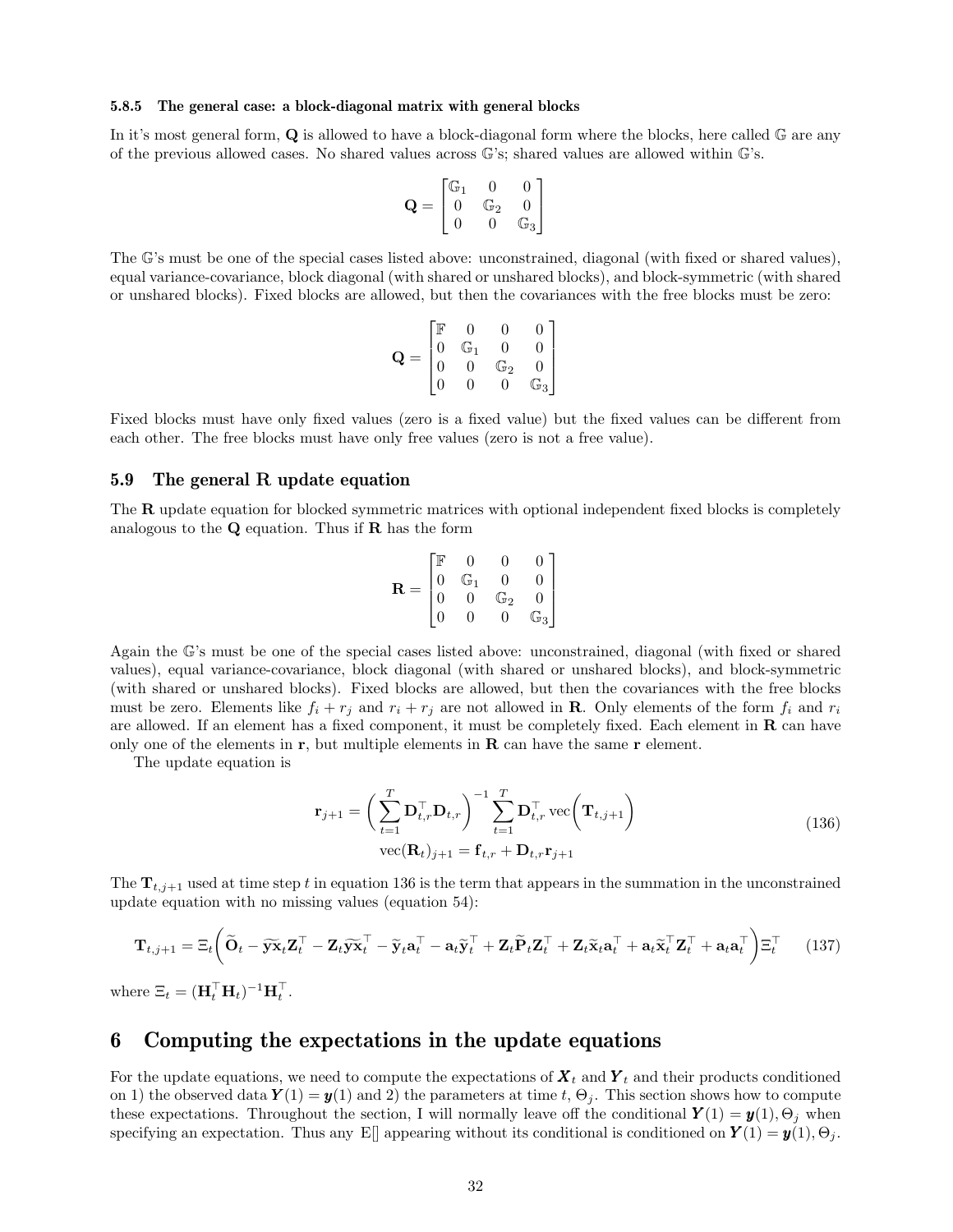However if there are additional or different conditions those will be shown. Also all expectations are over the joint distribution of XY unless explicitly specified otherwise.

Before commencing, we need some notation for the observed and unobserved elements of the data. The  $n \times 1$  vector  $y_t$  denotes the potential observations at time t. If some elements of  $y_t$  are missing, that means some elements are equal to NA (or some other missing values marker):

$$
\mathbf{y}_t = \begin{bmatrix} y_1 \\ NA \\ y_3 \\ y_4 \\ NA \\ y_6 \end{bmatrix} \tag{138}
$$

We denote the non-missing observations as  $y_t(1)$  and the missing observations as  $y_t(2)$ . Similar to  $y_t$ ,  $Y_t$ denotes all the Y random variables at time t. The  $Y_t$ 's with an observation are  $Y_t(1)$  and those without an observation are denoted  $Y_t(2)$ .

Let  $\Omega_t^{(1)}$  be the matrix that extracts only  $\mathbf{Y}_t(1)$  from  $\mathbf{Y}_t$  and  $\Omega_t(2)$  be the matrix that extracts only  $\mathbf{Y}_t(2)$ . For the example above,

$$
\boldsymbol{Y}_t(1) = \boldsymbol{\Omega}_t^{(1)} \boldsymbol{Y}_t, \quad \boldsymbol{\Omega}_t^{(1)} = \begin{bmatrix} 1 & 0 & 0 & 0 & 0 & 0 \\ 0 & 0 & 1 & 0 & 0 & 0 \\ 0 & 0 & 0 & 1 & 0 & 0 \\ 0 & 0 & 0 & 0 & 0 & 1 \end{bmatrix}
$$
\n
$$
\boldsymbol{Y}_t(2) = \boldsymbol{\Omega}_t^{(2)} \boldsymbol{Y}_t, \quad \boldsymbol{\Omega}_t^{(2)} = \begin{bmatrix} 0 & 1 & 0 & 0 & 0 & 0 \\ 0 & 0 & 0 & 0 & 1 & 0 \end{bmatrix}
$$
\n(139)

We will define another set of matrices that zeros out the missing or non-missing values. Let  $I_t^{(1)}$  denote a diagonal matrix that zeros out the  $\mathbf{\overline{Y}}_t(2)$  in  $\mathbf{\overline{Y}}_t$  and  $\mathbf{I}_t^{(2)}$  denote a matrix that zeros out the  $\mathbf{\overline{Y}}_t(1)$  in  $\mathbf{\overline{Y}}_t$ . For the example above,

$$
\mathbf{I}_{t}^{(1)} = (\mathbf{\Omega}_{t}^{(1)})^{\top} \mathbf{\Omega}_{t}^{(1)} = \begin{bmatrix} 1 & 0 & 0 & 0 & 0 & 0 \\ 0 & 0 & 0 & 0 & 0 & 0 \\ 0 & 0 & 1 & 0 & 0 & 0 \\ 0 & 0 & 0 & 1 & 0 & 0 \\ 0 & 0 & 0 & 0 & 0 & 0 \\ 0 & 0 & 0 & 0 & 0 & 1 \end{bmatrix} \text{ and}
$$
\n
$$
\mathbf{I}_{t}^{(2)} = (\mathbf{\Omega}_{t}^{(2)})^{\top} \mathbf{\Omega}_{t}^{(2)} = \begin{bmatrix} 0 & 0 & 0 & 0 & 0 & 0 \\ 0 & 1 & 0 & 0 & 0 & 0 \\ 0 & 1 & 0 & 0 & 0 & 0 \\ 0 & 0 & 0 & 0 & 0 & 0 \\ 0 & 0 & 0 & 0 & 0 & 0 \\ 0 & 0 & 0 & 0 & 1 & 0 \\ 0 & 0 & 0 & 0 & 0 & 0 \end{bmatrix}.
$$
\n(140)

#### **6.1** Expectations involving only  $X_t$

The Kalman smoother provides the expectations involving only  $X_t$  conditioned on all the data from time 1 to T. The Kalman filter provides the expectations involving only  $X_t$  conditioned on all the data from time 1 to t − 1 and from time 1 to t. For the EM algorithm, we only need the smoother output and the expected values conditioned on the data from time 1 to T and these are denoted with special symbol of a tilde over a variable.

To present the algorithm for the Kalman smoother and filter, the expectations conditioned on time 1 to t are needed. The notation for this general case will be  $x_t^t$  to denote  $E[\boldsymbol{X}_t|\boldsymbol{Y}(1)_1^t = \boldsymbol{y}(1)_1^t, \Theta]$  where  $\boldsymbol{y}(1)_1^t$ means the observed data (the (1) part) from time 1 to t (the superscript). This is fairly common notation for the conditional expectations in a Kalman filter and smoother and it is important to note that the superscript is not a power notation but the upper time extent. The the expectations used in the previous sections on the EM algorithm are the following: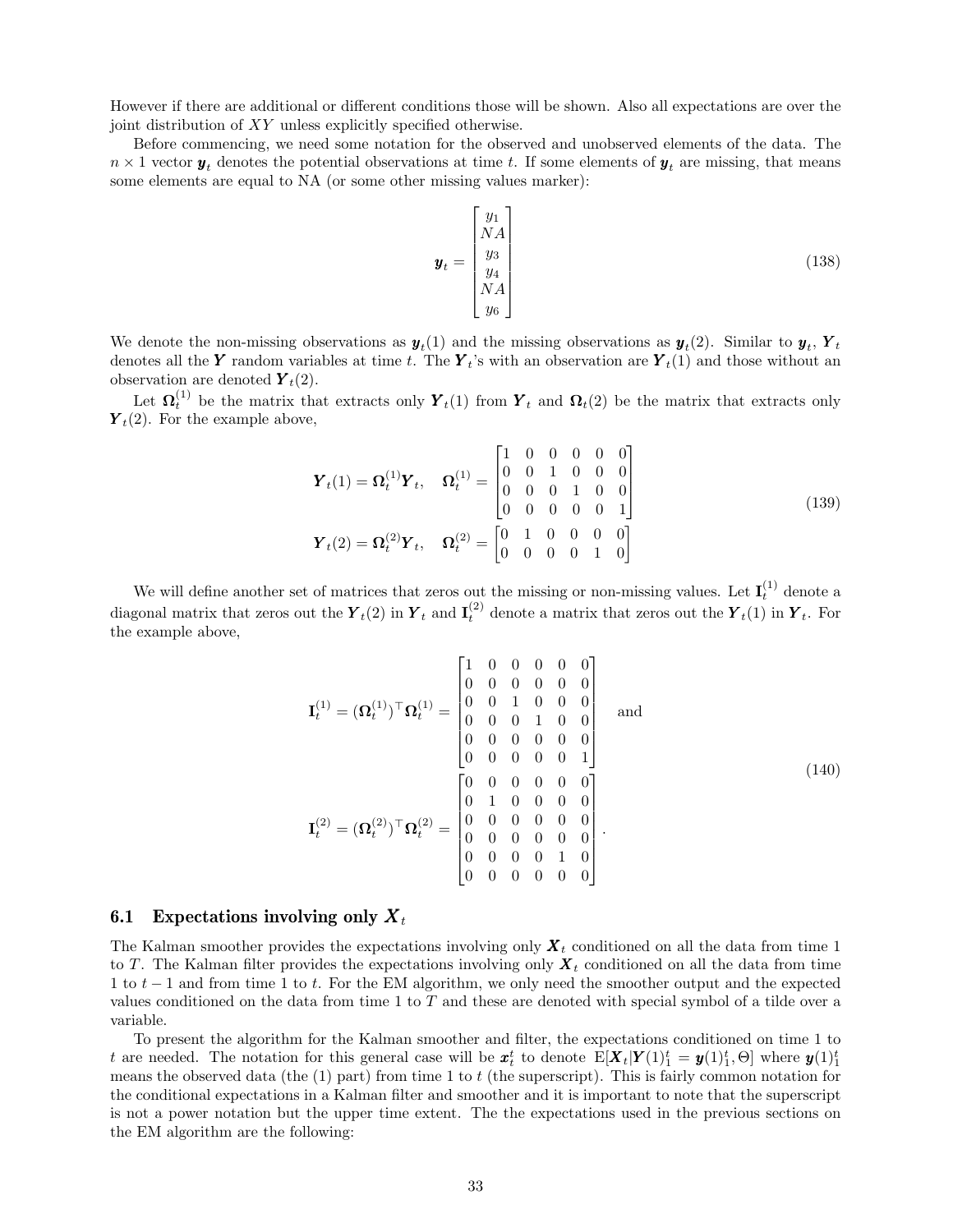$$
\widetilde{\mathbf{x}}_t \equiv \mathbf{x}_t^T = \mathbf{E}[\mathbf{X}_t | \mathbf{Y}(1)_1^T = \mathbf{y}(1)_1^T, \Theta] \tag{141a}
$$

$$
\widetilde{\mathbf{V}}_t \equiv \mathbf{V}_t^T = \text{var}[\mathbf{X}_t | \mathbf{Y}(1)_1^T = \mathbf{y}(1)_1^T, \Theta] \tag{141b}
$$

$$
\widetilde{\mathbf{V}}_{t,t-1} \equiv \mathbf{V}_{t,t-1}^T = \text{cov}[\mathbf{X}_t, \mathbf{X}_{t-1} | \mathbf{Y}(1)_1^T = \mathbf{y}(1)_1^T, \Theta]
$$
\n(141c)

From 
$$
\tilde{\mathbf{x}}_t
$$
,  $\mathbf{V}_t$ , and  $\mathbf{V}_{t,t-1}$ , we compute

$$
\widetilde{\mathbf{P}}_t \equiv \mathbf{P}_t^T = \mathbf{E}[\mathbf{X}_t \mathbf{X}_t^\top | \mathbf{Y}(1)_1^T = \mathbf{y}(1)_1^T, \Theta] = \widetilde{\mathbf{V}}_t + \widetilde{\mathbf{x}}_t \widetilde{\mathbf{x}}_t^\top
$$
\n(141d)

$$
\widetilde{\mathbf{P}}_{t,t-1} \equiv \mathbf{P}_{t,t-1}^T = \mathbf{E}[\mathbf{X}_t \mathbf{X}_{t-1}^\top | \mathbf{Y}(1)_1^T = \mathbf{y}(1)_1^T, \Theta] = \widetilde{\mathbf{V}}_{t,t-1} + \widetilde{\mathbf{x}}_t \widetilde{\mathbf{x}}_{t-1}^\top
$$
\n(141e)

The  $\tilde{\mathbf{P}}_t$  and  $\tilde{\mathbf{P}}_{t,t-1}$  equations arise from the computational formula for variance (equation 12). When comparing the Kalman filter and smoother algorithms here to Shumway and Stoffer, keep in mind the difference in notation:  $P_t^n$  in Shumway and Stoffer is  $\mathbf{V}_t^T$  here not  $\mathbf{P}_t^T$ .

In the presentation of the EM algorithm,  $Y(1)_1^T = y(1)_1^T$ ,  $\Theta$  was dropped from the expectations to remove clutter; thus  $E[\ldots]$  always denoted the conditional expectation  $E[\ldots|\boldsymbol{Y}(1)_1^T = \boldsymbol{y}(1)_1^T, \Theta]$ . To present the smoother algorithm, I present the other conditional expectations.

$$
\boldsymbol{x}_t^{t-1} = \mathbf{E}[\boldsymbol{X}_t | \boldsymbol{Y}(1)_1^{t-1} = \boldsymbol{y}(1)_1^{t-1}, \Theta] \tag{142a}
$$

$$
\boldsymbol{x}_t^t = \mathbf{E}[\boldsymbol{X}_t | \boldsymbol{Y}(1)_1^t = \boldsymbol{y}(1)_1^t, \boldsymbol{\Theta}] \tag{142b}
$$

$$
\mathbf{V}_{t}^{t-1} = \text{var}[\mathbf{X}_{t}|\mathbf{Y}(1)_{1}^{t-1} = \mathbf{y}(1)_{1}^{t-1}, \Theta] \tag{142c}
$$

$$
\mathbf{V}_t^t = \text{var}[\mathbf{X}_t | \mathbf{Y}(1)_1^t = \mathbf{y}(1)_1^t, \Theta] \tag{142d}
$$

(142e)

The first part of the Kalman smoother algorithm is the Kalman filter which gives the expectation at time t conditioned on the data up to time t. The following the filter as shown in (Shumway and Stoffer, 2006, section 6.2, p. 331), although the notation is a little different. The recursion starts at time  $t = 1$  and repeats until  $t = T$ .

$$
\boldsymbol{x}_t^{t-1} = \mathbf{B}_t \boldsymbol{x}_{t-1}^{t-1} + \mathbf{u}_t \tag{143a}
$$

$$
\mathbf{V}_{t}^{t-1} = \mathbf{B}_{t} \mathbf{V}_{t-1}^{t-1} \mathbf{B}_{t}^{\top} + \mathbf{G}_{t} \mathbf{Q}_{t} \mathbf{G}_{t}^{\top}
$$
\n(143b)

$$
\boldsymbol{x}_t^t = \boldsymbol{x}_t^{t-1} + \mathbf{K}_t(\boldsymbol{y}_t - \mathbf{Z}_t \boldsymbol{x}_t^{t-1} - \mathbf{a}_t) \tag{143c}
$$

$$
\mathbf{V}_t^t = (\mathbf{I}_m - \mathbf{K}_t \mathbf{Z}_t) \mathbf{V}_t^{t-1}
$$
\n(143d)

$$
\mathbf{K}_t = \mathbf{V}_t^{t-1} \mathbf{Z}_t^\top (\mathbf{Z}_t \mathbf{V}_t^{t-1} \mathbf{Z}_t^\top + \mathbf{H}_t \mathbf{R}_t \mathbf{H}_t^\top)^{-1}
$$
(143e)

If the initial value is defined at  $t = 0$ , then the filter starts at  $t = 1$  with the first two equations with  $\mathbf{x}_0^0 \equiv \boldsymbol{\xi}$ and  $V_0 \equiv \Lambda$ . If the initial value is defined at  $t = 1$ , then the filter starts at  $t = 1$  with the third and fourth equations with  $\mathbf{x}_1^0 \equiv \boldsymbol{\xi}$  and  $\mathbf{V}_1^0 \equiv \boldsymbol{\Lambda}$ .

The Kalman smoother and lag-1 covariance smoother compute the expectations conditioned on all the data, 1 to  $T$ :

$$
\boldsymbol{x}_{t-1}^T = \boldsymbol{x}_{t-1}^{t-1} + \mathbf{J}_{t-1}(\boldsymbol{x}_t^T - \boldsymbol{x}_t^{t-1})
$$
\n(144a)

$$
\mathbf{V}_{t-1}^T = \mathbf{V}_{t-1}^{t-1} + \mathbf{J}_{t-1}(\mathbf{V}_t^T - \mathbf{V}_t^{t-1})\mathbf{J}_{t-1}^\top
$$
\n(144b)

$$
\mathbf{J}_{t-1} = \mathbf{V}_{t-1}^{t-1} \mathbf{B}_t^\top (\mathbf{V}_t^{t-1})^{-1} \tag{144c}
$$

$$
(144d)
$$

$$
\mathbf{V}_{T,T-1}^T = (\mathbf{I} - \mathbf{K}_T \mathbf{Z}_T) \mathbf{B}_T \mathbf{V}_{T-1}^{T-1}
$$
(144e)

$$
\mathbf{V}_{t-1,t-2}^T = \mathbf{V}_{t-1}^{t-1} \mathbf{J}_{t-2}^{\top} + \mathbf{J}_{t-1} ((\mathbf{V}_{t,t-1}^T - \mathbf{B}_t \mathbf{V}_{t-1}^{t-1})) \mathbf{J}_{t-2}^{\top}
$$
(144f)

The classic Kalman smoother is an algorithm to compute these expectations conditioned on no missing values in  $y$ . However, the algorithm can be easily modified to give the expected values of  $X$  conditioned on the incomplete data,  $Y(1) = y(1)$  (Shumway and Stoffer, 2006, section 6.4, eqn 6.78, p. 348). In this case, the usual filter and smoother equations are used with the following modifications to the parameters and data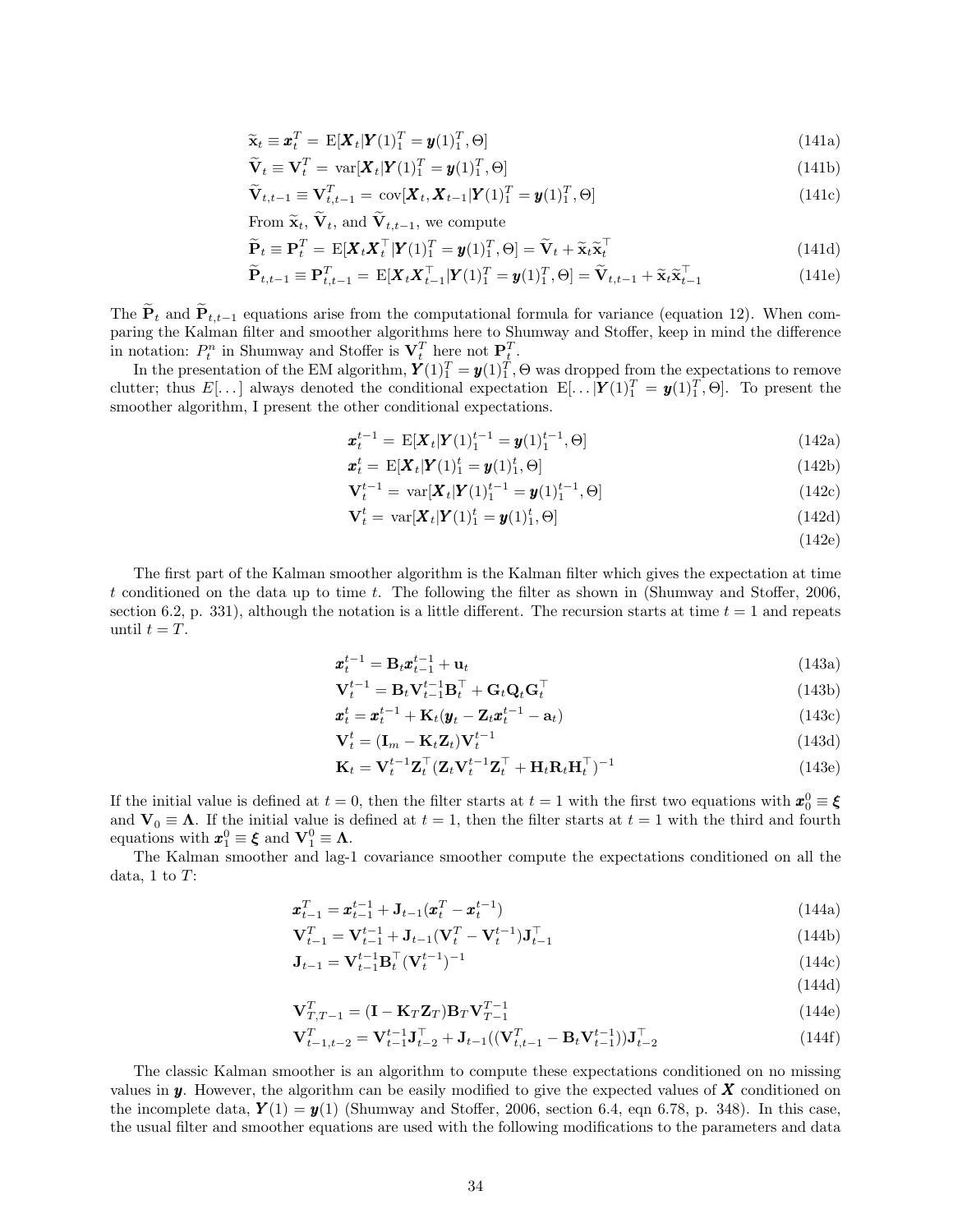used in the equations. If the *i*-th element of  $y_t$  is missing, zero out the *i*-th rows in  $y_t$ , **a** and **Z**. Thus if the 2nd and 5th elements of  $y_t$  are missing,

$$
\mathbf{y}_{t}^{*} = \begin{bmatrix} y_{1} \\ 0 \\ y_{3} \\ y_{4} \\ 0 \\ y_{6} \end{bmatrix}, \quad \mathbf{a}_{t}^{*} = \begin{bmatrix} a_{1} \\ 0 \\ a_{3} \\ a_{4} \\ 0 \\ a_{6} \end{bmatrix}, \quad \mathbf{Z}_{t}^{*} = \begin{bmatrix} z_{1,1} & z_{1,2} & \dots \\ 0 & 0 & \dots \\ z_{3,1} & z_{3,2} & \dots \\ z_{4,1} & z_{4,2} & \dots \\ 0 & 0 & \dots \\ z_{6,1} & z_{6,2} & \dots \end{bmatrix}
$$
(145)

The  $\mathbf{R}_t$  parameter used in the filter equations is also modified. We need to zero out the covariances between the non-missing,  $y_t(1)$ , and missing,  $y_t(2)$ , data. For the example above, if

$$
\mathbf{R}_{t} = \mathbf{H}_{t} \mathbf{R} \mathbf{H}_{t}^{\top} = \begin{bmatrix} r_{1,1} & r_{1,2} & r_{1,3} & r_{1,4} & r_{1,5} & r_{1,6} \\ r_{2,1} & r_{2,2} & r_{2,3} & r_{2,4} & r_{2,5} & r_{2,6} \\ r_{3,1} & r_{3,2} & r_{3,3} & r_{3,4} & r_{3,5} & r_{3,6} \\ r_{4,1} & r_{4,2} & r_{4,3} & r_{4,4} & r_{4,5} & r_{4,6} \\ r_{5,1} & r_{5,2} & r_{5,3} & r_{5,4} & r_{5,5} & r_{5,6} \\ r_{6,1} & r_{6,2} & r_{6,3} & r_{6,4} & r_{6,5} & r_{6,6} \end{bmatrix}
$$
(146)

then the  $\mathbf{R}_t$  we use at time t, will have zero covariances between the non-missing elements 1,3,4,6 and the missing elements 2,5:

$$
\mathbf{R}_{t}^{*} = \begin{bmatrix} r_{1,1} & 0 & r_{1,3} & r_{1,4} & 0 & r_{1,6} \\ 0 & r_{2,2} & 0 & 0 & r_{2,5} & 0 \\ r_{3,1} & 0 & r_{3,3} & r_{3,4} & 0 & r_{3,6} \\ r_{4,1} & 0 & r_{4,3} & r_{4,4} & 0 & r_{4,6} \\ 0 & r_{5,2} & 0 & 0 & r_{5,5} & 0 \\ r_{6,1} & 0 & r_{6,3} & r_{6,4} & 0 & r_{6,6} \end{bmatrix}
$$
(147)

Thus, the data and parameters used in the filter and smoother equations are

$$
\mathbf{y}_t^* = \mathbf{I}_t^{(1)} \mathbf{y}_t
$$
  
\n
$$
\mathbf{a}_t^* = \mathbf{I}_t^{(1)} \mathbf{a}_t
$$
  
\n
$$
\mathbf{Z}_t^* = \mathbf{I}_t^{(1)} \mathbf{Z}_t
$$
  
\n
$$
\mathbf{R}_t^* = \mathbf{I}_t^{(1)} \mathbf{R}_t \mathbf{I}_t^{(1)} + \mathbf{I}_t^{(2)} \mathbf{R}_t \mathbf{I}_t^{(2)}
$$
\n(148)

 $a_t^*$ ,  $\mathbf{Z}_t^*$  and  $\mathbf{R}_t^*$  only are used in the Kalman filter and smoother. They are not used in the EM update equations. However when coding the algorithm, it is convenient to replace the NAs (or whatever the missing values placeholder is) in  $y_t$  with zero so that there is not a problem with NAs appearing in the computations.

### 6.2 Expectations involving  $Y_t$

First, replace the missing values in  $y_t$  with zeros<sup>14</sup> and then the expectations are given by the following equations. The derivations for these equations are given in the subsections to follow.

$$
\widetilde{\mathbf{y}}_t = \mathbf{E}[\mathbf{Y}_t] = \mathbf{y}_t - \nabla_t (\mathbf{y}_t - \mathbf{Z}_t \widetilde{\mathbf{x}}_t - \mathbf{a}_t)
$$
\n(149a)

$$
\widetilde{\mathbf{O}}_t = \mathbf{E}[\mathbf{Y}_t \mathbf{Y}_t^\top] = \mathbf{I}_t^{(2)} (\nabla_t \mathbf{H}_t \mathbf{R}_t \mathbf{H}_t^\top + \nabla_t \mathbf{Z}_t \widetilde{\mathbf{V}}_t \mathbf{Z}_t^\top \nabla_t^\top) \mathbf{I}_t^{(2)} + \widetilde{\mathbf{y}}_t \widetilde{\mathbf{y}}_t^\top
$$
\n(149b)

$$
\widetilde{\mathbf{y}}\widetilde{\mathbf{x}}_t = \mathbf{E}[\mathbf{Y}_t \mathbf{X}_t^\top] = \nabla_t \mathbf{Z}_t \widetilde{\mathbf{V}}_t + \widetilde{\mathbf{y}}_t \widetilde{\mathbf{x}}_t^\top
$$
\n(149c)

$$
\widetilde{\mathbf{y}}\widetilde{\mathbf{x}}_{t,t-1} = \mathbf{E}[\mathbf{Y}_t \mathbf{X}_{t-1}^\top] = \nabla_t \mathbf{Z}_t \widetilde{\mathbf{V}}_{t,t-1} + \widetilde{\mathbf{y}}_t \widetilde{\mathbf{x}}_{t-1}^\top
$$
\n(149d)

where 
$$
\nabla_t = \mathbf{I} - \mathbf{H}_t \mathbf{R}_t \mathbf{H}_t^\top (\mathbf{\Omega}_t^{(1)})^\top (\mathbf{\Omega}_t^{(1)} \mathbf{H}_t \mathbf{R}_t \mathbf{H}_t^\top (\mathbf{\Omega}_t^{(1)})^\top)^{-1} \mathbf{\Omega}_t^{(1)}
$$
(149e)

$$
\text{and } \mathbf{I}_t^{(2)} = (\mathbf{\Omega}_t^{(2)})^\top \mathbf{\Omega}_t^{(2)} \tag{149f}
$$

<sup>&</sup>lt;sup>14</sup>The only reason is so that in your computer code, if you use NA or NaN as the missing value marker, NA-NA=0 and 0\*NA=0 rather than NA.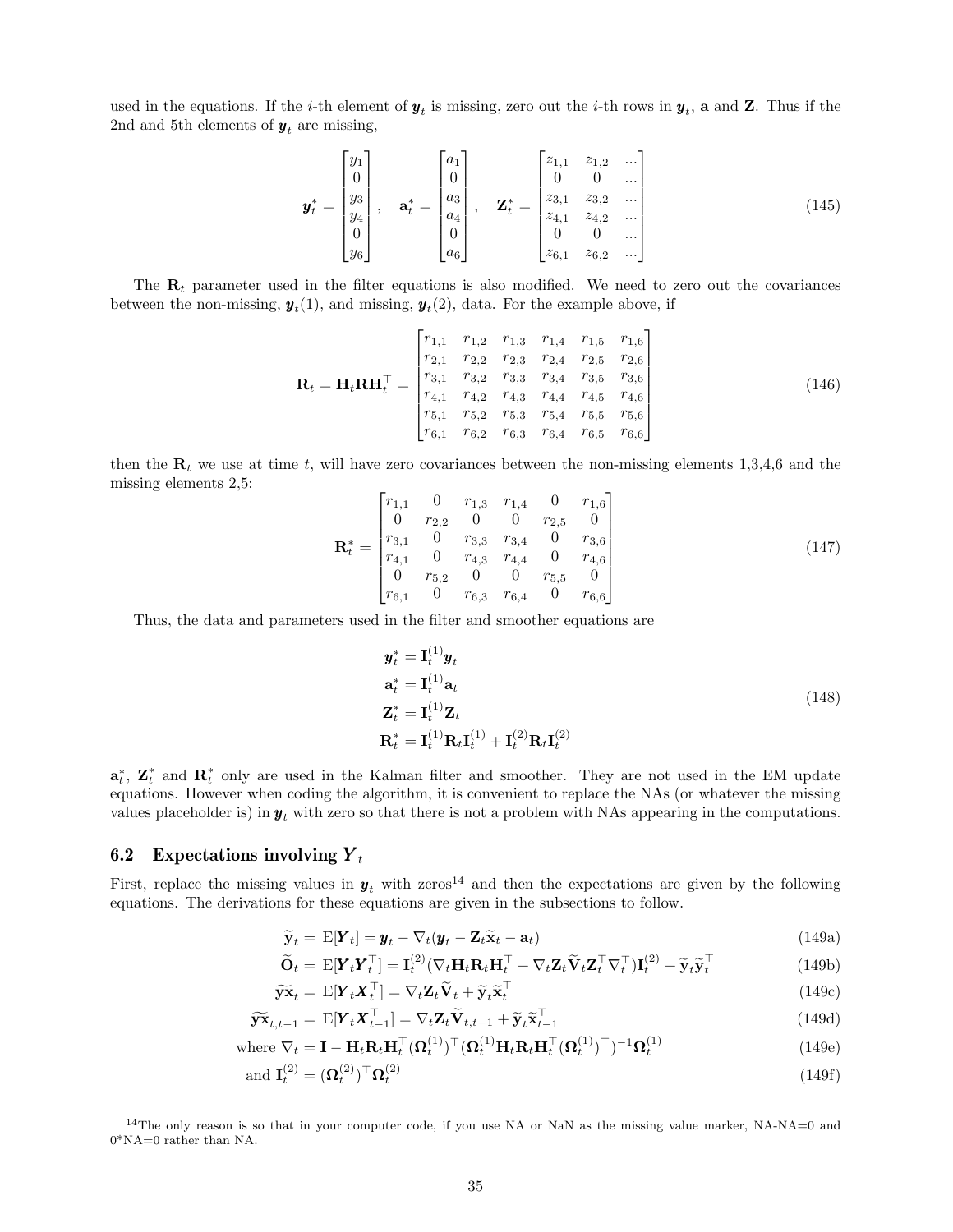If  $\mathbf{y}_t$  is all missing,  $\mathbf{\Omega}_t^{(1)}$  is a  $0 \times n$  matrix, and we define  $(\mathbf{\Omega}_t^{(1)})^{\top} (\mathbf{\Omega}_t^{(1)} \mathbf{R} (\mathbf{\Omega}_t^{(1)})^{\top})^{-1} \mathbf{\Omega}_t^{(1)}$  to be a  $n \times n$  matrix of zeros. If  $\mathbf{R}_t$  is diagonal, then  $\mathbf{R}_t(\mathbf{\Omega}_t^{(1)})^\top (\mathbf{\Omega}_t^{(1)} \mathbf{R}_t(\mathbf{\Omega}_t^{(1)})^\top)^{-1} \mathbf{\Omega}_t^{(1)} = \mathbf{I}_t^{(1)}$  and  $\nabla_t = \mathbf{I}_t^{(2)}$ . This will mean that in  $\tilde{\mathbf{y}}_t$  the  $\mathbf{y}_t(2)$  are given by  $\mathbf{Z}_t \tilde{\mathbf{x}}_t + \mathbf{a}_t$ , as expected when  $\mathbf{y}_t(1)$  and  $\mathbf{y}_t(2)$  are independent.

If there are zeros on the diagonal of  $\mathbf{R}_t$  (section 7), the definition of  $\nabla_t$  is changed slightly from that shown in equation 149. Let  $\mathfrak{V}_t^{(r)}$  be the matrix that extracts the elements of  $\mathbf{y}_t$  where  $\mathbf{y}_t(i)$  is not missing AND  $\mathbf{H}_t \mathbf{R}_t(i,i) \mathbf{H}_t^{\top}$  is not zero. Then

$$
\nabla_t = \mathbf{I} - \mathbf{H}_t \mathbf{R}_t \mathbf{H}_t^\top (\mathbf{U}_t^{(r)})^\top (\mathbf{U}_t^{(r)} \mathbf{H}_t \mathbf{R}_t \mathbf{H}_t^\top (\mathbf{U}_t^{(r)})^\top)^{-1} \mathbf{U}_t^{(r)}
$$
(150)

### 6.3 Derivation of the expected value of  $Y_t$

In the MARSS equation, the observation errors are denoted  $H_t v_t$ .  $v_t$  is a specific realization from a random variable  $V_t$  that is distributed multivariate normal with mean 0 and variance  $\mathbf{R}_t$ .  $V_t$  is not to be confused with  $\tilde{\mathbf{V}}_t$  in equation 141, which is unrelated<sup>15</sup> to  $\mathbf{V}_t$ . If there are no missing values, then we condition on  $\boldsymbol{Y}_t = \boldsymbol{y}_t$  and

$$
E[\boldsymbol{Y}_t|\boldsymbol{Y}(1) = \boldsymbol{y}(1)] = E[\boldsymbol{Y}_t|\boldsymbol{Y}_t = \boldsymbol{y}_t] = \boldsymbol{y}_t
$$
\n(151)

If there are no observed values, then

$$
E[\boldsymbol{Y}_t|\boldsymbol{Y}(1) = \boldsymbol{y}(1)] = E[\boldsymbol{Y}_t] = E[\mathbf{Z}_t\boldsymbol{X}_t + \mathbf{a}_t + \mathbf{V}_t] = \mathbf{Z}_t\tilde{\mathbf{x}}_t + \mathbf{a}_t
$$
\n(152)

If only some of the  $Y_t$  are observed, then we use the conditional probability for a multivariate normal distribution (here shown for a bivariate case):

If, 
$$
\begin{bmatrix} Y_1 \\ Y_2 \end{bmatrix} \sim \text{MVN}\left(\begin{bmatrix} \mu_1 \\ \mu_2 \end{bmatrix}, \begin{bmatrix} \Sigma_{11} & \Sigma_{12} \\ \Sigma_{21} & \Sigma_{22} \end{bmatrix}\right)
$$
 (153)

Then,

$$
(Y_1|Y_1 = y_1) = y_1, \text{ and}
$$
  
\n
$$
(Y_2|Y_1 = y_1) \sim \text{MVN}(\bar{\mu}, \bar{\Sigma}), \text{ where}
$$
  
\n
$$
\bar{\mu} = \mu_2 + \Sigma_{21} \Sigma_{11}^{-1} (y_1 - \mu_1)
$$
  
\n
$$
\bar{\Sigma} = \Sigma_{22} - \Sigma_{21} \Sigma_{11}^{-1} \Sigma_{12}
$$
\n(154)

From this property, we can write down the distribution of  $\boldsymbol{Y}_t$  conditioned on  $\boldsymbol{Y}_t(1) = \boldsymbol{y}_t(1)$  and  $\boldsymbol{X}_t = \boldsymbol{x}_t$ :

$$
\begin{bmatrix} \mathbf{Y}_{t}(1) | \mathbf{X}_{t} = \mathbf{x}_{t} \\ \mathbf{Y}_{t}(2) | \mathbf{X}_{t} = \mathbf{x}_{t} \end{bmatrix} \sim \text{MVN}\left(\begin{bmatrix} \mathbf{\Omega}_{t}^{(1)}(\mathbf{Z}_{t}\mathbf{x}_{t} + \mathbf{a}_{t}) \\ \mathbf{\Omega}_{t}^{(2)}(\mathbf{Z}_{t}\mathbf{x}_{t} + \mathbf{a}_{t}) \end{bmatrix}, \begin{bmatrix} (\mathbf{H}_{t}\mathbf{R}_{t}\mathbf{H}_{t}^{\top})_{11} & (\mathbf{H}_{t}\mathbf{R}_{t}\mathbf{H}_{t}^{\top})_{12} \\ (\mathbf{H}_{t}\mathbf{R}_{t}\mathbf{H}_{t}^{\top})_{21} & (\mathbf{H}_{t}\mathbf{R}_{t}\mathbf{H}_{t}^{\top})_{22} \end{bmatrix}\right)
$$
\n(155)

Thus,

$$
(\boldsymbol{Y}_t(1)|\boldsymbol{Y}_t(1) = \boldsymbol{y}_t(1), \boldsymbol{X}_t = \boldsymbol{x}_t) = \boldsymbol{\Omega}_t^{(1)} \boldsymbol{y}_t \text{ and}
$$
  
\n
$$
(\boldsymbol{Y}_t(2)|\boldsymbol{Y}_t(1) = \boldsymbol{y}_t(1), \boldsymbol{X}_t = \boldsymbol{x}_t) \sim \text{MVN}(\ddot{\mu}, \ddot{\Sigma}) \text{ where}
$$
  
\n
$$
\ddot{\mu} = \boldsymbol{\Omega}_t^{(2)} (\mathbf{Z}_t \boldsymbol{x}_t + \mathbf{a}_t) + \ddot{\mathbf{R}}_{t,21} (\ddot{\mathbf{R}}_{t,11})^{-1} \boldsymbol{\Omega}_t^{(1)} (\boldsymbol{y}_t - \mathbf{Z}_t \boldsymbol{x}_t - \mathbf{a}_t)
$$
  
\n
$$
\ddot{\Sigma} = \ddot{\mathbf{R}}_{t,22} - \ddot{\mathbf{R}}_{t,21} (\ddot{\mathbf{R}}_{t,11})^{-1} \ddot{\mathbf{R}}_{t,12}
$$
  
\n
$$
\ddot{\mathbf{R}}_t = \mathbf{H}_t \mathbf{R}_t \mathbf{H}_t^\top
$$
\n(156)

Note that since we are conditioning on  $\mathbf{X}_t = \mathbf{x}_t$ , we can replace Y (all data from time 1 to T) by  $\mathbf{Y}_t$  (data at time  $t$ ) in the conditional:

$$
\mathrm{E}[\boldsymbol{Y}_t|\boldsymbol{Y}(1)=\boldsymbol{y}(1),\boldsymbol{X}_t=\boldsymbol{x}_t]=\ \mathrm{E}[\boldsymbol{Y}_t|\boldsymbol{Y}_t(1)=\boldsymbol{y}_t(1),\boldsymbol{X}_t=\boldsymbol{x}_t].
$$

<sup>&</sup>lt;sup>15</sup>I apologize for the confusing notation, but  $\tilde{V}_t$  and  $V_t$  are somewhat standard in the MARSS literature and it is standard to use a capital letter to refer to a random variable. Thus  $V_t$  would be the standard way to refer to the random variable associated with  $\mathbf{v}_t$ .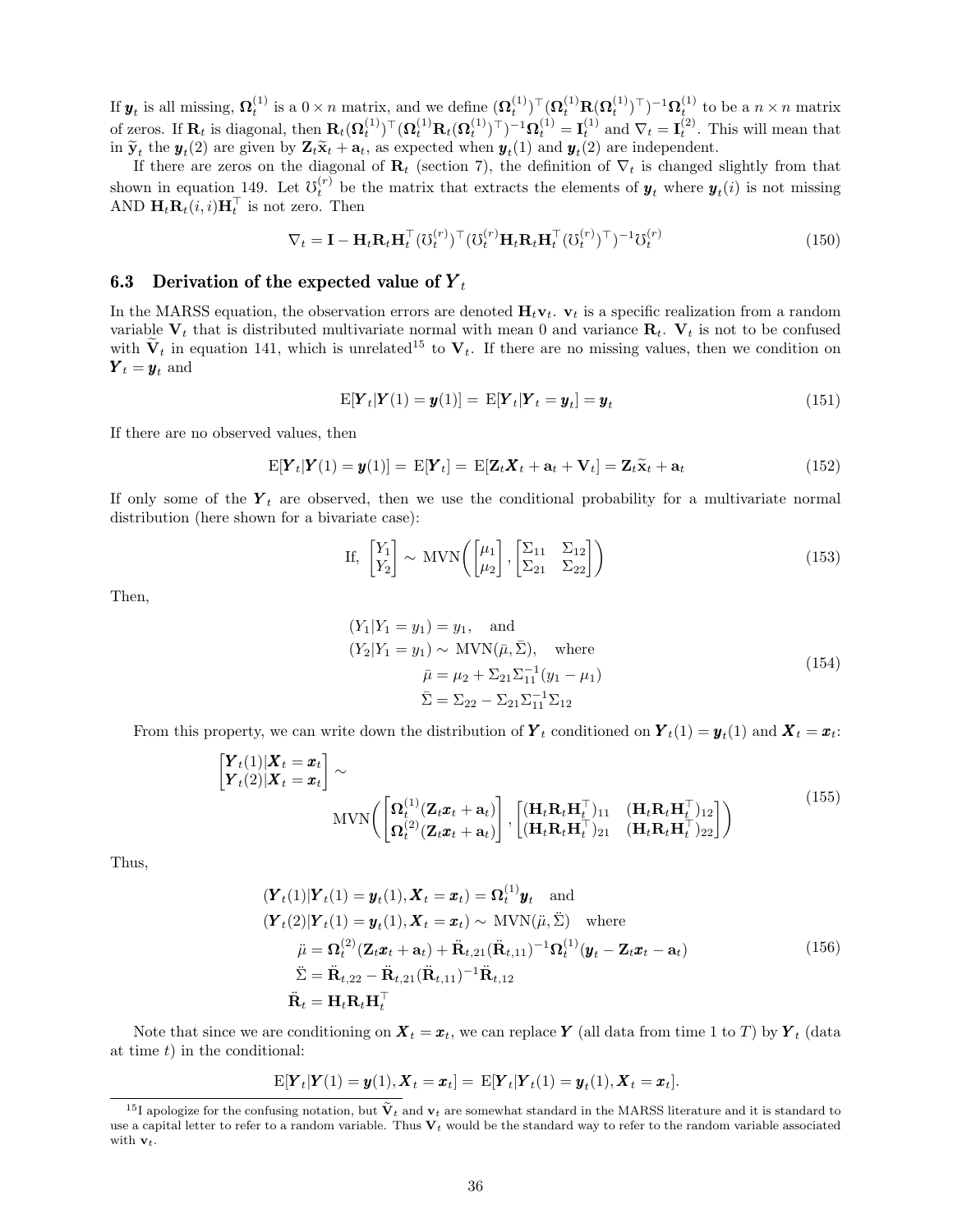From this and the distributions in equation 156, we can write down  $\tilde{\mathbf{y}}_t = \text{E}[\mathbf{Y}_t|\mathbf{Y}(1) = \mathbf{y}(1), \Theta_j]$ :

$$
\widetilde{\mathbf{y}}_t = \mathbf{E}_{XY}[\mathbf{Y}_t|\mathbf{Y}(1) = \mathbf{y}(1)]
$$
\n
$$
= \int_{\mathbf{x}_t} \int_{\mathbf{y}_t} \mathbf{y}_t f(\mathbf{y}_t|\mathbf{y}_t(1), \mathbf{x}_t) d\mathbf{y}_t f(\mathbf{x}_t) d\mathbf{x}_t
$$
\n
$$
= \mathbf{E}_X[\mathbf{E}_{Y|x}[\mathbf{Y}_t|\mathbf{Y}_t(1) = \mathbf{y}_t(1), \mathbf{X}_t = \mathbf{x}_t]]
$$
\n
$$
= \mathbf{E}_X[\mathbf{y}_t - \nabla_t(\mathbf{y}_t - \mathbf{Z}_t \mathbf{X}_t - \mathbf{a}_t)]
$$
\n
$$
= \mathbf{y}_t - \nabla_t(\mathbf{y}_t - \mathbf{Z}_t \widetilde{\mathbf{X}}_t - \mathbf{a}_t)
$$
\nwhere  $\nabla_t = \mathbf{I} - \ddot{\mathbf{R}}_t (\mathbf{\Omega}_t^{(1)})^\top (\ddot{\mathbf{R}}_{t,11})^{-1} \mathbf{\Omega}_t^{(1)}$ \n
$$
(157)
$$

 $(\Omega_t^{(1)})^{\top} (\ddot{\mathbf{R}}_{t,11})^{-1} \Omega_t^{(1)}$  is a  $n \times n$  matrix with 0s in the non-(11) positions. If the k-th element of  $\mathbf{y}_t$  is observed, then k-th row and column of  $\nabla_t$  will be zero. Thus if there are no missing values at time  $t$ ,  $\nabla_t = \mathbf{I} - \mathbf{I} = 0$ . If there are no observed values at time t,  $\nabla_t$  will reduce to **I**.

#### 6.4 Derivation of the expected value of  ${Y}_t {Y}_t^\top$ t

The following outlines a<sup>16</sup> derivation. If there are no missing values, then we condition on  $\boldsymbol{Y}_t = \boldsymbol{y}_t$  and

$$
\mathbf{E}[\boldsymbol{Y}_t \boldsymbol{Y}_t^\top | \boldsymbol{Y}(1) = \boldsymbol{y}(1)] = \mathbf{E}[\boldsymbol{Y}_t \boldsymbol{Y}_t^\top | \boldsymbol{Y}_t = \boldsymbol{y}_t] = \boldsymbol{y}_t \boldsymbol{y}_t^\top.
$$
\n(158)

If there are no observed values at time  $t$ , then

$$
\begin{split} \mathbf{E}[\mathbf{Y}_{t}\mathbf{Y}_{t}^{\top}] \\ &= \text{var}[\mathbf{Z}_{t}\mathbf{X}_{t} + \mathbf{a}_{t} + \mathbf{H}_{t}\mathbf{V}_{t}] + \mathbf{E}[\mathbf{Z}_{t}\mathbf{X}_{t} + \mathbf{a}_{t} + \mathbf{H}_{t}\mathbf{V}_{t}] \mathbf{E}[\mathbf{Z}_{t}\mathbf{X}_{t} + \mathbf{a}_{t} + \mathbf{H}_{t}\mathbf{V}_{t}]^{\top} \\ &= \text{var}[\mathbf{V}_{t}] + \text{var}[\mathbf{Z}_{t}\mathbf{X}_{t}] + (\mathbf{E}[\mathbf{Z}_{t}\mathbf{X}_{t} + \mathbf{a}_{t}] + \mathbf{E}[\mathbf{H}_{t}\mathbf{V}_{t}])(\mathbf{E}[\mathbf{Z}_{t}\mathbf{X}_{t} + \mathbf{a}_{t}] + \mathbf{E}[\mathbf{H}_{t}\mathbf{V}_{t}])^{\top} \\ &= \ddot{\mathbf{R}}_{t} + \mathbf{Z}_{t}\tilde{\mathbf{V}}_{t}\mathbf{Z}_{t}^{\top} + (\mathbf{Z}_{t}\tilde{\mathbf{x}}_{t} + \mathbf{a}_{t})(\mathbf{Z}_{t}\tilde{\mathbf{x}}_{t} + \mathbf{a}_{t})^{\top} \end{split} \tag{159}
$$

When only some of the  $Y_t$  are observed, we use again the conditional probability of a multivariate normal (equation 153). From this property, we know that

$$
\operatorname{var}_{Y|x}[\mathbf{Y}_{t}(2)|\mathbf{Y}_{t}(1) = \mathbf{y}_{t}(1), \mathbf{X}_{t} = \mathbf{x}_{t}] = \ddot{\mathbf{R}}_{t,22} - \ddot{\mathbf{R}}_{t,21}(\ddot{\mathbf{R}}_{t,11})^{-1}\ddot{\mathbf{R}}_{t,12},
$$
  
\n
$$
\operatorname{var}_{Y|x}[\mathbf{Y}_{t}(1)|\mathbf{Y}_{t}(1) = \mathbf{y}_{t}(1), \mathbf{X}_{t} = \mathbf{x}_{t}] = 0
$$
  
\nand 
$$
\operatorname{cov}_{Y|x}[\mathbf{Y}_{t}(1), \mathbf{Y}_{t}(2)|\mathbf{Y}_{t}(1) = \mathbf{y}_{t}(1), \mathbf{X}_{t} = \mathbf{x}_{t}] = 0
$$

Thus 
$$
\operatorname{var}_{Y|x}[\boldsymbol{Y}_t|\boldsymbol{Y}_t(1) = \boldsymbol{y}_t(1), \boldsymbol{X}_t = \boldsymbol{x}_t]
$$
  
\n
$$
= (\boldsymbol{\Omega}_t^{(2)})^\top (\ddot{\mathbf{R}}_{t,22} - \ddot{\mathbf{R}}_{t,21} (\ddot{\mathbf{R}}_{t,11})^{-1} \ddot{\mathbf{R}}_{t,12}) \boldsymbol{\Omega}_t^{(2)}
$$
\n
$$
= (\boldsymbol{\Omega}_t^{(2)})^\top (\boldsymbol{\Omega}_t^{(2)} \ddot{\mathbf{R}}_t (\boldsymbol{\Omega}_t^{(2)})^\top - \boldsymbol{\Omega}_t^{(2)} \ddot{\mathbf{R}}_t (\boldsymbol{\Omega}_t^{(1)})^\top (\ddot{\mathbf{R}}_{t,11})^{-1} \boldsymbol{\Omega}_t^{(1)} \ddot{\mathbf{R}}_t (\boldsymbol{\Omega}_t^{(2)})^\top) \boldsymbol{\Omega}_t^{(2)}
$$
\n
$$
= \mathbf{I}_t^{(2)} (\ddot{\mathbf{R}}_t - \ddot{\mathbf{R}}_t (\boldsymbol{\Omega}_t^{(1)})^\top (\ddot{\mathbf{R}}_{t,11})^{-1} \boldsymbol{\Omega}_t^{(1)} \ddot{\mathbf{R}}_t) \mathbf{I}_t^{(2)}
$$
\n
$$
= \mathbf{I}_t^{(2)} \nabla_t \ddot{\mathbf{R}}_t \mathbf{I}_t^{(2)}
$$
\n(160)

The  $I_t^{(2)}$  bracketing both sides is zero-ing out the rows and columns corresponding to the  $y_t(1)$  values. Now we can compute the  $E_{XY}[\boldsymbol{Y}_t \boldsymbol{Y}_t^\top | \boldsymbol{Y}(1) = \boldsymbol{y}(1)]$ . The subscripts are added to the E to emphasize that

<sup>&</sup>lt;sup>16</sup>The following derivations are painfully ugly. There are surely more elegant ways to do this; at least, there must be more elegant notations.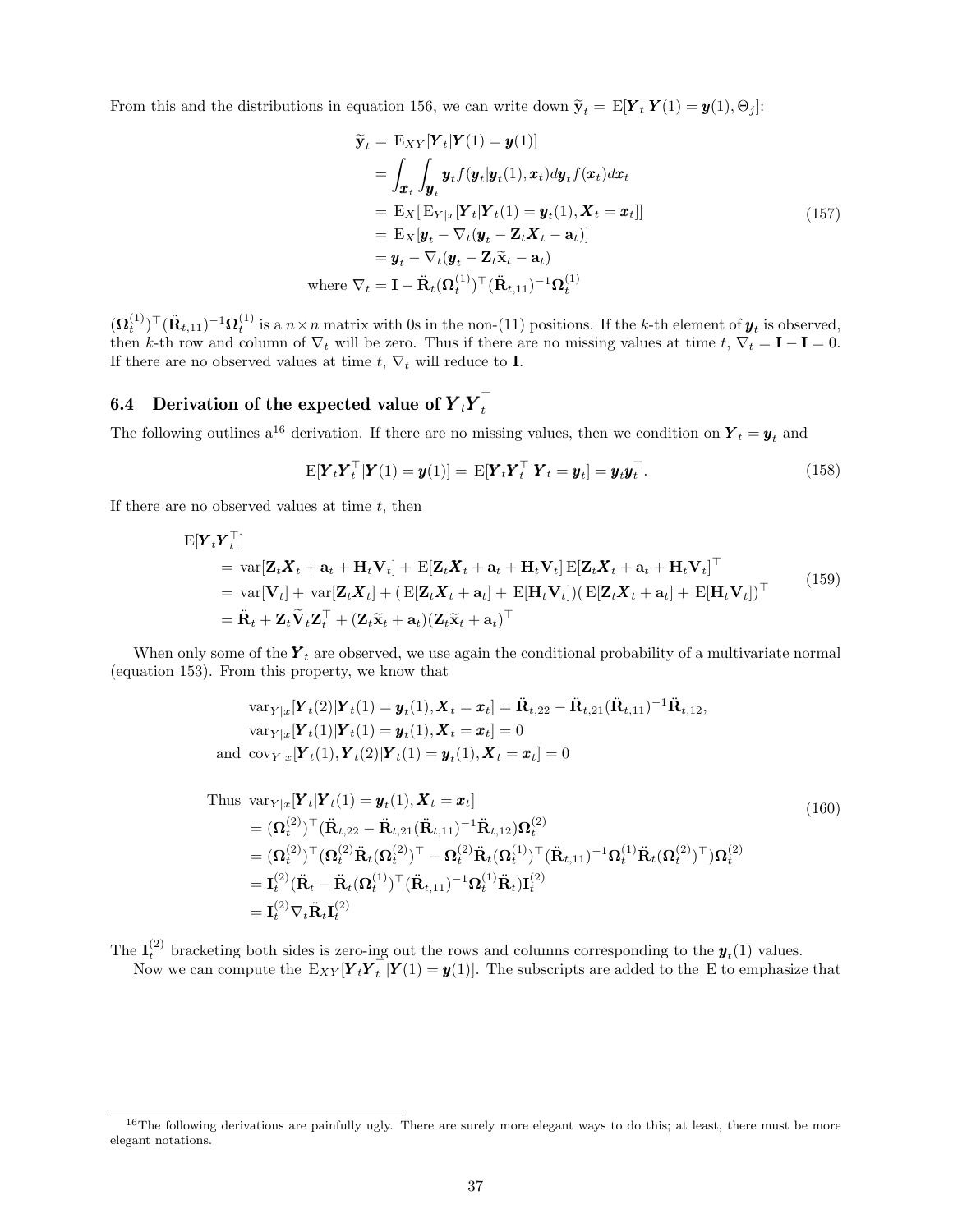we are breaking the multivariate expectation into an inner and outer expectation.

$$
\widetilde{\mathbf{O}}_t = \mathbf{E}_{XY}[\mathbf{Y}_t \mathbf{Y}_t^\top | \mathbf{Y}(1) = \mathbf{y}(1)] = \mathbf{E}_X[\mathbf{E}_{Y|x}[\mathbf{Y}_t \mathbf{Y}_t^\top | \mathbf{Y}_t(1) = \mathbf{y}_t(1), \mathbf{X}_t = \mathbf{x}_t]]
$$
\n
$$
= \mathbf{E}_X[\text{var}_{Y|x}[\mathbf{Y}_t | \mathbf{Y}_t(1) = \mathbf{y}_t(1), \mathbf{X}_t = \mathbf{x}_t]
$$
\n
$$
+ \mathbf{E}_{Y|x}[\mathbf{Y}_t | \mathbf{Y}_t(1) = \mathbf{y}_t(1), \mathbf{X}_t = \mathbf{x}_t] \mathbf{E}_{Y|x}[\mathbf{Y}_t | \mathbf{Y}_t(1) = \mathbf{y}_t(1), \mathbf{X}_t = \mathbf{x}_t]^\top]
$$
\n
$$
= \mathbf{E}_X[\mathbf{I}_t^{(2)} \nabla_t \ddot{\mathbf{R}}_t \mathbf{I}_t^{(2)}] + \mathbf{E}_X[(\mathbf{y}_t - \nabla_t (\mathbf{y}_t - \mathbf{Z}_t \mathbf{X}_t - \mathbf{a}_t)) (\mathbf{y}_t - \nabla_t (\mathbf{y}_t - \mathbf{Z}_t \mathbf{X}_t - \mathbf{a}_t))^\top] \qquad (161)
$$
\n
$$
= \mathbf{I}_t^{(2)} \nabla_t \ddot{\mathbf{R}}_t \mathbf{I}_t^{(2)} + \text{var}_X [\mathbf{y}_t - \nabla_t (\mathbf{y}_t - \mathbf{Z}_t \mathbf{X}_t - \mathbf{a}_t)]
$$
\n
$$
+ \mathbf{E}_X[\mathbf{y}_t - \nabla_t (\mathbf{y}_t - \mathbf{Z}_t \mathbf{X}_t - \mathbf{a}_t)] \mathbf{E}_X[\mathbf{y}_t - \nabla_t (\mathbf{y}_t - \mathbf{Z}_t \mathbf{X}_t - \mathbf{a}_t)]^\top
$$
\n
$$
= \mathbf{I}_t^{(2)} \nabla_t \ddot{\mathbf{R}}_t \mathbf{I}_t^{(2)} + \mathbf{I}_t^{(2)} \nabla_t \math
$$

Thus,

and

$$
\widetilde{\mathbf{O}}_t = \mathbf{I}_t^{(2)} (\nabla_t \ddot{\mathbf{R}}_t + \nabla_t \mathbf{Z}_t \widetilde{\mathbf{V}}_t \mathbf{Z}_t^\top \nabla_t^\top) \mathbf{I}_t^{(2)} + \widetilde{\mathbf{y}}_t \widetilde{\mathbf{y}}_t^\top
$$
\n(162)

$$
\text{var}_{XY}[\mathbf{Y}_t|\mathbf{Y}_t(1) = \mathbf{y}_t(1)] = \mathbf{I}_t^{(2)} (\nabla_t \ddot{\mathbf{R}}_t + \nabla_t \mathbf{Z}_t \widetilde{\mathbf{V}}_t \mathbf{Z}_t^\top \nabla_t^\top) \mathbf{I}_t^{(2)} \tag{163}
$$

The variance can be decomposed into two parts via the law of total variance:

 $\text{var}_{XY}[\mathbf{Y}_t | \mathbf{Y}_t(1) = \mathbf{y}_t(1)] = \text{E}_X[\text{var}_{Y|x}[\mathbf{Y}_t | \mathbf{Y}_t(1) = \mathbf{y}_t(1), \mathbf{X}_t]] + \text{var}_X[\text{E}_{Y|x}[\mathbf{Y}_t | \mathbf{Y}_t(1) = \mathbf{y}_t(1), \mathbf{X}_t]]$  (164) Using equations 164, 160, and 163, we can solve for the variance (over  $x_t$ ) of the expected value of  $Y_t|Y_t(1) =$  $\mathbf{y}_t(1)$  conditioned on  $\mathbf{X}_t = \mathbf{x}_t$ :

$$
\begin{split} \text{var}_{X}[\mathbf{E}_{Y|x}[\mathbf{Y}_{t}(\mathbf{1}) = \mathbf{y}_{t}(1), \mathbf{X}_{t}]] \\ &= \text{var}_{XY}[\mathbf{Y}_{t}|\mathbf{Y}_{t}(1) = \mathbf{y}_{t}(1)] - \mathbf{E}_{X}[\text{var}_{Y|x}[\mathbf{Y}_{t}|\mathbf{Y}_{t}(1) = \mathbf{y}_{t}(1), \mathbf{X}_{t}]] \\ &= \mathbf{I}_{t}^{(2)}(\nabla_{t}\ddot{\mathbf{R}}_{t} + \nabla_{t}\mathbf{Z}_{t}\widetilde{\mathbf{V}}_{t}\mathbf{Z}_{t}^{\top}\nabla_{t}^{\top})\mathbf{I}_{t}^{(2)} - \mathbf{I}_{t}^{(2)}\nabla_{t}\ddot{\mathbf{R}}_{t}\mathbf{I}_{t}^{(2)} \\ &= \mathbf{I}_{t}^{(2)}\nabla_{t}\mathbf{Z}_{t}\widetilde{\mathbf{V}}_{t}\mathbf{Z}_{t}^{\top}\nabla_{t}^{\top}\mathbf{I}_{t}^{(2)} \end{split} \tag{165}
$$

Though this variance is not used in the EM algoritm, it gives us the confidence intervals for the expected value of missing data while the variance of  $Y_t|Y_t(1) = y_t(1)$  gives us the prediction intervals for missing data.

#### 6.5 Derivation of the expected value of  ${Y}_{t} {X}_{t}^{\top}$ t

If there are no missing values, then we condition on  $Y_t = y_t$  and

$$
\mathbf{E}[\boldsymbol{Y}_t \boldsymbol{X}_t^\top | \boldsymbol{Y}(1) = \boldsymbol{y}(1)] = \boldsymbol{y}_t \mathbf{E}[\boldsymbol{X}_t^\top] = \boldsymbol{y}_t \widetilde{\mathbf{x}}_t^\top
$$
\n(166)

If there are no observed values at time  $t$ , then

$$
E[\boldsymbol{Y}_t \boldsymbol{X}_t^\top | \boldsymbol{Y}(1) = \boldsymbol{y}(1)]
$$
  
\n
$$
= E[(\boldsymbol{Z}_t \boldsymbol{X}_t + \boldsymbol{a}_t + \boldsymbol{V}_t) \boldsymbol{X}_t^\top]
$$
  
\n
$$
= E[\boldsymbol{Z}_t \boldsymbol{X}_t \boldsymbol{X}_t^\top + \boldsymbol{a}_t \boldsymbol{X}_t^\top + \boldsymbol{V}_t \boldsymbol{X}_t^\top]
$$
  
\n
$$
= \boldsymbol{Z}_t \widetilde{\boldsymbol{P}}_t + \boldsymbol{a}_t \widetilde{\boldsymbol{x}}_t^\top + \operatorname{cov}[\boldsymbol{V}_t, \boldsymbol{X}_t] + E[\boldsymbol{V}_t] E[\boldsymbol{X}_t]^\top
$$
  
\n
$$
= \boldsymbol{Z}_t \widetilde{\boldsymbol{P}}_t + \boldsymbol{a}_t \widetilde{\boldsymbol{x}}_t^\top
$$
\n(167)

Note that  $V_t$  and  $\boldsymbol{X}_t$  are independent (equation 1).  $E[V_t] = 0$  and  $cov[V_t, \boldsymbol{X}_t] = 0$ . Now we can compute the  $E_{XY}[\boldsymbol{Y}_t \boldsymbol{X}_t^\top | \boldsymbol{Y}_1] = \boldsymbol{y}(1)].$ 

$$
\widetilde{\mathbf{y}}\widetilde{\mathbf{x}}_t = \mathbf{E}_{XY}[\mathbf{Y}_t \mathbf{X}_t^\top | \mathbf{Y}(1) = \mathbf{y}(1)] \n= \text{cov}[\mathbf{Y}_t, \mathbf{X}_t | \mathbf{Y}_t(1) = \mathbf{y}_t(1)] + \mathbf{E}_{XY}[\mathbf{Y}_t | \mathbf{Y}(1) = \mathbf{y}(1)] \mathbf{E}_{XY}[\mathbf{X}_t^\top | \mathbf{Y}(1) = \mathbf{y}(1)]^\top \n= \text{cov}[\mathbf{y}_t - \nabla_t(\mathbf{y}_t - \mathbf{Z}_t \mathbf{X}_t - \mathbf{a}_t) + \mathbf{V}_t^*, \mathbf{X}_t] + \widetilde{\mathbf{y}}_t \widetilde{\mathbf{x}}_t^\top \n= \text{cov}[\mathbf{y}_t, \mathbf{X}_t] - \text{cov}[\nabla_t \mathbf{y}_t, \mathbf{X}_t] + \text{cov}[\nabla_t \mathbf{Z}_t \mathbf{X}_t, \mathbf{X}_t] + \text{cov}[\nabla_t \mathbf{a}_t, \mathbf{X}_t] \n+ \text{cov}[\mathbf{V}_t^*, \mathbf{X}_t] + \widetilde{\mathbf{y}}_t \widetilde{\mathbf{x}}_t^\top \n= 0 - 0 + \nabla_t \mathbf{Z}_t \widetilde{\mathbf{V}}_t + 0 + 0 + \widetilde{\mathbf{y}}_t \widetilde{\mathbf{x}}_t^\top \n= \nabla_t \mathbf{Z}_t \widetilde{\mathbf{V}}_t + \widetilde{\mathbf{y}}_t \widetilde{\mathbf{x}}_t^\top
$$
\n(168)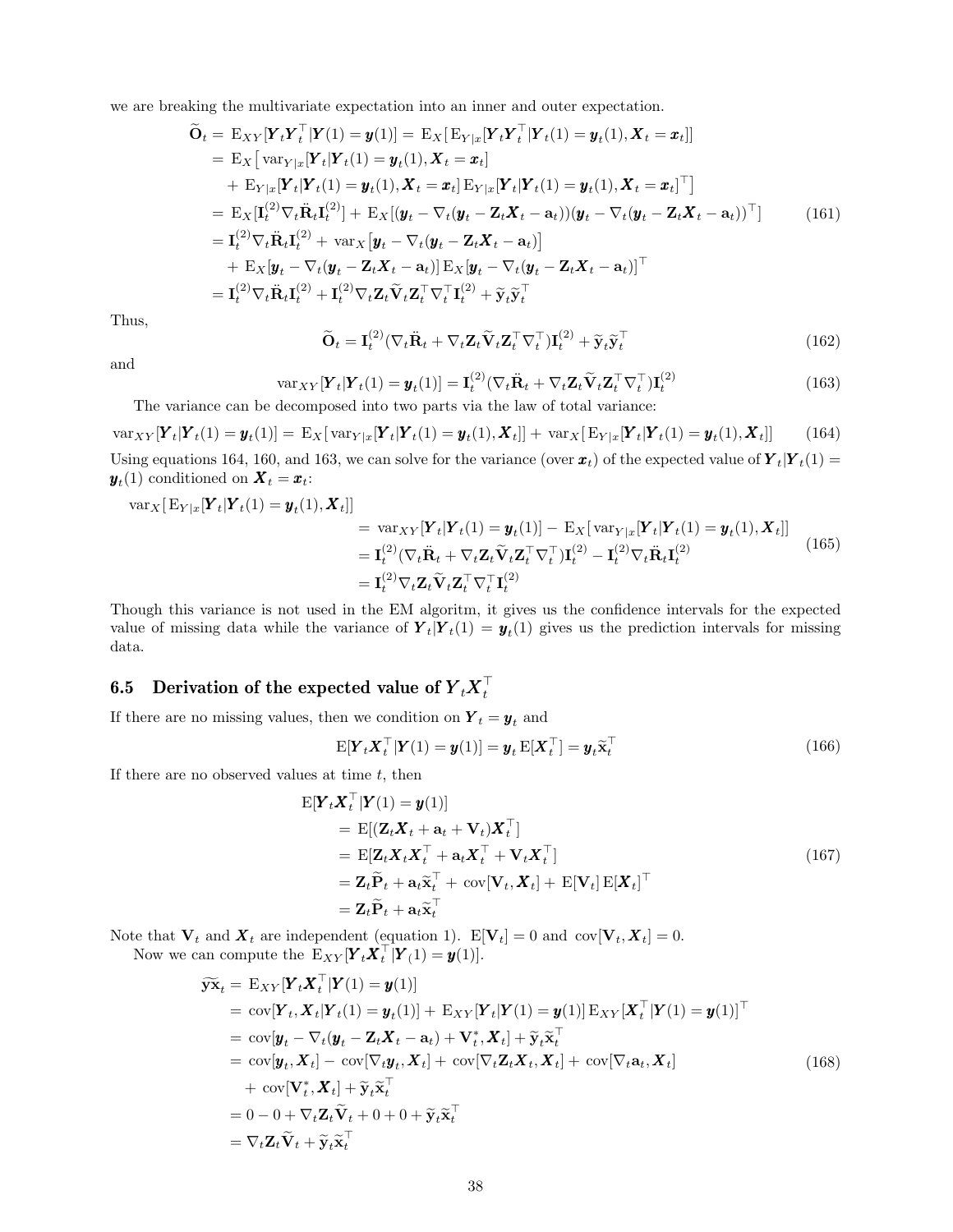This uses the computational formula for covariance:  $E[\underline{Y} \underline{X}^{\top}] = cov[\underline{Y}, \underline{X}] + E[\underline{Y}] E[\underline{X}]^{\top}$ .  $V_t^*$  is a random variable with mean 0 and variance  $\ddot{\mathbf{R}}_{t,22} - \ddot{\mathbf{R}}_{t,21} (\ddot{\mathbf{R}}_{t,11})^{-1} \ddot{\mathbf{R}}_{t,12}$  from equation 156.  $\dot{\mathbf{V}}_t^*$  and  $\boldsymbol{X}_t$  are independent of each other, thus  $\text{cov}[\mathbf{V}_t^*, \boldsymbol{X}_t^\top] = 0.$ 

#### 6.6 Derivation of the expected value of  ${Y}_{t} {X}_{t-}^{\top}$  $t-1$

The derivation of  $E[Y_t X_{t-1}^{\top}]$  is similar to the derivation of  $E[Y_t X_{t-1}^{\top}]$ :

$$
\widetilde{\mathbf{y}}\widetilde{\mathbf{x}}_{t} = \mathbf{E}_{XY}[\mathbf{Y}_{t}\mathbf{X}_{t-1}^{\top}|\mathbf{Y}(1) = \mathbf{y}(1)] \n= \text{cov}[\mathbf{Y}_{t}, \mathbf{X}_{t-1}|\mathbf{Y}_{t}(1) = \mathbf{y}_{t}(1)] + \mathbf{E}_{XY}[\mathbf{Y}_{t}|\mathbf{Y}(1) = \mathbf{y}(1)]\mathbf{E}_{XY}[\mathbf{X}_{t-1}^{\top}|\mathbf{Y}(1) = \mathbf{y}(1)]^{\top} \n= \text{cov}[\mathbf{y}_{t} - \nabla_{t}(\mathbf{y}_{t} - \mathbf{Z}_{t}\mathbf{X}_{t} - \mathbf{a}_{t}) + \mathbf{V}_{t}^{*}, \mathbf{X}_{t-1}] + \widetilde{\mathbf{y}}_{t}\widetilde{\mathbf{x}}_{t-1}^{\top} \n= \text{cov}[\mathbf{y}_{t}, \mathbf{X}_{t-1}] - \text{cov}[\nabla_{t}\mathbf{y}_{t}, \mathbf{X}_{t-1}] + \text{cov}[\nabla_{t}\mathbf{Z}_{t}\mathbf{X}_{t}, \mathbf{X}_{t-1}] \n+ \text{cov}[\nabla_{t}\mathbf{a}_{t}, \mathbf{X}_{t-1}] + \text{cov}[\mathbf{V}_{t}^{*}, \mathbf{X}_{t-1}] + \widetilde{\mathbf{y}}_{t}\widetilde{\mathbf{x}}_{t-1}^{\top} \n= 0 - 0 + \nabla_{t}\mathbf{Z}_{t}\widetilde{\mathbf{V}}_{t,t-1} + 0 + 0 + \widetilde{\mathbf{y}}_{t}\widetilde{\mathbf{x}}_{t-1}^{\top} \n= \nabla_{t}\mathbf{Z}_{t}\widetilde{\mathbf{V}}_{t,t-1} + \widetilde{\mathbf{y}}_{t}\widetilde{\mathbf{x}}_{t-1}^{\top}
$$
\n(169)

### 7 Degenerate variance models

It is possible that the model has deterministic and probabilistic elements; mathematically this means that either  $G_t$ ,  $H_t$  or F have all zero rows, and this means that some of the observation or state processes are deterministic. Such models often arise when a MAR-p is put into MARSS-1 form. Assuming the model is solvable (one solution and not over-determined), we can modify the Kalman smoother and EM algorithm to handle models with deterministic elements.

The motivation behind the degenerate variance modification is that we want to use one set of EM update equations for all models in the MARSS class—regardless of whether they are partially or fully degenerate. The difficulties arise in getting the **u** and  $\xi$  update equations. If we were to fix these or make  $\xi$  stochastic (a fixed mean and fixed variance), most of the trouble in this section could be avoided. However, fixing  $\xi$  or making it stochastic is putting a prior on it and placing a prior on the variance-covariance structure of  $\xi$  that conflicts logically with the model is often both unavoidable (since the correct variance-covariance structure depends on the parameters you are trying to estimate) and disastrous to one's estimation although the problem is often difficult to detect especially with long time series. Many papers have commented on this subtle problem. So, we want to be able to estimate  $\xi$  so we do not have to specify  $\Lambda$  (because we remove it from the model). Note that in a univariate x model (one state),  $\Lambda$  is just a variance so we do not run into this trouble. The problems arise when  $x$  is multivariate ( $>1$  state) and then we have to deal with the variance-covariance structure of the initial states.

#### 7.1 Rewriting the state and observation models for degenerate variance systems

Let's start with an example:

$$
\mathbf{R}_t = \begin{bmatrix} 1 & .2 \\ .2 & 1 \end{bmatrix} \text{ and } \mathbf{H}_t = \begin{bmatrix} 1 & 0 \\ 0 & 0 \\ 0 & 1 \end{bmatrix}
$$
(170)

Let  $\mathbf{\Omega}_{t,r}^+$  be a  $p \times n$  matrix that extracts the p non-zero rows from  $\mathbf{H}_t$ . The diagonal matrix  $(\mathbf{\Omega}_{t,r}^+)^\top \mathbf{\Omega}_{t,r}^+ \equiv \mathbf{I}_{t,r}^+$ is a diagonal matrix that can zero out the  $H_t$  zero rows in any n row matrix.

$$
\begin{aligned}\n\boldsymbol{\Omega}_{t,r}^{+} &= \begin{bmatrix} 1 & 0 & 0 \\ 0 & 0 & 1 \end{bmatrix} & \mathbf{I}_{t,r}^{+} = (\boldsymbol{\Omega}_{t,r}^{+})^{\top} \boldsymbol{\Omega}_{t,r}^{+} = \begin{bmatrix} 1 & 0 & 0 \\ 0 & 0 & 0 \\ 0 & 0 & 1 \end{bmatrix} \\
\boldsymbol{y}_{t}^{+} &= \boldsymbol{\Omega}_{t,r}^{+} \boldsymbol{y}_{t}\n\end{aligned} \tag{171}
$$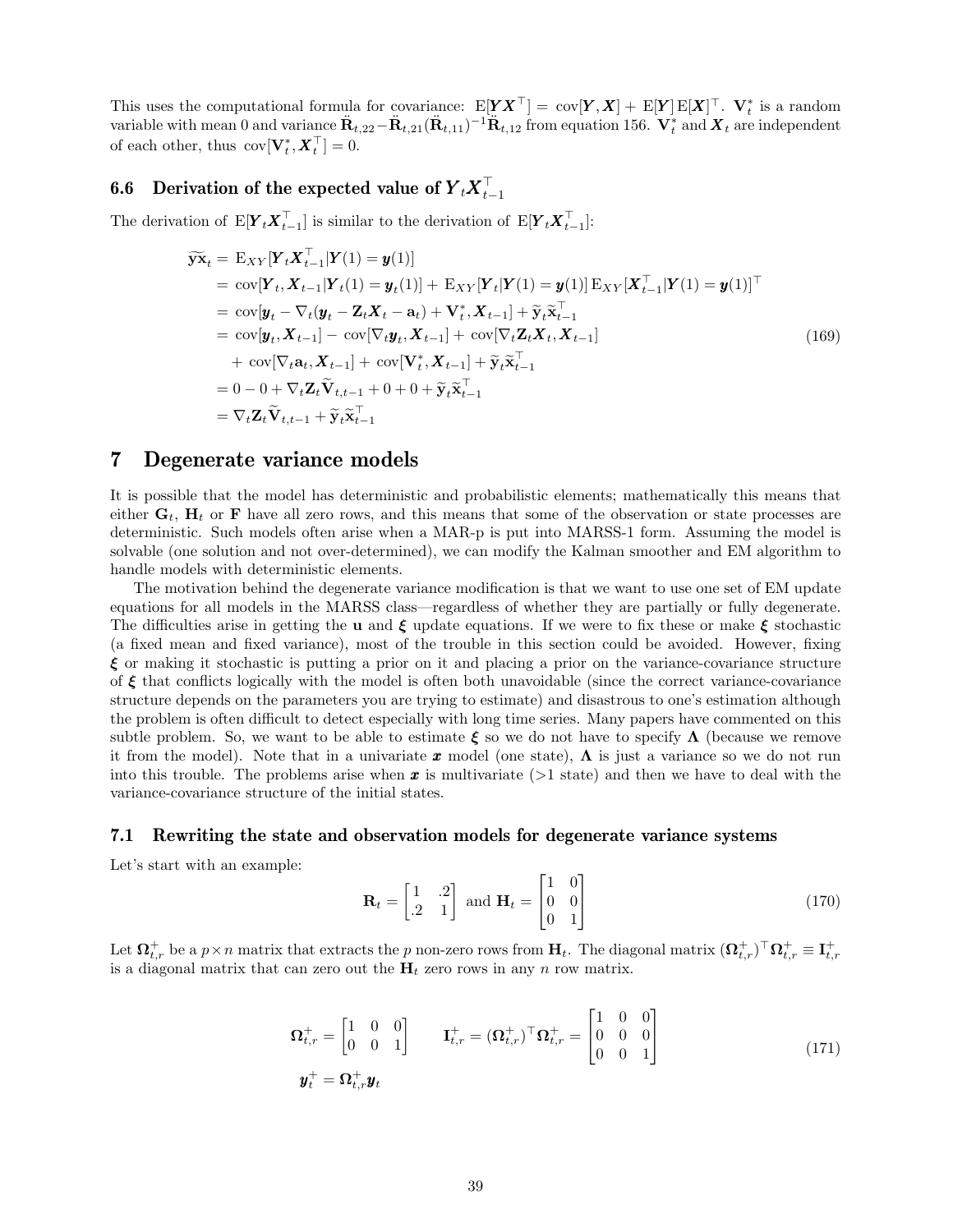Let  $\mathbf{\Omega}_{t,r}^{(0)}$  be a  $(n-p) \times n$  matrix that extracts the  $n-p$  zero rows from  $\mathbf{H}_t$ . For the example above,

$$
\mathbf{\Omega}_{t,r}^{(0)} = \begin{bmatrix} 0 & 1 & 0 \end{bmatrix} \qquad \mathbf{I}_{t,r}^{(0)} = (\mathbf{\Omega}_{t,r}^{(0)})^\top \mathbf{\Omega}_{t,r}^{(0)} = \begin{bmatrix} 0 & 0 & 0 \\ 0 & 1 & 0 \\ 0 & 0 & 0 \end{bmatrix}
$$
\n
$$
\mathbf{y}_{t}^{(0)} = \mathbf{\Omega}_{t,r}^{(0)} \mathbf{y}_{t} \qquad (172)
$$

Similarly,  $\mathbf{\Omega}_{t,q}^+$  extracts the non-zero rows from  $\mathbf{G}_t$  and  $\mathbf{\Omega}_{t,q}^{(0)}$  extracts the zero rows.  $\mathbf{I}_{t,q}^+$  and  $\mathbf{I}_{t,q}^{(0)}$  are defined similarly.

Using these definitions, we can rewrite the state process part of the MARSS model by separating out the deterministic parts:

$$
\mathbf{x}_{t}^{(0)} = \mathbf{\Omega}_{t,q}^{(0)} \mathbf{x}_{t} = \mathbf{\Omega}_{t,q}^{(0)} (\mathbf{B}_{t} \mathbf{x}_{t-1} + \mathbf{u}_{t})
$$
\n
$$
\mathbf{x}_{t}^{+} = \mathbf{\Omega}_{t,q}^{+} \mathbf{x}_{t} = \mathbf{\Omega}_{t,q}^{+} (\mathbf{B}_{t} \mathbf{x}_{t-1} + \mathbf{u}_{t} + \mathbf{G}_{t} \mathbf{w}_{t})
$$
\n
$$
\mathbf{w}_{t}^{+} \sim \text{MVN}(0, \mathbf{Q}_{t})
$$
\n
$$
\mathbf{x}_{0} \sim \text{MVN}(\xi, \Lambda)
$$
\n(173)

Similarly, we can rewrite the observation process part of the MARSS model by separating out the parts with no observation error:

$$
\mathbf{y}_t^{(0)} = \mathbf{\Omega}_{t,r}^{(0)} \mathbf{y}_t = \mathbf{\Omega}_{t,r}^{(0)} (\mathbf{Z}_t \mathbf{x}_t + \mathbf{a}_t) \n= \mathbf{\Omega}_{t,r}^{(0)} (\mathbf{Z}_t \mathbf{I}_{t,q}^+ \mathbf{x}_t + \mathbf{Z}_t \mathbf{I}_{t,q}^{(0)} \mathbf{x}_t + \mathbf{a}_t) \n\mathbf{y}_t^+ = \mathbf{\Omega}_{t,r}^+ \mathbf{y}_t = \mathbf{\Omega}_{t,r}^+ (\mathbf{Z}_t \mathbf{x}_t + \mathbf{a}_t + \mathbf{H}_t \mathbf{v}_t) \n= \mathbf{\Omega}_{t,r}^+ (\mathbf{Z}_t \mathbf{I}_{t,q}^+ \mathbf{x}_t + \mathbf{Z}_t \mathbf{I}_{t,q}^{(0)} \mathbf{x}_t + \mathbf{a}_t + \mathbf{H}_t \mathbf{v}_t) \n\mathbf{v}_t^+ \sim \text{MVN}(0, \mathbf{R}_t)
$$
\n(174)

I am treating  $\Lambda$  as fully stochastic for this example, but in general F might have 0 rows.

In order for this to be solvable using an EM algorithm with the Kalman filter, we require that no estimated **B** or **u** elements appear in the equation for  $y_t^{(0)}$ . Since the  $y_t^{(0)}$  do not appear in the likelihood function (since  $\mathbf{H}_t^{(0)} = 0$ ,  $\mathbf{y}_t^{(0)}$  would not affect the estimate for the parameters appearing in the  $\mathbf{y}_t^{(0)}$  equation. This translates to the following constraints,  $(1_{1\times m} \otimes \Omega_{t,r}^{(0)} \mathbf{Z}_t \mathbf{I}_{t,q}^{(0)}) \mathbf{D}_{t,b}$  is all zeros and  $\Omega_{t,r}^{(0)} \mathbf{Z}_t \mathbf{I}_{t,q}^{(0)} \mathbf{D}_u$  is all zeros. Also notice that  $\Omega_{t,r}^{(0)}\mathbf{Z}_t$  and  $\Omega_{t,r}^{(0)}\mathbf{a}_t$  appear in the  $\mathbf{y}^{(0)}$  equation and not in the  $\mathbf{y}^+$  equation. This means that  $\mathbf{\Omega}_{t,r}^{(0)}\mathbf{Z}_t$  and  $\mathbf{\Omega}_{t,r}^{(0)}\mathbf{a}_t$  must be only fixed terms.

In summary, the degenerate model becomes

$$
\mathbf{x}_{t}^{(0)} = \mathbf{B}_{t}^{(0)} \mathbf{x}_{t-1} + \mathbf{u}_{t}^{(0)} \n\mathbf{x}_{t}^{+} = \mathbf{B}_{t}^{+} \mathbf{x}_{t-1} + \mathbf{u}_{t}^{+} + \mathbf{G}_{t}^{+} \mathbf{w}_{t} \n\mathbf{w}_{t} \sim \text{MVN}(0, \mathbf{Q}_{t}) \n\mathbf{x}_{0} \sim \text{MVN}(\boldsymbol{\xi}, \boldsymbol{\Lambda}) \n\mathbf{y}_{t}^{(0)} = \mathbf{Z}^{(0)} \mathbf{I}_{q}^{+} \mathbf{x}_{t} + \mathbf{Z}^{(0)} \mathbf{I}_{q}^{(0)} \mathbf{x}_{t} + \mathbf{a}_{t}^{(0)} \n\mathbf{y}_{t}^{+} = \mathbf{Z}_{t}^{+} \mathbf{x}_{t} + \mathbf{a}_{t}^{+} \mathbf{H}_{t}^{+} \mathbf{v}_{t} \n= \mathbf{Z}_{t}^{+} \mathbf{I}_{q}^{+} \mathbf{x}_{t} + \mathbf{Z}_{t}^{+} \mathbf{I}_{q}^{(0)} \mathbf{x}_{t} + \mathbf{a}_{t}^{+} + \mathbf{H}_{t}^{+} \mathbf{v}_{t} \n\mathbf{v}_{t} \sim \text{MVN}(0, \mathbf{R})
$$
\n(175)

where  $\mathbf{B}_t^{(0)} = \mathbf{\Omega}_{t,q}^{(0)} \mathbf{B}_t$  and  $\mathbf{B}_t^+ = \mathbf{\Omega}_{t,q}^+ \mathbf{B}_t$  so that  $\mathbf{B}_t^{(0)}$  are the rows of  $\mathbf{B}_t$  corresponding to the zero rows of  $\mathbf{G}_t$ and  $\mathbf{B}_t^+$  are the rows of  $\mathbf{B}_t$  corresponding to non-zero rows of  $\mathbf{G}_t$ . The other parameters are similarly defined:  ${\bf u}_t^{(0)} = {\bf \Omega}_{t,q}^{(0)}{\bf u}_t \text{ and } {\bf u}_t^+ = {\bf \Omega}_{t,q}^+{\bf u}_t,$   ${\bf Z}_t^{(0)} = {\bf \Omega}_{t,r}^{(0)}{\bf Z}_t \text{ and } {\bf Z}_t^+ = {\bf \Omega}_{t,r}^+{\bf Z}_t,$  and  ${\bf a}_t^{(0)} = {\bf \Omega}_{t,r}^{(0)}{\bf a}_t$  and  ${\bf a}_t^+ = {\bf \Omega}_{t,r}^+{\bf a}_t.$ 

#### 7.2 Identifying the fully deterministic  $x$  rows

To derive EM update equations, we need to take the derivative of the expected log-likelihood holding everything but the parameter of interest constant. If there are deterministic  $x_t$  rows, then we cannot hold these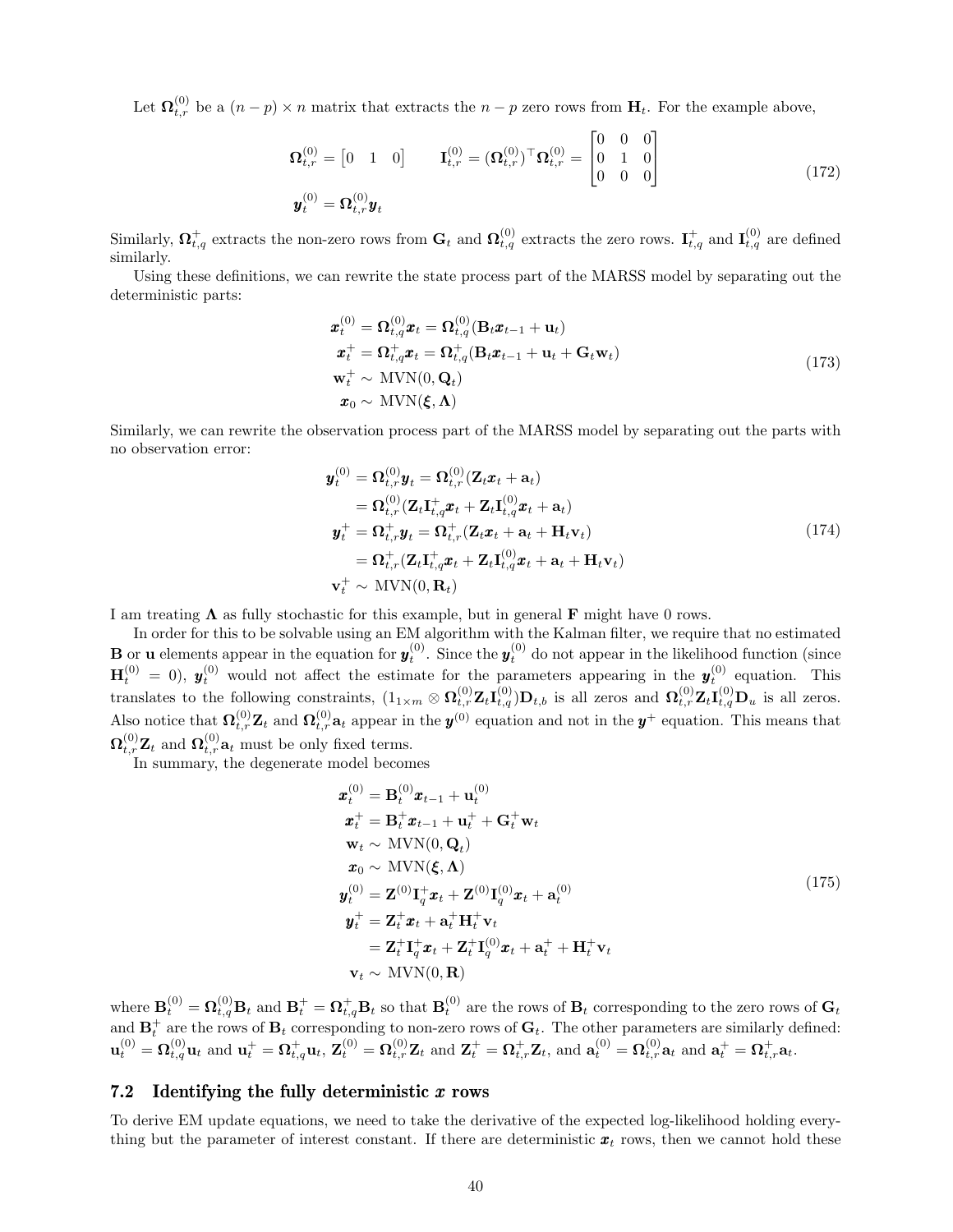constant and do this partial differentiation with respect to the state parameters. We need to identify these  $x_t$ rows and remove them from the likelihood function by rewriting them in terms of only the state parameters. For this derivation, I am going to make the simplifying assumption that the locations of the 0 rows in  $\mathbf{G}_t$ and  $H_t$  are time-invariant. This is not strictly necessary, but simplifies the algebra greatly.

For the deterministic  $x_t$  rows, the process equation is  $x_t = B_t x_{t-1} + u_t$ , with the  $w_t$  term left off. When we do the partial differentiation step in deriving the EM update equation for **u**, **B** or  $\xi$ , we will need to take a partial derivative while holding  $x_t$  and  $x_{t-1}$  constant. We cannot hold the deterministic rows of  $x_t$  and  $x_{t-1}$  constant while changing the corresponding rows of  $u_t$  and  $B_t$  (or  $\xi$  if  $t = 0$  or  $t = 1$ ). If a row of  $x_t$  is fully deterministic, then that  $x_{i,t}$  must change when row i of  $\mathbf{u}_t$  or  $\mathbf{B}_t$  is changed. Thus we cannot do the partial differentiation step required in the EM update equation derivation.

So we need to identify the fully deterministic  $x_t$  and treat them differently in our likelihood so we can derive the update equation. I will use the terms 'deterministic', 'indirectly stochastic' and 'directly stochastic' when referring to the  $x_t$  rows. Deterministic means that that  $x_t$  row (denoted  $x_t^d$ ) has no state error terms appearing in it (no  $w$  terms) and can be written as a function of only the state parameters. Indirectly stochastic (denoted  $\boldsymbol{x}_t^{is}$ ) means that the corresponding row of  $\mathbf{G}_t$  is all zero (an  $\boldsymbol{x}_t^{(0)}$  row), but the  $\boldsymbol{x}_t$  row has a state error term (w) which it picked up through **B** in one of the prior  $\mathbf{B}_t \mathbf{x}_t$  steps. Directly stochastic (the  $\pmb{x}_t^+$ ) means that the corresponding row of  $\mathbf{G}_t$  is non-zero and thus these row pick up at state error term  $(w_t)$ at each time step. The stochastic  $x_t$  are denoted  $x_t^s$  whether they are indirectly or directly stochastic.

How do you determine the d, or deterministic, set of  $x_t$  rows? These are the rows with no w terms, from time t or from prior t, in them at time t. Note that the location of the  $d$  rows is time-dependent, a row may be deterministic at time t but pick up a w at time  $t + 1$  and thus be indirectly stochastic thereafter. I am requiring that once a row becomes indirectly stochastic, it remains that way; rows are not allowed to flip back and forth between deterministic (no w terms in them) and indirectly stochastic (containing a w term).

I will work through an example and then show a general algorithm to keep track of the deterministic rows at time t.

Let  $x_0 = \xi$  (so **F** is all zero and  $x_0$  is not stochastic). Define  $I_t^{ds}$ ,  $I_t^{is}$ , and  $I_t^d$  as diagonal indicator matrices with a 1 at  $I(i, i)$  if row i is directly stochastic, indirectly stochastic, or deterministic respectively.  $\mathbf{I}_t^s + \mathbf{I}_t^{is} + \mathbf{I}_t^d = \mathbf{I}_m$ . Let our state equation be  $\mathbf{X}_t = \mathbf{B}_t \mathbf{X}_{t-1} + \mathbf{G}_t \mathbf{w}_t$ . Let

$$
\mathbf{B} = \begin{bmatrix} 1 & 1 & 0 & 0 \\ 1 & 0 & 0 & 0 \\ 0 & 1 & 0 & 0 \\ 0 & 0 & 0 & 1 \end{bmatrix}
$$
(176)

At  $t = 0$ 

$$
\boldsymbol{X}_0 = \begin{bmatrix} \pi_1 \\ \pi_2 \\ \pi_3 \\ \pi_4 \end{bmatrix} \tag{177}
$$

$$
\mathbf{I}_0^d = \begin{bmatrix} 1 & 0 & 0 & 0 \\ 0 & 1 & 0 & 0 \\ 0 & 0 & 1 & 0 \\ 0 & 0 & 0 & 1 \end{bmatrix} \quad \mathbf{I}_0^s = \mathbf{I}_0^{is} = \begin{bmatrix} 0 & 0 & 0 & 0 \\ 0 & 0 & 0 & 0 \\ 0 & 0 & 0 & 0 \\ 0 & 0 & 0 & 0 \end{bmatrix}
$$
(178)

$$
At t = 1
$$

$$
\boldsymbol{X}_1 = \begin{bmatrix} \pi_1 + \pi_2 + w_1 \\ \pi_1 \\ \pi_2 \\ \pi_4 \end{bmatrix} \tag{179}
$$

$$
\mathbf{I}_{0}^{d} = \begin{bmatrix} 0 & 0 & 0 & 0 \\ 0 & 1 & 0 & 0 \\ 0 & 0 & 1 & 0 \\ 0 & 0 & 0 & 1 \end{bmatrix} \quad \mathbf{I}_{0}^{s} = \begin{bmatrix} 1 & 0 & 0 & 0 \\ 0 & 0 & 0 & 0 \\ 0 & 0 & 0 & 0 \\ 0 & 0 & 0 & 0 \end{bmatrix} \quad \mathbf{I}_{0}^{is} = \begin{bmatrix} 0 & 0 & 0 & 0 \\ 0 & 0 & 0 & 0 \\ 0 & 0 & 0 & 0 \\ 0 & 0 & 0 & 0 \end{bmatrix}
$$
(180)

At  $t = 2$ 

$$
\boldsymbol{X}_2 = \begin{bmatrix} \cdots + w_2 \\ \pi_1 + \pi_2 + w_1 \\ \pi_1 \\ \pi_4 \end{bmatrix} \tag{181}
$$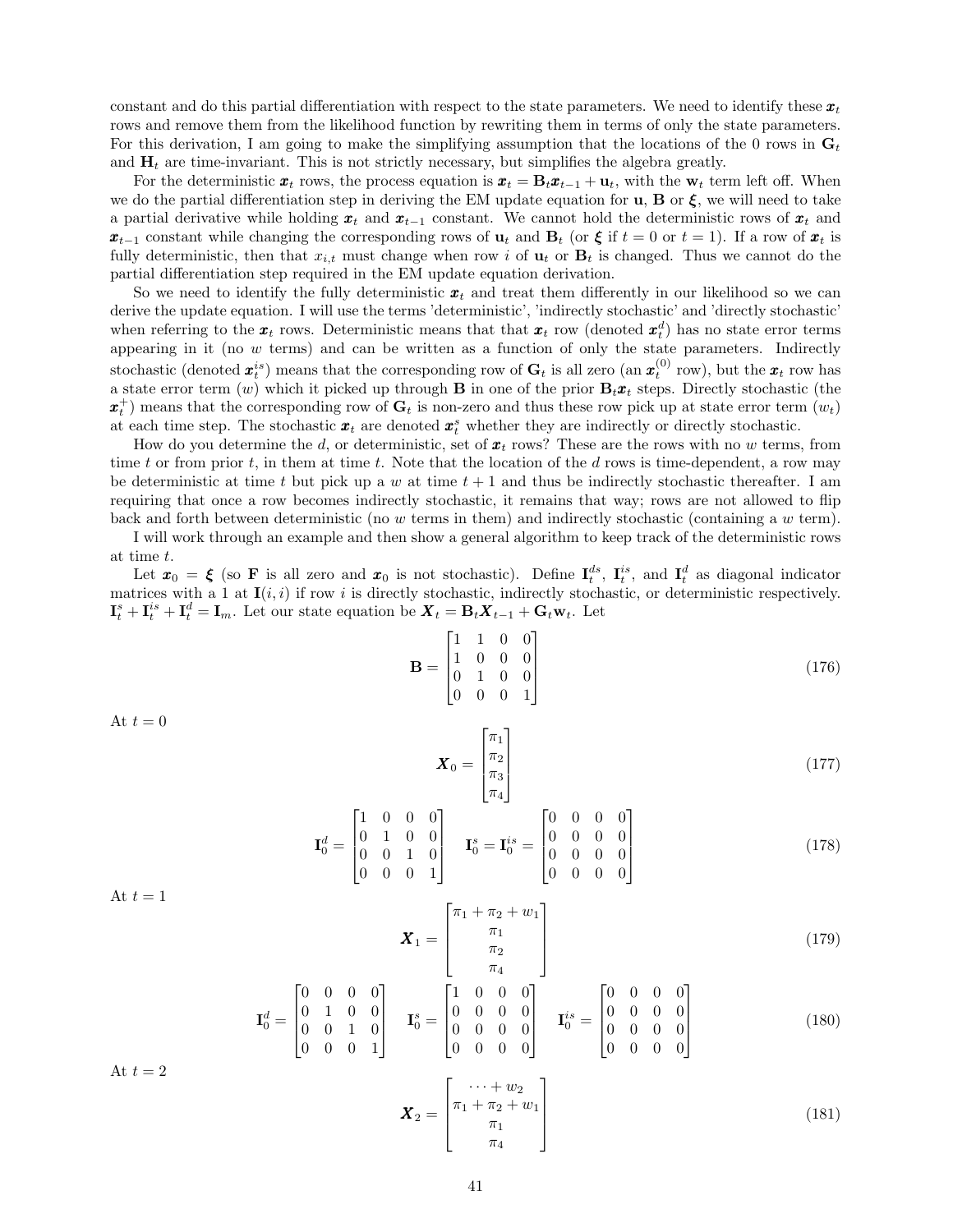$$
\mathbf{I}_{0}^{d} = \begin{bmatrix} 0 & 0 & 0 & 0 \\ 0 & 0 & 0 & 0 \\ 0 & 0 & 1 & 0 \\ 0 & 0 & 0 & 1 \end{bmatrix} \quad \mathbf{I}_{0}^{s} = \begin{bmatrix} 1 & 0 & 0 & 0 \\ 0 & 0 & 0 & 0 \\ 0 & 0 & 0 & 0 \\ 0 & 0 & 0 & 0 \end{bmatrix} \quad \mathbf{I}_{0}^{is} = \begin{bmatrix} 0 & 0 & 0 & 0 \\ 0 & 1 & 0 & 0 \\ 0 & 0 & 0 & 0 \\ 0 & 0 & 0 & 0 \end{bmatrix}
$$
(182)

By  $t = 3$ , the system stabilizes

$$
\boldsymbol{X}_3 = \begin{bmatrix} \cdots + w_1 + w_2 + w_3 \\ \cdots + w_1 + w_2 \\ \pi_1 + \pi_2 + w_1 \\ \pi_4 \end{bmatrix} \tag{183}
$$

$$
\mathbf{I}_{0}^{d} = \begin{bmatrix} 0 & 0 & 0 & 0 \\ 0 & 0 & 0 & 0 \\ 0 & 0 & 0 & 0 \\ 0 & 0 & 0 & 1 \end{bmatrix} \quad \mathbf{I}_{0}^{s} = \begin{bmatrix} 1 & 0 & 0 & 0 \\ 0 & 0 & 0 & 0 \\ 0 & 0 & 0 & 0 \\ 0 & 0 & 0 & 0 \end{bmatrix} \quad \mathbf{I}_{0}^{is} = \begin{bmatrix} 0 & 0 & 0 & 0 \\ 0 & 1 & 0 & 0 \\ 0 & 0 & 1 & 0 \\ 0 & 0 & 0 & 0 \end{bmatrix}
$$
(184)

After time  $t = 3$  the location of the deterministic and indirectly stochastic rows is stabilized and no longer changes.

In general, it can take up to  $m$  time steps for the location of the deterministic rows to stabilize. This is because  $B_t$  is like an adjacency matrix, and I require that the location of the 0s in  $B_1B_2...B_t$  is time invariant. If we replace all non-zero elements in  $B_t$  with 1, then we have an adjacency matrix, let's call it **M**. If there is a path in **M** from  $x_{j,t}$  to an  $x_{s,t}$ , then row j will eventually be indirectly stochastic. Graph theory tells us that it takes at most m steps for a  $m \times m$  adjacency matrix to show full connectivity. This means that if element j, i is 0 in  $M<sup>m</sup>$  then row j is not connected to row i by any path and thus will remain unconnected for  $M^{t>m}$ ; note element i, j can be 0 while j, i is not.

This means that  $\mathbf{B}_1 \mathbf{B}_2 \dots \mathbf{B}_t$ ,  $t > m$ , can be rearranged to look something like so where ds are directly stochastic, *is* are indirectly stochastic, and *d* are fully deterministic:

$$
\mathbf{B}_1 \mathbf{B}_2 \dots \mathbf{B}_t = \begin{bmatrix} ds & ds & ds & ds & ds \\ ds & ds & ds & ds & ds \\ is & is & is & is & is \\ 0 & 0 & 0 & d & d \\ 0 & 0 & 0 & d & d \end{bmatrix}
$$
(185)

The ds's, is's and d's are not all equal nor are they necessarily all non-zero; I am just showing the blocks. The d rows will always be deterministic while the is rows will only be deterministic for  $t < m$  time steps; the number of time steps depends on the form of B.

Since my  $\mathbf{B}_t$  matrices are small, I use a inefficient strategy in my code to construct the indicator matrices  $\mathbf{I}_{d}^{t}$ . I define **M** as  $\mathbf{B}_{t}$  with the non-zero **B** replaced with 1; I require that the location of the non-zero elements in  $B_t$  are time-invariant so there is only one M. Within the product  $M^t$ , those rows where only 0s appear in the 'stochastic' columns (non-zero  $G_t$  rows) are the fully deterministic  $x_{t+1}$  rows. Note,  $t+1$  so one time step ahead. There are much faster algorithms for finding paths, but my  $M$  tend to be small. Also, unfortunately, using  $\mathbf{B}_1 \mathbf{B}_2 \dots \mathbf{B}_t$ , needed for the  $\mathbf{x}_t^d$  function, in place of  $\mathbf{M}^t$  is not robust. Let's say  $\mathbf{B} = \begin{bmatrix} -1 & -1 \\ 1 & 1 \end{bmatrix}$  and  $\mathbf{G} = \begin{bmatrix} 1 \\ 0 \end{bmatrix}$ . Then  $\mathbf{B}^2$  is a matrix of all zeros even though the correct  $\mathbf{I}_2^d$  is  $\begin{bmatrix} 0 & 0 \\ 0 & 0 \end{bmatrix}$  not  $\begin{bmatrix} 0 & 0 \\ 0 & 1 \end{bmatrix}$ .

## 7.2.1 Redefining the  $x_t^d$  elements in the likelihood

By definition, all the  $\mathbf{B}_t$  elements in the ds and is columns of the d rows of  $\mathbf{B}_t$  are 0 (see equation 185). This is due to the constraint that I have imposed that locations of 0s in  $B_t$  are time-invariant and the location of the zero rows in  $\mathbf{G}_t$  also time-invariant:  $\mathbf{I}_q^+$  and  $\mathbf{I}_q^{(0)}$  are time-constant.

Consider this B and G, which would arise in a MARSS version of an AR-3 model:

$$
\mathbf{B} = \begin{bmatrix} b_1 & b_2 & b_3 \\ 1 & 0 & 0 \\ 0 & 1 & 0 \end{bmatrix} \quad \mathbf{G} = \begin{bmatrix} 1 \\ 0 \\ 0 \end{bmatrix}
$$
(186)

Using  $\mathbf{x}_0 = \boldsymbol{\xi}$ :

$$
\boldsymbol{x}_0 = \begin{bmatrix} \pi_1 \\ \pi_2 \\ \pi_3 \end{bmatrix} \quad \boldsymbol{x}_1 = \begin{bmatrix} \cdots + w_1 \\ \pi_1 \\ \pi_2 \end{bmatrix} \quad \boldsymbol{x}_2 = \begin{bmatrix} \cdots + w_2 \\ \cdots + w_1 \\ \pi_1 \end{bmatrix} \quad \boldsymbol{x}_3 = \begin{bmatrix} \cdots + w_3 \\ \cdots + w_2 \\ \cdots + w_1 \end{bmatrix}
$$
(187)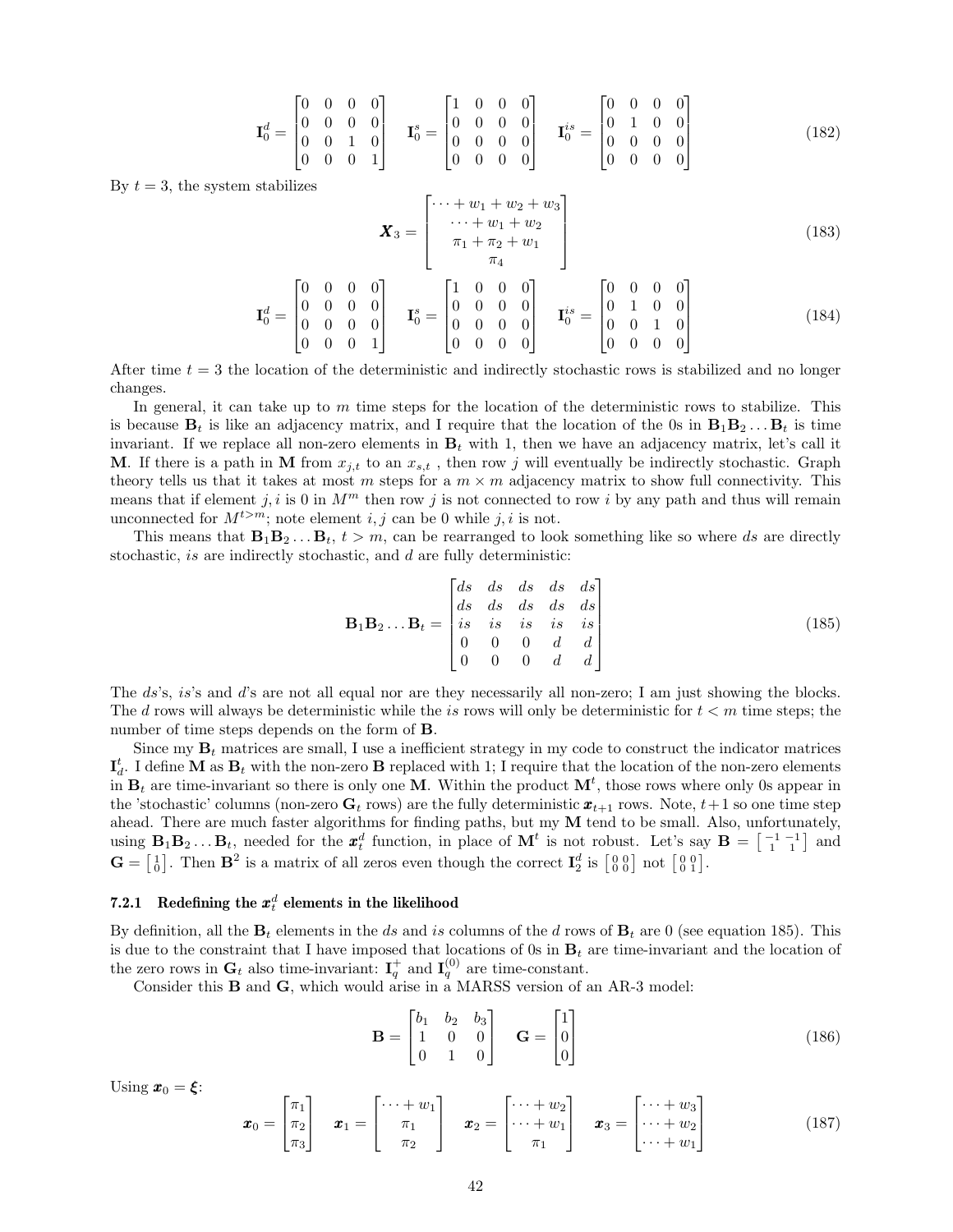The ... just represent 'some values'. The key part is the w appearing which is the stochasticity. At  $t = 1$ , rows 2 and 3 are deterministic. At  $t = 2$ , row 3 is deterministic, and at  $t = 3$ , no rows are deterministic.

We can rewrite the equation for the deterministic rows in  $x_t$  as follows. Note that by definition, all the non-d columns in the d-rows of  $\mathbf{B}_t$  are zero.  $\boldsymbol{x}_t^d$  is  $\boldsymbol{x}_t$  with the d rows zeroed out, so  $\boldsymbol{x}_t^d = \mathbf{I}_{q,t}^d \boldsymbol{x}_t$ .

$$
\mathbf{x}_{1}^{d} = \mathbf{B}_{1}^{d} \mathbf{x}_{0} + \mathbf{u}_{1}^{d}
$$
\n
$$
= \mathbf{B}_{1}^{d} \mathbf{x}_{0} + \mathbf{f}_{u,1}^{d} + \mathbf{D}_{u,1}^{d} \mathbf{v}
$$
\n
$$
= \mathbf{I}_{1}^{d} (\mathbf{B}_{1} \mathbf{x}_{0} + \mathbf{f}_{u,1} + \mathbf{D}_{u,1} \mathbf{v})
$$
\n
$$
\mathbf{x}_{2}^{d} = \mathbf{B}_{2}^{d} \mathbf{x}_{1} + \mathbf{u}_{2}^{d}
$$
\n
$$
= \mathbf{B}_{2}^{d} (\mathbf{I}_{1}^{d} (\mathbf{B}_{1} \mathbf{x}_{0} + \mathbf{f}_{u,1} + \mathbf{D}_{u,1} \mathbf{v})) + \mathbf{f}_{u,2}^{d} + \mathbf{D}_{u,2}^{d} \mathbf{v}
$$
\n
$$
= \mathbf{I}_{2}^{d} \mathbf{B}_{2} \mathbf{I}_{2}^{d} (\mathbf{I}_{1}^{d} (\mathbf{B}_{1} \mathbf{x}_{0} + \mathbf{f}_{u,1} + \mathbf{D}_{u,1} \mathbf{v})) + \mathbf{I}_{2}^{d} \mathbf{f}_{u,2} + \mathbf{I}_{2}^{d} \mathbf{D}_{u,2} \mathbf{v}
$$
\n
$$
= \mathbf{I}_{2}^{d} \mathbf{B}_{2} \mathbf{B}_{1} \mathbf{x}_{0} + \mathbf{I}_{2}^{d} (\mathbf{B}_{2} \mathbf{f}_{1,u} + \mathbf{f}_{2,u}) + \mathbf{I}_{2}^{d} (\mathbf{B}_{2} \mathbf{D}_{u,1} + \mathbf{D}_{u,2}) \mathbf{v}
$$
\n
$$
= \mathbf{I}_{2}^{d} (\mathbf{B}_{2} \mathbf{B}_{1} \mathbf{x}_{0} + \mathbf{B}_{2} \mathbf{f}_{1,u} + \mathbf{f}_{2,u} + (\mathbf{B}_{2} \mathbf{D}_{u,1} + \mathbf{D}_{u,2}) \mathbf{v})
$$
\n...

The messy part is keeping track of which rows are deterministic because this will potentially change up to time  $t = m$ .

We can rewrite the function for  $x_t^d$ , where  $t_0$  is the t at which the initial state is defined. It is either  $t = 0$ or  $t = 1$ .

$$
\mathbf{x}_t^d = \mathbf{I}_t^d (\mathbf{B}_t^* \mathbf{x}_{t_0} + \mathbf{f}_t^* + \mathbf{D}_t^* \mathbf{v})
$$
  
\nwhere  
\n
$$
\mathbf{B}_{t_0}^* = \mathbf{I}_m
$$
  
\n
$$
\mathbf{B}_t^* = \mathbf{B}_t \mathbf{B}_{t-1}^*
$$
  
\n
$$
\mathbf{f}_{t_0}^* = 0
$$
  
\n
$$
\mathbf{f}_t^* = \mathbf{B}_t \mathbf{f}_{t-1}^* + \mathbf{f}_{t,u}
$$
  
\n
$$
\mathbf{D}_{t_0}^* = 0
$$
  
\n
$$
\mathbf{D}_t^* = \mathbf{B}_t \mathbf{D}_{t-1}^* + \mathbf{D}_{t,u}
$$
  
\n
$$
\mathbf{I}_t^d = \mathbf{I}_m
$$
  
\n
$$
\text{diag}(\mathbf{I}_{t_0+\tau}^d) = \text{apply}(\mathbf{\Omega}_q^{(0)} \mathbf{M}^\tau \mathbf{\Omega}_q^+ = 0, 1, \text{all})
$$

The bottom line is written in R:  $I_{t_0+\tau}^d$  is a diagonal matrix with a 1 at  $(i, i)$  where row i of **G** is all 0 and all ds and is columns in row i of  $M<sup>t</sup>$  are equal to zero.

In the expected log-likelihood, the term  $E[\boldsymbol{X}_t^d] = E[\boldsymbol{X}_t^d | \boldsymbol{Y} = \boldsymbol{y}]$ , meaning the expected value of  $\boldsymbol{X}_t^d$ conditioned on the data, appears. Thus in the expected log-likelihood the function will be written:

$$
\mathbf{X}_t^d = \mathbf{I}_t^d (\mathbf{B}_t^* \mathbf{X}_{t_0} + \mathbf{f}_t^* + \mathbf{D}_t^* \mathbf{v})
$$
  
\n
$$
E[\mathbf{X}_t^d] = \mathbf{I}_t^d (\mathbf{B}_t^* E[\mathbf{X}_{t_0}] + \mathbf{f}_t^* + \mathbf{D}_t^* \mathbf{v})
$$
\n(190)

When the j-th row of **F** is all zero, meaning the j-th row of  $\mathbf{x}_0$  is fixed to be  $\xi_i$ , then  $\mathbb{E}[X_{t_0,j}] \equiv \xi_i$ . This is the case where we treat  $x_{t_0,j}$  as fixed and we either estimate or specify its value. If  $x_{t_0}$  is wholly treated as fixed, then  $E[\bm{X}_{t_0}] \equiv \bm{\xi}$  and  $\bm{\Lambda}$  does not appear in the model at all. In the general case, where some  $x_{t_0,j}$ are treated as fixed and some as stochastic, we can write  $E[X_t^d]$  appearing in the expected log-likelihood as:

$$
E[\boldsymbol{X}_{t_0}] = (\mathbf{I}_m - \mathbf{I}_{\lambda}^{(0)}) E[\boldsymbol{X}_{t_0}] + \mathbf{I}_{\lambda}^{(0)} \boldsymbol{\xi}
$$
\n(191)

 ${\bf I}^{(0)}_\lambda$  $\lambda^{(0)}$  is a diagonal indicator matrix with 1 at  $(j, j)$  if row j of **F** is all zero.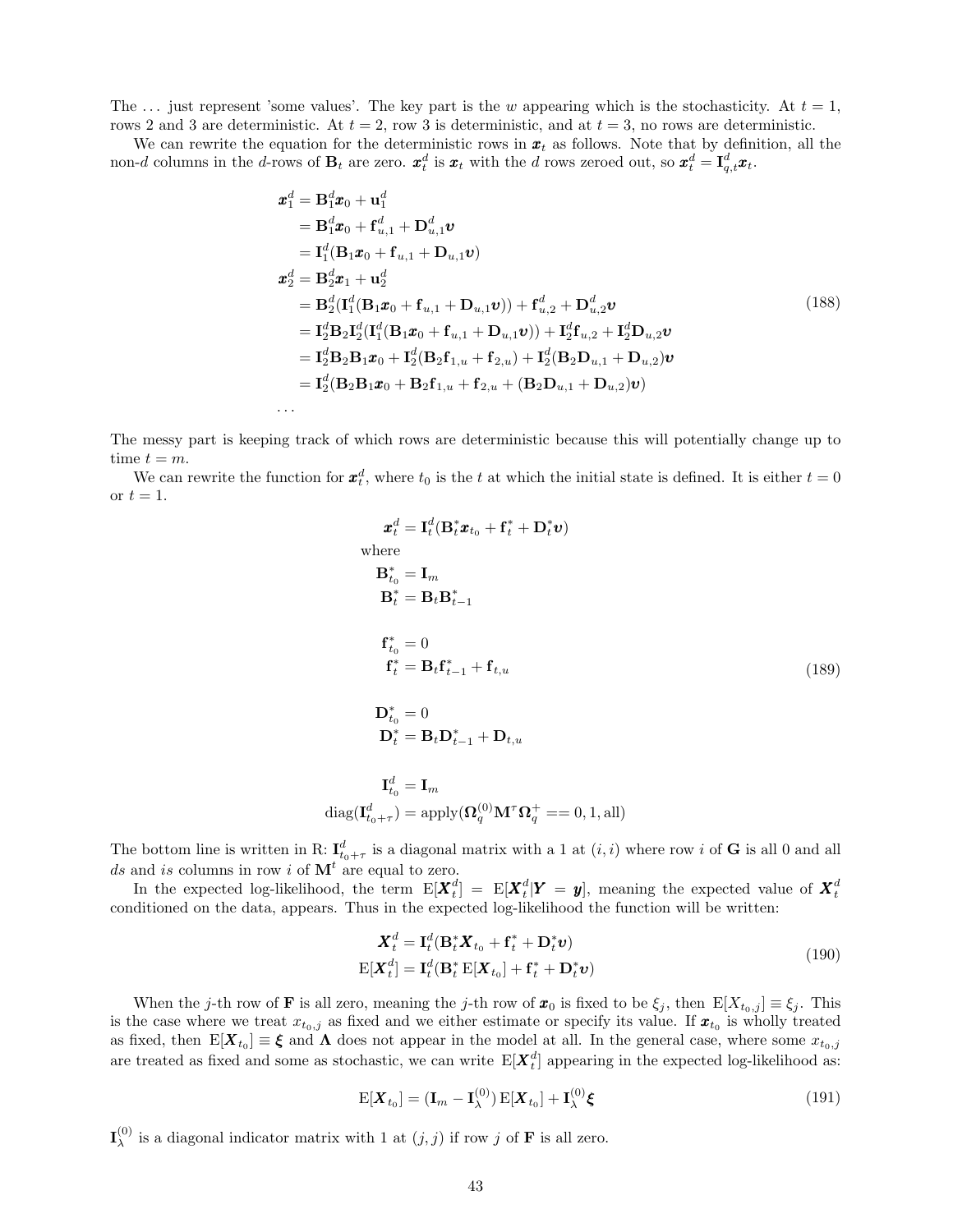If  $\mathbf{B}^{d,d}$  and  $\mathbf{u}^d$  are time-constant, we could use the matrix geometric series:

$$
\boldsymbol{x}_{t}^{d} = (\mathbf{B}^{d,d})^{t} \boldsymbol{x}_{0}^{d} + \sum_{i=0}^{t-1} (\mathbf{B}^{d,d})^{i} \mathbf{u}^{d} = (\mathbf{B}^{d,d})^{t} \boldsymbol{x}_{0}^{d} + (\mathbf{I} - \mathbf{B}^{d,d})^{-1} (\mathbf{I} - (\mathbf{B}^{d,d})^{t}) \mathbf{u}^{d}, \text{ if } \mathbf{B}^{d,d} \neq \mathbf{I}
$$
\n
$$
\boldsymbol{x}_{0}^{d} + \mathbf{u}^{d}, \text{ if } \mathbf{B}^{d,d} = \mathbf{I}
$$
\n(192)

where  $\mathbf{B}^{d,d}$  is the block of d's in equation 185.

## 7.2.2 Dealing with the  $x_i^{is}$  elements in the likelihood and associated parameter rows

Although  $\mathbf{w}_t^{is} = 0$ , these terms are connected to the stochastic  $\mathbf{x}$ 's in earlier time steps though **B**, thus all  $x_t^{is}$  are possible for a given  $\mathbf{u}_t$ ,  $\mathbf{B}_t$  or  $\xi$ . However, all  $x_t^{is}$  are not possible conditioned on  $x_{t-1}$ , so we are back in the position that we cannot both change  $\mathbf{x}_t$  and change  $\mathbf{u}_t$ .

Recall that for the partial differentiation step in the EM algorithm, we need to be able to hold the  $E[X_t]$ appearing in the likelihood constant. We can deal with the deterministic  $x_t$  because they are not stochastic and do not have 'expected values'. They can be removed from the likelihood by rewriting  $x_t^d$  in terms of the model parameters. We cannot do that for  $x_i^{is}$  because these x are stochastic. There is no equation for them; all  $x^{is}$  are possible but some are more likely than others. We also cannot replace  $x_t^{is}$  with  $B_t^{is}E[X_{t-1}] + u_t^{is}$ to force  $\mathbf{B}_t^{is}$  and  $\mathbf{u}^{is}$  to appear in the y part of the likelihood. The reason is that  $\mathbb{E}[\boldsymbol{X}_t]$  and  $\mathbb{E}[\boldsymbol{X}_{t-1}]$  both appear in the likelihood and we cannot hold both constant (as we must for the partial differentiation) and at the same time change  $\mathbf{B}_t^{is}$  or  $\mathbf{u}_t^{is}$  as we are doing when we differentiate with respect to  $\mathbf{B}_t^{is}$  or  $\mathbf{u}_t^{is}$ . We cannot do that because  $\mathbf{x}_t^{is}$  is constrained to equal  $\mathbf{B}_t^{is} \mathbf{x}_{t-1} + \mathbf{u}_t^{is}$ .

This effectively means that we cannot estimate  $\mathbf{B}_t^{is}$  and  $\mathbf{u}_t^{is}$  because we cannot rewrite  $\mathbf{x}_t^{is}$  in terms of only the model parameters. This is specific to the EM algorithm because it is an iterative algorithm where the expected  $\mathbf{X}_t$  are computed with fixed parameters and then the  $E[\mathbf{X}_t]$  are held fixed at their expected values while the parameters are updated. In my **B** update equation, I assume that  $\mathbf{B}_t^{(0)}$  is fixed for all t. Thus I circumvent the problem altogether for **B**. For  $\mathbf{u}$ , I assume that only the  $\mathbf{u}^{is}$  elements are fixed.

#### 7.3 Expected log-likelihood for degenerate models

The basic idea is to replace  $I_q^d E[X_t]$  with a deterministic function involving only the state parameters (and  $E[X_{t_0}]$  if  $X_{t_0}$  is stochastic). These appear in the y part of the likelihood in  $Z_tX_t$  when the d columns of  $\mathbf{Z}_t$  have non-zero values. They appear in the x part of the likelihood in  $\mathbf{B}_t \mathbf{X}_{t-1}$  when the d columns of  $\mathbf{B}_t$ have non-zero values. They do not appear in  $\mathbf{X}_t$  in the x part of the likelihood because  $\mathbb{Q}_t$  has all the non-s columns and rows zeroed out (non-s includes both d and is) and the element to the left of  $\mathbb{Q}_t$  is a row vector and to the right, it is a column vector. Thus any  $x_t^d$  in  $X_t$  are being zeroed out by  $\mathbb{Q}_t$ .

The first step is to pull out the  $\mathbf{I}_t^d \mathbf{X}_t$ :

$$
\Psi^{+} = \mathbb{E}[\log \mathbf{L}(\mathbf{Y}^{+}, \mathbf{X}^{+}; \Theta)] = \mathbb{E}[-\frac{1}{2}\sum_{1}^{T} (Y_{t} - \mathbf{Z}_{t}(\mathbf{I}_{m} - \mathbf{I}_{t}^{d})\mathbf{X}_{t} - \mathbf{Z}_{t}\mathbf{I}_{t}^{d}\mathbf{X}_{t} - \mathbf{a}_{t})^{\top}\mathbb{R}_{t}
$$
\n
$$
(\mathbf{Y}_{t} - \mathbf{Z}_{t}(\mathbf{I}_{m} - \mathbf{I}_{t}^{d})\mathbf{X}_{t} - \mathbf{Z}_{t}\mathbf{I}_{t}^{d}\mathbf{X}_{t} - \mathbf{a}_{t}) - \frac{1}{2}\sum_{1}^{T} \log |\mathbf{R}_{t}|
$$
\n
$$
-\frac{1}{2}\sum_{t_{0}+1}^{T}(\mathbf{X}_{t} - \mathbf{B}_{t}((\mathbf{I}_{m} - \mathbf{I}_{t-1}^{d})\mathbf{X}_{t-1} + \mathbf{I}_{t-1}^{d}\mathbf{X}_{t-1}) - \mathbf{u}_{t})^{\top}\mathbb{Q}_{t}
$$
\n
$$
(\mathbf{X}_{t} - \mathbf{B}_{t}((\mathbf{I}_{m} - \mathbf{I}_{t-1}^{d})\mathbf{X}_{t-1} + \mathbf{I}_{t-1}^{d}\mathbf{X}_{t-1}) - \mathbf{u}_{t}) - \frac{1}{2}\sum_{t_{0}+1}^{T} \log |\mathbf{Q}_{t}|
$$
\n
$$
-\frac{1}{2}(\mathbf{X}_{t_{0}} - \xi)^{\top}\mathbb{L}(\mathbf{X}_{t_{0}} - \xi) - \frac{1}{2}\log |\mathbf{\Lambda}| - \frac{n}{2}\log 2\pi
$$
\n(193)

See section 7.2 for the definition of  $I_t^d$ .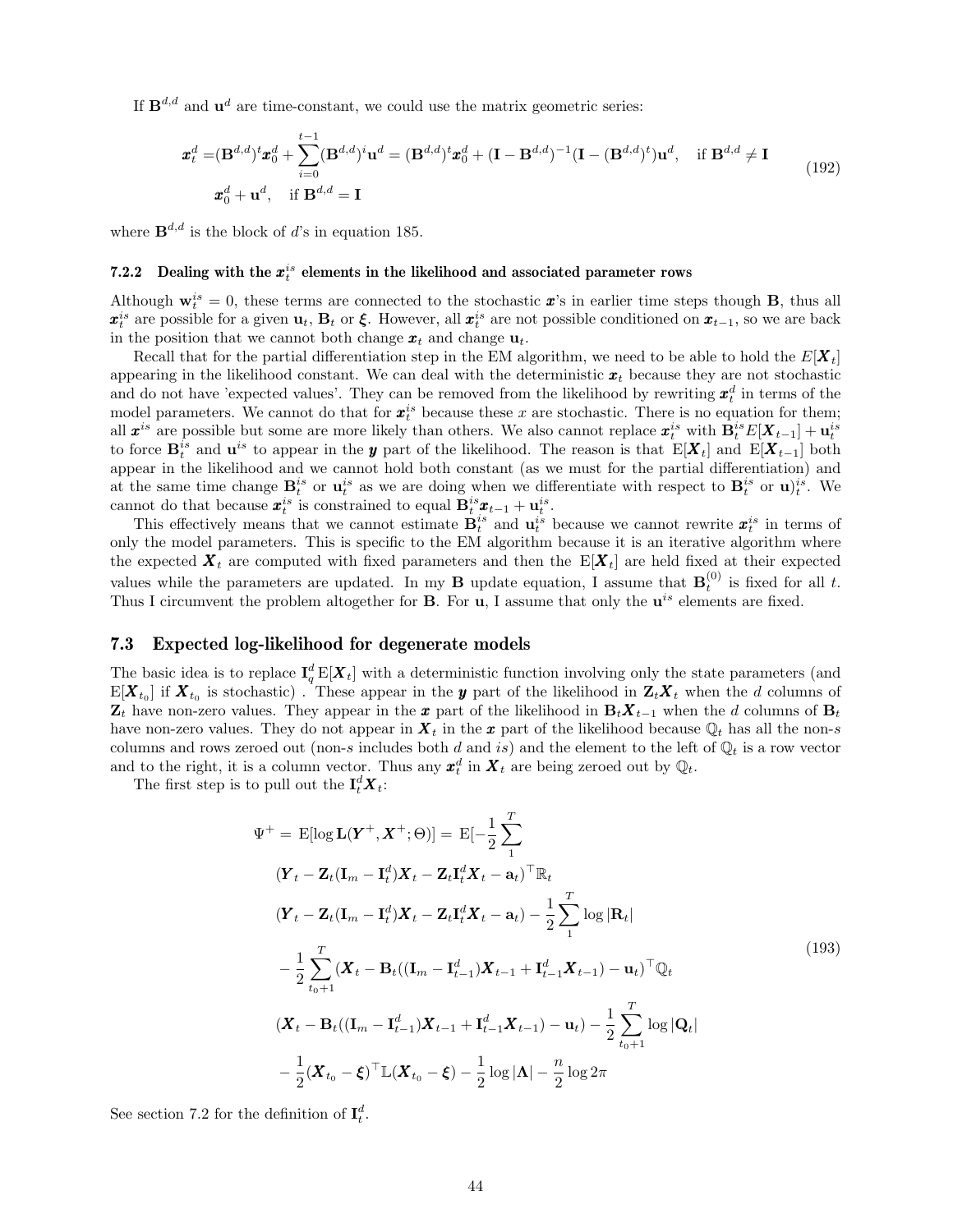Next we replace  $I_q^d X_t$  with equation 189.  $X_{t_0}$  will appear in this function instead of  $x_{t_0}$ . I rewrite  $u_t$  as  $f_{u,t} + D_{u,t}v$ . This gives us the expected log-likelihood:

$$
\Psi^{+} = \mathbb{E}[\log \mathbf{L}(\mathbf{Y}^{+}, \mathbf{X}^{+}; \Theta)] = \mathbb{E}[-\frac{1}{2}\sum_{1}^{T} (Y_{t} - Z_{t}(\mathbf{I}_{m} - \mathbf{I}_{t}^{d})\mathbf{X}_{t} - Z_{t}\mathbf{I}_{t}^{d}(\mathbf{B}_{t}^{*}\mathbf{X}_{t_{0}} + \mathbf{f}_{t}^{*} + \mathbf{D}_{t}^{*}\mathbf{v}) - \mathbf{a}_{t})^{\top}\mathbb{R}_{t}
$$
\n
$$
(\mathbf{Y}_{t} - \mathbf{Z}_{t}(\mathbf{I}_{m} - \mathbf{I}_{t}^{d})\mathbf{X}_{t} - \mathbf{Z}_{t}\mathbf{I}_{t}^{d}(\mathbf{B}_{t}^{*}\mathbf{X}_{t_{0}} + \mathbf{f}_{t}^{*} + \mathbf{D}_{t}^{*}\mathbf{v}) - \mathbf{a}_{t}) - \frac{1}{2}\sum_{1}^{T} \log |\mathbf{R}_{t}|
$$
\n
$$
-\frac{1}{2}\sum_{t_{0}+1}^{T}(\mathbf{X}_{t} - \mathbf{B}_{t}((\mathbf{I}_{m} - \mathbf{I}_{t-1}^{d})\mathbf{X}_{t-1} + \mathbf{I}_{t-1}^{d}(\mathbf{B}_{t-1}^{*}\mathbf{X}_{t_{0}} + \mathbf{f}_{t-1}^{*} + \mathbf{D}_{t-1}^{*}\mathbf{v})) - \mathbf{f}_{u,t} - \mathbf{D}_{u,t}\mathbf{v})^{\top}\mathbb{Q}_{t}
$$
\n
$$
(\mathbf{X}_{t} - \mathbf{B}_{t}((\mathbf{I}_{m} - \mathbf{I}_{t-1}^{d})\mathbf{X}_{t-1} + \mathbf{I}_{t-1}^{d}(\mathbf{B}_{t-1}^{*}\mathbf{X}_{t_{0}} + \mathbf{f}_{t-1}^{*} + \mathbf{D}_{t-1}^{*} + \mathbf{v})) - \mathbf{f}_{u,t} - \mathbf{D}_{u,t}\mathbf{v})
$$
\n
$$
-\frac{1}{2}\sum_{t_{0}}^{T} \log |\mathbf{Q}_{t}| - \frac{1}{2}(\mathbf{X}_{t_{0}} - \xi)^{\top} \mathbb{L}(\mathbf{X}_{t_{0}} - \xi
$$

where  $\mathbf{B}^*$ ,  $\mathbf{f}^*$  and  $\mathbf{D}^*$  are defined in equation 189.  $\mathbb{R}_t = \Xi_t^{\top} \mathbf{R}_t^{-1} \Xi_t$  and  $\mathbb{Q}_t = \Phi_t^{\top} \mathbf{Q}_t^{-1} \Phi_t$ ,  $\mathbb{L} = \Pi^{\top} \mathbf{\Lambda}^{-1} \Pi$ . When  $\boldsymbol{x}_{t_0}$  is treated as fixed,  $\mathbb{L} = 0$  and the last line will drop out altogether, however in general some rows of  $\mathbf{x}_{t_0}$  could be fixed and others stochastic.

We can see directly in equation 194 where  $\boldsymbol{v}$  appears in the expected log-likelihood. Where  $\boldsymbol{p}$  appears is less obvious because it depends on  $\mathbf{F}$ , which specifies which rows of  $\boldsymbol{x}_{t_0}$  are fixed. From equation 191,

$$
\mathrm{E}[\boldsymbol{X}_{t_0}] = (\mathbf{I}_m - \mathbf{I}_l^{(0)}) \mathrm{E}[\boldsymbol{X}_{t_0}] + \mathbf{I}_l^{(0)} \boldsymbol{\xi}
$$

and  $\xi = f_{\xi} + D_{\xi} p$ . Thus where p appears in the expected log-likelihood depends on the location of zero rows in **F** (and thus the zero rows in the indicator matrix  $I_l^{(0)}$ )  $\mathbb{E}[X_{t_0}]$  appearing in the expected log-likelihood function is conditioned on the data so  $E[\boldsymbol{X}_{t_0}]$  in  $\Psi$  is not equal to  $\xi$  if  $\boldsymbol{x}_{t_0}$  is stochastic.

The case where  $\pmb{x}_{t_0}$  is stochastic is a little odd because conditioned on  $\pmb{X}_{t_0} = \pmb{x}_{t_0}, \pmb{x}_t^d$  is deterministic even though  $X_0$  is a random variable in the model. Thus in the model,  $x_t^d$  is a random variable through  $X_{t_0}$ . But when we do the partial differentiation step for the EM algorithm, we hold  $\boldsymbol{X}$  at its expected value thus we are holding  $\bm{X}_{t_0}$  at a specific value. We cannot do that and change **u** at the same time because once we fix  $\boldsymbol{X}_{t_0}$  the  $\boldsymbol{x}_t^d$  are deterministic functions of **u**.

### 7.4 Logical constraints to ensure a consistent system of equations

We need to ensure that the model remains internally consistent when  $R$  or  $Q$  goes to zero and that we do not have an over- or under-constrained system.

As an example of a solvable versus unsolvable model, consider the following.

$$
\mathbf{H}_t \mathbf{R}_t = \begin{bmatrix} 0 & 0 \\ 1 & 0 \\ 0 & 1 \\ 0 & 0 \end{bmatrix} \begin{bmatrix} a & 0 \\ 0 & b \end{bmatrix} = \begin{bmatrix} 0 & 0 & 0 & 0 \\ 0 & a & 0 & 0 \\ 0 & 0 & b & 0 \\ 0 & 0 & 0 & 0 \end{bmatrix},
$$
(195)

then following are bad versus ok Z matrices.

$$
\mathbf{Z}_{\rm bad} = \begin{bmatrix} c & d & 0 \\ z(2,1) & z(2,2) & z(2,3) \\ z(3,1) & z(3,1) & z(3,1) \\ c & d & 0 \end{bmatrix}, \quad \mathbf{Z}_{\rm ok} = \begin{bmatrix} c & 0 & 0 \\ z(2,1) & z(2,2) & z(2,3) \\ z(3,1) & z(3,1) & z(3,1) \\ c & d \neq 0 & 0 \end{bmatrix}
$$
(196)

Because  $y_t(1)$  and  $y_t(4)$  have zero observation variance, the first **Z** reduces to this for  $x_t(1)$  and  $x_t(2)$ :

$$
\begin{bmatrix} y_t(1) \\ y_t(4) \end{bmatrix} = \begin{bmatrix} cx_t(1) + dx_t(2) \\ cx_t(1) + dx_t(2) \end{bmatrix}
$$
\n(197)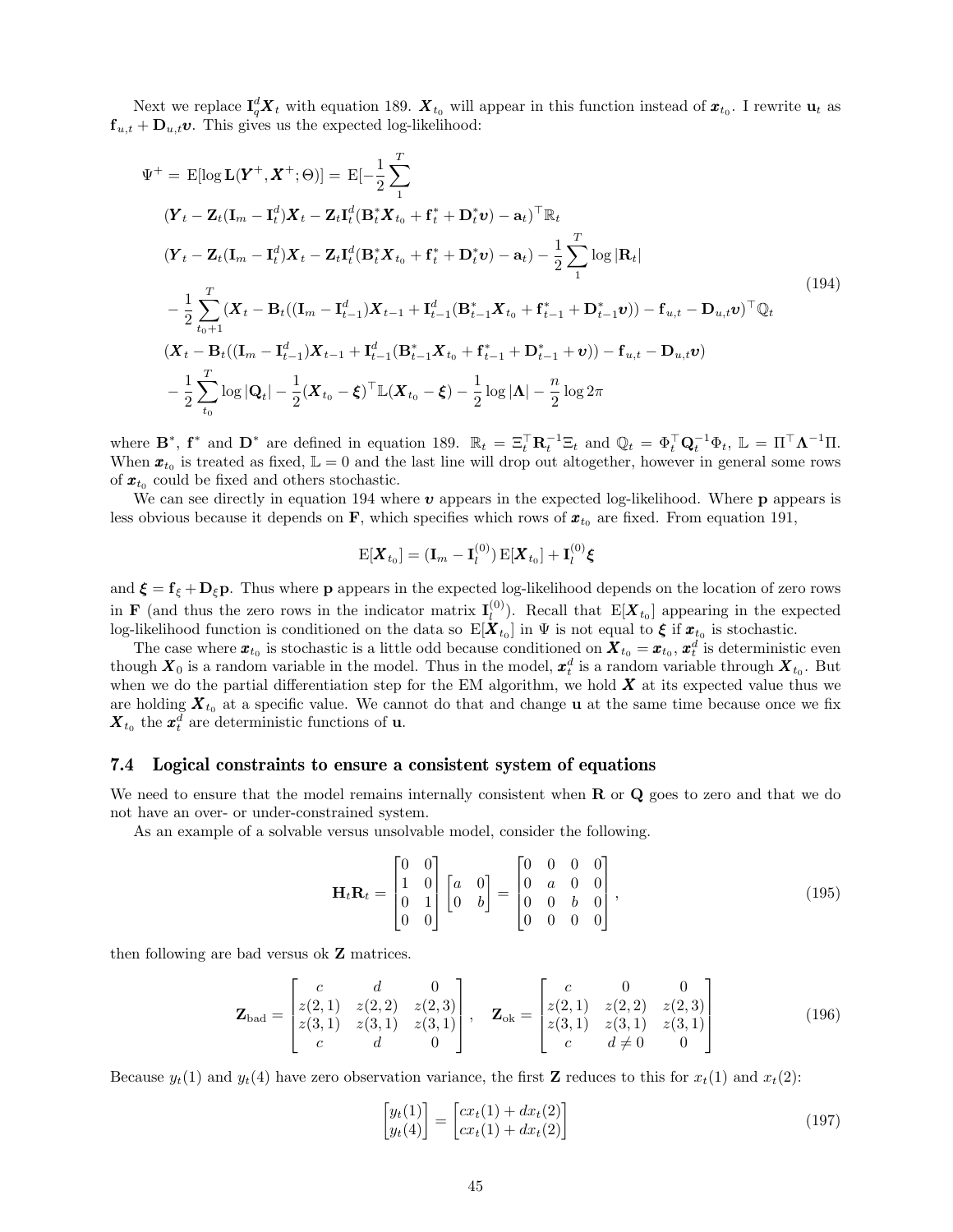and since  $y_t(1) \neq y_t(4)$ , potentially, that is not solvable. The second **Z** reduces to

$$
\begin{bmatrix} y_t(1) \\ y_t(4) \end{bmatrix} = \begin{bmatrix} cx_t(1) \\ cx_t(1) + dx_t(4) \end{bmatrix}
$$
\n(198)

and that is solvable for any  $y_t(1)$  and  $y_t(4)$  combination. Notice that in the latter case,  $x_t(1)$  and  $x_t(2)$  are fully specified by  $y_t(1)$  and  $y_t(4)$ .

#### 7.4.1 Constraint 1: Z does not lead to an over-determined observation process

We need to ensure that a  $\boldsymbol{x}_t$  exists for all  $\boldsymbol{y}_t^{(0)}$  such that:

$$
E[\bm{Y}_t^{(0)}] = \mathbf{Z}^{(0)} E[\bm{X}_t] + \mathbf{a}^{(0)}.
$$

If  $\mathbf{Z}^{(0)}$  is invertible, such a  $\boldsymbol{x}_t$  certainly exists. But we do not require that only one  $\boldsymbol{x}_t$  exists, simply that at least one exists. Thus the system can be under-constrained but not over-constrained. One way to test for this is to use the singular value decomposition (SVD) of  $\mathbf{Z}^{(0)}$  ( $\mathbf{Z}^{(0)}$  square). If the number of singular values of  $\mathbf{Z}^{(0)}$  is less than the number of columns in Z, which is the number of x rows, then  $\mathbf{Z}^{(0)}$  specifies an overconstrained system  $(y = Zx^{17})$  Using the R language, you would test if the length of svd(Z)\$d is less than than  $\dim(Z)$  [2]. If  $Z^{(0)}$  specifies and under-determined system, some of the singular values would be equal to 0 (within machine tolerance). It is possible that  $\mathbf{Z}^{(0)}$  could specify both an over- and under-determined system at the same time. That is, the number of singular values could be less than the number of columns in  $\mathbf{Z}^{(0)}$  and some of the singular values could be 0.

Doesn't a **Z** with more rows than columns automatically specify a over-determined system? No. Considered this Z

$$
\begin{bmatrix} 1 & 0 \\ 0 & 1 \\ 0 & 0 \end{bmatrix} \tag{199}
$$

This **Z** is fine, although obviously the last row of **y** will not hold any information about the **x**. But it could have information about **R** and **a**, which might be shared with the other  $y$ , so we don't want to prevent the user from specifying a Z like this.

#### 7.4.2 Constraint 2: the state processes are not over-constrained.

We also need to be concerned with the state process being over-constrained when both  $\mathbf{Q} = 0$  and  $\mathbf{R} = 0$ because we can have a situation where the constraint imposed by the observation process is at odds with the constraint imposed by the state process. Here is an example:

$$
\mathbf{y}_t = \begin{bmatrix} 1 & 0 \\ 0 & 1 \end{bmatrix} \begin{bmatrix} x_1 \\ x_2 \end{bmatrix}_t
$$

$$
\begin{bmatrix} x_1 \\ x_2 \end{bmatrix}_t = \begin{bmatrix} 1 & 0 \\ 0 & 0 \end{bmatrix} \begin{bmatrix} x_1 \\ x_2 \end{bmatrix}_{t-1} + \begin{bmatrix} w_1 \\ 0 \end{bmatrix}_{t-1}
$$
(200)

In this case, some of the x's are deterministic,  $\mathbf{Q} = 0$  and not linked through **B** to a stochastic x, and the corresponding  $y$  are also deterministic. These cases will show up as errors in the Kalman filter/smoother because in the Kalman gain equation (equation 143e), the term  $\mathbf{Z}_t \mathbf{V}_t^{t-1} \mathbf{Z}_t^\top$  will appear when  $\mathbf{R} = 0$ . We need to make sure that 0 rows in  $B_t$ ,  $Z_t$  and  $Q_t$  do not line up in such a way that 0 rows/cols do not appear in  $\mathbf{Z}_t \mathbf{V}_t^{t-1} \mathbf{Z}_t^{\top}$  at the same place as 0 rows/cols in **R**. In MARSS, this is checked by doing a pre-run of the Kalman smoother to see if it throws an error in the Kalman gain step.

### 8 EM algorithm modifications for degenerate models

The R, Q, Z, and a update equations are largely unchanged. The real difficulties arise for the u and  $\xi$ update equations when  $\mathbf{u}^{(0)}$  or  $\boldsymbol{\xi}^{(0)}$  are estimated. For **B**, I do not have a degenerate update equation, so I need to assume that  $\mathbf{B}^{(0)}$  elements are fixed (not estimated).

<sup>&</sup>lt;sup>17</sup>This is the classic problem of solving the system of linear equations, which is standardly written  $Ax = b$ .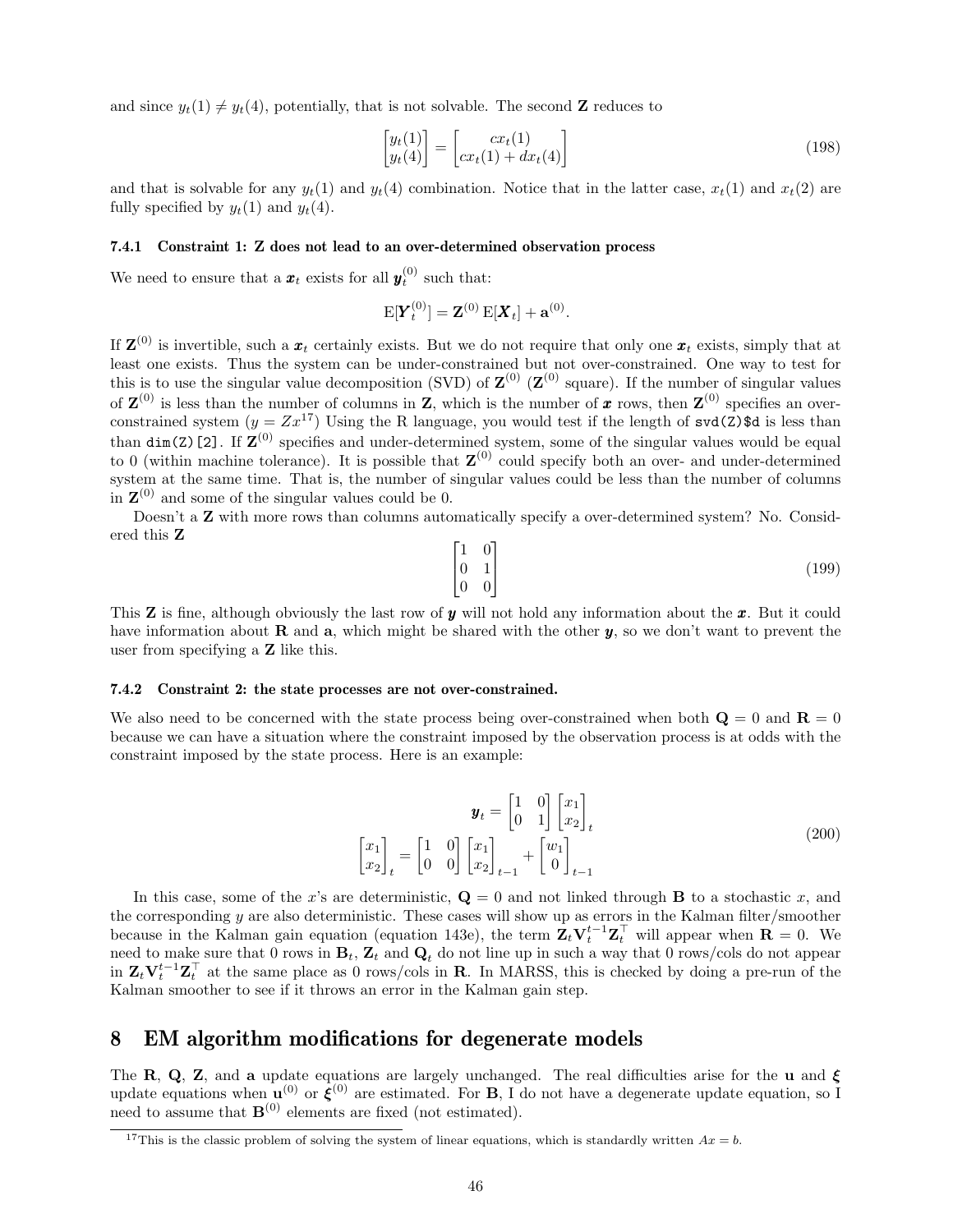#### 8.1 R and Q update equations

The constrained update equations for  $Q$  and  $R$  work fine because their update equations do not involve any inverses of non-invertible matrices. However if  $H_t R_t H_t^\top$  is non-diagonal and there are missing values, then the **R** update equation involves  $\tilde{\mathbf{y}}_t$ . That will involve the inverse of  $\mathbf{H}_t \mathbf{R}_{11} \mathbf{H}_t^\top$  (section 6.2), which might have zeros on the diagonal. In that gase we the  $\nabla$  modification that doals with su have zeros on the diagonal. In that case, use the  $\nabla_t$  modification that deals with such zeros (equation 150).

#### 8.2 Z and a update equations

We need to deal with **Z** and **a** elements that appear in rows where the diagonal of  $\mathbf{R} = 0$ . These values will not appear in the likelihood function unless they also happen to also appear on the rows where the diagonal of **R** is not 0 (because they are constrained to be equal for example). However, in this case the  $\mathbf{Z}^{(0)}$  and  $\mathbf{a}^{(0)}$ are logically constrained by the equation

$$
\bm{y}_t^{(0)} = \mathbf{Z}_t^{(0)} \, \mathrm{E}[\bm{x}_t] + \mathbf{a}_t^{(0)}.
$$

Notice there is no  $w_t$  since  $\mathbf{R} = 0$  for these rows. The  $E[\mathbf{x}_t]$  is ML estimate of  $\mathbf{x}_t$  computed in the Kalman smoother from the parameter values at iteration  $i$  of the EM algorithm, so there is no information in this equation for **Z** and **a** at iteration  $i + 1$ . The nature of the smoother is that it will find the  $x_t$  that is most consistent with the data. For example if our  $y = Zx + a$  equation looks like so

$$
\begin{bmatrix} 0 \\ 2 \end{bmatrix} = \begin{bmatrix} 1 \\ 1 \end{bmatrix} x,\tag{201}
$$

there is no x that will solve this. However  $x = 1$  is the closest (lowest squared error) and so this is the information in the data about x. The Kalman filter will use this and the relative value of  $\bf{Q}$  and  $\bf{R}$  to come up with the estimated x. In this case,  $\mathbf{R} = 0$ , so the information in the data will completely determine x and the smoother would return  $x = 1$  regardless of the process equation.

The **a** and **Z** update equations require that  $\sum_{t=1}^{T} \mathbf{D}_{t,a}^{\top} \mathbb{R}_t \mathbf{D}_{t,a}$  and  $\sum_{t=1}^{T} \mathbf{D}_{t,z}^{\top} \mathbb{R}_t \mathbf{D}_{t,z}$  are invertible. If  $\mathbf{Z}_t^{(0)}$ and  $\mathbf{a}_t^{(0)}$  are fixed, this will be satisfied, however the restriction is a little less restrictive than that since it is possible that  $\mathbb{R}_t$  does not have zeros on the diagonal in the same places so that the sum over t could be invertible while the individual values at  $t$  are not. The section on the summary of constraints has the test for this constraint.

The update equations also involve  $\tilde{\mathbf{y}}_t$ , and the modified algorithm for  $\tilde{\mathbf{y}}_t$  when  $\mathbf{H}_t$  has all zero rows will<br>needed. Other than that, the constrained update equations work (sections 5.2 and 5.7) be needed. Other than that, the constrained update equations work (sections 5.2 and 5.7).

#### 8.3 u update equation

Here I discuss the update for **u**, or more specifically **v** which appears in **u**, when  $G_t$  or  $H_t$  have zero rows. I require that  $\mathbf{u}_t^{is}$  is not estimated. All the  $\mathbf{u}_t^{is}$  are fixed values. The  $\mathbf{u}_t^d$  may be estimated or more specifically there may be  $\boldsymbol{v}$  in  $\mathbf{u}_t^d$  that are estimated;  $\mathbf{u}_t^d = \mathbf{f}_{u,t}^d + \mathbf{D}_{u,t}^d \boldsymbol{v}$ .

For the constrained **u** update equation with deterministic  $x$ 's takes the following form. It is similar to the unconstrained update equation except that that a part from the  $y$  part of the likelihood now appears:

$$
\boldsymbol{v}_{j+1} = \left(\sum_{t=1}^{T} (\Delta_{t,2}^{\top} \mathbb{R}_t \Delta_{t,2} + \Delta_{t,4}^{\top} \mathbb{Q}_t \Delta_{t,4})\right)^{-1} \times \left(\sum_{t=1}^{T} (\Delta_{t,2}^{\top} \mathbb{R}_t \Delta_{t,1} + \Delta_{t,4}^{\top} \mathbb{Q}_t \Delta_{t,3})\right)
$$
(202)

Conceptually, I think the approach described here is the similar to the approach presented in section 4.2.5 of (Harvey, 1989), but it is more general because it deals with the case where some u elements are shared (linear functions of some set of shared values), possibly across deterministic and stochastic elements. Also, I present it here within the context of the EM algorithm, so solving for the maximum-likelihood u appears in the context of maximizing  $\Psi^+$  with respect to **u** for the update equation at iteration  $j + 1$ .

### 8.3.1  $\mathbf{u}^{(0)}$  is not estimated

When  $\mathbf{u}^{(0)}$  is not estimated (since it is at some user defined value via  $\mathbf{D}_u$  and  $\mathbf{f}_u$ ), the part we are estimating,  $\mathbf{u}^+$ , only appears in the  $\boldsymbol{x}$  part of the likelihood. The update equation for  $\mathbf{u}$  remains equation 97.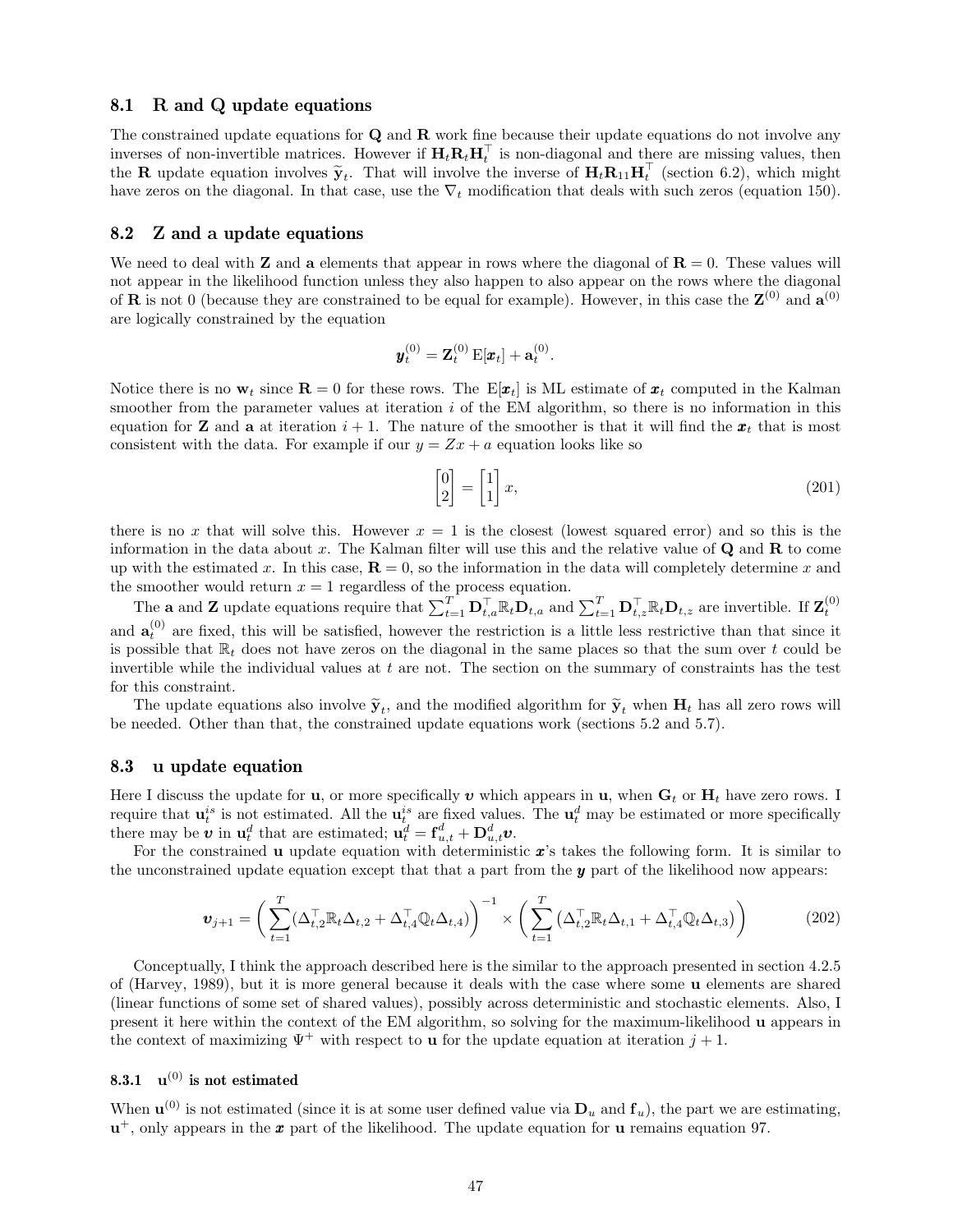### 8.3.2  $\mathbf{u}^d$  is estimated

The derivation of the update equation proceeds as usual. We need to take the partial derivative of  $\Psi^+$ (equation 194) holding everything constant except  $v$ , elements of which might appear in both  $u_t^d$  and  $u_t^s$  (but not  $\mathbf{u}_t^{is}$  since I require that  $\mathbf{u}_t^{is}$  has no estimated elements).

The expected log-likelihood takes the following form, where  $t_0$  is the time where the initial state is defined  $(t = 0 \text{ or } t = 1):$ 

$$
\Psi^{+} = -\frac{1}{2} \sum_{1}^{T} (\Delta_{t,1} - \Delta_{t,2} \mathbf{v})^{\top} \mathbb{R}_{t} (\Delta_{t,1} - \Delta_{t,2} \mathbf{v}) - \frac{1}{2} \sum_{1}^{T} \log |\mathbf{R}_{t}|
$$
  

$$
-\frac{1}{2} \sum_{t_{0}+1}^{T} (\Delta_{t,3} - \Delta_{t,4} \mathbf{v})^{\top} \mathbb{Q}_{t} (\Delta_{t,3} - \Delta_{t,4} \mathbf{v}) - \frac{1}{2} \sum_{t_{0}+1}^{T} \log |\mathbf{Q}_{t}|
$$
  

$$
-\frac{1}{2} (\mathbf{X}_{t_{0}} - \xi)^{\top} \mathbb{L} (\mathbf{X}_{t_{0}} - \xi) - \frac{1}{2} \log |\mathbf{\Lambda}| - \frac{n}{2} \log 2\pi
$$
 (203)

 $\mathbb{L} = \mathbf{F}^\top \mathbf{\Lambda}^{-1} \mathbf{F}$ . If  $\mathbf{x}_{t_0}$  is treated as fixed,  $\mathbf{F}$  is all zero and the line with  $\mathbb{L}$  drops out. If some but not all  $\mathbf{x}_{t_0}$ are treated as fixed, then only the stochastic rows appear in the last line. In any case, the last line does not contain  $v$ , thus when we do the partial differentiation with respect to  $v$ , this line drops out.

The  $\Delta$  terms are defined as:

$$
\Delta_{t,1} = \widetilde{\mathbf{y}}_t - \mathbf{Z}_t (\mathbf{I}_m - \mathbf{I}_t^d) \widetilde{\mathbf{x}}_t - \mathbf{Z}_t \mathbf{I}_t^d (\mathbf{B}_t^* \mathbf{E}[\mathbf{X}_{t_0}] + \mathbf{f}_t^*) - \mathbf{a}_t
$$
\n
$$
\Delta_{t,2} = \mathbf{Z}_t \mathbf{I}_t^d \mathbf{D}_t^*
$$
\n
$$
\Delta_{t_0,3} = 0_{m \times 1}
$$
\n
$$
\Delta_{t,3} = \widetilde{\mathbf{x}}_t - \mathbf{B}_t (\mathbf{I}_m - \mathbf{I}_{t-1}^d) \widetilde{\mathbf{x}}_{t-1} - \mathbf{B}_t \mathbf{I}_{t-1}^d (\mathbf{B}_{t-1}^* \mathbf{E}[\mathbf{X}_{t_0}] + \mathbf{f}_{t-1}^*) - \mathbf{f}_{t,u}
$$
\n
$$
\Delta_{t_0,4} = 0_{m \times m} \mathbf{D}_{1,u}
$$
\n
$$
\Delta_{t,4} = \mathbf{D}_{t,u} + \mathbf{B}_t \mathbf{I}_{t-1}^d \mathbf{D}_{t-1}^*
$$
\n
$$
\mathbf{E}[\mathbf{X}_{t_0}] = ((\mathbf{I}_m - \mathbf{I}_\lambda^{(0)}) \widetilde{\mathbf{x}}_{t_0} + \mathbf{I}_\lambda^{(0)} \xi)
$$
\n(204)

 $\mathbf{I}_t^d$ ,  $\mathbf{B}_t^*$ ,  $\mathbf{f}_t^*$ , and  $\mathbf{D}_t^*$  are defined in equation 189. The values of these at  $t_0$  is special so that the math works out. The expectation (E) has been subsumed into the  $\Delta s$  since  $\Delta_2$  and  $\Delta_4$  do not involve X or Y, so terms like  $\boldsymbol{X}^{\top} \boldsymbol{X}$  never appear.

Take the derivative of this with respect to  $v$  and arrive at:

$$
\boldsymbol{v}_{j+1} = \left(\sum_{t=1}^{T} \Delta_{t,4}^{\top} \mathbb{Q}_t \Delta_{t,4} + \sum_{t=1}^{T} \Delta_{t,2}^{\top} \mathbb{R}_t \Delta_{t,2}\right)^{-1} \times \left(\sum_{t=1}^{T} \Delta_{1,4}^{\top} \mathbb{Q}_t \Delta_{1,3} + \sum_{t=1}^{T} \Delta_{t,2}^{\top} \mathbb{R}_t \Delta_{t,1})\right)
$$
(205)

#### 8.4  $\xi$  update equation

#### 8.4.1  $\xi$  is stochastic

This means that none of the rows of **F** (in **F** $\lambda$ ) are zero, so  $\mathbf{I}_{\lambda}^{(0)}$  $\lambda^{(0)}$  is all zero and the update equation reduces to a constrained version of the classic  $\xi$  update equation:

$$
\mathbf{p}_{j+1} = \left(\mathbf{D}_{\xi}^{\top} \mathbf{\Lambda}^{-1} \mathbf{D}_{\xi}\right)^{-1} \mathbf{D}_{\xi}^{\top} \mathbf{\Lambda}^{-1} (\mathbf{E}[\boldsymbol{X}_{t_0}] - \mathbf{f}_{\xi}) \tag{206}
$$

### 8.4.2  $\xi^{(0)}$  is not estimated

When  $\xi^{(0)}$  is not estimated (because you fixed it as some value), we do not need to take the partial derivative with respect to  $\xi^{(0)}$  since we will not be estimating it. Thus the update equation is unchanged from the constrained update equation.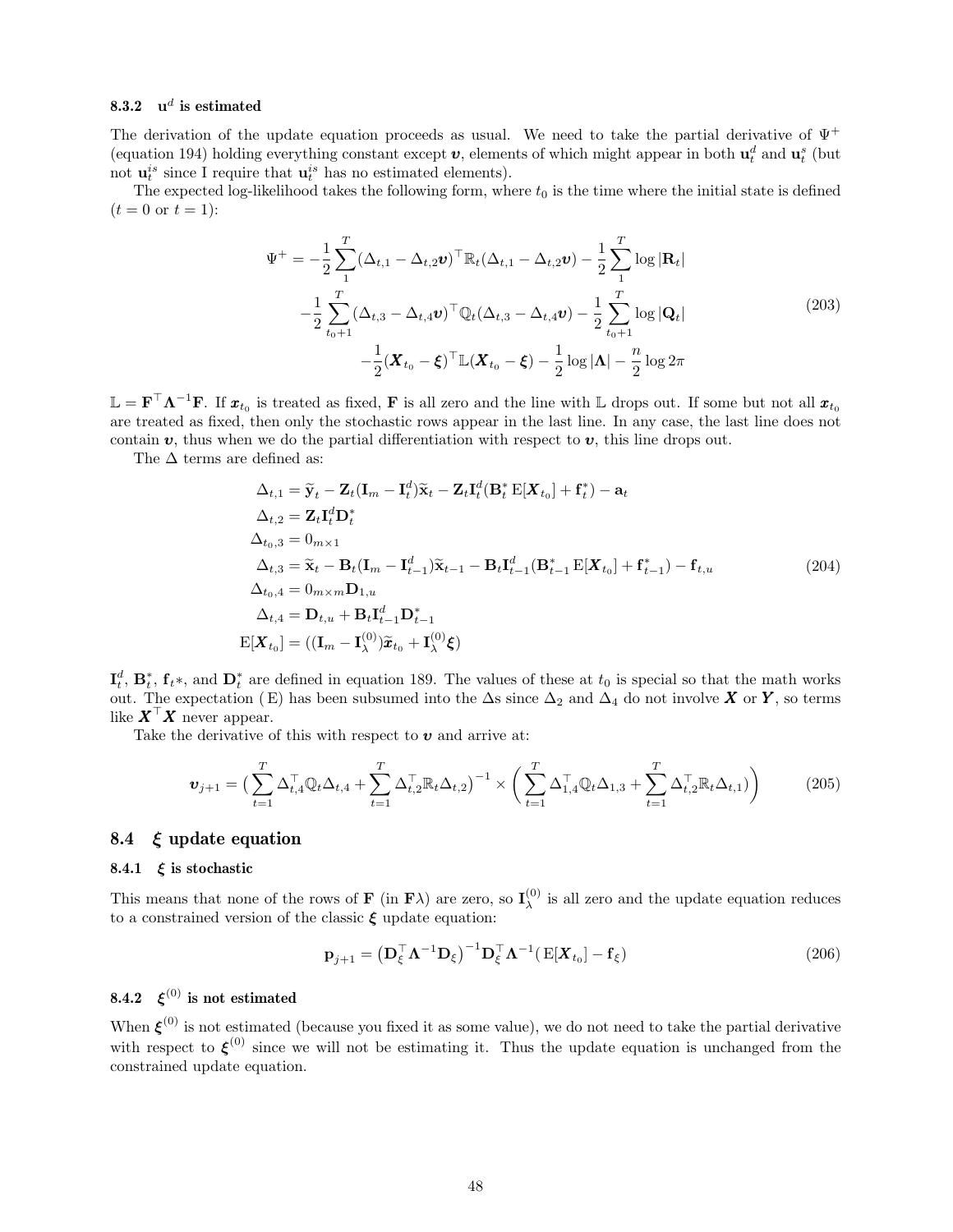### 8.4.3  $\xi^{(0)}$  is estimated

Using the same approach as for **u** update equation, we take the derivative of 194 with respect to **p** where  $\xi = \mathbf{f}_{\xi} + \mathbf{D}_{\xi} \mathbf{p}$ .  $\Psi^{+}$  will take the following form:

$$
\Psi^{+} = \n-\frac{1}{2} \sum_{t=1}^{T} (\Delta_{t,5} - \Delta_{t,6} \mathbf{p})^{\top} \mathbb{R}_{t} (\Delta_{t,5} - \Delta_{t,6} \mathbf{p}) - \frac{1}{2} \sum_{1}^{T} \log |\mathbf{R}_{t}| \n-\frac{1}{2} \sum_{t=1}^{T} (\Delta_{t,7} - \Delta_{t,8} \mathbf{p})^{\top} \mathbb{Q}_{t} (\Delta_{t,7} - \Delta_{t,8} \mathbf{p}) - \frac{1}{2} \sum_{1}^{T} \log |\mathbf{Q}_{t}| \n-\frac{1}{2} (\mathbf{E}[\mathbf{X}_{t_{0}}] - \mathbf{f}_{\xi} - \mathbf{D}_{\xi} \mathbf{p})^{\top} \mathbb{L} (\mathbf{E}[\mathbf{X}_{t_{0}}] - \mathbf{f}_{\xi} - \mathbf{D}_{\xi} \mathbf{p}) - \frac{1}{2} \log |\mathbf{\Lambda}| \n-\frac{n}{2} \log 2\pi
$$
\n(207)

The  $\Delta$ 's are defined as follows using  $E[\boldsymbol{X}_{t_0}] = (\mathbf{I}_m - \mathbf{I}_l^{(0)})$  $\left(\begin{matrix} 0\lbrack l \end{matrix}\right) \widetilde{\boldsymbol{x}}_{t_0} + \mathbf{I}_l^{(0)}$  $\mathbf{I}_l^{(0)}$   $\boldsymbol{\xi}$  where it appears in  $\mathbf{I}_t^d \mathrm{E}[\boldsymbol{X}_t].$ 

$$
\Delta_{t,5} = \widetilde{\mathbf{y}}_t - \mathbf{Z}_t (\mathbf{I}_m - \mathbf{I}_t^d) \widetilde{\mathbf{x}}_t - \mathbf{Z}_t \mathbf{I}_t^d (\mathbf{B}_t^* ((\mathbf{I}_m - \mathbf{I}_\lambda^{(0)}) \widetilde{\mathbf{x}}_{t_0} + \mathbf{I}_\lambda^{(0)} \mathbf{f}_\xi) + \mathbf{u}_t^*) - \mathbf{a}_t
$$
\n
$$
\Delta_{t,6} = \mathbf{Z}_t \mathbf{I}_t^d \mathbf{B}_t^* \mathbf{I}_\lambda^{(0)} \mathbf{D}_\xi
$$
\n
$$
\Delta_{t_0,7} = 0_{m \times 1}
$$
\n
$$
\Delta_{t,7} = \widetilde{\mathbf{x}}_t - \mathbf{B}_t (\mathbf{I}_m - \mathbf{I}_{t-1}^d) \widetilde{\mathbf{x}}_{t-1} - \mathbf{B}_t \mathbf{I}_{t-1}^d (\mathbf{B}_{t-1}^* ((\mathbf{I}_m - \mathbf{I}_t^{(0)}) \widetilde{\mathbf{x}}_{t_0} + \mathbf{I}_\lambda^{(0)} \mathbf{f}_\xi) + \mathbf{u}_{t-1}^*) - \mathbf{u}_t \qquad (208)
$$
\n
$$
\Delta_{t_0,8} = 0_{m \times m} \mathbf{D}_\xi
$$
\n
$$
\Delta_{t,8} = \mathbf{B}_t \mathbf{I}_{t-1}^d \mathbf{B}_{t-1}^* \mathbf{I}_\lambda^{(0)} \mathbf{D}_\xi
$$

The expectation can be pulled inside the  $\Delta$ s since the  $\Delta$ s in front of p do not involve X or Y.

Take the derivative of this with respect to p and arrive at:

$$
\mathbf{p}_{j+1} = \left(\sum_{t=1}^{T} \Delta_{t,8}^{\top} \mathbb{Q}_t \Delta_{t,8} + \sum_{t=1}^{T} \Delta_{t,6}^{\top} \mathbb{R}_t \Delta_{t,6} + \mathbf{D}_{\xi}^{\top} \mathbb{L} \mathbf{D}_{\xi}\right)^{-1} \times \left(\sum_{t=1}^{T} \Delta_{1,8}^{\top} \mathbb{Q}_t \Delta_{1,7} + \sum_{t=1}^{T} \Delta_{t,6}^{\top} \mathbb{R}_t \Delta_{t,5} + \mathbf{D}_{\xi}^{\top} \mathbb{L}(\mathbf{E}[\mathbf{X}_{t_0}] - \mathbf{f}_{\xi})\right)
$$
\n(209)

#### 8.4.4 When  $H_t$  has 0 rows in addition to  $G_t$

When  $H_t$  has all zero rows, some of the **p** or **v** may constrained by the model, but these constraints do not appear in  $\Psi^+$  since  $\mathbb{R}_t$  zeros out those constraints. For example, if  $H_t$  is all zeros and  $x_1 \equiv \xi$ , then  $\xi$  is constrained to equal  $\mathbf{Z}^{-1}(\tilde{\mathbf{y}}_1 - \mathbf{a}_1)$ .<br>The model peeds to be internally

The model needs to be internally consistent and we need to be able to estimate all the  $p$  and the  $v$ . Rather than try to estimate the correct **p** and **v** to ensure internal consistency of the model with the data when some of the  $H_t$  have 0 rows, I test by running the Kalman filter with the degenerate variance modification (in particular the modification for  $\bf{F}$  with zero rows is critical) before starting the EM algorithm. Then I test that  $\tilde{\mathbf{y}}_t - \mathbf{Z}_t \tilde{\mathbf{x}}_t - \mathbf{a}_t$  is all zeros. If it is not, within machine accuracy, then there is a problem. This is reported and the algorithm stopped<br>  $\rm ^{18}$ 

I also test that  $\left(\sum_{t=1}^T \Delta_{t,s}^\top \widehat{\mathbb{Q}}_t \Delta_{t,8} + \sum_{t=1}^T \Delta_{t,6}^\top \mathbb{R}_t \Delta_{t,6} + \mathbf{D}_{\xi}^\top \mathbb{L} \mathbf{D}_{\xi}\right)$  is invertible to ensure that all the **p** can be solved for, and I test that  $\left(\sum_{t=1}^T \Delta_{t,4}^\top \mathbb{Q}_t \Delta_{t,4} + \sum_{t=1}^T \Delta_{t,2}^\top \mathbb{R}_t \Delta_{t,2}\right)$  is invertible so that all the  $v$  can be solved for. If errors are present, they should be apparent in iteration 1, are reported and the EM algorithm stopped.

<sup>&</sup>lt;sup>18</sup>In some cases, it is easy to determine the correct  $\xi$ . For example, when  $H_t$  is all zero rows,  $t_0 = 1$  and there is no missing data at time  $t = 1$ ,  $\xi = \mathbf{Z}^*(\mathbf{y}_1 - \mathbf{a}_1)$ , where  $\mathbf{Z}^*$  is the pseudoinverse. One would want to use the SVD pseudoinverse calculation in case  $\mathbb Z$  leads to an under-constrained system (some of the singular values of  $\mathbb Z$  are 0).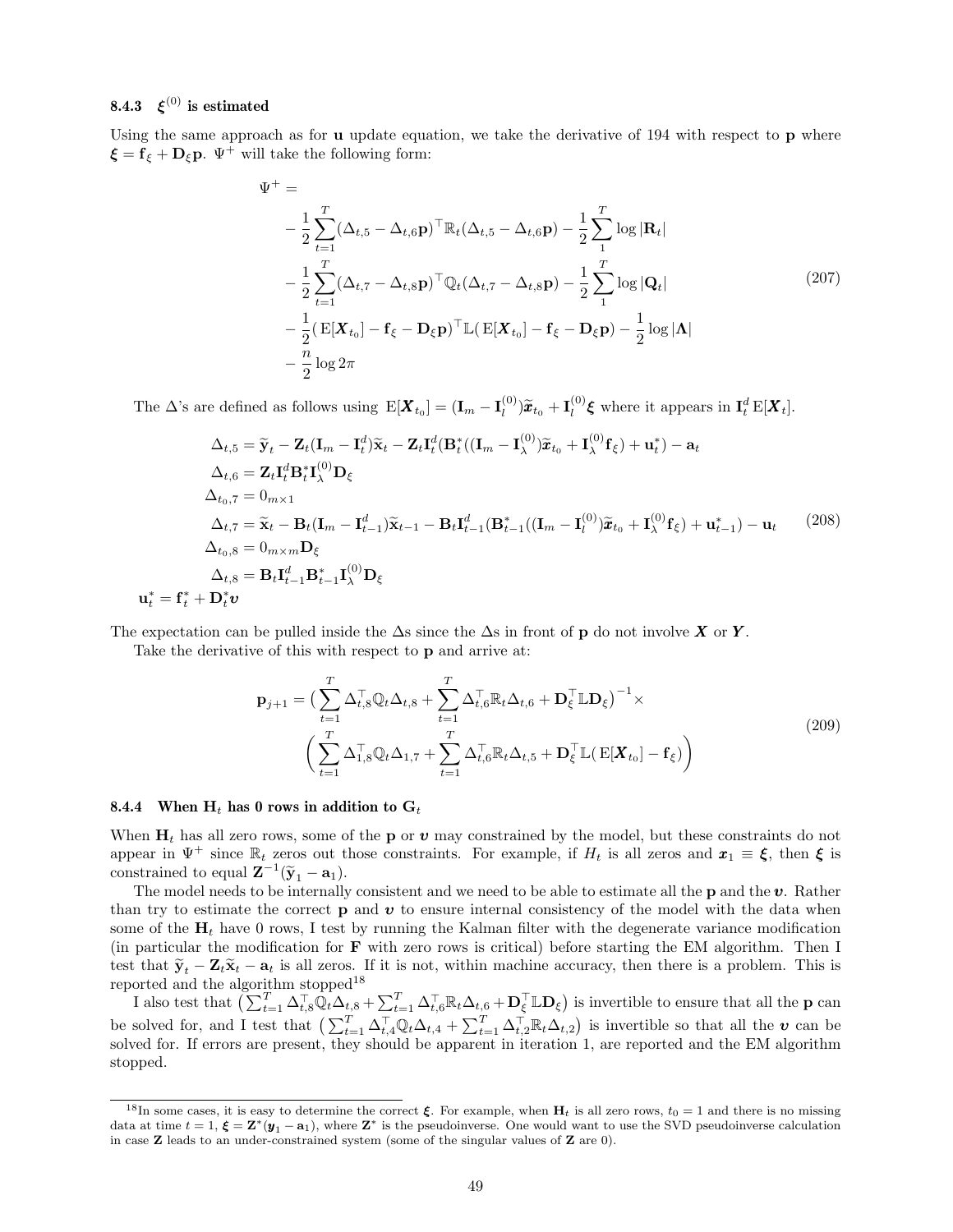#### 8.5  $B<sup>(0)</sup>$  update equation for degenerate models

I do not have an update equation for  $\mathbf{B}^{(0)}$  and for now, I side-step this problem by requiring that any  $\mathbf{B}^{(0)}$ terms are fixed.

### 9 Kalman filter and smoother modifications for degenerate models

#### 9.1 Modifications due to degenerate R and Q

 $[1/1/2012$  note. These modifications mainly have to do with inverses that appear in the Shumway and Stoffer's presentation of the Kalman filter. The MARSS package uses Koopman's smoother algorithm which avoids these inverses altogether however these appear in the MARSSkfss() function (the Shumway and Stoffer implementation).]

In principle, when either  $\mathbf{G}_t \mathbf{Q}_t$  or  $\mathbf{H}_t \mathbf{R}_t$  has zero rows, the standard Kalman filter/smoother equations would still work and provide the correct state outputs and likelihood. In practice however errors will be generated because under certain situations, one of the matrix inverses in the Kalman filter/smoother equations will involve a matrix with a zero on the diagonal and this will lead to the computer code throwing an error.

When  $H_tR_t$  has zero rows, problems arise in the Kalman update part of the Kalman filter. The Kalman gain is

$$
\mathbf{K}_t = \mathbf{V}_t^{t-1} (\mathbf{Z}_t^*)^\top (\mathbf{Z}_t^* \mathbf{V}_t^{t-1} (\mathbf{Z}_t^*)^\top + \mathbf{H}_t \mathbf{R}_t^* \mathbf{H}_t^\top)^{-1}
$$
(210)

Here,  $\mathbf{Z}_t^*$  is the missing values modified  $\mathbf{Z}_t$  matrix with the *i*-th rows zero-ed out if the *i*-th element of  $\mathbf{y}_t$  is missing (section 6.1, equation 145). Thus if the *i*-th element of  $y_t$  is missing and the *i*-th row of  $H_t$  is zero, the  $(i, i)$  element of  $(\mathbf{Z}_t^* \mathbf{V}_t^{t-1} (\mathbf{Z}_t^*)^\top + \mathbf{H}_t \mathbf{R}_t^* \mathbf{H}_t^\top)$  will be zero also and one cannot take its inverse. In addition, if the initial value  $x_1$  is treated as fixed but unknown then  $\mathbf{V}_1^0$  will be a  $m \times m$  matrix of zeros. Again in this situation  $(\mathbf{Z}_t^* \mathbf{V}_t^{t-1} (\mathbf{Z}_t^*)^\top + \mathbf{H}_t \mathbf{R}_t^* \mathbf{H}_t^\top)$  will have zeros at any  $(i, i)$  elements where the *i*-th row of  $\mathbf{H}_t$  is also zero.

The first case, where zeros on the diagonal arise due to missing values in the data, can be solved using the matrix which pulls out the rows and columns corresponding to the non-missing values  $(\mathbf{\Omega}_t^{(1)})$ . Replace  $\left( \mathbf{Z}_{t}^{*} \mathbf{V}_{t}^{t-1}(\mathbf{Z}_{t}^{*})^{\top} + \mathbf{H}_{t} \mathbf{R}_{t}^{*} \mathbf{H}_{t}^{\top} \right)^{-1}$  in equation 210 with

$$
(\boldsymbol{\Omega}_{t}^{(1)})^{\top} \big(\boldsymbol{\Omega}_{t}^{(1)} (\mathbf{Z}_{t}^{*} \mathbf{V}_{t}^{t-1} (\mathbf{Z}_{t}^{*})^{\top} + \mathbf{H}_{t} \mathbf{R}_{t}^{*} \mathbf{H}_{t}^{\top}) (\boldsymbol{\Omega}_{t}^{(1)})^{\top}\big)^{-1} \boldsymbol{\Omega}_{t}^{(1)}
$$
(211)

Wrapping in  $\Omega_t^{(1)}(\Omega_t^{(1)})$ <sup>T</sup> gets rid of all the zero rows/columns in  $\mathbf{Z}_t' \mathbf{V}_t^{t-1}(\mathbf{Z}_t')$ <sup>T</sup> +  $\mathbf{H}_t \mathbf{R}_t' \mathbf{H}_t^\top$ , and the matrix is reassembled with the zero rows/columns reinserted by wrapping in  $(\mathbf{\Omega}^{(1)}_t)^\top \mathbf{\Omega}^{(1)}_t$ . This works because  $\mathbf{R}'_t$  is the missing values modified  $\bf{R}$  (section 1.3) and is block diagonal across the i and non-i rows/columns, and  $\mathbf{Z}'_t$  has the *i*-columns zero-ed out. Thus removing the *i* columns and rows before taking the inverse has no effect on the product  $\mathbf{Z}_t(\ldots)^{-1}$ . When  $\mathbf{V}_1^0 = \mathbf{0}$ , set  $\mathbf{K}_1 = \mathbf{0}$  without computing the inverse (see equation 210) where  $\mathbf{V}_1^0$  appears on the left).

There is also a numerical issue to deal with. When the *i*-th row of  $H_t$  is zero, some of the elements of  $x_t$  may be completely specified (fully known) given  $y_t$ . Let's call these fully known elements of  $x_t$ , the k-th elements. In this case, the k-th row and column of  $V_t^t$  must be zero because given  $y_t(i)$ ,  $x_t(k)$  is known (is fixed) and its variance,  $\mathbf{V}_t^t(k, k)$ , is zero. Because  $\mathbf{K}_t$  is computed using a numerical estimate of the inverse, the standard  $V_t^t$  update equation (which uses  $K_t$ ) will cause these elements to be close to zero but not precisely zero, and they may even be slightly negative on the diagonal. This will cause serious problems when the Kalman filter output is passed on to the EM algorithm. Thus after  $V_t^t$  is computed using the normal Kalman update equation, we will want to explicitly zero out the k rows and columns in the filter.

When  $G_t$  has zero rows, then we might also have similar numerical errors in **J** in the Kalman smoother. The J equation is

$$
\mathbf{J}_t = \mathbf{V}_{t-1}^{t-1} \mathbf{B}_t^\top (\mathbf{V}_t^{t-1})^{-1}
$$
  
where  $\mathbf{V}_t^{t-1} = \mathbf{B}_t \mathbf{V}_{t-1}^{t-1} \mathbf{B}_t^\top + \mathbf{G}_t \mathbf{Q}_t \mathbf{G}_t^\top$  (212)

If there are zeros on the diagonals of  $(\Lambda \text{ and/or } B_t)$  and zero rows in  $G_t$  and these zeros line up, then if the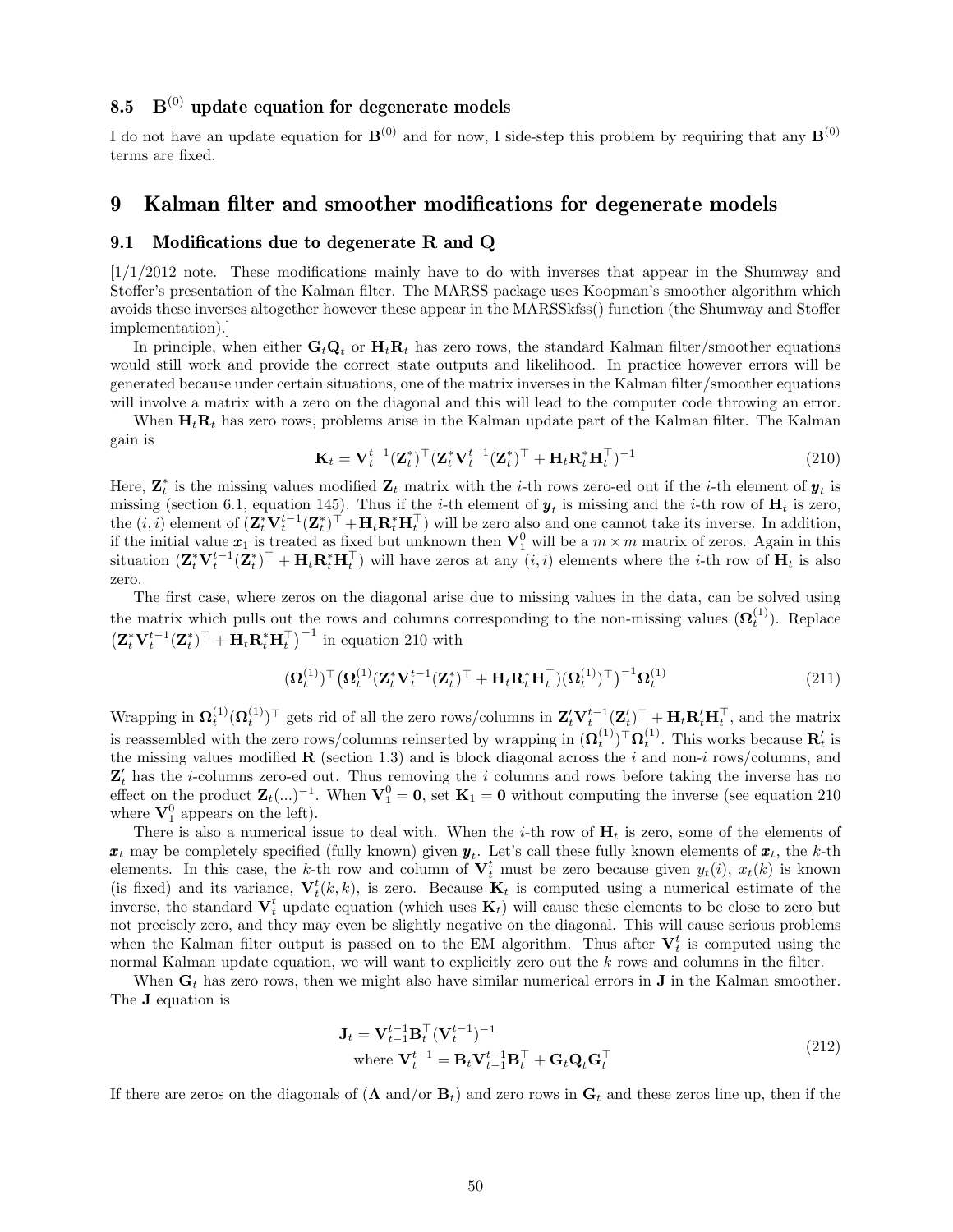$\mathbf{B}_t^{(0)}$  and  $\mathbf{B}_T^{(1)}$  $T<sup>(1)</sup>$  elements in  $\mathbf{B}_t$  are blocks<sup>19</sup>, there will be zeros on the diagonal of  $\mathbf{V}_t^t$ . Thus there will be zeros on the diagonal of  $V_t^{t-1}$  and it cannot be inverted. In this case, the corresponding elements of  $V_t^T$  need to be zero since what's happening is that those elements are deterministic and thus have 0 variance.

We want to catch these zero variances in  $V_t^{t-1}$  so that we can take the inverse. Note that this can only happen when there are zeros on the diagonal of  $G_t Q_t G_t^{\top}$  since  $B_t V_{t-1}^{t-1} B_t^{\top}$  can never be negative on the diagonal since  $B_t B_t^\top$  must be positive-definite and so is  $V_{t-1}^{t-1}$ . The basic idea is the same as above. We replace  $(\mathbf{V}_t^{t-1})^{-1}$  with:

$$
(\boldsymbol{\Omega}_{Vt}^+)^{\top} \big(\boldsymbol{\Omega}_{Vt}^+ (\mathbf{V}_t^{t-1}) (\boldsymbol{\Omega}_{Vt}^+)^\top \big)^{-1} \boldsymbol{\Omega}_{Vt}^+ \tag{213}
$$

where  $\mathbf{\Omega}_{Vt}^+$  is a matrix that removes all the positive  $\mathbf{V}_t^{t-1}$  rows analogous to  $\mathbf{\Omega}_t^{(1)}$ .

#### 9.2 Modifications due to fixed initial states

When the initial state of x is fixed, then it is a bit like  $\Lambda = 0$  although actually  $\Lambda$  does not appear in the model and  $\xi$  has a different interpretation.

When the initial state of x is treated as stochastic, then if  $t_0 = 0$ ,  $\xi$  is the expected value of  $x_0$  conditioned on no data. In the Kalman filter this means  $x_0^0 = \xi$  and  $V_0^0 = \Lambda$ ; in words, the expected value of  $x_0$ conditioned on  $y_0$  is  $\xi$  and the variance of  $x_0^0$  conditioned on  $y_0$  is  $\Lambda$ . When  $t_0 = 1$ , then  $\xi$  is the expected value of  $x_1$  conditioned on no data. In the Kalman filter this means  $x_1^0 = \xi$  and  $V_1^0 = \Lambda$ . Thus where  $\xi$  and **A** appear in the Kalman filter equations is different depending on  $t_0$ ; the  $\boldsymbol{x}_t^t$  and  $\dot{\mathbf{V}}_t^t$  initial condition versus the  $\boldsymbol{x}_t^{t-1}$  and  $\mathbf{V}_t^{t-1}$  initial condition.

When some or all of the  $\mathbf{x}_{t_0}$  are fixed, denoted the  $\mathbf{I}^{(0)}_{\lambda}$  $\chi^{(0)}$  $\mathbf{x}_{t_0}$ , the fixed values are not a random variables. While technically speaking, the expected value of a fixed value does not exist, we can think of it as a random variable with a probability density function with all the weight on the fixed value. Thus  $I_{\lambda}^{(0)}E[\mathbf{x}_{t_0}] = \boldsymbol{\xi}$ regardless of the data. The data have no information for  $I_{\lambda}^{(0)}$  $\mathbf{x}_{t_0}^{(0)}$   $\mathbf{x}_{t_0}$  since we fix  $\mathbf{I}_{\lambda}^{(0)}$  ${}^{(0)}_{\lambda} \pmb{x}_{t_0}$  at  $\mathbf{I}^{(0)}_{\lambda}$  $\zeta^{(0)}$ **ξ**. If  $t_0 = 0$ , we initialize the Kalman filter as usual with  $\mathbf{x}_0^0 = \boldsymbol{\xi}$  and  $\mathbf{V}_0^0 = \mathbf{F} \mathbf{\Lambda} \mathbf{F}^\top$ , where the fixed  $\mathbf{x}_{t_0}$  rows correspond to the zero row/columns in FΛF<sup>⊤</sup>. The Kalman filter will return the correct expectations even when some of the diagonals of  $HRH<sup>T</sup>$  or  $GQG<sup>T</sup>$  are 0—with the constraint that we have no purely deterministic elements in the model (meaning there are no errors terms from either  $\mathbf R$  or  $\mathbf Q$ ).

When  $t_0 = 1$ ,  $\mathbf{I}_{\lambda}^{(0)}$  $_{\lambda}^{(0)}\pmb{x}_{1}^{0}$  and  $\mathbf{I}_{l}^{(0)}$  $\mathbf{u}_l^{(0)}\mathbf{z}_1^1 = \boldsymbol{\xi}$  regardless of the data and  $\mathbf{V}_1^0 = \mathbf{F}\mathbf{\Lambda}\mathbf{F}^\top$  and  $\mathbf{V}_1^1 = \mathbf{F}\mathbf{\Lambda}\mathbf{F}^\top$ , where the fixed rows of  $x_1$  correspond with the 0 row/columns in  $\mathbf{F}\bm{\Lambda}\mathbf{F}^\top$ . We also set  $\mathbf{I}^{(0)}_\lambda\mathbf{K}_1$ , meaning the rows of  $x_1$ that are fixed, to all zero because  $\mathbf{K}_1$  is the information in  $\mathbf{y}_1$  regarding  $\mathbf{x}_1$  and there is no information in the data regarding the values of  $\mathbf{x}_1$  that are fixed to equal  $\mathbf{I}^{(0)}_{\lambda}$  $\int_{\lambda}^{(0)} \xi$ .

With  $V_1^1$ ,  $x_1^1$  and  $K_1$  set to their correct initial values, the normal Kalman filter equations will work fine. However it is possible for the data at  $t = 1$  to be inconsistent with the model if the rows of  $y_1$  corresponding to any zero row/columns in  $\mathbf{Z}_1 \mathbf{F} \mathbf{\Lambda} \mathbf{F}^\top \mathbf{Z}_1^\top + \mathbf{H}_1 \mathbf{R}_1 \mathbf{H}_1^\top$  are not equal to  $\mathbf{Z}_1 \boldsymbol{\xi} + \mathbf{a}_1$ . Here is a trivial example, let the model be  $x_t = x_{t-1} + w_t$ ,  $y_t = x_t$ ,  $x_1 = 1$ . Then if  $y_1$  is anything except 1, the model is impossible. Technically, the likelihood of  $x_1$  conditioned on  $Y_1 = y_1$  does not exist since neither  $x_1$  nor  $y_1$  are realizations of a random variable (since they are fixed), so when the likelihood is computed using the innovations form of the likelihood, the  $t = 1$  does not appear, at least for those  $y_1$  corresponding to any zero row/columns in  $\mathbf{Z}_1 \mathbf{F} \mathbf{\Lambda} \mathbf{F}^\top \mathbf{Z}_1^\top + \mathbf{H}_1 \mathbf{R}_1 \mathbf{H}_1^\top$ . Thus these internal inconsistencies would neither provoke an error nor cause Inf to be returned for the likelihood. In the MARSS package, the Kalman filter has been modified to return LL=Inf and an error.

### 10 Summary of requirements for degenerate models

Below are discussed the update equations for the different parameters. Here I summarize the constraints that are scattered throughout these subsections. These requirements are coded into the function MARSSkemcheck() in the MARSS package but some tests must be repeated in the function degen.test(), which tests if any of the R or Q diagonals can be set to zero if it appears they are going to zero. A model that is allowed

<sup>&</sup>lt;sup>19</sup>This means the following. Let the rows where the diagonal elements in Q equal zero be denoted i and the the rows where there are non-zero diagonals be denoted j. The  $\mathbf{B}_t^{(0)}$  elements are the  $\mathbf{B}_t$  elements where both row and column are in i. The  $\mathbf{B}_t^{(1)}$  elements are the B elements where both row and column are in j. If the  $\mathbf{B}_t^{(0)}$  and  $\mathbf{B}_t^{(1)}$  elements in B are blocks, this means all the  $B_t(i, j)$  are 0; no deterministic components interact with the stochastic components.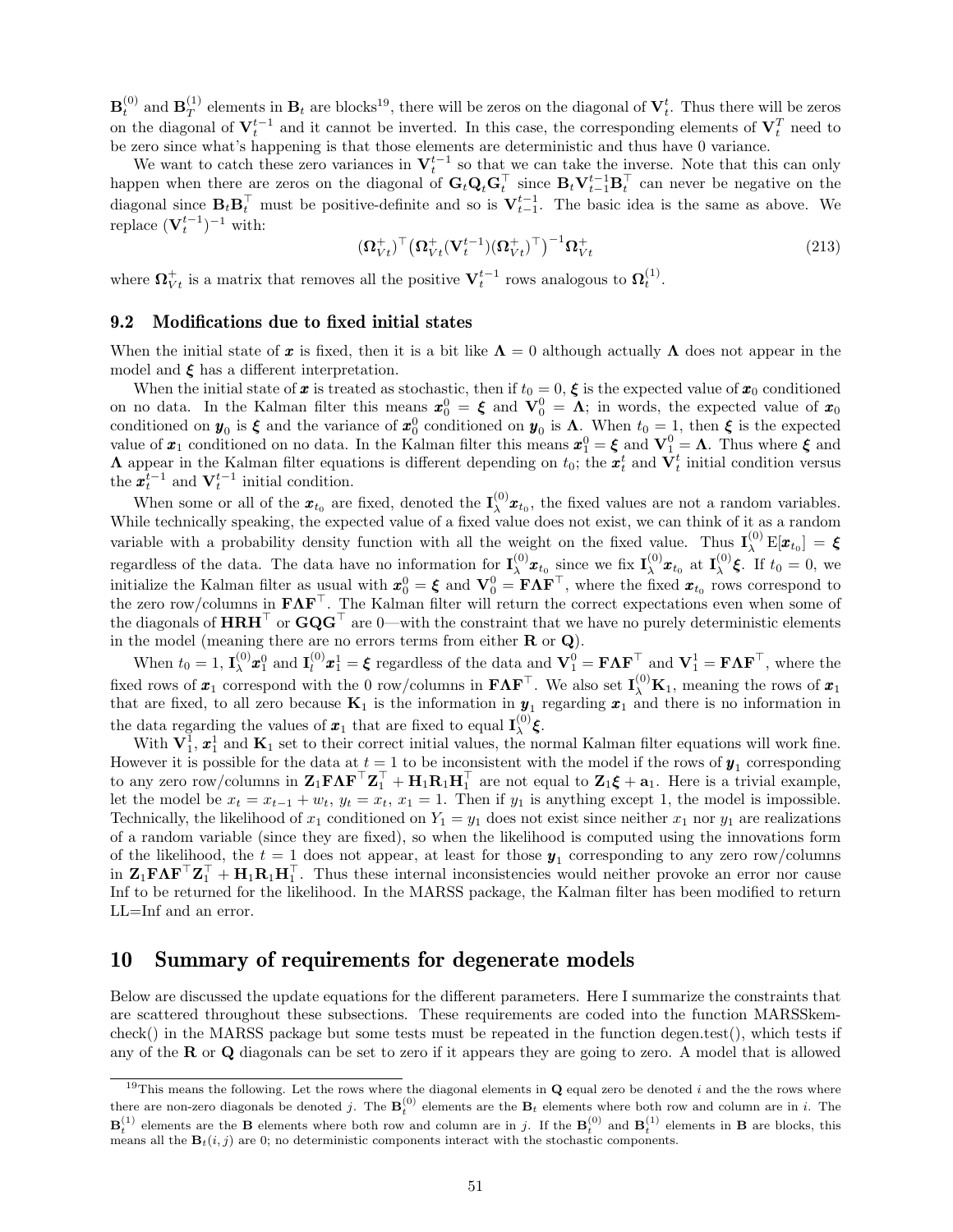when **R** and **Q** are non-zero, might be disallowed if **R** or **Q** diagonals were to be set to zero. degen.test() does this check.

- $(\mathbf{I}_m \otimes \mathbf{I}_r^{(0)} \mathbf{Z}_t \mathbf{I}_q^{(0)}) \mathbf{D}_{t,b}$ , is all zeros. If there is a all zero row in  $\mathbf{H}_t$  and it is linked (through **Z**) to a all zero row in  $\mathbf{G}_t$ , then the corresponding  $\mathbf{B}_t$  elements are fixed instead of estimated. Corresponding **B** rows means those rows in **B** where there is a non-zero column in **Z**. We need  $I_r^{(0)}Z_tI_q^{(0)}B_t$  to only specify fixed  $B_t$  elements, which means  $\text{vec}(\mathbf{I}_r^{(0)}\mathbf{Z}_t \mathbf{I}_q^{(0)} B_t \mathbf{I}_m)$  only specifies fixed values. This in turn leads to the condition above. MARSSkemcheck()
- $(\mathbf{I}_1 \otimes \mathbf{I}_r^{(0)} \mathbf{Z}_t \mathbf{I}_q^{(0)}) \mathbf{D}_{t,u}$  is all zeros; if there is a all zero row in  $\mathbf{H}_t$  and it is linked (through  $\mathbf{Z}_t$ ) to a all zero row in  $\mathbf{G}_t$ , then the corresponding  $\mathbf{u}_t$  elements are fixed instead of estimated. MARSSkemcheck()
- $(\mathbf{I}_m \otimes \mathbf{I}_r^{(0)}) \mathbf{D}_{t,z}$ , where is all zeros; if y has no observation error, then the corresponding  $\mathbf{Z}_t$  rows are fixed values.  $(\mathbf{I}_m \otimes \mathbf{I}_r^{(0)})$  is a diagonal matrix with 1s for the rows of  $\mathbf{D}_{t,z}$  that correspond to elements of  $\mathbf{Z}_t$  on the  $R = 0$  rows. MARSSkemcheck()
- $(I_1 \otimes I_r^{(0)})D_{t,a}$  is all zeros; if y has no observation error, then the corresponding  $a_t$  rows are fixed values. MARSSkemcheck()
- $(\mathbf{I}_m \otimes \mathbf{I}_q^{(0)}) \mathbf{D}_{t,b}$  is all zeros. This means  $\mathbf{B}^{(0)}$  (the whole row) is fixed. While  $\mathbf{B}^d$  could potentially be estimated potentially, my derivation assumes it is not. MARSSkemcheck()
- $(I_1 \otimes I_{q,t>m}^{is})D_{t,u}$  is all zeros. This means  $u^{is}$  is fixed. Here is is defined as those rows that are indirectly stochastic at time m, where m is the dimension of  $\mathbf{B}$ ; it can take up to m steps for the is rows to be connected to the  $s$  rows through **B**. MARSSkemcheck $()$
- If  $\mathbf{u}^{(0)}$  or  $\xi^{(0)}$  are being estimated, then the adjacency matrices defined by  $\mathbf{B}_t \neq 0$  are not timevarying. This means that the locations of the 0s in  $B_t$  are not changing over time.  $B_t$  however may be time-varying. MARSSkemcheck()
- $I_q^{(0)}$  and  $I_r^{(0)}$  are time invariant (an imposed assumption). This means that the location of the 0 rows in  $\mathbf{G}_t$  and  $\mathbf{H}_t$  (and thus in  $\mathbf{w}_t$  and  $\mathbf{v}_t$ ) are not changing through time. It would be easy enough to allow  $I_r^{(0)}$  to be time varying, but to make my derivation easier, I assume it is time constant.
- $\mathbf{Z}_t^{(0)}$  in  $E[Y_t^{(0)}] = \mathbf{Z}_t^{(0)} E[X_t] + \mathbf{a}_t^{(0)}$  does not imply an over-determined system of equations. Because the  $\mathbf{v}_t$  rows are zero for the (0) rows of **y**, it must be possible for this equality to hold. This means that  $\mathbf{Z}_{t}^{(0)}$  cannot specify an over-determined system although an underdetermined system is ok. The check is in MARSSkfss() since the fully-specified x need to be known for the MARSSkfss() filter. If  $\mathbf{Z}_t^{(0)}$  is square, its inverse is attempted and if that throws and error an error is reported (re over-constrained model). The function to find the fully determined  $\boldsymbol{x}$  is fully det.x() in the utility functions.
- The state process cannot be over-determined via constraints imposed from the deterministic observation process  $(\mathbf{R} = 0)$  and the deterministic state process  $(\mathbf{Q} = 0)$ . If this is the case the Kalman gain equation (in the Kalman filter) will throw an error. Checked in MARSS() via call to MARSSkf() before fitting call; degen.test(), in MARSSkem() will also test via MARSSkf call if some R or Q are attempted to be set to 0. If B or Z changes during kem or optim iterations such that this constraint does not hold, then algorithm will exit with an error message.
- The location of the 0s in B are time-invariant. The B can be time-varying but not the location of 0s. Also, I want B to be such that once a row becomes indirectly stochastic is stays that way. For example, if  $\mathbf{B} = \begin{bmatrix} 0 & 1 \\ 1 & 0 \end{bmatrix}$ , then row 2 flips back and forth from being indirectly stochastic to deterministic.

The dimension of the identity matrices in the above constraints is given by the subscript on I except when it is implicit.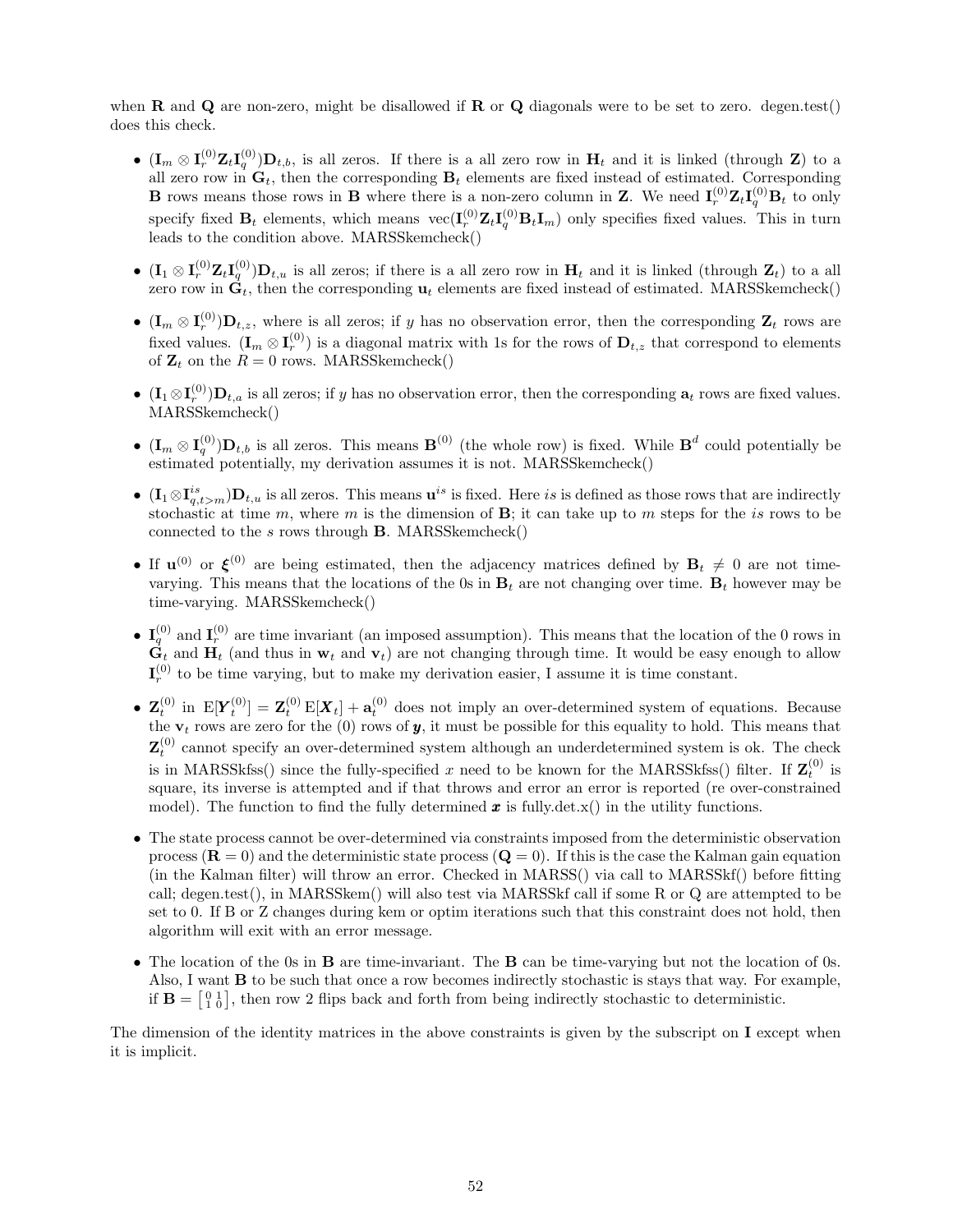### 11 Implementation comments

The EM algorithm is a hill-climbing algorithm and like all hill-climbing algorithms it can get stuck on local maxima. There are a number approaches to doing a pre-search of the initial conditions space, but a brute force random Monte Carol search appears to work well (Biernacki et al., 2003). It is slow, but normally sufficient. However an initial conditions search should be done before reporting final estimates for an analysis. In our papers on the distributional properties of MARSS parameter estimates, we rarely found that an initial conditions search changed the estimates—except in cases where Z and B are estimated as unconstrained and as the fraction of missing data in the data set became large.

The EM algorithm will quickly home in on parameter estimates that are close to the maximum, but once the values are close, the EM algorithm can slow to a crawl. Some researchers start with an EM algorithm to get close to the maximum-likelihood parameters and then switch to a quasi-Newton method for the final search. In many ecological applications, parameter estimates that differ by less than 3 decimal places are for all practical purposes the same. Thus we have not used the quasi-Newton final search.

Shumway and Stoffer (2006; chapter 6) imply in their discussion of the EM algorithm that both  $\xi$  and  $\Lambda$ can be estimated, though not simultaneously. Harvey (1989), in contrast, discusses that there are only two allowable cases for the initial conditions: 1) fixed but unknown and 2) a initial condition set as a prior. In case 1,  $\xi$  is  $x_0$  (or  $x_1$ ) and is then estimated as a parameter;  $\Lambda$  is held fixed at 0. In case 2,  $\xi$  and  $\Lambda$  specify the mean and variance of  $X_0$  (or  $X_1$ ) respectively. Neither are estimated; instead, they are specified as part of the model.

As mentioned in the introduction, misspecification of the prior on  $x_0$  can have catastrophic and undetectable effects on your parameter estimates. For many MARSS models, you will never see this problem. However, if you are fitting models that imply a correlation structure between the hidden states, i.e., the variance-covariance matrix of the  $X$ 's is not diagonal, then your prior can definitely create problems if it does not have the same correlation structure as that implied by your MLE model. A common default is to use a prior with a diagonal variance-covariance matrix. This can lead to serious problems if the implied variancecovariance of the  $X$ 's is not diagonal. A diffuse prior does not get around this since it has a correlation structure also even if it has infinite variance.

One way you can detect that you have a problem is to start the EM algorithm at the outputs from a Newton-esque algorithm. If the EM estimates diverge and the likelihood drops, you have a problem. Here are a few suggestions for getting around the problem:

- Treat  $x_0$  as an estimated parameter and set  $V_0=0$ . If the model is not stable going backwards in time, then treat  $x_1$  as the estimated parameter; this will allow the data to constrain the  $x_1$  estimate (since there is no data at  $t = 0$ ,  $x_0$  has no data to constrain it).
- Try a diffuse prior, but first read the info in the KFAS R package about diffuse priors since MARSS uses the KFAS implementation. In particular, note that you will still be imposing an information on the correlation structure using a diffuse prior; whatever  $V_0$  you use is telling the algorithm what correlation structure to use. If there is a mismatch between the correlation structure in the prior and the correlation structure implied by the MLE model, you will not be escaping the prior problem. But sometimes you will know your implied correlation structure. For example, you may know that the  $x$ 's are independent or you may be able to solve for the stationary distribution a priori if your stationary distribution is not a function of the parameters you are trying to estimate. Other times you are estimating a parameter that determines the correlation structure (like B) and you will not know a priori what the correlation structure is.

In some cases, the update equation for one parameter needs other parameters. Technically, the Kalman filter/smoother should be run between each parameter update, however following Ghahramani and Hinton (1996) the default MARSS algorithm skips this step (unless the user sets control\$safe=TRUE) and each updated parameter is used for subsequent update equations. If you see warnings that the log-likelihood drops, then try setting control\$safe=TRUE. This will increase computation time greatly.

## 12 MARSS R package

R code for the Kalman filter, Kalman smoother, and EM algorithm is provided as a separate R package, MARSS, available on CRAN (https://CRAN.R-project.org/package=MARSS). MARSS was developed by